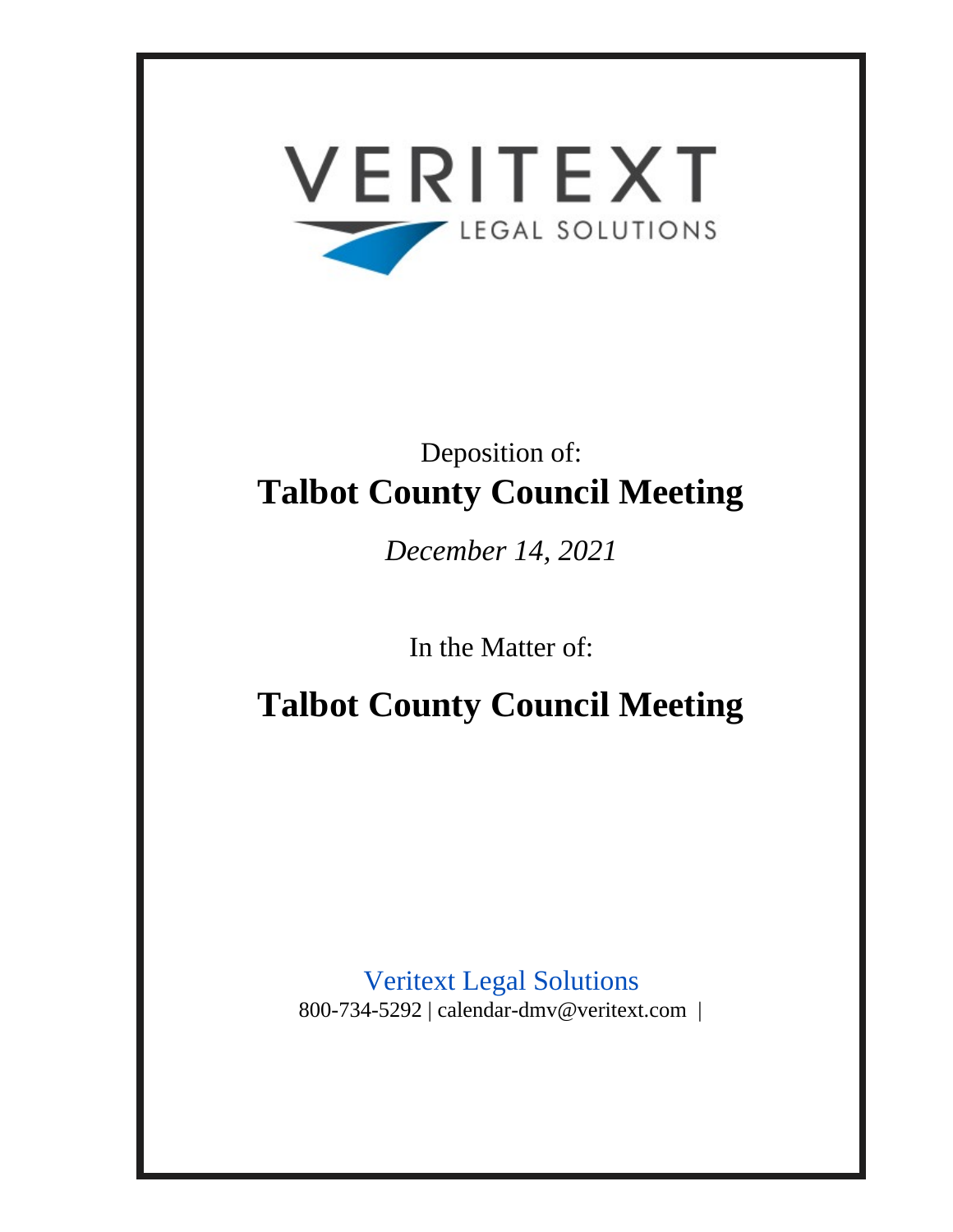|                | Page 1                                    |
|----------------|-------------------------------------------|
| $\mathbf{1}$   | COUNTY COUNCIL OF TALBOT COUNTY, MARYLAND |
| $\overline{2}$ |                                           |
| 3              |                                           |
| $\overline{4}$ | Council Meeting                           |
| 5              |                                           |
| $\epsilon$     |                                           |
| 7              | December 14, 2021; 6:00 p.m.              |
| 8              |                                           |
| $\mathcal{G}$  |                                           |
| 10             | Council Chambers, Easton, Maryland        |
| 11             |                                           |
| 12             |                                           |
| 13             | COUNCIL MEMBERS:                          |
| 14             | Chuck F. Callahan                         |
| 15             | Pete Lesher                               |
| 16             | Frank Divilio                             |
| 17             | Corey W. Pack                             |
| 18             | Laura E. Price                            |
| 19             |                                           |
| 20             | Reported by                               |
| 21             | Diane Houlihan                            |
|                |                                           |
|                |                                           |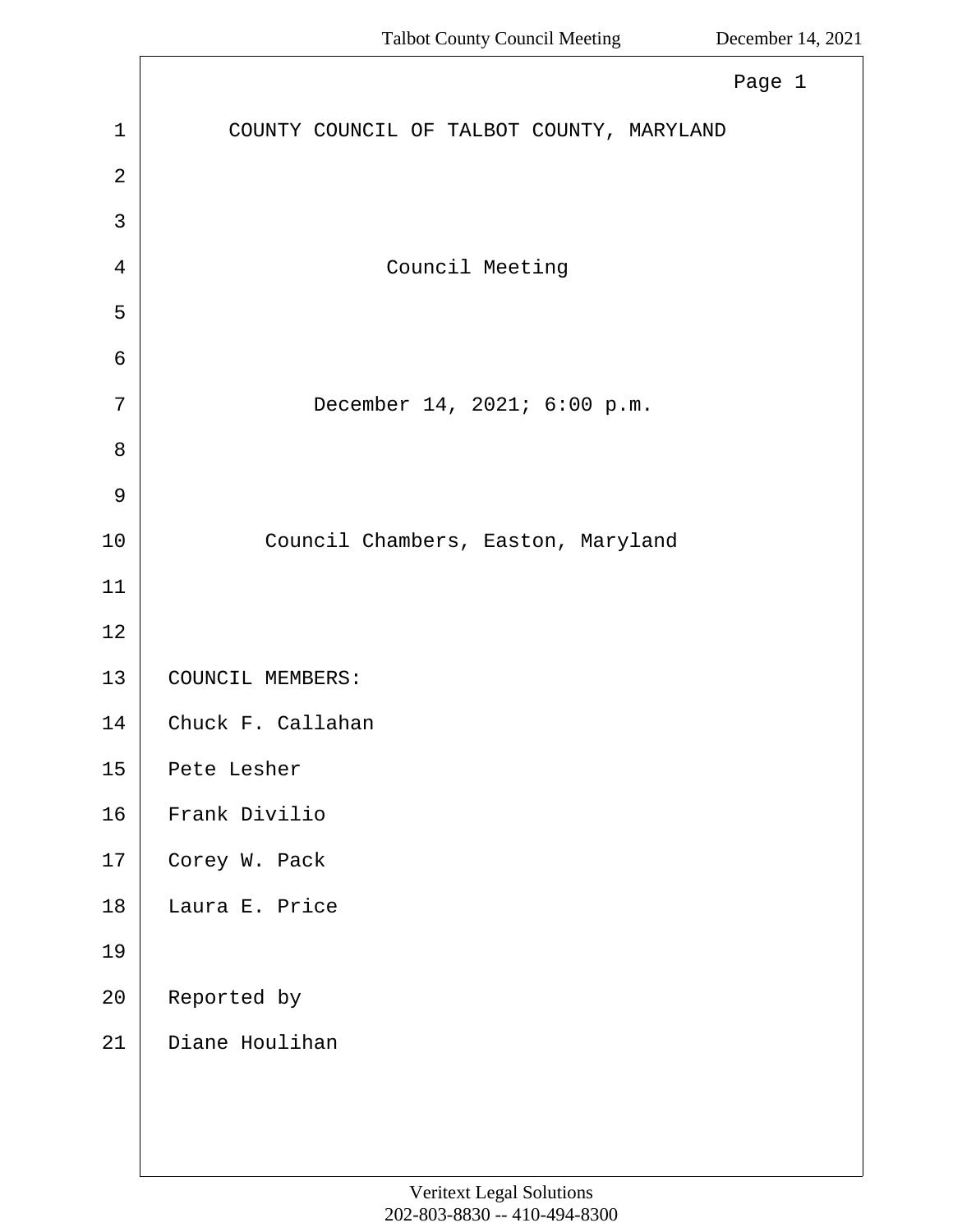|        | Page 2                                          |                | Page 4                                          |
|--------|-------------------------------------------------|----------------|-------------------------------------------------|
| 1      | TRANSCRIPT OF PROCEEDINGS                       | 1              | disbursements? Hearing none, the chair moves    |
| 2      |                                                 | $\overline{2}$ | that the disbursements be accepted as unanimous |
| 3      | MR. CALLAHAN: Let's get started. Good           | 3              | consent. Okay.                                  |
| 4      | evening, ladies and gentlemen. And we're going  | 4              | Let's, introduction of numbered                 |
| 5      | to go ahead and get started with Vice President | 5              | resolution, Council.                            |
| 6      | Pete Lesher to do the prayer, and then we're    | 6              | Madam Secretary, could you read the             |
| $\tau$ | going to follow that by the Pledge of           | 7              | resolution, please.                             |
| 8      | Allegiance of the Flag.                         | 8              | SECRETARY: A resolution to amend the            |
| 9      | (Prayer and Pledge of Allegiance.)              | 9              | Talbot County comprehensive water and sewer     |
| 10     | MR. CALLAHAN: Thank you, Mr. Lesher.            | 10             | plan regarding the connection of phase one,     |
| 11     | Good job. Okay.                                 | 11             | section one of the Lakeside project to the      |
| 12     | Let's start off with the agenda. Council        | 12             | existing Trappe wastewater system.              |
| 13     | has an agenda of December 14th before us. Are   | 13             | MR. CALLAHAN: Okay. We have, so do we           |
| 14     | there any additions, deletions, or corrections  | 14             | have -- Mr. Thomas, could you comment on this   |
| 15     | to the agenda?                                  | 15             | resolution, please?                             |
| 16     | MR. DIVILIO: Council President, I would         | 16             | MR. THOMAS: Yes, Mr. President. So this         |
| 17     | like to amend the agenda to delete the minutes  | 17             | was prepared at Council Member Price's request. |
| 18     | from November 23rd as they are not included in  | 18             | And it proposes to amend the comprehensive      |
| 19     | the Granicus package at this time for us to     | 19             | water and sewer plan in three respects.         |
| $20\,$ | review.                                         | 20             | One, it would require that any new              |
| 21     | MR. CALLAHAN: Okay. Sounds good.                | 21             | connections to the existing town wastewater     |
|        |                                                 |                |                                                 |
|        | Page 3                                          |                | Page 5                                          |
| 1      | MR. DIVILIO: I need a second.                   | 1              | system from the Lakeside phase one are subject  |
| 2      | MR. LESHER: I'll second.                        | 2              | to that, to the existing system not having any  |
| 3      | MR. CALLAHAN: Okay. We got a motion and         | 3              | outstanding MDE enforcement actions, consent    |
| 4      | a second. Madam Secretary, could you call the   | 4              | orders, or violations.                          |
| 5      | vote.                                           | 5              | It also provides that no portion of the         |
| 6      | SECRETARY: Mr. Callahan.                        | 6              | startup phase may be connected to the existing  |
| 7      | MR. CALLAHAN: Aye.                              | 7              | system more than 18 months after final          |
| 8      | SECRETARY: Mr. Divilio.                         | 8              | approval. If this were to be adopted by the     |
| 9      | MR. DIVILIO: Aye.                               | 9              | Council and then go on to MDE, so 18 months     |
| 10     | SECRETARY: Mr. Lesher.                          | 10             | from final approval by MDE.                     |
| 11     | MR. LESHER: Aye.                                | 11             | And third, within 18 months from the final      |
| 12     | SECRETARY: Ms. Price.                           | 12             | issuance of all required permits and approvals  |
| 13     | MS. PRICE: Aye.                                 | 13             | for the new Lakeside wastewater treatment       |
| 14     | SECRETARY: Mr. Pack.                            | 14             | plant, all wastewater in that startup phase     |
| 15     | MR. PACK: Aye.                                  | 15             | being treated by the existing system would have |
| 16     | MR. CALLAHAN: Okay. So we'll move on to         | 16             | to be redirected to the new system.             |
| 17     | disbursements for November 30th, December 7th,  | 17             | MR. CALLAHAN: All right. Sounds good.           |
| 18     | and December 14th. Council has had a chance to  | 18             | Okay, Council. Could we please raise your       |
| 19     | review the disbursements of the 30th, the 7th,  | 19             | hand if you'd like to introduce this            |
| 20     | and the 14th. Are there any additions,          | 20             | resolution?                                     |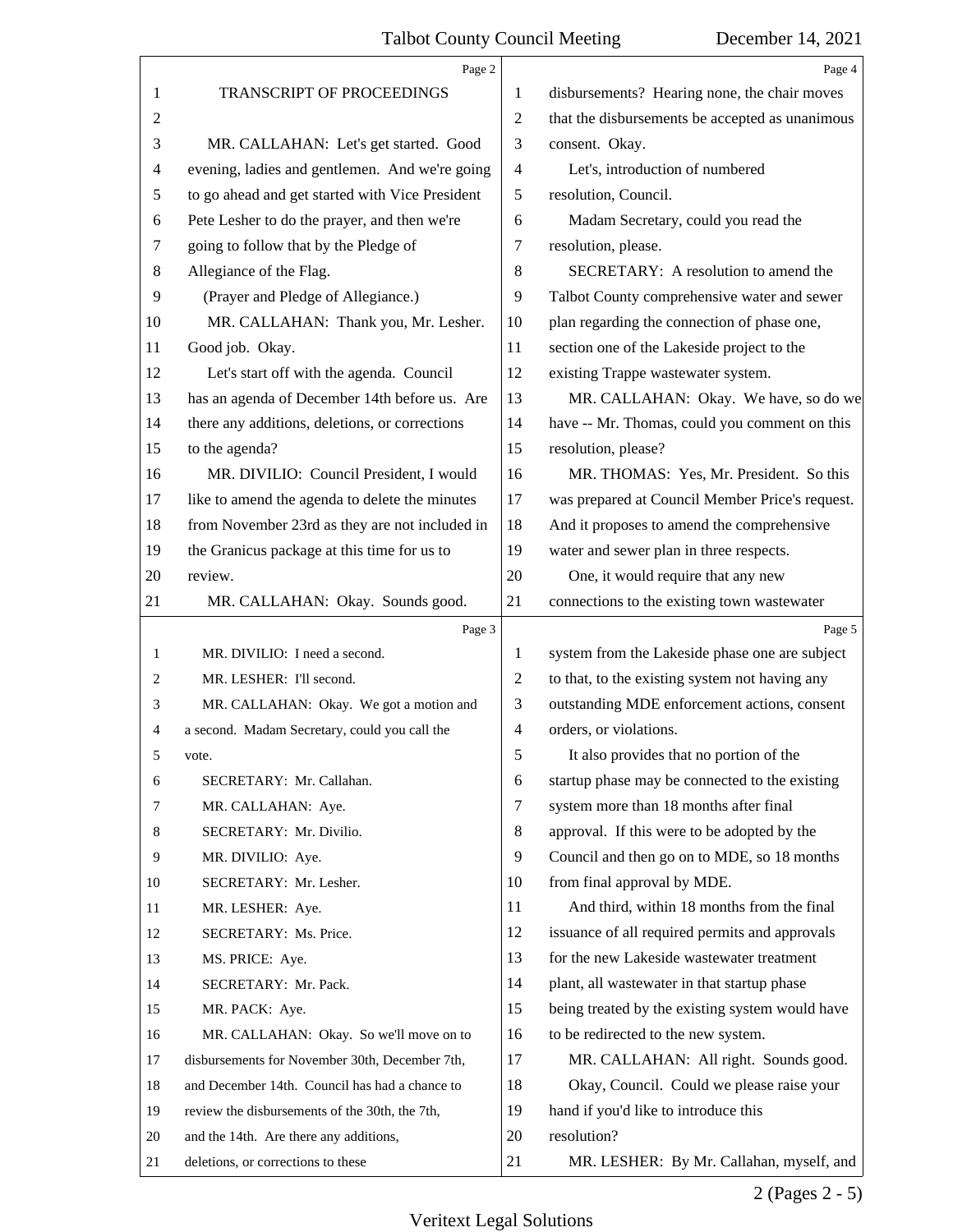|                | Page 6                                          |                | Page 8                                          |
|----------------|-------------------------------------------------|----------------|-------------------------------------------------|
| 1              | Ms. Price.                                      | 1              | But this at least would afford us some          |
| $\overline{c}$ | MS. PRICE: Normally we don't have a lot         | 2              | protections environmentally. And I guess that   |
| 3              | of discussion. But can I give a little bit of   | 3              | that's pretty much it on that.                  |
| 4              | the background, and especially in light of some | 4              | I mean it's not -- it may not be the be         |
| 5              | of the information that we've gotten?           | 5              | all and end all, but I'd rather have some       |
| 6              | MR. CALLAHAN: Sure.                             | 6              | protections in place rather than nothing,       |
| 7              | MS. PRICE: Is that okay?                        | $\tau$         | especially given a lot of new information that  |
| 8              | So this was read in essence last month.         | 8              | the Council is hearing and considering. And     |
| 9              | Very few changes to what was read as the        | 9              | we're looking forward to hearing the rest of    |
| 10             | resolution that didn't get introduced because   | 10             | the public hearing from you all this evening.   |
| 11             | we had to wait because we can only do           | 11             | Thank you.                                      |
| 12             | introductions to the comprehensive water and    | 12             | MR. CALLAHAN: Thank you, Ms. Price.             |
| 13             | sewer plan four times a year, which is why we   | 13             | Anybody else? Any other Council? Okay.          |
| 14             | had to wait on this one.                        | 14             | So Madam Secretary, could you please            |
| 15             | The language in here is really what the         | 15             | announce the resolution number and the hearing  |
| 16             | developer and Trappe has represented to us over | 16             | and the date and the time, please.              |
| 17             | the years, as far as them saying that it would  | 17             | SECRETARY: This will be known as                |
| 18             | take them 12 to 18 months to build that spray   | 18             | Resolution 313, and the public hearing will be  |
| 19             | irrigation wastewater treatment plant, at such  | 19             | held on Tuesday, January 11th, at 6:30 p.m.     |
| 20             | time if and when MDE issues that permit.        | 20             | MR. CALLAHAN: Okay. Thank you. Okay.            |
| 21             | And what this does is instead of them just      | 21             | January 11th?                                   |
|                | Page 7                                          |                | Page 9                                          |
| $\mathbf{1}$   | being able to stay connected to this plant for  | 1              | MS. PRICE: So does that give both the           |
| $\overline{2}$ | an infinite number of months, years, whatever,  | $\overline{2}$ | Planning Commission and the Public Works        |
| 3              | it holds them accountable to what they have     | 3              | Advisory Board an opportunity?                  |
| $\overline{4}$ | said verbally to us as far as it wouldn't take  | $\overline{4}$ | SECRETARY: I believe so.                        |
| 5              | them more. And they would be on a side by side  | 5              | MS. PRICE: Is there any reason why we           |
| 6              | track. It would be temporary in nature, the     | 6              | should do this on the second meeting in         |
| 7              | startup phase, and those homes wouldn't be able | 7              | January, just to make sure all of that happens? |
| 8              | to stay on there any longer than that period of | 8              | MR. SALINAS: Council Member Price, our          |
| 9              | time.                                           | 9              | meeting is on January 5th. The advertisement    |
| 10             | And what I'll say is we've had a lot of         | 10             | for that goes out this Thursday. We do have     |
| 11             | other information. We're about to have a        | 11             | time to get it on the agenda.                   |
| 12             | continuance of the public hearing, but I'm sure | 12             | MS. PRICE: Okay. I know we had possibly         |
| 13             | most people here heard some of the information  | 13             | talked about doing this public hearing on the   |
| 14             | last night.                                     | 14             | second meeting in January just because we've    |
| 15             | This may or may not be everything. This,        | 15             | received so much new information.               |
| 16             | in my opinion, is some protection               | 16             | SECRETARY: That's up to you all.                |
| 17             | environmentally that it limits how many can be  | 17             | MR. SALINAS: And we certainly can put it        |
| 18             | connected and for how long.                     | 18             | on the February. Obviously we have time.        |
| 19             | We have additional information that we're       | 19             | MS. PRICE: No, no, no. I mean you guys          |
| 20             | going to consider and we're going to also       | 20             | still do your thing in January.                 |
| 21             | continue to hear from you all this evening.     | 21             | MR. SALINAS: Got you.                           |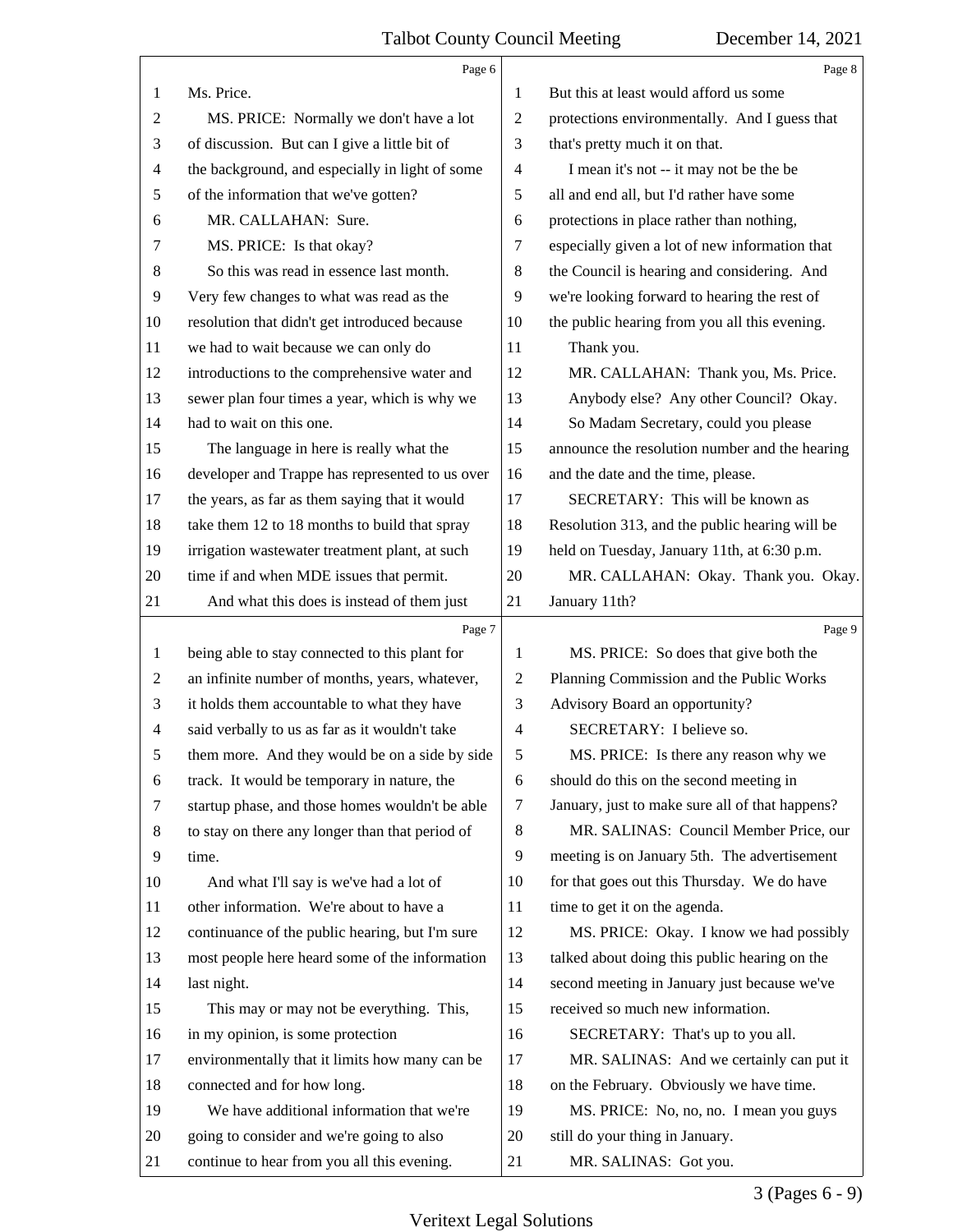|                | Page 10                                           |                | Page 12                                         |
|----------------|---------------------------------------------------|----------------|-------------------------------------------------|
| 1              | MS. PRICE: Because of so much volumes of          | 1              | MR. CALLAHAN: Okay. Mr. Clarke, could           |
| $\overline{2}$ | information coming out about this project in      | $\overline{2}$ | you come on up?                                 |
| 3              | general, I would like to have the opportunity     | 3              | And Mr. Thomas, you can sit there.              |
| $\overline{4}$ | to have the additional two weeks in case we       | 4              | MR. CLARKE: Yes, sir. I guess for the           |
| 5              | need to make any amendments based on              | 5              | Council's information, Brooks Lane was actually |
| 6              | information that we receive.                      | 6              | improved to the town standard. We constructed   |
| 7              | MR. CALLAHAN: So the third week in                | 7              | the road using asphalt as well as stabilized    |
| 8              | January is what you're saying?                    | 8              | cement. Did that for 20 feet. And so            |
| 9              | MR. STAMP: The 25th?                              | 9              | ultimately, I guess this is associated with the |
| 10             | SECRETARY: The 25th is the second                 | 10             | Habitat for Humanity houses, eight houses were  |
| 11             | meeting.                                          | 11             | constructed. If not, there was seven.           |
| 12             | MS. PRICE: Second meeting, correct.               | 12             | And ultimately, this was going to be            |
| 13             | SECRETARY: Is the 25th.                           | 13             | annexed into the town. And the county           |
| 14             | MR. CALLAHAN: Is the 25th.                        | 14             | completed the improvements, and we're now       |
| 15             | MR. LESHER: I would support that.                 | 15             | working to transfer that road over to the town. |
| 16             | SECRETARY: Okay.                                  | 16             | MR. CALLAHAN: Okay. That sounds great.          |
| 17             | MR. CALLAHAN: Okay. That's fine. The              | 17             | Did you need to add anything, Mr. Thomas?       |
| 18             | $25th$ .                                          | 18             | MR. THOMAS: I'll just clarify. The town         |
| 19             | MS. PRICE: Thank you.                             | 19             | in 2017 annexed the lands around Brooks Lane,   |
| 20             | MR. CALLAHAN: Okay. Next we're getting            | 20             | and they were agreeable to accepting Brooks     |
| 21             | ready to start the continuation of the public     | 21             | Lane as a town road provided that it was        |
|                |                                                   |                |                                                 |
|                | Page 11                                           |                | Page 13                                         |
| 1              | hearing on Number 308. Madam Secretary, could     | $\mathbf{1}$   | upgraded to the standards and width that their  |
| $\overline{2}$ | you read the resolution, please, the title.       | 2              | code required.                                  |
| 3              | SECRETARY: It's not 6:30.                         | 3              | And now that that's been done, this is the      |
| 4              | MR. PACK: It's not 6:30 yet, Chuck.               | 4              | next step.                                      |
| 5              | MR. CALLAHAN: Oh. All right.                      | 5              | MR. CALLAHAN: Okay. All right. I                |
| 6              | MR. PACK: Move on to something else.              | 6              | appreciate that. Okay.                          |
| 7              | MR. CALLAHAN: Quick, okay. Do we want             | 7              | So raise our hands to introduce this.           |
| 8              | $\mathfrak{to}$                                   | 8              | MR. LESHER: By Council.                         |
| 9              | MS. PRICE: Want to do the next,                   | 9              | SECRETARY: This will be known as                |
| 10             | introduction of numbered resolutions?             | 10             | Resolution Number 314, and the public hearing   |
| 11             | MR. CALLAHAN: Sure. So we'll wait on the 11       |                | will be held on Tuesday, January 11th, at       |
| 12             | public hearing, then. I'm sorry.                  | 12             | 6:30 p.m.                                       |
| 13             | So let's move on to the introduction of           | 13             | MR. CALLAHAN: Okay. So we need to sort          |
| 14             | numbered resolution. So Madam Secretary, could 14 |                | of, with the public hearing, we got to keep on  |
| 15             | you read that, please.                            | 15             | rolling here. Let's see what else we have       |
| 16             | SECRETARY: A resolution authorizing the           | 16             | here.                                           |
| 17             | transfer of any interest Talbot County,           | 17             | MS. PRICE: Do you want to do county             |
| 18             | Maryland, holds in a portion of Brooks Lane to    | 18             | manager report?                                 |
| 19             | the Commissioners of St. Michaels and the         | 19             | MR. PACK: Why don't we start the county         |
| 20             | execution of a quitclaim deed to effectuate the   | 20             | manager?                                        |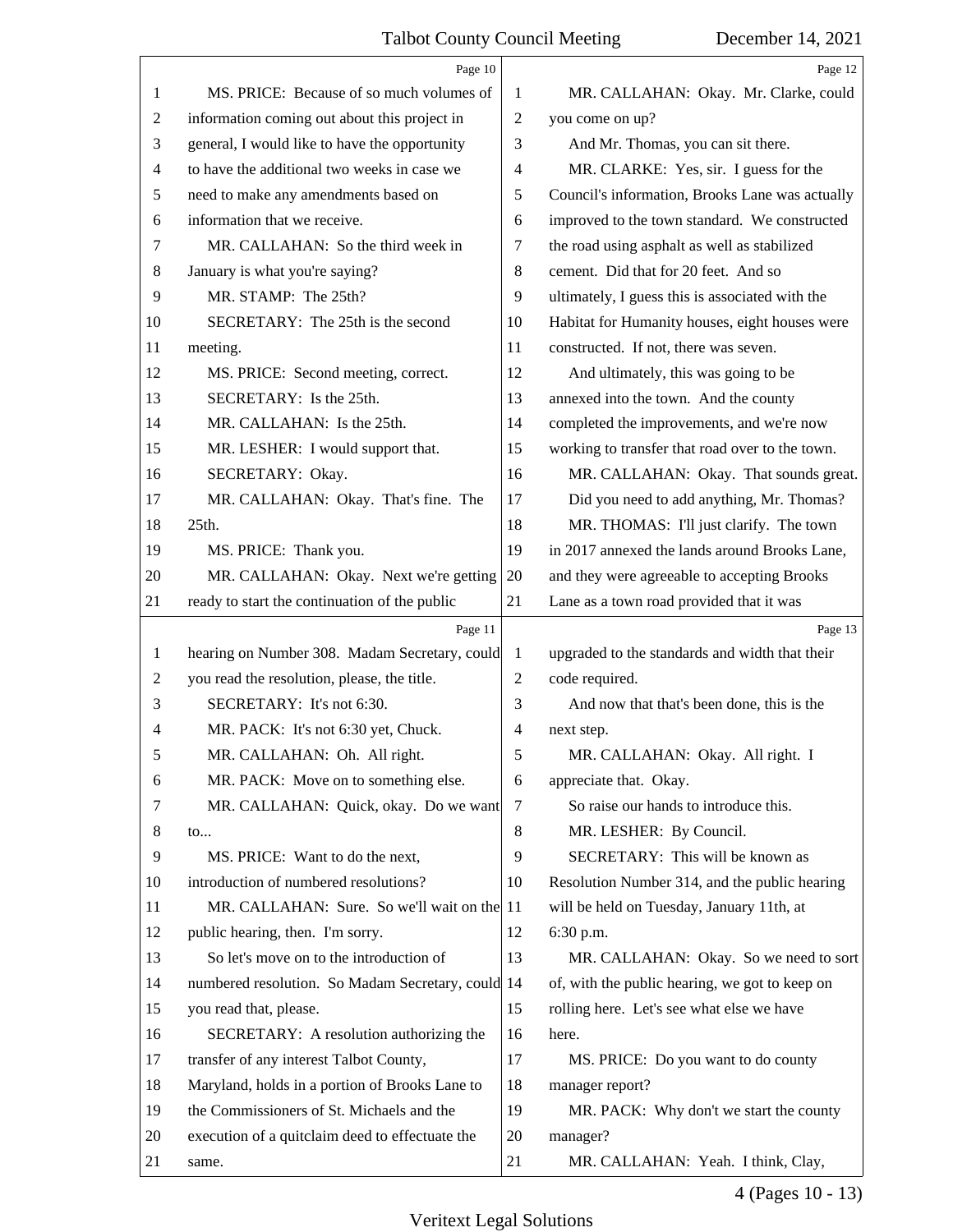|                | Page 14                                          |                | Page 16                                         |
|----------------|--------------------------------------------------|----------------|-------------------------------------------------|
| $\mathbf{1}$   | you're up.                                       | 1              | matching funds around this time of the year for |
| $\overline{2}$ | MR. STAMP: Okay. Thank you. Thank you,           | $\overline{2}$ | each round of MALPH easement acquisitions. And  |
| 3              | Mr. Council President, Members of the Council.   | 3              | so they prefer that that's done in December of  |
| $\overline{4}$ | I have several items this evening.               | $\overline{4}$ | each year.                                      |
| 5              | The first one is board and committee             | 5              | This is going to be for FY22 funds. So          |
| 6              | appointments. We are requesting Council          | 6              | anything that we apply towards the match would  |
| 7              | consideration for the appointment of Shawn Smith | $\tau$         | go towards their contribution to acquiring      |
| 8              | from the Talbot Soil Conservation District and   | $\,8\,$        | easements on the highest ranked MALPF           |
| 9              | Shannon Dill from the University of Maryland     | $\overline{9}$ | properties in Talbot County, our contribution   |
| 10             | Extension Office as ex officio members to the    | 10             | would go towards that.                          |
| 11             | Agriculture Resolution Board.                    | 11             | Currently, just so you know, the latest I       |
| 12             | MR. PACK: So moved.                              | 12             | got for November 2021, our fund balance, now    |
| 13             | MR. LESHER: Second.                              | 13             | this is from agricultural transfer taxes that   |
| 14             | MR. CALLAHAN: Got a motion and second.           | 14             | we retain, a portion does go to the State, our  |
| 15             | Madam Secretary, could you call the roll,        | 15             | ending fund balance right now is a little over  |
| 16             | please.                                          | 16             | of \$449,000.                                   |
| 17             | SECRETARY: Mr. Callahan.                         | 17             | Typically every year we ask the Council to      |
| 18             | MR. CALLAHAN: Aye.                               | 18             | consider an allocation of 100,000.              |
| 19             | SECRETARY: Mr. Divilio.                          | 19             | MR. LESHER: This has been an important          |
| 20             | MR. DIVILIO: Aye.                                | 20             | program. I have said before on this that I      |
| 21             | SECRETARY: Mr. Lesher.                           | 21             | wish that we would put more than that minimum   |
|                | Page 15                                          |                | Page 17                                         |
| $\mathbf{1}$   | MR. LESHER: Aye.                                 | 1              | 100,000 into this program. It is a program      |
| 2              | SECRETARY: Ms. Price.                            | $\overline{2}$ | that preserves Talbot County's rural character  |
| 3              | MS. PRICE: Aye.                                  | 3              | by purchasing preservation easements on these   |
| 4              |                                                  |                |                                                 |
| 5              | SECRETARY: Mr. Pack.                             | 4              | agricultural tracts. It makes sure that         |
|                | MR. PACK: Aye.                                   | 5              | farmland stays farmland. And this is            |
| 6              | MR. STAMP: And I would ask Miguel to come        | 6              | important.                                      |
| 7              | forward. The next item I have is a request       | 7              | So I'll move that we support the request        |
| 8              | from the Department of Planning and Zoning to    | 8              | to participate in the program.                  |
| 9              | participate in the annual FY2022 Maryland        | 9              | MR. DIVILIO: Second.                            |
| 10             | <b>Agricultural Land Preservation Foundation</b> | 10             | MR. CALLAHAN: Okay. We got a motion and         |
| 11             | program.                                         | 11             | a second. Madam Secretary, could you call the   |
| 12             | This is a matching funds program. As you         | 12             | roll.                                           |
| 13             | can read in your agenda packet, requesting       | 13             | SECRETARY: Mr. Callahan.                        |
| 14             | Council approval to commit \$100,000 in county   | 14             | MR. CALLAHAN: Aye.                              |
| 15             | agriculture transfer tax as matching funds to    | 15             | SECRETARY: Mr. Divilio.                         |
| 16             | participate in this program. And Miguel is       | 16             | MR. DIVILIO: Aye.                               |
| 17             | here to offer any further detail on this.        | 17             | SECRETARY: Mr. Lesher.                          |
| 18             | Miguel.                                          | 18             | MR. LESHER: Aye.                                |
| 19             | MR. SALINAS: Thank you. This is a                | 19             | SECRETARY: Ms. Price.                           |
| 20             | regular request we do. The MALPF program         | 20             | MS. PRICE: Aye.                                 |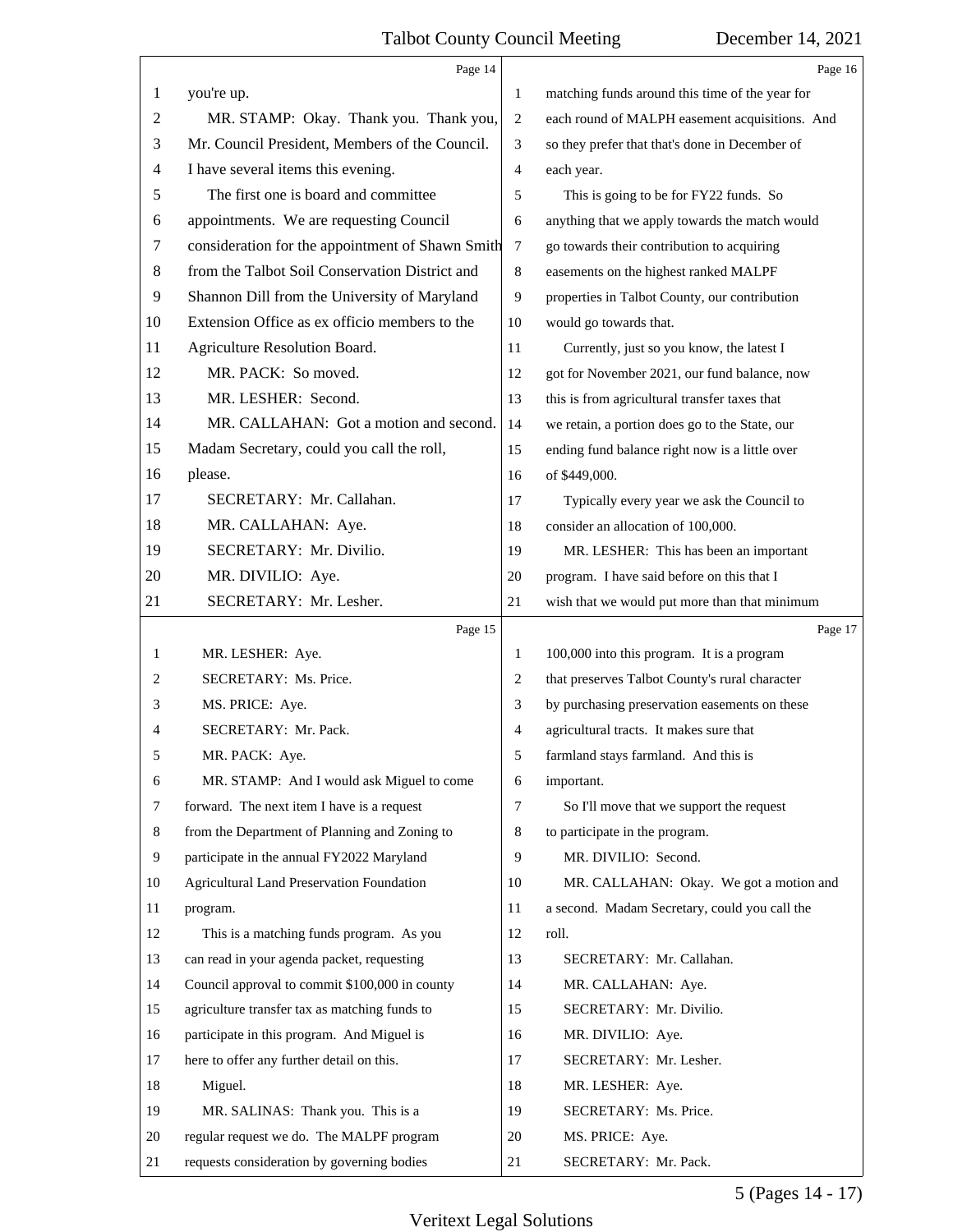|              | Page 18                                        |                | Page 20                                         |
|--------------|------------------------------------------------|----------------|-------------------------------------------------|
| 1            | MR. PACK: Aye.                                 | 1              | MR. PACK: Aye.                                  |
| 2            | MR. SALINAS: Thank you.                        | 2              | MR. STAMP: And I'll ask Ray Clarke, the         |
| 3            | MR. STAMP: Miguel, although you did a          | 3              | county engineer, to come forward, please.       |
| 4            | good job, we do miss Martin. Martin normally   | 4              | The first item Ray has is a request from        |
| 5            | comes in.                                      | 5              | the Department of Public Works to accept a USDA |
| 6            | MR. CALLAHAN: Yeah, we do. Thanks a lot,       | 6              | loan grant funding package in the amount of     |
| 7            | Miguel.                                        | 7              | \$1.650 million for phase five of the           |
| 8            | MR. SALINAS: He always handled that. So        | 8              | St. Michaels sanitary sewer system's            |
| 9            | I'm learning every day on that program.        | 9              | restoration project.                            |
| 10           | MR. STAMP: Thank you.                          | 10             | As you read in your agenda packet,              |
| 11           | The next item I have, Council, is a            | 11             | requesting Council approve and accept the USDA  |
| 12           | request from the Roads Department to purchase  | 12             | funding package in the amount of \$1.65 million |
| 13           | scales for the use at the Repurposing Center.  | 13             | for additional engineering services and         |
| 14           | As you can read in your agenda packet, the     | 14             | construction work to complete phase five of the |
| 15           | Roads Department is requesting to purchase     | 15             | St. Michaels sanitary sewer system restoration  |
| 16           | scales for the use of the Repurposing Center   | 16             | project.                                        |
| 17           | from the low bidder Fairbanks Scales in the    | 17             | And Ray is here to speak and answer any         |
| 18           | amount of 124,055.44.                          | 18             | questions in more details.                      |
| 19           | Two proposals were received.                   | 19             | MR. CLARKE: Council, on this one, Rural         |
| 20           | There are sufficient funds for the             | 20             | Development has come back to us on              |
| 21           | purchase. And we will be utilizing same        | 21             | December 8th. What they've offered us is        |
|              | Page 19                                        |                | Page 21                                         |
| $\mathbf{1}$ | discounts as applied to Wicomico County for a  | 1              | basically the \$1.65 million. 880,000 of that   |
| 2            | similar purchase.                              | $\overline{c}$ | will be in a loan, funding through a new loan.  |
| 3            | MR. CALLAHAN: And also, it's in the            | 3              | And we would also receive \$770,000 in grant    |
| 4            | budget?                                        | $\overline{4}$ | funding.                                        |
| 5            | MR. STAMP: It is in the budget.                | 5              | This will be to finish up a lot of the          |
| 6            | MR. PACK: I make the motion we approve         | 6              | sewer collection system work that we have down  |
| 7            | the purchase of the scales.                    | $\tau$         | in St. Michaels. We've been working with        |
| 8            | MR. DIVILIO: And I'll second.                  | 8              | Schummer, Incorporated as well as Rauch,        |
| 9            | MR. CALLAHAN: Madam Secretary, we have a       | 9              | Incorporated on this. So we would like to move  |
| 10           | motion and a second it to purchase the scales  | 10             | forward and get y'all's approval for the        |
| 11           | for the Repurposing Center. Could you call the | 11             | funding at this point.                          |
| 12           | roll, please.                                  | 12             | MR. LESHER: The payments on that loan are       |
| 13           | SECRETARY: Mr. Callahan.                       | 13             | done through the rate payers for that sewer     |
| 14           | MR. CALLAHAN: Aye.                             | 14             | district?                                       |
| 15           | SECRETARY: Mr. Divilio.                        | 15             | MR. CLARKE: That is correct, yes. And           |
| 16           | MR. DIVILIO: Aye.                              | 16             | we'll probably just be looking at that towards  |
| 17           | SECRETARY: Mr. Lesher.                         | 17             | possibly a rate increase for next fiscal year.  |
| 18           | MR. LESHER: Aye.                               | 18             | MR. LESHER: To cover those?                     |
| 19           | SECRETARY: Ms. Price.                          | 19             | MR. CLARKE: Yes, sir.                           |
| 20           | MS. PRICE: Aye.                                | 20             | MR. LESHER: That share.                         |
| 21           | SECRETARY: Mr. Pack.                           | 21             | MR. CALLAHAN: Okay. Council, any other          |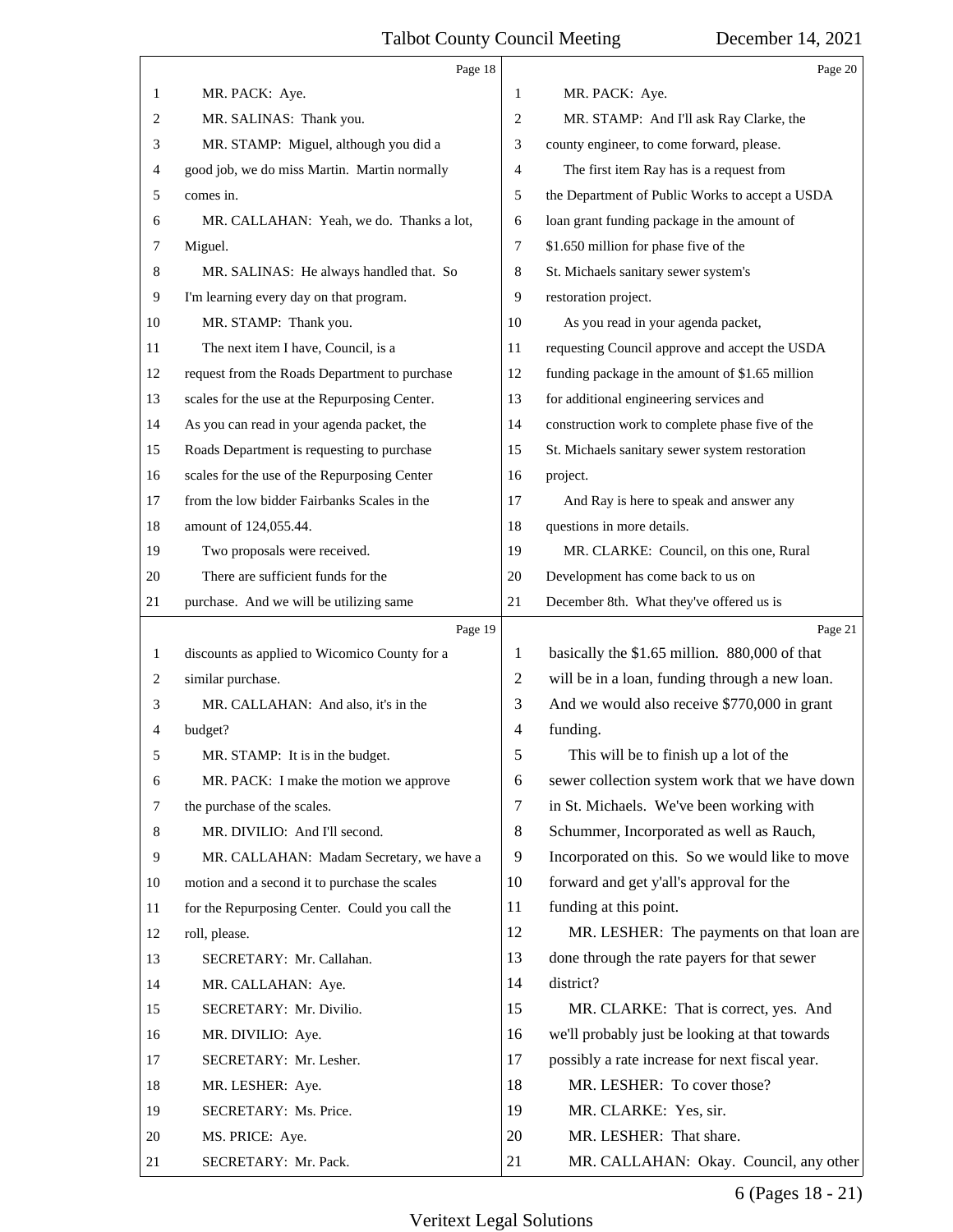|                | Page 22                                         |                | Page 24                                         |
|----------------|-------------------------------------------------|----------------|-------------------------------------------------|
| 1              | questions?                                      | 1              | MR. CALLAHAN: Okay.                             |
| $\overline{c}$ | MR. PACK: No. Make a motion.                    | 2              | MR. PACK: I make a motion that we accept        |
| 3              | MR. CALLAHAN: Got a motion. We got a            | 3              | the bid.                                        |
| 4              | motion from Mr. Pack. Do we have a second?      | $\overline{4}$ | MS. PRICE: Second.                              |
| 5              | MR. LESHER: I'll second it.                     | 5              | MR. CALLAHAN: Okay. We got a motion from        |
| 6              | MR. CALLAHAN: Okay. Vice President              | 6              | Mr. Pack and a second from Ms. Price. Madam     |
| 7              | Lesher.                                         | 7              | Secretary, could you call the roll.             |
| 8              | Madam Secretary, could you call the roll,       | 8              | SECRETARY: Mr. Callahan.                        |
| 9              | please.                                         | 9              | MR. CALLAHAN: Aye.                              |
| 10             | SECRETARY: Mr. Callahan.                        | 10             | SECRETARY: Mr. Divilio.                         |
| 11             | MR. CALLAHAN: Aye.                              | 11             | MR. DIVILIO: Aye.                               |
| 12             | SECRETARY: Mr. Divilio.                         | 12             | SECRETARY: Mr. Lesher.                          |
| 13             | MR. DIVILIO: Aye.                               | 13             | MR. LESHER: Aye.                                |
| 14             | SECRETARY: Mr. Lesher.                          | 14             | SECRETARY: Ms. Price.                           |
| 15             | MR. LESHER: Aye.                                | 15             | MS. PRICE: Aye.                                 |
| 16             | SECRETARY: Ms. Price.                           | 16             | SECRETARY: Mr. Pack.                            |
| 17             | MS. PRICE: Aye.                                 | 17             | MR. PACK: Aye.                                  |
| 18             | SECRETARY: Mr. Pack.                            | 18             | MR. STAMP: Last item Ray has for you this       |
| 19             | MR. PACK: Aye.                                  | 19             | evening, Department of Public Works is          |
| 20             | MR. STAMP: The next item that county            | 20             | requesting your approval to award Bid Number    |
| 21             | engineer will have is a request from Department | 21             | 15-23, St. Michaels phase five sanitary sewer   |
|                | Page 23                                         |                | Page 25                                         |
| 1              | of Public Works for Bid Number 1709,            | 1              | system rehabilitation and Grace Street pump     |
| 2              | St. Michaels pumping station number three       | 2              | station replacement engineering service         |
| 3              | upgrade and rehabilitation, Talbot County,      | 3              | amendment number 17.                            |
| $\overline{4}$ | Maryland. Change Order Number 21.               | 4              | As you read in your agenda packet,              |
| 5              | As you read in your agenda packet,              | 5              | requesting County Council approval to award     |
| 6              | requesting Council approval to award Change     | 6              | amendment number 17 to Rauch, Incorporated in   |
| 7              | Order Number 21 to Schummer, Incorporated, in   | $\tau$         | the amount of \$183,375. And again, Ray is here |
| 8              | the amount of $$1,286,105$ .                    | 8              | to provide further detail on this request.      |
| 9              | And again, Ray is here to answer any            | 9              | MR. CLARKE: Again, Council, we did              |
| 10             | questions or provide any further detail.        | 10             | present this to you on October 12th. At the     |
| 11             | MR. CLARKE: Yes. And we presented this          | 11             | same time, it was contingent upon us receiving  |
| 12             | to the County Council I think on October 12th.  | 12             | the funds from the Rural Development.           |
| 13             | This was October 12th. Ultimately identifying   | 13             | MR. CALLAHAN: Any questions, Council?           |
| 14             | this as a change order and requesting the       | 14             | MR. PACK: -- 15.3.                              |
| 15             | Council's approval on that change order which   | 15             | MR. DIVILIO: I'll second.                       |
|                | was done but it was contingent upon us          | 16             | MR. CALLAHAN: Okay. We got a motion from        |
| 16             | receiving a funding package from Rural          | 17             | Mr. Pack and a second from Mr. Divilio. Madam   |
| 17             |                                                 |                |                                                 |
| 18             | Development.                                    | 18             | Secretary, could you call the roll.             |
| 19             | MR. CALLAHAN: Okay. Any questions,              | 19             | SECRETARY: Mr. Callahan.                        |
| 20             | Council?                                        | 20             | MR. CALLAHAN: Aye.                              |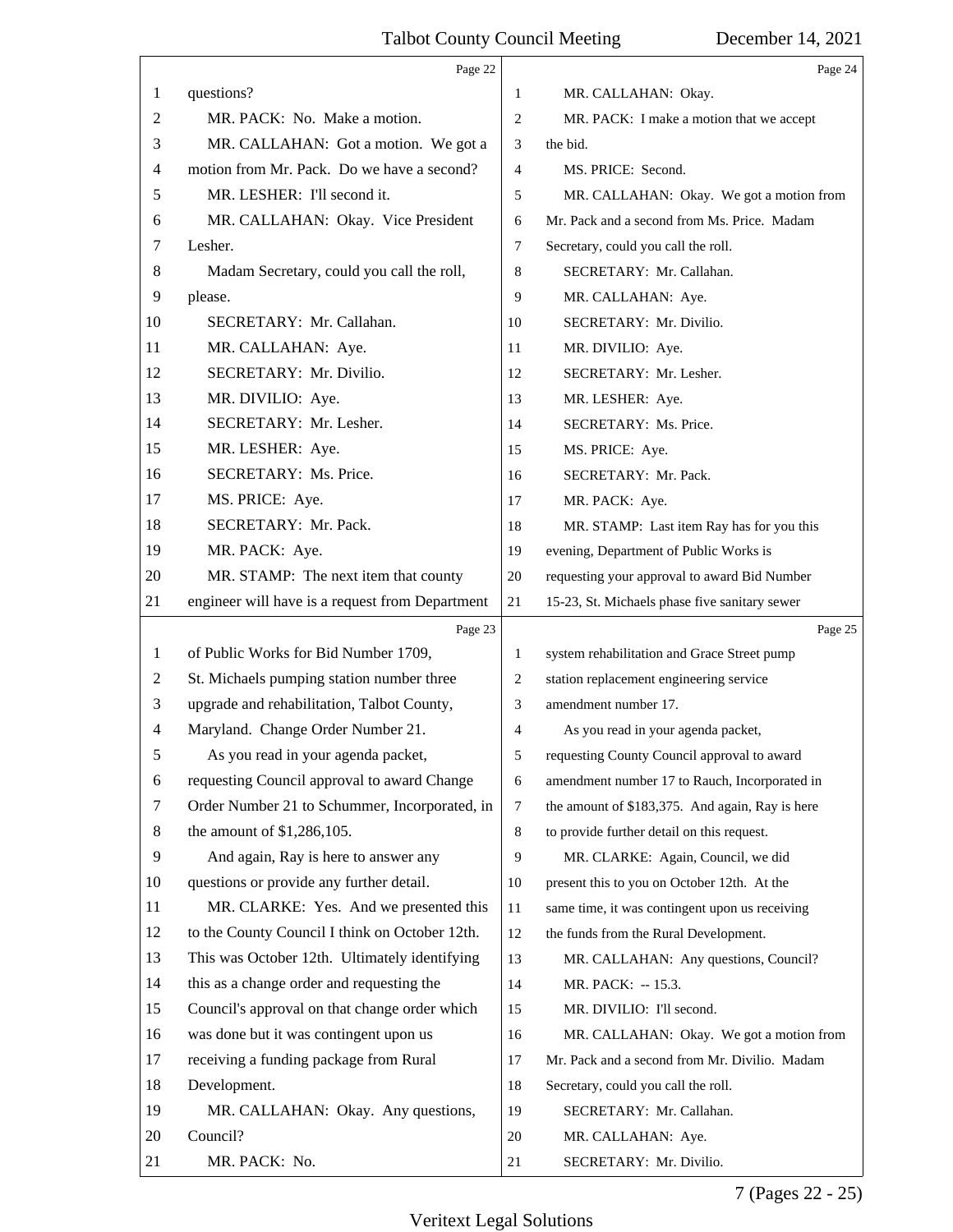|              | Page 26                                         |                | Page 28                                         |
|--------------|-------------------------------------------------|----------------|-------------------------------------------------|
| 1            | MR. DIVILIO: Aye.                               | 1              | help distribute this information to the people, |
| 2            | SECRETARY: Mr. Lesher.                          | $\overline{c}$ | and then sending out notices through social     |
| 3            | MR. LESHER: Aye.                                | 3              | media and all of our various channels to        |
| 4            | SECRETARY: Ms. Price.                           | $\overline{4}$ | solicit participation.                          |
| 5            | MS. PRICE: Aye.                                 | 5              | And really the group felt that it was           |
| 6            | SECRETARY: Mr. Pack.                            | 6              | important to hear from citizens about how this  |
| 7            | MR. PACK: Aye.                                  | 7              | money could be used. We want to be very         |
| 8            | MR. STAMP: Thank you.                           | 8              | deliberate about it. We have a long window to   |
| 9            | MR. CALLAHAN: Thank you.                        | 9              | make those decisions, and this is how we've     |
| 10           | MR. STAMP: Appreciate that.                     | 10             | chosen to go about it.                          |
| 11           | And then I would ask Cassandra Vanhooser        | 11             | And like Clay said, we do have a group of       |
| 12           | to come up. Cassandra here?                     | 12             | county employees working on it, including being |
| 13           | MR. PACK: She's in the back.                    | 13             | led by Mr. Lesher. So we feel that the survey   |
| 14           | MR. STAMP: Okay. Council, we have               | 14             | is representative of all of the ways that you   |
| 15           | tonight an update on the American Rescue Plan   | 15             | can spend the money and has been designed to    |
| 16           | Act, ARPA, grant. As you read in your agenda    | 16             | get the input that we're looking for.           |
| 17           | packet, Talbot County will have a community     | 17             | MR. CALLAHAN: Okay. Good.                       |
| 18           | survey on the American Rescue Plan Act          | 18             | MR. LESHER: Just to remind us where we've       |
| 19           | available beginning this week to garner input   | 19             | been on this. We were awarded the funding       |
| 20           | on priorities from the public.                  | 20             | through the American Recovery Plan Act. We      |
| 21           | The survey will be accessible on our            | 21             | convened our team, our internal team, for the   |
|              |                                                 |                |                                                 |
|              | Page 27                                         |                | Page 29                                         |
| $\mathbf{1}$ | county's website at ww.talbotcountymd.gov.      | $\mathbf{1}$   | first time back in September. I think it was    |
| 2            | And I do want to mention that, Council, as      | $\overline{2}$ | either late September or early October we met   |
| 3            | you know, Council Member Pete Lesher is         | 3              | with all of the municipalities, because each of |
| 4            | chairing an internal committee to work on       | $\overline{4}$ | the municipalities is also receiving some of    |
| 5            | developing a strategy for the use of the        | 5              | this funding. In fact, one of the               |
| 6            | American Rescue Plan funds.                     | 6              | municipalities is receiving a significant       |
| 7            | And then I'll hand it over to Cassandra to      | $\tau$         | amount more than the county itself is receiving |
| 8            | share some further information.                 | $\,8\,$        | under this Act under the allocations, how they  |
| 9            | MS. VANHOOSER: Great. Thank you. Good 9         |                | were calculated in this.                        |
| 10           | evening, Council.                               | 10             | And so we wanted to be able to coordinate       |
| 11           | So our small group has worked with Beacon       | 11             | what we are doing with what municipalities are  |
| 12           | at Salisbury University to put together a       | 12             | doing. So we've opened those channels of        |
| 13           | survey to solicit input from our citizens about | 13             | communication. This is the next step in         |
| 14           | what our priorities should be on using this     | 14             | gathering that input.                           |
| 15           | money.                                          | 15             | And again, we've been awarded now half of       |
| 16           | This survey will be available, as Clay          | 16             | the funding, of the what is it, 7 million.      |
| 17           | said, on our website but also in English and in | 17             | MS. VANHOOSER: 7.2.                             |
| 18           | Spanish. We're currently have it translated by  | 18             | MR. LESHER: \$7.2 million. So half of           |
| 19           | our friends at the Chesapeake Multicultural     | 19             | that is in hand. We will get a second I think   |
| 20           | Resource Center.                                | 20             | tranche, the balance of this funding, a year    |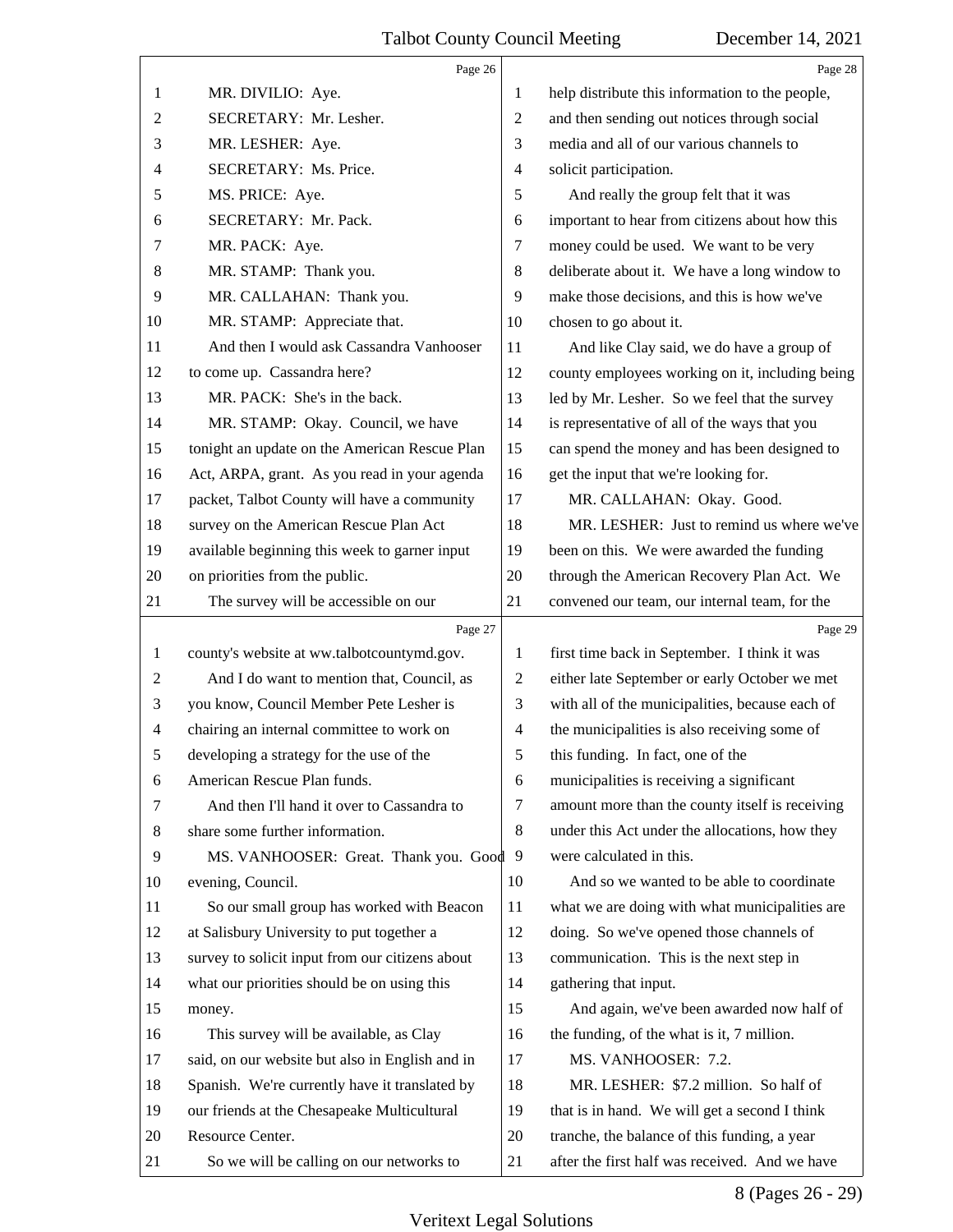|                | Page 30                                         |                | Page 32                                         |
|----------------|-------------------------------------------------|----------------|-------------------------------------------------|
| 1              | time to spend it.                               | 1              | So we want to make sure that everyone has       |
| 2              | We need to remember that this is one time       | $\overline{2}$ | access to it.                                   |
| 3              | funding. It is extraordinarily flexible         | 3              | And then it will take a week or so for          |
| 4              | funding. It can be used for a lot of different  | 4              | Beacon to analyze the results and then get them |
| 5              | things. And so part of what we're surveying     | 5              | back to us. So we're looking at probably the    |
| 6              | the community interest over, and as we get this | 6              | third week of January, sometime in that time    |
| 7              | out, I will encourage you to get this out to    | 7              | frame.                                          |
| 8              | our constituents for that public feedback. We   | 8              | MS. PRICE: How are we getting the survey        |
| 9              | want as substantial a feedback as possible, for | 9              | out to the people? Just online?                 |
| 10             | the more feedback we get, the more valid those  | 10             | MS. VANHOOSER: So we are having printed         |
| 11             | results are to feed into our decision-making    | 11             | copies. And again, reaching out to all of our   |
| 12             | for the allocation of these funds.              | 12             | networks. We have a like a plan laid out, in    |
| 13             | And they can be for things as broad as          | 13             | addition to our own website and our own social  |
| 14             | they can be assistance to our businesses and    | 14             | media. For example, Economic Development and    |
| 15             | nonprofits, it can be infrastructure projects   | 15             | Tourism both have the channels to rely on, as   |
| 16             | such as broadband, and we specifically are      | 16             | do our other county departments.                |
| 17             | looking at our broadband project for which we   | 17             | So we're also hoping that we'll get some        |
| 18             | received federal funding from                   | 18             | media outreach to have people looking for the   |
| 19             | MS. VANHOOSER: USDA.                            | 19             | survey.                                         |
| 20             | MR. LESHER: USDA. And because we applied        | 20             | MS. PRICE: It would be great if we could        |
| 21             | in those early rounds of USDA funding, we have  | 21             | get both the printed newspaper and maybe even   |
|                | Page 31                                         |                | Page 33                                         |
| 1              | to -- the terms of that grant from USDA were    | $\mathbf{1}$   | Talbot Spy to print all of the questions and    |
| $\overline{2}$ | that we had to require a cost share from the    | 2              | tell them where to log in. Rather than say go   |
|                |                                                 |                |                                                 |
| 3              | customer for the capital charge, which of       | 3              | log onto the survey, they can actually see them |
| $\overline{4}$ | course gets added to their customer bill        | $\overline{4}$ | if they could give us the space to do that.     |
| 5              | amortized over a period of years.               | 5              | And if the Star Democrat and Talbot Spy is      |
| 6              | The subsequent rounds of funding, of            | 6              | listening, that's a direct request.             |
| 7              | broadband funding, have not required that. So   | 7              | MS. VANHOOSER: That's a great idea.             |
| 8              | we might look at this, this could be a solution | 8              | Thank you for that.                             |
| 9              | to that. And it's eligible for backfilling      | 9              | MR. CALLAHAN: Okay. Any other questions,        |
| 10             | some of those capital charges.                  | 10             | Council? Okay. Thank you.                       |
| 11             | We're looking at some other infrastructure      | 11             | MS. VANHOOSER: Thank you.                       |
| 12             | projects. We've got some capital projects,      | 12             | MR. STAMP: And Council President, Members       |
| 13             | some sewer district projects, and we've         | 13             | of Council, that ends the county manager report |
| 14             | surveyed both internally but now out into the   | 14             | for this week.                                  |
| 15             | community as well for what those needs are.     | 15             | As always, the staff thanks Council for         |
| 16             | We will get this information probably in        | 16             | your support and leadership.                    |
| 17             | early January.                                  | 17             | MR. CALLAHAN: Okay. Good job.                   |
| 18             | MS. VANHOOSER: So our survey will stay          | 18             | MS. PRICE: And it's 6:31. So there you          |
| 19             | open through the second week of January. We     | 19             | go.                                             |
| 20             | know we've got a holiday coming up and people   | 20             | MR. CALLAHAN: There we go. Okay. The            |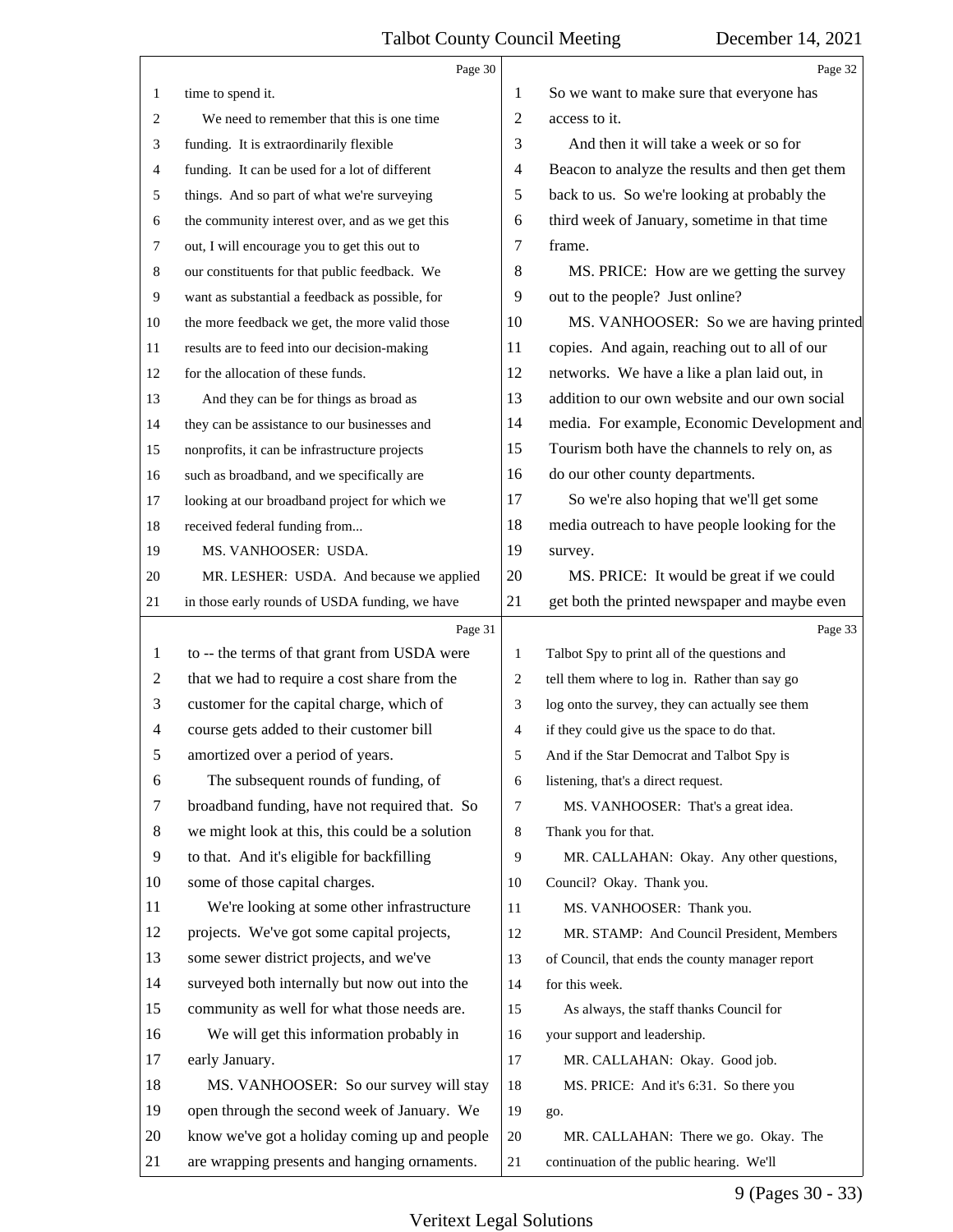|                | Page 34                                         |    | Page 36                                        |
|----------------|-------------------------------------------------|----|------------------------------------------------|
| 1              | start the public hearing on 308.                | 1  | organization, I'll give you five minutes.      |
| $\mathfrak{2}$ | And Madam Secretary, would you mind             | 2  | So let's go ahead and start on this side       |
| 3              | reading the title, please.                      | 3  | over here on the first row.                    |
| $\overline{4}$ | SECRETARY: Resolution Number 308, a             | 4  | SPEAKER: I'm here to listen tonight.           |
| 5              | resolution to rescind adoption of Resolution    | 5  | MR. CALLAHAN: Oh, you're listening.            |
| 6              | 281, a resolution to amend the Talbot County    | 6  | You're welcome to come up.                     |
| 7              | comprehensive water and sewer plan, the plan,   | 7  | SPEAKER: I know. You've heard a lot from       |
| 8              | to reclassify and remap portions of certain     | 8  | me.                                            |
| 9              | real property located in the Town of Trappe,    | 9  | MR. CALLAHAN: No problem.                      |
| 10             | Maryland, associated with the Lakeside planned  | 10 | SPEAKER: I'm here to listen.                   |
| 11             | unit development, the Lakeside project,         | 11 | MR. CALLAHAN: No problem. Appreciate you       |
| 12             | formerly known as Trappe East. Further          | 12 | being here.                                    |
| 13             | described as tax map 54, parcel 304, tax map    | 13 | Second row? Yes, sir. How you doing,           |
| 14             | 55, parcels 14, 15, 17, 19, 44, 65, 83, and 85, | 14 | Mr. Alspach?                                   |
| 15             | and tax map 59, parcel 4. The total area        | 15 | MR. ALSPACH: Just fine.                        |
| 16             | consisting of 865 acres, more or less, the      | 16 | MR. CALLAHAN: Good.                            |
| 17             | property. From S-2 and W-2, areas where         | 17 | MR. ALSPACH: Thank you for having me.          |
| 18             | improvements or extensions to existing or       | 18 | MR. CALLAHAN: Yup, yup.                        |
| 19             | construction of new community multiuse or       | 19 | MR. ALSPACH: Good evening, Council             |
| 20             | shared sanitary facilities are programmed for   | 20 | Members. For the record, Tom Alspach for       |
| 21             | progress within three to five years, to S-1 and | 21 | Talbot Preservation Alliance. I'll be fairly   |
|                | Page 35                                         |    | Page 37                                        |
| $\mathbf{1}$   | W-1, areas served or to be served by community, | 1  | brief I think because you've heard a lot of    |
| 2              | multiuse, or shared sanitary facilities, which  | 2  | testimony about issues that have come up and   |
| 3              | are existing, under construction, or have       | 3  | have arisen from the existing Resolution 281.  |
| $\overline{4}$ | immediate priority status. To amend the plan    | 4  | You've heard lots of testimony about the       |
| 5              | to add certain water and sewer capital projects | 5  | condition of Trappe Creek, where the current   |
| 6              | related to the Lakeside project and existing    | 6  | Trappe wastewater plant discharges its         |
| 7              | systems for the fiscal years 2020 through 2030. | 7  | effluent. This has been uncontradicted         |
| 8              | And to amend the plan to update the narrative   | 8  | testimony from experts and users of the creek. |
| 9              | description in the plan relative to the         | 9  | You've heard ample testimony about the         |
| 10             | Lakeside project and existing systems, as       | 10 | impact, potential impact on the environment of |
| 11             | amended, without prejudice.                     | 11 | the spray field permit that's proposed for the |
| 12             | MR. CALLAHAN: Thank you, Madam Secretary.       | 12 | wastewater plant on the eastern side of Route  |
| 13             | Before we start, Mr. Thomas, do you want        | 13 | 50. So you're all familiar with that.          |
| 14             | to comment?                                     | 14 | And it's our view that Resolution 281 in       |
| 15             | MR. THOMAS: No. I have nothing to               | 15 | its present incarnation does not adequately    |
| 16             | comment at this time.                           | 16 | protect against especially the environmental   |
| 17             | MR. CALLAHAN: Okay. So let's get ready          | 17 | impacts that have arisen and will continue to  |
| 18             | to start the public hearing. And so when I      | 18 | arise as a result of this wastewater           |
| 19             | call you up or you want to come up, say your    | 19 | construction.                                  |
| 20             | name and your address, and I'll give you three  | 20 | For example, you have an issue that I          |
| 21             | minutes. And if you're representing an          | 21 | think the Council should be aware of of who is |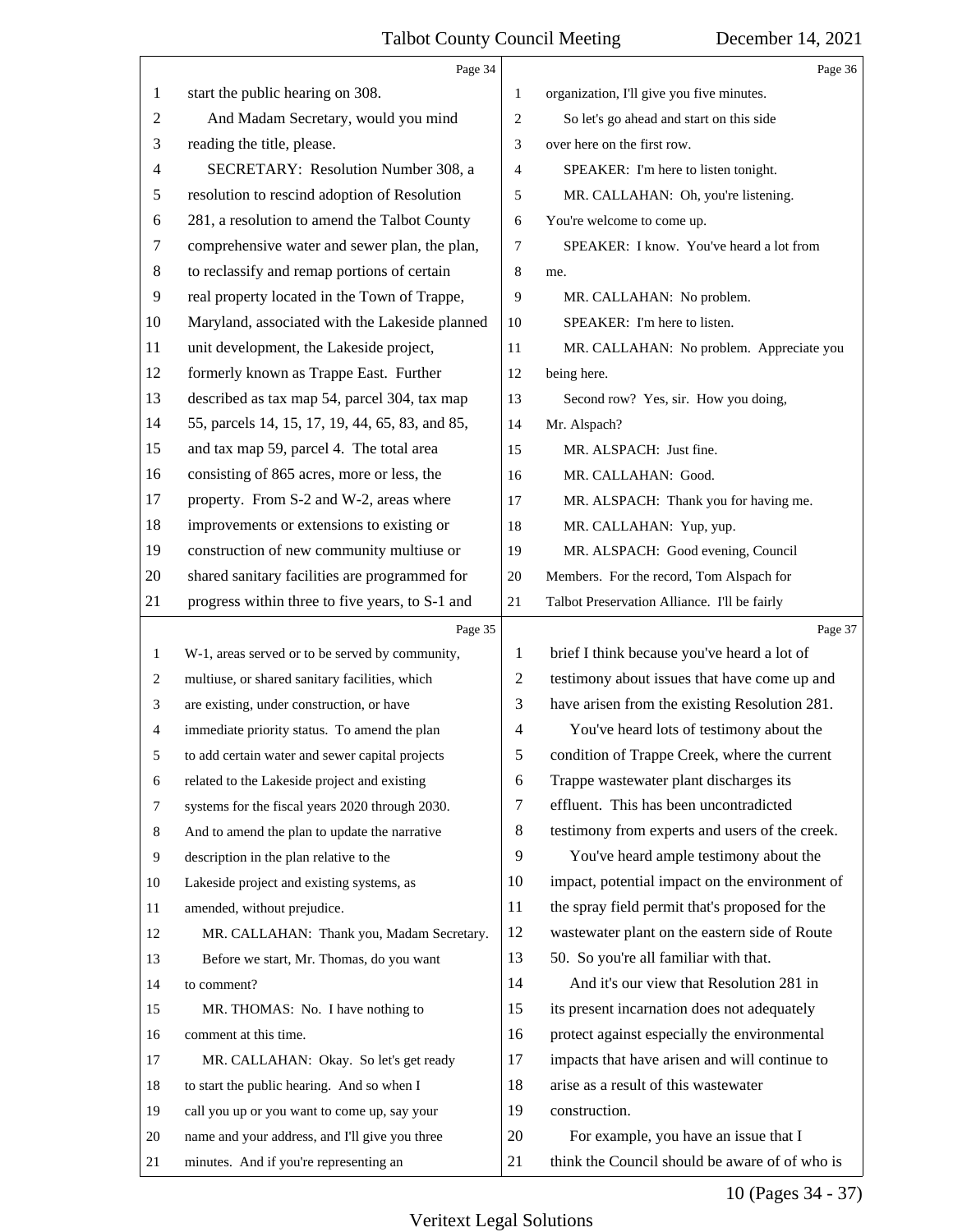|                | Page 38                                         |                | Page 40                                         |
|----------------|-------------------------------------------------|----------------|-------------------------------------------------|
| 1              | going to be ultimately responsible for          | 1              | I don't need to remind you folks about          |
| 2              | operation and maintenance of this wastewater,   | 2              | what happened at Wye Mills, who ended up paying |
| 3              | this new wastewater treatment plant.            | 3              | for that plant. We don't want to end up paying  |
| 4              | I think there's a conception, I think it's      | 4              | for the Trappe East plant either. So that's     |
| 5              | the conception that once this new Trappe plant  | 5              | something that I think should be addressed and  |
| 6              | is developed, there is some continuing          | 6              | perhaps a different approach to Resolution 281. |
| 7              | obligation on the part of the developer to own  | 7              | The second point I'll make is one that I        |
| 8              | and operate it for a period. And in fact, in    | 8              | believe I made before but it's worth repeating. |
| 9              | the original annexation agreement that was put  | 9              | It's critical to understand that at the present |
| 10             | out to the public when the property east of 50  | 10             | time with regard to this connection that's      |
| 11             | was annexed, it was represented that for a      | 11             | going to exist between the Trappe East new      |
| 12             | period of at least three years, the developer   | 12             | facility and the existing plant, there is no    |
| 13             | of public facilities, including the wastewater  | 13             | limitation in 281 on how many units can be      |
| 14             | plant, would be responsible for operation and   | 14             | connected to the existing plant. There is no    |
| 15             | maintenance of that plant.                      | 15             | limitation on the period of time for which they |
| 16             | That's no longer the case. The town and         | 16             | can be connected. And they don't ever have to   |
| 17             | the developer made a new deal between           | 17             | redirect their wastewater back over to the new  |
| 18             | themselves. And the essence of that new deal    | 18             | spray field plant until and unless the Town of  |
| 19             | is that immediately upon completion of this new | 19             | Trappe asks them to do so.                      |
| 20             | spray field wastewater plant, it is turned over | 20             | I think we have to be more specific in          |
| 21             | to the Town of Trappe to own and operate.       | 21             | requiring limitations on how many, if any, new  |
|                |                                                 |                |                                                 |
|                | Page 39                                         |                | Page 41                                         |
| 1              | And this is not discretionary. The              | 1              | units can be connected to the plant. And if     |
| $\overline{c}$ | language of the agreement, the DRRA, between    | $\mathfrak 2$  | any are, for how long they can stay connected.  |
| 3              | the town and the developer says that the new    | 3              | 281 currently refers to connections for         |
| $\overline{4}$ | plant will be conveyed and the town will accept | $\overline{4}$ | the startup phase of the new development. But   |
| 5              | the new plant.                                  | 5              | startup is not defined anywhere. We have no     |
| 6              | And I want to be careful here because I'm       | 6              | idea whether that means 20 houses, 120 houses,  |
| 7              | not trying to denigrate the Town of Trappe.     | 7              | or 250 houses. We need to control that.         |
| 8              | But here we've got a municipality that's been   | 8              | There's not a whole lot more that I want        |
| 9              | operating a 200,000-gallon per day traditional  | 9              | to add tonight because you've heard from me     |
| 10             | wastewater treatment plant and is going to be   | 10             | before on this.                                 |
| 11             | suddenly responsible for owning and operating a | 11             | But I think that it's important for the         |
| 12             | new plant with brand new, different technology, | 12             | county to recognize that the county has some    |
| 13             | spray field technology that is going to be      | 13             | responsibility here. I know there's some        |
| 14             | licensed if they succeed in discharging up to a | 14             | concern about seeming to meddle in the internal |
| 15             | million and a half gallons per day of effluent. | 15             | affairs of the Town of Trappe with regard to    |
| 16             | Huge difference.                                | 16             | how they want to grow. But a new facility such  |
| 17             | And so the question might arise what            | 17             | as the one that's proposed now, not to mention  |
| 18             | continuing obligation should there be on the    | 18             | the existing facility, has serious impacts for  |
| 19             | part of the developer to ensure this plant will | 19             | your constituents in the county. Trappe Creek   |
| 20             | continue to operate for some reasonable period  | 20             | is a county water body. And the users, the      |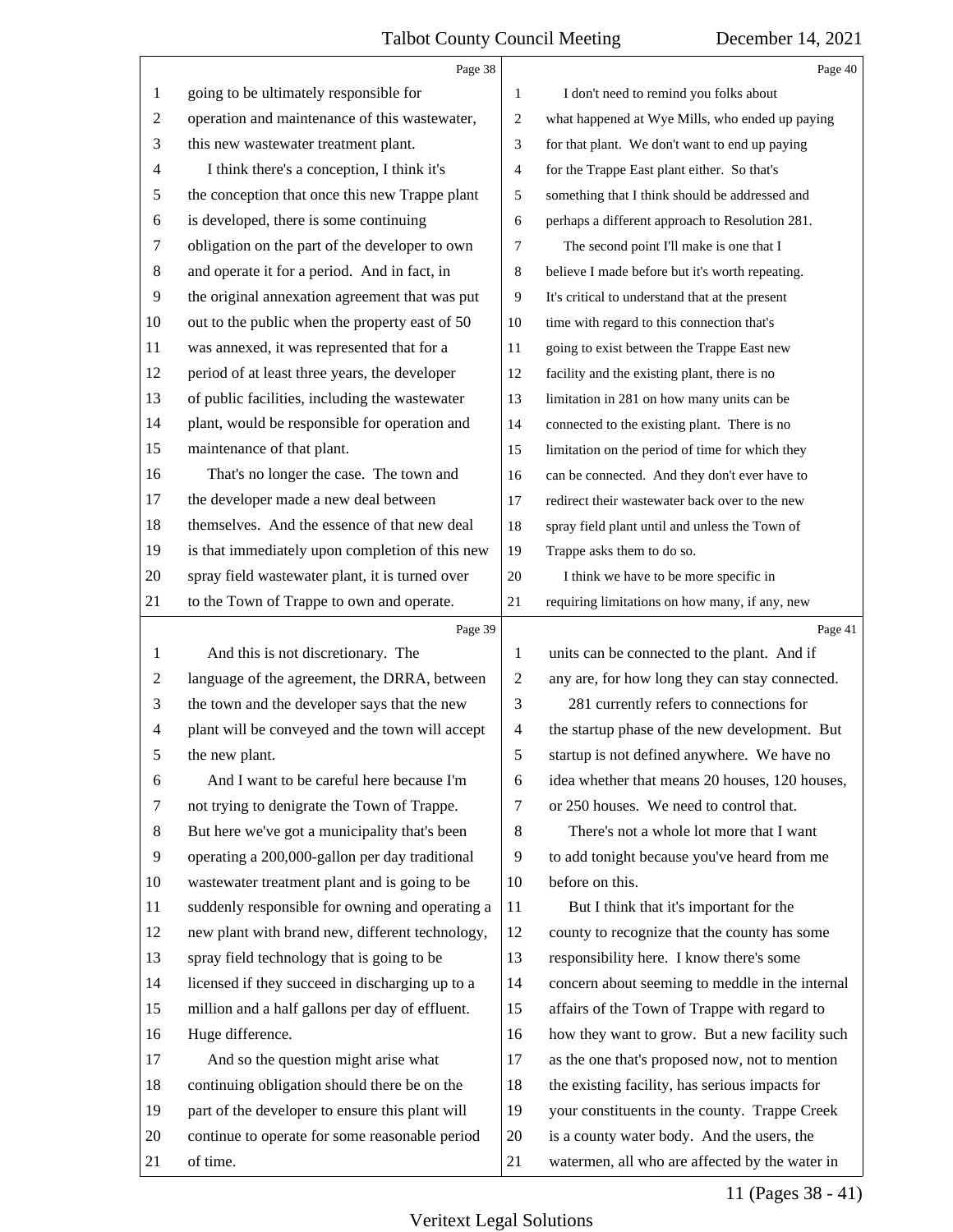|    | Page 42                                         |    | Page 44                                         |
|----|-------------------------------------------------|----|-------------------------------------------------|
| 1  | Trappe Creek are your constituents. And that's  | 1  | I reached out to Frank (inaudible). I           |
| 2  | directly connected to the new plant -- to the   | 2  | know him personally in Kansas. He's the one     |
| 3  | existing plant.                                 | 3  | that's looking at the biological system that    |
| 4  | And the new plant, of course, is going to       | 4  | Trappe was looking at called Smith & Loveless.  |
| 5  | impact much more than likely the Miles Creek    | 5  | And he has some concerns because of the volumes |
| 6  | side of the county. And the county needs to be  | 6  | and the rest of it that's involved here.        |
| 7  | concerned about that. So we can't be over       | 7  | We have political positions being made.         |
| 8  | deferential to the town here, and we have to    | 8  | You all heard those.                            |
| 9  | remember that the county has a responsibility   | 9  | There's financial advantages and                |
| 10 | for the people in the county who will be        | 10 | disadvantages. There's lack of, I use the word  |
| 11 | affected by this development.                   | 11 | lack of environmental considerations, as        |
| 12 | Thank you for your time.                        | 12 | Ms. Laura Price brought up tonight, about this  |
| 13 | MR. CALLAHAN: Thank you, Mr. Alspach.           | 13 | resolution and trying to take more time to look |
| 14 | Appreciate it.                                  | 14 | at things and trying to improve upon it.        |
| 15 | Anybody else on that second row? Okay.          | 15 | I'm also a believer in things that I've         |
| 16 | On the third row, anybody? The fourth row?      | 16 | seen around the world and been involved in,     |
| 17 | MR. POWERS: Good evening. Merry                 | 17 | some complete disasters that have been turned   |
| 18 | Christmas, by the way.                          | 18 | around into some models and state-of-the-art    |
| 19 | MR. CALLAHAN: Thank you.                        | 19 | type activity.                                  |
| 20 | MR. POWERS: Nobody is bringing up any           | 20 | I would think this Council would like to        |
| 21 | Christmas stuff. Got to have a little cheer.    | 21 | make, however this project goes, a model of how |
|    | Page 43                                         |    | Page 45                                         |
| 1  | MR. CALLAHAN: Yup.                              | 1  | it can be done right, and not going down the    |
| 2  | MR. POWERS: Get my notes real quick.            | 2  | path it's going now, which could be a disaster. |
| 3  | My name is Charles Powers. I've been a          | 3  | There's negative impact to the county,          |
| 4  | resident since 2007. I'm an engineer, like the  | 4  | safety, people, the fishermen, the watermen.    |
| 5  | county engineer you have, PE licensed. And      | 5  | The builder is from another state. He, in my    |
| 6  | I've spent 40 years designing, building process | 6  | opinion, studying his background on other       |
| 7  | flow for wastewater plants, chemical plants,    | 7  | projects and all, he has no ownership in this   |
| 8  | oil, gas, worldwide. I retired three years      | 8  | thing. He doesn't even probably know what the   |
| 9  | ago. I'm spending a lot more time focused on    | 9  | Chesapeake Bay is about and how sensitive it is |
| 10 | this area and what I can do to help. And I      | 10 | to a lot of things. There's other projects you  |
| 11 |                                                 |    |                                                 |
| 12 | live in Talbot County permanently.              | 11 | might want to look at that they've done that    |
|    | It's interesting. I've listened to all          | 12 | are in question.                                |
| 13 | the talk. I was here in October. You granted    | 13 | The project can be modified, corrected.         |
| 14 | me three minutes. I hope I get that at least.   | 14 | There are a lot of things that I found that was |
| 15 | I have a couple of points to make.              | 15 | interesting. But what the previous gentleman    |
| 16 | But I've done some due diligence and            | 16 | brought up, sustainability.                     |
| 17 | studies of various things. I contacted a lot    | 17 | MR. PACK: You have 30 seconds,                  |
| 18 | of people. I was chairman of WWEMA for two      | 18 | Mr. Powers.                                     |
| 19 | years in 2012, 2013. WWEMA stands for Water     | 19 | MR. POWERS: Twenty-five years, 30 years,        |
| 20 | and Wastewater Manufacturers Association of     | 20 | whatever. The sea water intrusion on the site   |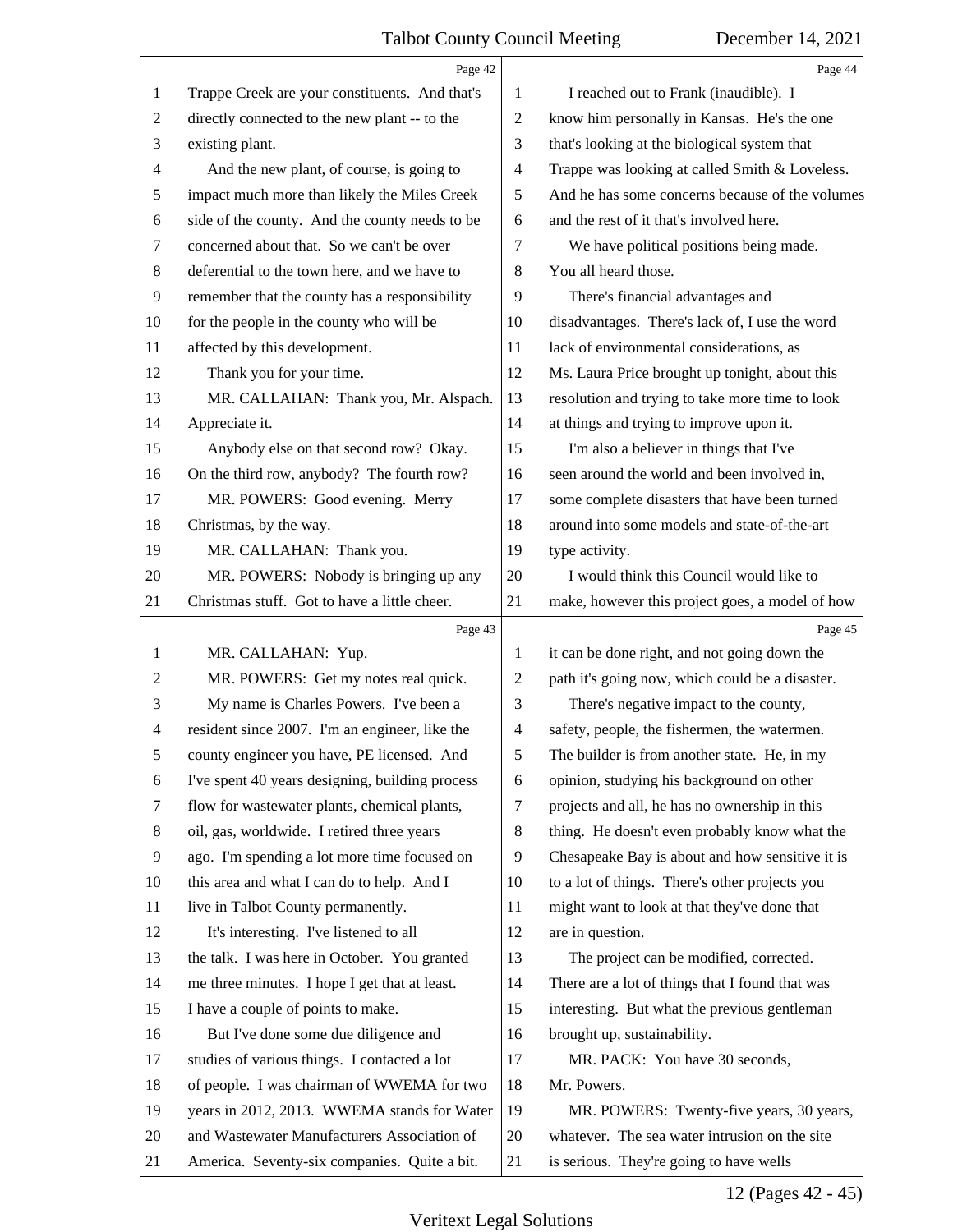|    | Page 46                                        |                          | Page 48                                         |
|----|------------------------------------------------|--------------------------|-------------------------------------------------|
| 1  | pulling water out. Sea water is more dense.    | 1                        | in.                                             |
| 2  | It is not going to absorb into the ground like | 2                        | And I could also recommend you put              |
| 3  | they think.                                    | 3                        | together a committee with a broad group of      |
| 4  | The 87 acres for the spray system, when I      | $\overline{\mathcal{A}}$ | public subject matter experts to take a look at |
| 5  | did my calculations and looked at it, it's     | 5                        | this. You were talking about by January. I      |
| 6  | broken up trapezoids and all the way the land  | 6                        | would be willing to help out and make this      |
| 7  | is laid out. They're only going to be able to  | 7                        | something that makes a difference.              |
| 8  | spray on about 60 acres, not 87. There's       | 8                        | MR. CALLAHAN: Okay. Thanks a lot.               |
| 9  | corners of it that you just can't irrigate     | 9                        | Appreciate it.                                  |
| 10 | properly.                                      | 10                       | Anybody else on Mr. Powers' bench? Okay.        |
| 11 | MR. PACK: That's three minutes,                | 11                       | The last row? Okay. Come on up.                 |
| 12 | Mr. Powers. Mr. Powers, that's three minutes.  | 12                       | MR. SCHMIDT: Brian Schmidt. I'm on the          |
| 13 | MR. POWERS: Can I just have ten more           | 13                       | Trappe Town Council, on the Trappe Planning     |
| 14 | seconds?                                       | 14                       | Commission.                                     |
| 15 | MR. PACK: Sure.                                | 15                       | Really kind of going off here on my own,        |
| 16 | MR. CALLAHAN: Just wrap it up.                 | 16                       | sort of my own opinions here, if you will. So   |
| 17 | MR. POWERS: Okay. The holding pond.            | 17                       | we haven't kind of collaborated anything        |
| 18 | Interesting that the Hanes report put out. I   | 18                       | together. But some of my own sort of comments,  |
| 19 | read that, went through the details, contacted | 19                       | if you will.                                    |
| 20 | them. They admitted they might have missed     | 20                       | MR. CALLAHAN: Yes. Good. Glad you're            |
| 21 | something, which is the holding pond for that  | 21                       | here, Councilman.                               |
|    |                                                |                          |                                                 |
|    | Page 47                                        |                          | Page 49                                         |
| 1  | month, two months, when it's done, it's got a  | 1                        | MR. SCHMIDT: With that being said, thank        |
| 2  | permanent layer in there. They have to pump    | $\overline{c}$           | you for giving me the opportunity to say what   |
| 3  | that out and put it on the spray pond. They    | 3                        | we're saying here.                              |
| 4  | didn't take that into consideration of this    | $\overline{4}$           | In my opinion, I've been involved with          |
| 5  | whole situation.                               | 5                        | this, I've been on the Trappe Planning          |
| 6  | MR. PACK: That's time.                         | 6                        | Commission for about two and a half years. Two  |
| 7  | MR. POWERS: Okay.                              | 7                        | months into my tenure on the Commission, Bob    |
| 8  | MR. CALLAHAN: Yeah, yeah.                      | 8                        | Rauch shows up and says we're starting this     |
| 9  | MR. POWERS: So I had two more notes. But       | 9                        | again. So I've kind of been involved with this  |
| 10 | I think reading through the USDA manuals and   | 10                       | from the beginning.                             |
| 11 | how they go about doing stuff, I just think    | 11                       | My background is not environmental, sewer       |
| 12 | there's a lot that can be done here that could | 12                       | systems, or wastewater treatment plants or      |
| 13 | improve the situation instead of making it     | 13                       | anything like that. I depend on MDE to come up  |
| 14 | worse.                                         | 14                       | with, the doctors that work there to do their   |
| 15 | MS. PRICE: If you could e-mail the             | 15                       | due diligence and bringing us the proper        |
| 16 | additional comments, that would be great.      | 16                       | technology and the things that need to be done. |
| 17 | MR. POWERS: Yeah. I've got --                  | 17                       | I think some of the concerns that you guys      |
| 18 | MS. PRICE: Just e-mail them to us.             | 18                       | have had, the simple truth about some of this   |
| 19 | MR. POWERS: -- to be fair, ten points of       | 19                       | is that about 18 months ago, the Trappe Town    |
| 20 | the very direct engineering related type stuff | 20                       | Council started looking for a new wastewater    |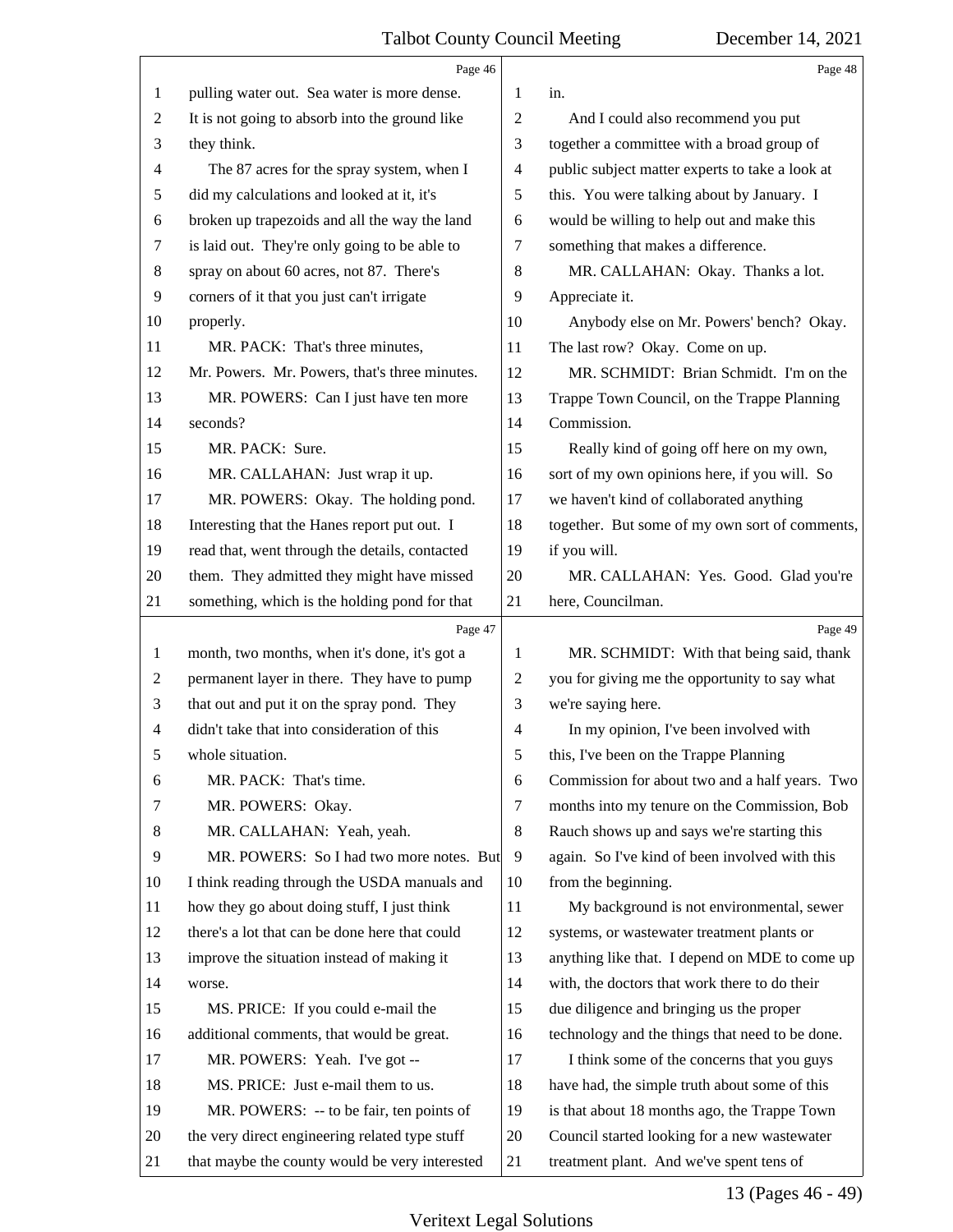|                | Page 50                                         |                          | Page 52                                         |
|----------------|-------------------------------------------------|--------------------------|-------------------------------------------------|
| 1              | thousands of dollars trying to figure out three | 1                        | MR. CALLAHAN: Thank you, Councilman.            |
| 2              | different PERs on how to make this happen.      | $\overline{c}$           | appreciate. You're the one from Trappe here.    |
| 3              | There's been several ways that we feel like we  | 3                        | And it makes a big difference with Trappe being |
| $\overline{4}$ | can go. But we've had discussions with our      | $\overline{\mathcal{A}}$ | here. So I really appreciate you being here.    |
| 5              | engineers, we've had discussions with Lakeside, | 5                        | MR. SCHMIDT: No problem. Thank you.             |
| 6              | the best plan or way forward.                   | 6                        | MR. CALLAHAN: Okay. Let's go over to my         |
| 7              | As you know, from a government planning         | 7                        | right. First row? Okay. Second row? Yeah.       |
| 8              | point of view, this process takes time.         | $\,8\,$                  | MS. OTTE: Good evening. My name is              |
| 9              | We have the responsibility to the people        | 9                        | Monica Otte and I live at 229 Madison in        |
| 10             | living in the Town of Trappe, the ones who are  | 10                       | St. Michaels. And I want to thank you, first    |
| 11             | paying for this upgrade, to plan well.          | 11                       | of all, for the opportunity to speak in support |
| 12             | I ask that you rescind -- not to rescind,       | 12                       | of Resolution 308.                              |
| 13             | excuse me, 281, allow the Town of Trappe's      | 13                       | MS. MORRIS: I'm sorry. We're having a           |
| 14             | elected officials to manage the Lakeside        | 14                       | problem with that microphone.                   |
| 15             | development with the help of MDE, our town      | 15                       | MS. OTTE: You want me to use the other          |
| 16             | engineers, our planner. We will see that this   | 16                       | one?                                            |
| 17             | development is moving in the right direction,   | 17                       | MR. CALLAHAN: Yup.                              |
| 18             | allow Trappe's Council to continue moving       | 18                       | MS. OTTE: I can move.                           |
| 19             | forward and planning a new ENR plant in the     | 19                       | MR. STAMP: There we go.                         |
| 20             | best way we see fit for the Town of Trappe and  | 20                       | MS. OTTE: Should I start over?                  |
| 21             | not put time restrictions on us to make this    | 21                       | MS. MORRIS: Yes.                                |
|                |                                                 |                          |                                                 |
|                | Page 51                                         |                          | Page 53                                         |
| 1              | happen, as this has the ability to be           | 1                        | MR. CALLAHAN: Would you, please? Yeah.          |
| 2              | detrimental to all involved.                    | $\overline{c}$           | MS. OTTE: Good evening. I'm Monica Otte,        |
| 3              | Anyone has the right to come to our             | 3                        | and live at 229 Madison in St. Michaels. And    |
| 4              | meetings, to our Council meetings, to our       | $\overline{\mathcal{A}}$ | I want to thank you, first, for the opportunity |
| 5              | commission meetings. You guys just seem to be   | 5 <sup>1</sup>           | to speak in support of Resolution 308.          |
| 6              | blessed to have everybody show up and give your | 6                        | As Mr. Alspach mentioned, there are so          |
| 7              | opinions. Quite honestly, we have nobody. We    | 7                        | many reasons that have been put forward by      |
| 8              | have one gentleman from the Town of Trappe who  | 8                        | citizens and experts about why Resolution 281   |
| 9              | comes to every meeting. But why you guys are    | 9                        | should be rescinded. So in my three minutes,    |
| 10             | so blessed, I'm not sure.                       | 10                       | I'm not going to try to speak to all them.      |
| 11             | But I do encourage everybody who is really      | 11                       | But I want to focus on the learnings that       |
| 12             | involved, people who want to know what is       | 12                       | we all had from another spray irrigation        |
| 13             | really going on. There's been a lot of          | 13                       | facility here in Talbot. And that, of course,   |
| 14             | conversation in the Spy about what I think is   | 14                       | is the plant at The Preserve at Wye Mills that  |
| 15             | more hearsay than what is actually going on. A  | 15                       | you're all very familiar with this, because     |
| 16             | person who seems to report most has never come  | 16                       | that plant, going back over two decades, have   |
| 17             | to a single meeting, has never asked any of us  | 17                       | there been problems in keeping in compliance    |
| 18             | any questions. And I find that a little, I      | 18                       | with the pollutant discharge requirements.      |
| 19             | don't know, not right.                          | 19                       | The plant is operated by the property           |
| 20             | But anyway, thanks for your time.               | 20                       | owner's association and serves 53 homes. And    |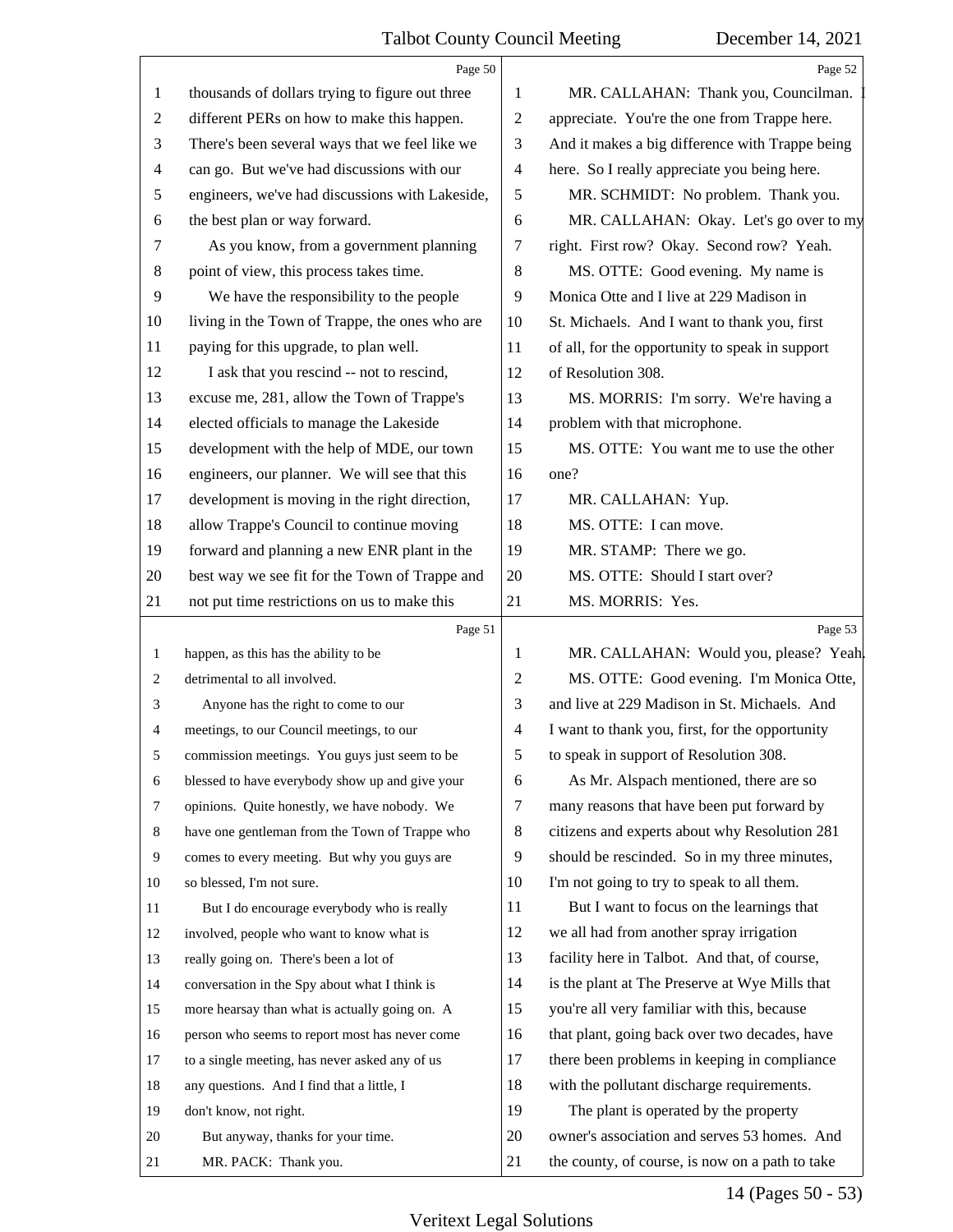|                          | Page 54                                         |                | Page 56                                         |
|--------------------------|-------------------------------------------------|----------------|-------------------------------------------------|
| 1                        | over the operation of this plant.               | 1              | to go to the third row. Anybody like to speak?  |
| 2                        | I recently had the opportunity to look at       | 2              | Okay. The fourth row? And the back row?         |
| 3                        | documents from PIA requests about the history   | 3              | Okay. Anybody else that -- I'm sorry.           |
| $\overline{\mathcal{A}}$ | of The Preserve. And MDE issued the first       | 4              | SPEAKER: There are people outside.              |
| $\sqrt{5}$               | discharge permit way back in 2003. And there    | 5              | MR. CALLAHAN: Oh, it is? Is there a list        |
| $\sqrt{6}$               | was an expectation I think that MDE would make  | 6              | outside?                                        |
| $\tau$                   | sure that the plant stayed in compliance or     | 7              | MS. MORRIS: No.                                 |
| $8\,$                    | came in during this period. And they were very  | 8              | MR. CALLAHAN: No list. Nobody signed up         |
| 9                        | involved. They made site visits, they issued    | 9              | or anything. Just check for one second here.    |
| 10                       | violation notices, they advised the property    | 10             | Good evening, sir.                              |
| 11                       | owner's association on how they can comply.     | 11             | MR. BROWNE: Good evening.                       |
| 12                       | And the property owner's association, who       | 12             | MR. CALLAHAN: Good evening. I don't know        |
| 13                       | were kind of left in the lurch because the      | 13             | if you've been in here or not, but I'd like, if |
| 14                       | developer filed for bankruptcy, it seemed that  | 14             | you would, say your name and your address. And  |
| 15                       | they did the best they could with limited       | 15             | you have, if you're representing somebody, five |
| 16                       | resources.                                      | 16             | minutes. If you're representing yourself,       |
| 17                       | But at the end of the day, MDE simply           | 17             | three minutes.                                  |
| 18                       | wasn't able to keep that plant in compliance.   | 18             | MR. BROWNE: Okay.                               |
| 19                       | The county takeover will I think at last fix    | 19             | MR. CALLAHAN: Yes, sir.                         |
| 20                       | this problem.                                   | 20             | MR. BROWNE: Rollin Browne. Boone Creek          |
| 21                       | But there's been environmental damage from      | 21             | Road, Oxford, Maryland. I'm not representing    |
|                          |                                                 |                |                                                 |
|                          | Page 55                                         |                | Page 57                                         |
| 1                        | years of pollutant discharge, and that's going  | 1              | anybody other than all the people that care     |
| $\overline{c}$           | to remain in the environment for years to come. | $\mathfrak{2}$ | about the quality of life in Talbot County.     |
| 3                        | So we don't want to let the same thing          | 3              | And I'm not going to add to any of the          |
| $\overline{4}$           | happen at Trappe East. That spray irrigation    | 4              | previous statements about why I think that you  |
| 5                        | facility will serve 50 times more homes than    | 5              | should rescind 281.                             |
| 6                        | The Preserve plant.                             | 6              | You were elected by the people of Talbot        |
| 7                        | There need to be achievable and forceable       | 7              | County to make hard choices, to uphold the      |
| 8                        | requirements in place to make sure that         | $\,8\,$        | quality of life in Talbot County, to uphold the |
| $\overline{9}$           | pollutant discharge from that plant doesn't     | 9              | Comprehensive Plan. Not easy being where you    |
| 10                       | impair Talbot. And we all hope that MDE will    | 10             | are. I know that.                               |
| 11                       | take care of this. There were a lot of people   | 11             | But I'm urging you to right what many in        |
| 12                       | who turned out at the MDE hearing to make that  | 12             | this county perceive to be a wrong decision.    |
| 13                       | point and give suggestions, but we can't count  | 13             | And I guess that's all I have to say.           |
| 14                       | on MDE to take care of this.                    | 14             | MR. CALLAHAN: Okay. Appreciate it.              |
| 15                       | MR. PACK: Twenty seconds, Monica.               | 15             | Appreciate you coming. Okay.                    |
| 16                       | MS. OTTE: Okay. The Council really needs        | 16             | Yes, sir. Come on up.                           |
| 17                       | to take the lead here to protect Talbot. And    | 17             | MR. FLOWER: Good evening.                       |
| 18                       | the first step to do that is to rescind         | 18             | MR. CALLAHAN: Good evening, sir.                |
| 19                       | Resolution 281.                                 | 19             | MR. FLOWER: My name is Bob Flower. I            |
| 20                       | Thank you for your time.                        | 20             | live at 29638 Ferry Point Drive in Trappe. And  |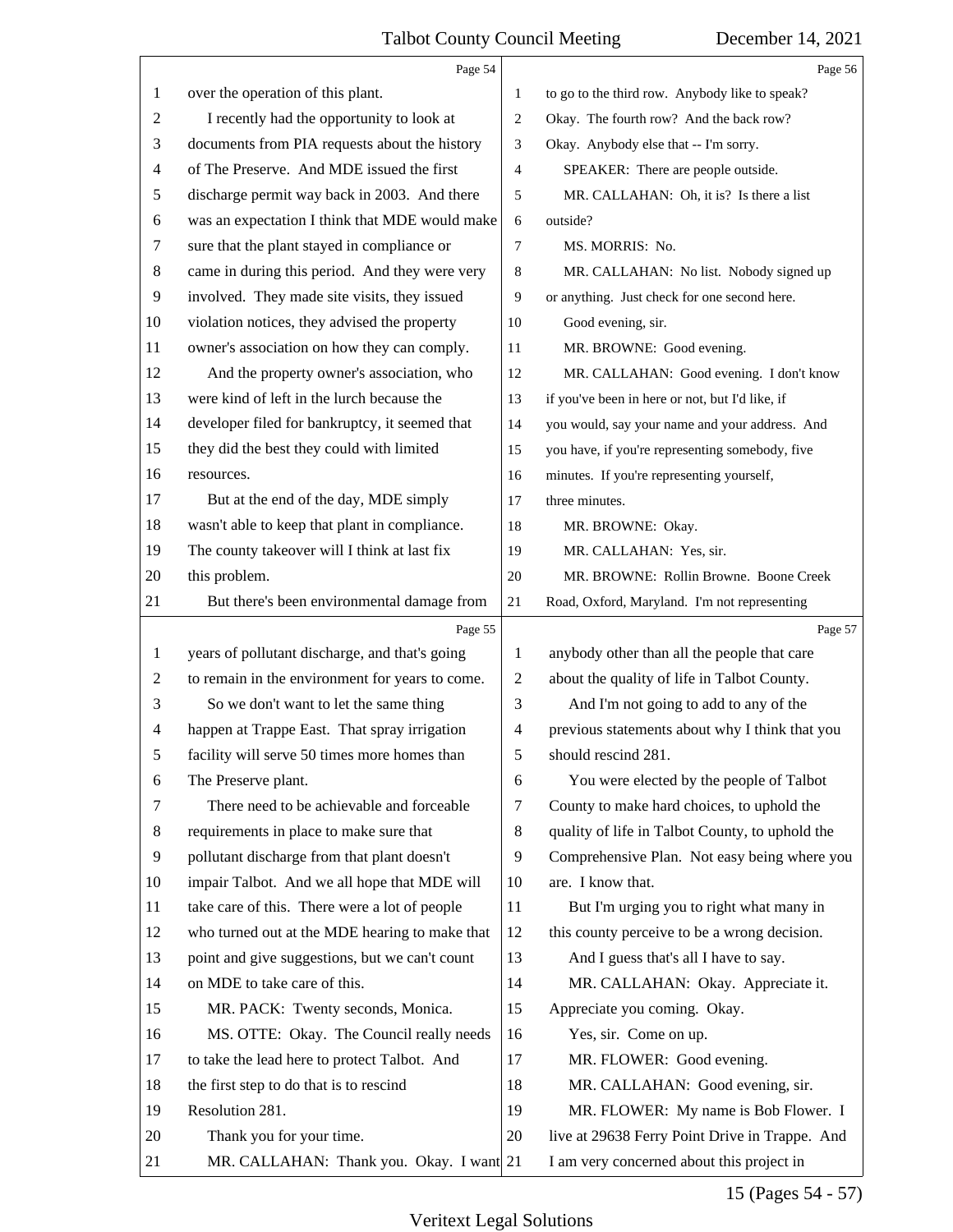|              | Page 58                                        |                | Page 60                                         |
|--------------|------------------------------------------------|----------------|-------------------------------------------------|
| 1            | total.                                         | 1              | MR. LESHER: -- sheet.                           |
| 2            | I moved down here about 20 years ago.          | $\overline{c}$ | MR. CALLAHAN: Okay.                             |
| 3            | Actually it's more than that. I think I've     | 3              | MR. LESHER: We also have, if he is still        |
| 4            | been down here since 2000. A little nervous.   | 4              | here, Jacques Beaty, Oxford.                    |
| 5            | I don't speak in front of crowds much. You can | 5              | SPEAKER: Jacques, are you here? He was          |
| 6            | subtract that, please.                         | 6              | here. He's left.                                |
| 7            | But I moved down here for probably some of     | 7              | MR. LESHER: I have Gail Scott.                  |
| 8            | the many reasons many people move down here.   | 8              | SPEAKER: Gail Scott.                            |
| 9            | The rural character, the clean water, the open | 9              | MR. LESHER: Signed up.                          |
| 10           | spaces, the fishing. There are just beautiful  | 10             | We have a person with more challenging          |
| 11           | life.                                          | 11             | handwriting, Mark.                              |
| 12           | And we've all heard enough and there's         | 12             | MR. DIVILIO: Mark Johnson maybe.                |
| 13           | been so much published about this wastewater   | 13             | MR. LESHER: And a Cynthia Taylor Of High        |
| 14           | treatment plant and that concept, but my       | 14             | Banks.                                          |
| 15           | concerns go on much farther than that. 2,500   | 15             | MS. PRICE: They can hear us out there?          |
| 16           | homes in Trappe. They don't have 400 homes in  | 16             | SPEAKER: Yes.                                   |
| 17           | that town. They're something small. That's     | 17             | MR. CALLAHAN: They can?                         |
| 18           | huge. What's it going to do to the police, the | 18             | SPEAKER: Yup.                                   |
| 19           | schools, the hospital, the fire departments,   | 19             | MR. CALLAHAN: So if anybody would like to       |
| 20           | the traffic, other pollution from cars, on and | 20             | come up that hasn't heard their name or hasn't  |
| 21           | on? It takes away the whole character and sets | 21             | had a chance to come up, please come up. Okay.  |
|              | Page 59                                        |                | Page 61                                         |
| $\mathbf{1}$ | a huge bad precedent for the Eastern Shore and | 1              | MR. LESHER: All those people were signed        |
| 2            | Talbot County to have 2,500 homes, bang.       | $\overline{c}$ | up for Lakeside.                                |
| 3            | I beg you to represent the constituents        | 3              | MR. CALLAHAN: All right. Okay. So I             |
| 4            | that you have that all I can hear is people    | $\overline{4}$ | guess we're at the point where we'll close the  |
| 5            | talk and write on social media and Talbot Spy. | 5              | public hearing, Madam Secretary.                |
| 6            | I saw a Washington Post article today. You     | 6              | MR. DIVILIO: Can we leave that open for         |
| 7            | know, this thing is just bad for us. It's okay | 7              | comment?                                        |
| 8            | for Glen Burnie, but it's bad for us.          | 8              | MR. CALLAHAN: Sure.                             |
| 9            | And I hope you look at the whole picture,      | 9              | MR. DIVILIO: I'm just thinking there's          |
| 10           | not just the sewer, but the whole picture and  | 10             | been a lot of information.                      |
| 11           | get us out of this mess so we can enjoy this   | 11             | MR. CALLAHAN: All right.                        |
| 12           | area that we call home.                        | 12             | MR. DIVILIO: Passed around.                     |
| 13           | Thank you.                                     | 13             | MR. CALLAHAN: Council would like to go          |
| 14           | MR. CALLAHAN: Thank you, Mr. Flower.           | 14             | ahead and keep it open?                         |
| 15           | Appreciate it.                                 | 15             | MS. PRICE: Yes.                                 |
| 16           |                                                |                | MR. CALLAHAN: Okay.                             |
| 17           | Does anybody else have any other comments      | 16             |                                                 |
|              | that they wanted to share with us tonight on   | 17             | MR. LESHER: I'm going to specifically, I        |
| 18           | 308?                                           | 18             | do think that we need time to review the many   |
| 19           | MR. LESHER: We did have some sign-ups. $I$ 19  |                | exhibits that we've seen on this and the        |
| 20           | just was delivered this --                     | 20             | testimony and provide an opportunity to confirm |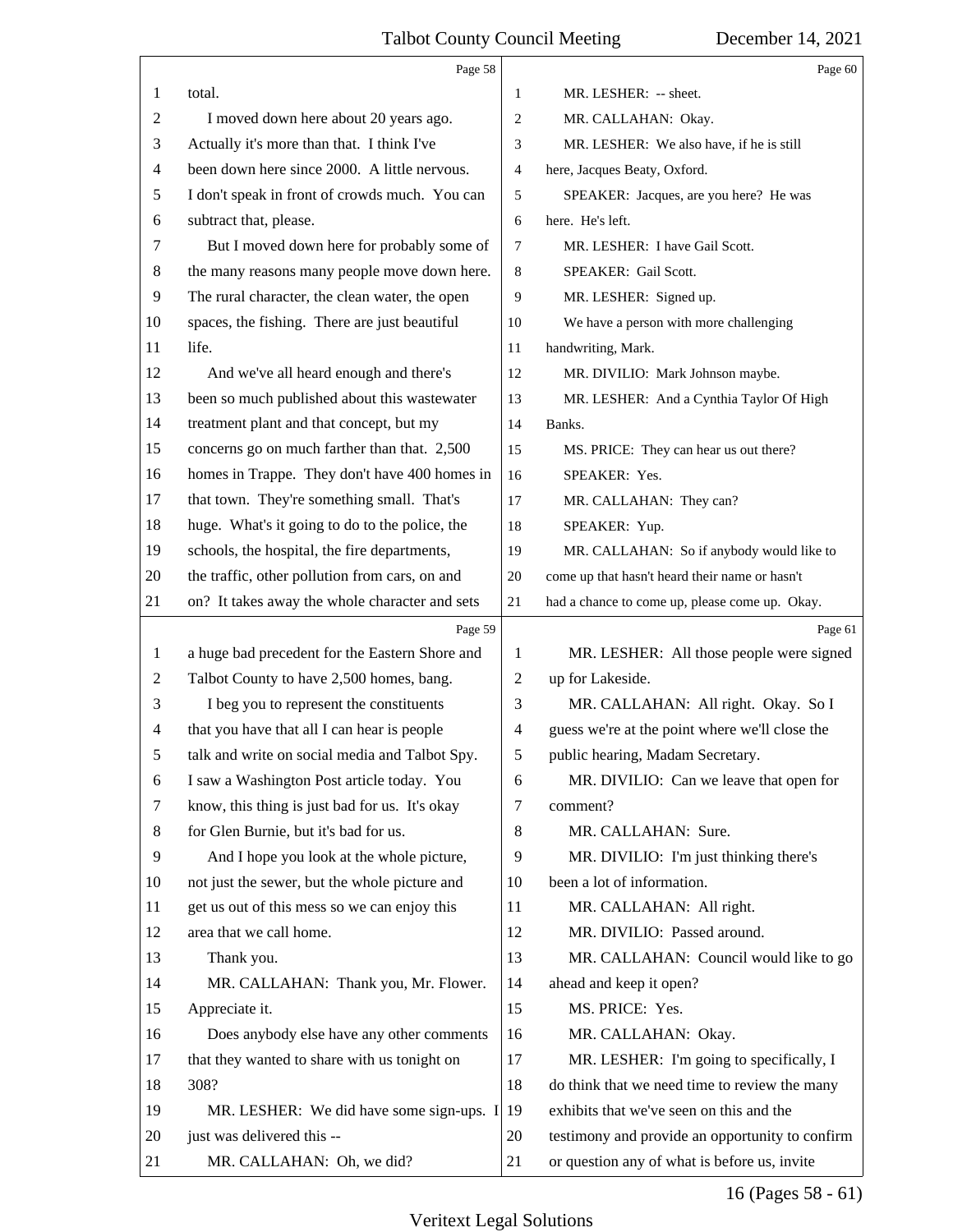|                | Page 62                                         |                | Page 64                                         |
|----------------|-------------------------------------------------|----------------|-------------------------------------------------|
| 1              | those who may not have had a chance to respond  | 1              | that because if we wanted to do something       |
| 2              | to be able to do so. And I'm going to propose   | 2              | related to 281.                                 |
| 3              | we keep the record open until January 4th so    | 3              | What I would like to remind everybody,          |
| 4              | that we can review it at the January 11th       | 4              | again, is rescinding 281 by itself doesn't      |
| 5              | Council meeting.                                | 5              | necessarily do anything. Two different legal    |
| 6              | MR. CALLAHAN: Okay. Is Council okay with        | 6              | opinions whether it has any effect.             |
| 7              | that?                                           | 7              | We know that amending the comp water and        |
| 8              | MS. PRICE: Yes.                                 | 8              | sewer plan and sending that to MDE absolutely   |
| 9              | MR. CALLAHAN: I think that's a good idea,       | 9              | has an effect. And they will, if we make        |
| 10             | Mr. Vice President.                             | 10             | amendments to it, we send them to MDE and they  |
| 11             | We've heard a lot of information in the         | 11             | will approve the amendments that we make.       |
| 12             | last couple of days, and I think it's only      | 12             | I think most people on the Council have         |
| 13             | right for us to gather all the information and  | 13             | felt that's the case. We went through a         |
| 14             | come back to you guys and see some reviews and, | 14             | process with this, with 281, to receive the     |
| 15             | like Ms. Price said a little while ago, and     | 15             | comments. If that is taken under advisement,    |
| 16             | gather information and try to resolve all this  | 16             | it may or may not turn into an amendment to the |
| 17             | for us.                                         | 17             | comp water and sewer plan.                      |
| 18             | MR. DIVILIO: Would it be possible to keep       | 18             | The problem is now timing because we can't      |
| 19             | it open through maybe the 14th and then review  | 19             | do it in January. Means wait until March,       |
| 20             | it on the 25th?                                 | 20             | again, which is why possibly amending the       |
| 21             | I was thinking about what Ms. Price,            | 21             | resolution that was introduced earlier this     |
|                |                                                 |                |                                                 |
|                | Page 63                                         |                | Page 65                                         |
| 1              | she'll have the comment that will come in from  | 1              | evening.                                        |
| $\overline{c}$ | that as well might be beneficial.               | $\mathbf{2}$   | But maybe they are two separate items. As       |
| 3              | MR. CALLAHAN: Okay.                             | 3              | I said earlier, that resolution offers a good   |
| 4              | MR. LESHER: I agree.                            | $\overline{4}$ | amount of protection. I know there's people     |
|                | MR. CALLAHAN: That makes sense. Yeah.           | 5              | here that just want the whole development just  |
| 6              | So did you get that, Madam Secretary?           | 6              | to be stopped. Whether that horse has left the  |
| 7              | SECRETARY: Yes.                                 | 7              | barn, I don't know.                             |
| 8              | MR. CALLAHAN: Okay. Makes sense.                | 8              | I do know that I'm in touch with some good      |
| 9              | MR. DIVILIO: Thank you.                         | 9              | people at MDE. They were forwarded a lot of     |
| 10             | MS. PRICE: I mean it gives us time to           | 10             | the information that was received last night.   |
| 11             | make any amendments. Doesn't mean wait until    | 11             | The timeline of whether that permit was or      |
| 12             | the 14th. If you have suggestions for           | 12             | was not properly issued by MDE after a vote in  |
| 13             | amendments to the resolution that was           | 13             | 2004 by the County Council at that time to not  |
| 14             | introduced this evening, if you can get those   | 14             | approve it and then MDE issuing a permit in     |
| 15             | to us as well.                                  | 15             | either 2005 or 2006 and then the permit         |
| 16             | This may be a situation where the               | 16             | expiring.                                       |
| 17             | resolution that was introduced earlier this     | 17             | So we have a lot of answers that we need        |
| 18             | evening, maybe that is a standalone.            | 18             | to get from MDE as well. Completely different   |
| 19             | We can only introduce amendments to the         | 19             | administration back in the 2004, five, six      |
| 20             | comp water and sewer plan, again, four times a  | 20             | range.                                          |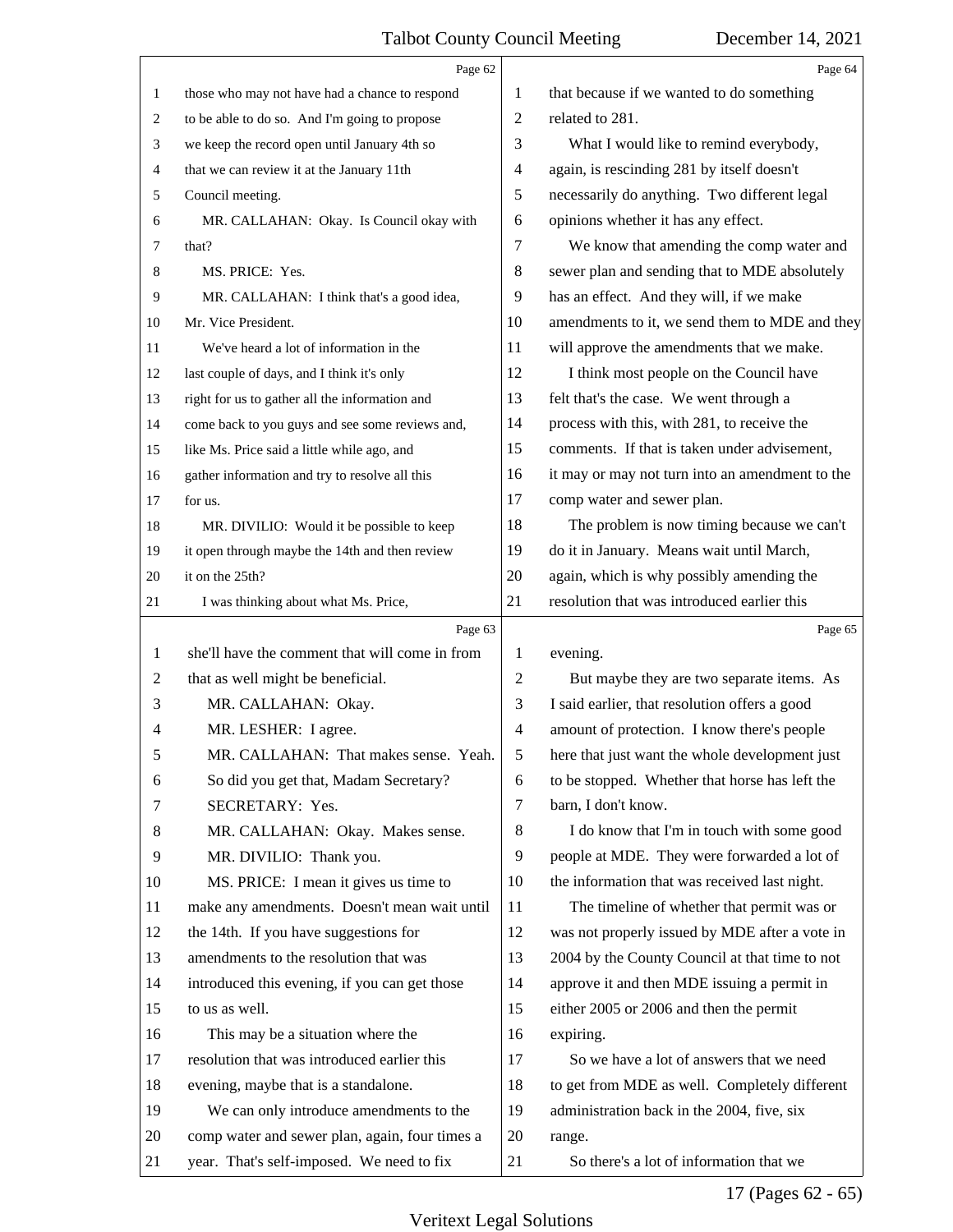|                | Page 66                                         |                | Page 68                                         |
|----------------|-------------------------------------------------|----------------|-------------------------------------------------|
| 1              | need to gather. So it may be a little, a lot,   | 1              | that that quarterly rule doesn't apply to the   |
| 2              | or something in between. But know that I        | $\overline{2}$ | Council.                                        |
| 3              | believe everybody on this Council is taking all | 3              | The problem is, though, that's an               |
| $\overline{4}$ | of the information very seriously and we're not | $\overline{4}$ | amendment to the plan and now we're at the      |
| 5              | dragging our feet. We just want to make sure    | 5              | point where they can't come forward until March |
| 6              | that we have all the information.               | 6              | because that's the next.                        |
| 7              | And like Mr. Lesher said, we need to hear       | 7              | MS. PRICE: But right now we are in the          |
| 8              | from the other parties, from Trappe, from the   | 8              | middle of a situation that we need to take care |
| 9              | developer and get all of that information so    | 9              | of.                                             |
| 10             | that we can make the right decision for Talbot  | 10             | So I don't know. Who is going to slap our       |
| 11             | County.                                         | 11             | hands if we did it in January?                  |
| 12             | So hopefully you'll be patient with that.       | 12             | MR. THOMAS: True.                               |
| 13             | MR. DIVILIO: Ms. Price, just to follow up       | 13             | MS. PRICE: And I'm making that                  |
| 14             | on that and Mr. Thomas, we have had failures    | 14             | announcement right here. You know, hopefully    |
| 15             | before with wastewater treatment facilities.    | 15             | if we find something that we've got to do and   |
| 16             | The Council has, just mostly with Wye Mills, we | 16             | we need to do it in January, by golly, I think  |
| 17             | have acted as quick as we can.                  | 17             | that we should do it. And I hope nobody is      |
| 18             | As you bring that up with the quarterly         | 18             | going to give us a hard time about it.          |
| 19             | self-imposed rule, would it benefit us to       | 19             | MR. CALLAHAN: I think what we'll do is          |
| 20             | adjust that so that it's -- because we don't    | 20             | let's get what we're doing here by the end of   |
| 21             | want to obviously open up the can of worms and  | 21             | January and we'll have some direction by then.  |
|                | Page 67                                         |                | Page 69                                         |
| $\mathbf{1}$   | do it regularly. But quarterly, more often      | $\mathbf{1}$   | MS. PRICE: Right. But we can't introduce        |
| $\overline{2}$ | under emergency situations --                   | $\overline{2}$ | anything again until March. And I think that    |
| 3              | MS. PRICE: I think, and I don't mind            | 3              | we need to be very public about the fact that   |
| $\overline{4}$ | saying this publicly. I believe we did it       | $\overline{4}$ | if we have an emergency situation, then we      |
| 5              | quarterly so that we don't get all kinds of     | 5              |                                                 |
| 6              |                                                 |                | should consider doing it and break our own      |
| 7              | requests at all times of the year because it is | 6              | rules.                                          |
|                | very tedious.                                   | $\tau$         | MR. CALLAHAN: Okay. Does anybody have           |
| 8              | But I certainly would hope that the County      | 8              | anything else to say?                           |
| 9              | Council, as the governing body of the           | 9              | Yes, sir. Come on up, Bill.                     |
| 10             | comprehensive water and sewer plan, has the     | 10             | MR. ANDERSON: Thank you, Mr. Callahan.          |
| 11             | ability in a situation where if we get some     | 11             | MR. CALLAHAN: No problem. Since you             |
| 12             | information or whatever and we want to          | 12             | waited one minute.                              |
| 13             | introduce something in January, we shouldn't    | 13             | MR. ANDERSON: There are many questions,         |
| 14             | have to wait until March.                       | 14             | big factual questions. And I just --            |
| 15             | So I don't know if we can do anything with      | 15             | MR. CALLAHAN: Would you mind saying who         |
| 16             | that process. I know we can introduce a         | 16             | you are, please?                                |
| 17             | resolution, but then we have to go through a    | 17             | MR. ANDERSON: Pardon me. I'm Bill               |
| 18             | whole public hearing with that.                 | 18             | Anderson. I live at 21715 Heavenly Haven Road   |
| 19             | MR. THOMAS: Right. We can do an                 | 19             | in Sherwood, Maryland. And I am the chair of    |
| 20             | amendment to the plan.                          | 20             | the Public Works Advisory Board.                |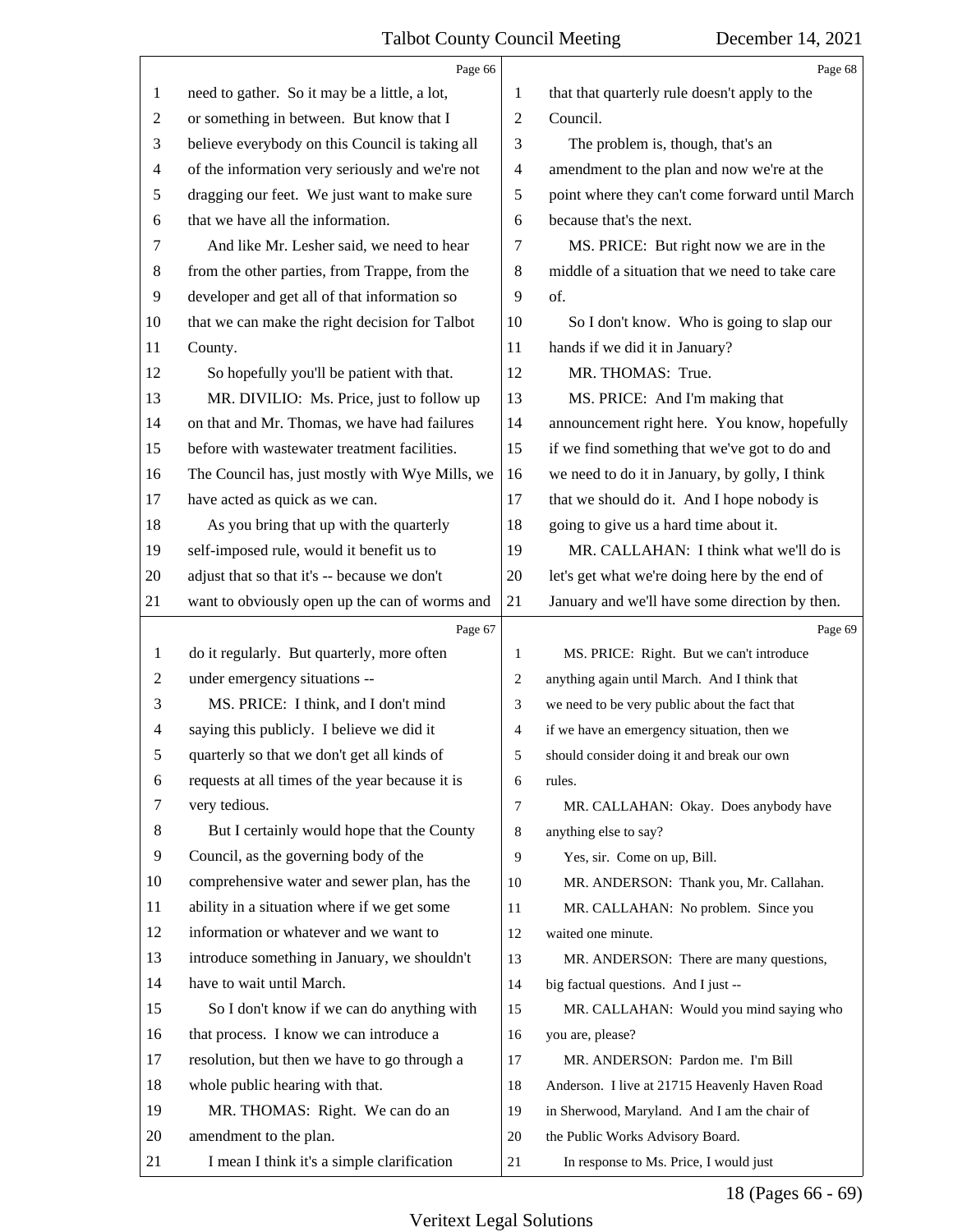|                | Page 70                                       |    | Page 72                                         |
|----------------|-----------------------------------------------|----|-------------------------------------------------|
| 1              | like to offer the efforts and talents of the  | 1  | please.                                         |
| 2              | members of the Public Works Advisory Board to | 2  | SECRETARY: Resolution Number 310, a             |
| 3              | assist you in answering any factual questions | 3  | resolution authorizing the transfer of any      |
| 4              | that you may have based on the record that we | 4  | interest Talbot County, Maryland, holds in      |
| 5              | have been reviewing in order to prepare       | 5  | Flood Avenue to the Town of Easton and the      |
| 6              | comments to MDE on the proposed permit.       | 6  | execution of a quitclaim deed to effectuate the |
| 7              | MR. CALLAHAN: Okay.                           | 7  | same.                                           |
| 8              | MR. ANDERSON: So we stand ready to help       | 8  | MR. CALLAHAN: Okay. Mr. Thomas, you want        |
| 9              | you.                                          | 9  | to say a few words?                             |
| 10             | MR. CALLAHAN: Okay. Thank you.                | 10 | MR. THOMAS: Yes, just briefly. So this          |
| 11             | MR. ANDERSON: Thank you.                      | 11 | stems from a request that the Town of Easton    |
| 12             | MS. PRICE: So at their next meetings,         | 12 | made in September requesting that the County    |
| 13             | both the Planning Commission and the Public   | 13 | convey any interest it has in Flood Avenue and  |
| 14             | Works Advisory Board, I know that they have   | 14 | the town would take over the maintenance at its |
| 15             | given us some comments already on this, and I | 15 | own expense. And it's the portion between Port  |
| 16             | know that you guys are going to give us your  | 16 | Street and Glenwood Avenue.                     |
| 17             | feedback on this particular resolution.       | 17 | MR. CALLAHAN: Okay. So let's go ahead           |
| 18             | But in light of some of the new               | 18 | and                                             |
| 19             | information that we received last night and   | 19 | MR. THOMAS: Ms. Morris is putting the map       |
| 20             | all, I would like to hear their thoughts on   | 20 | up there for reference.                         |
| 21             | that information as well in addition to the   | 21 | MR. PACK: Mr. Thomas, was my question           |
|                | Page 71                                       |    |                                                 |
|                |                                               |    | Page 73                                         |
| 1              | resolution introduced this evening.           | 1  | when this was initially introduced, has it been |
| $\overline{c}$ | MR. LESHER: I agree entirely. It would        | 2  | resolved as far as ownership of Flood Avenue?   |
| 3              | be helpful.                                   | 3  | MR. THOMAS: I think we have a plat to           |
| 4              | MR. CALLAHAN: That's fine.                    | 4  | that effect.                                    |
| 5              | MS. PRICE: Miguel, add that to your           | 5  | MS. MORRIS: There should have been a plat       |
| 6              | agenda. Thank you.                            | 6  | on your desk.                                   |
| 7              | MR. CALLAHAN: Okay. So where we're at,        | 7  | MR. PACK: On the desk.                          |
| 8              | we're going to leave it open.                 | 8  | MS. PRICE: And can somebody translate it?       |
| 9              | Madam Secretary, could you read back so       | 9  | MR. THOMAS: Right. I think that shows           |
| 10             | everybody understands what we're doing here?  | 10 | the portions of ownership.                      |
| 11             | SECRETARY: Yes. Resolution Number 308,        | 11 | And it wouldn't -- I mean the county would      |
| 12             | the record will be held open until            | 12 | essentially be giving them a quitclaim deed,    |
| 13             | January 14th.                                 | 13 | just giving up whatever title. We're not        |
| 14             | MR. CALLAHAN: Right.                          | 14 | saying we own this or that. It's just whatever  |
| 15             | SECRETARY: And it will be considered for      | 15 | interest we have, we're conveying to the town.  |
| 16             | vote on January 25th.                         | 16 | Similar to what we're doing with Brooks Lane.   |
| 17             | MR. CALLAHAN: Okay. That's good. All          | 17 | MR. PACK: So on this colored map,               |
| 18             | right.                                        | 18 | Mr. Thomas, is Flood the one in yellow?         |
| 19             | So let's move on, on to more of the public    | 19 | MR. THOMAS: I don't have that in front of       |
| 20             | hearing. Let's move onto Resolution 310.      | 20 | me.                                             |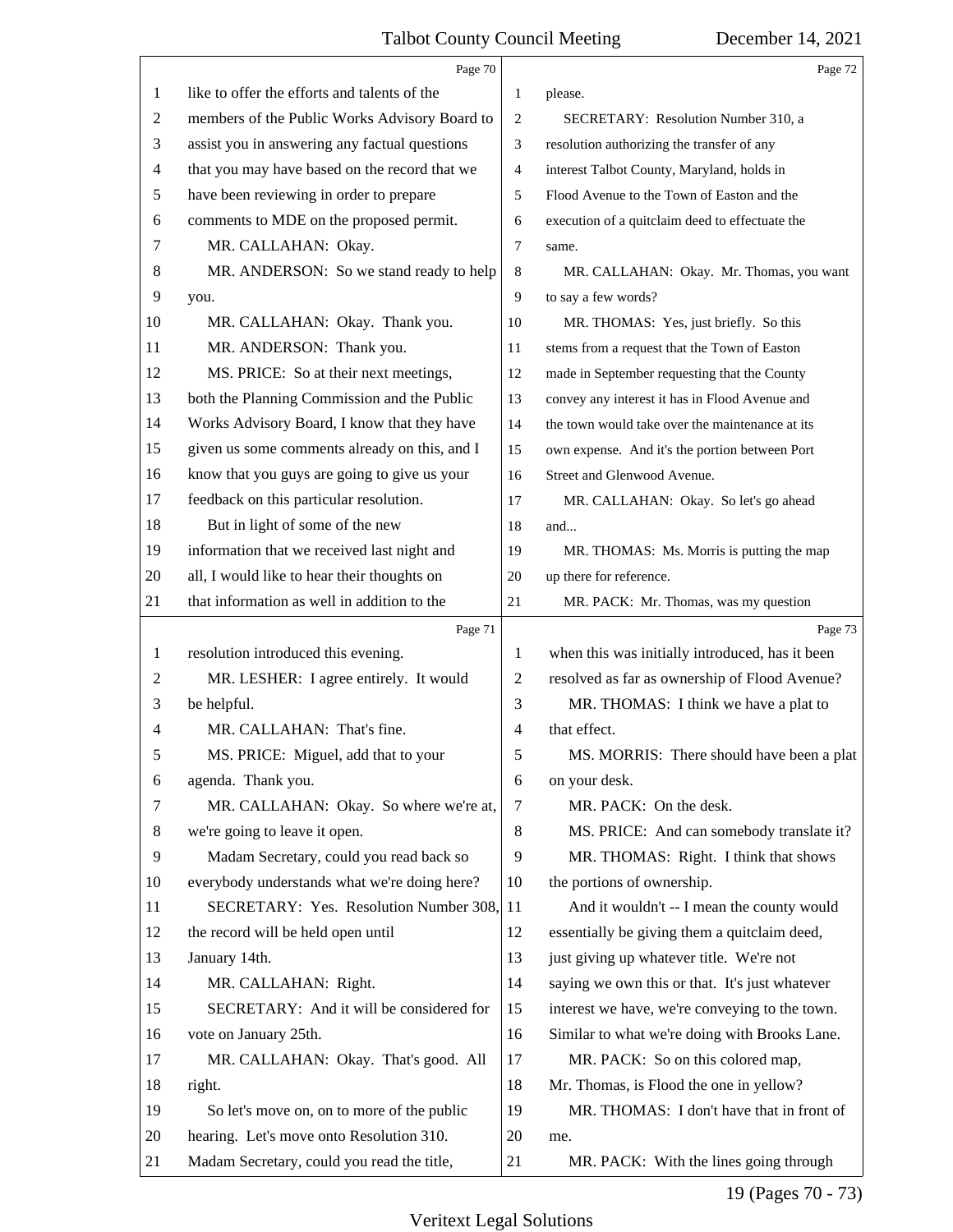|                | Page 74                                         |                | Page 76                                         |
|----------------|-------------------------------------------------|----------------|-------------------------------------------------|
| 1              | it?                                             | 1              | Roads Department's storage building. So we      |
| 2              | MR. CALLAHAN: Right. That's it.                 | $\overline{2}$ | just need to work with the town to resolve that |
| 3              | MS. PRICE: You can kind of see it says          | 3              | matter, but I would be remiss if I didn't       |
| 4              | Flood.                                          | $\overline{4}$ | mention that before you take action. You want   |
| 5              | MR. PACK: Okay.                                 | 5              | $\mathfrak{g}$ --                               |
| 6              | MS. MORRIS: Yes. Flood Avenue runs              | 6              | MS. PRICE: So Flood Avenue is flooding          |
| 7              | between Glenwood and Port Street in yellow.     | 7              | our Roads Department?                           |
| 8              | MR. PACK: Thank you.                            | $\,8\,$        | MR. STAMP: It's something that can easily       |
| 9              | MR. CALLAHAN: Okay. So Council, let's go        | 9              | be resolved. But I would be remiss if I didn't  |
| 10             | ahead and open the public hearing here.         | 10             | mention that. And you might use it as a caveat  |
| 11             | And I'm going to start here on my left.         | 11             | to your approval. I'm sure it could be          |
| 12             | Does anybody on the left side want to come on   | 12             | resolved, but I wanted you to be aware of it.   |
| 13             | up and talk about Resolution 310? Okay.         | 13             | MR. CALLAHAN: Okay. All right.                  |
| 14             | Does anybody here on my right, anybody          | 14             | MR. PACK: So why don't we give you some         |
| 15             | here want to come on up and talk about 310?     | 15             | time to work on that, then, if that's an issue? |
| 16             | Okay.                                           | 16             | MR. DIVILIO: If we put it off two weeks,        |
| 17             | So Council, do you got any questions? You       | 17             | will that give you an opportunity to meet with  |
| 18             | want to go ahead and have anything that you     | 18             | the mayor?                                      |
| 19             | want to --                                      | 19             | MS. PRICE: But it's not two weeks. It's         |
| 20             | MS. PRICE: Let the town pay for the road        | 20             | going to be January before that happens.        |
| 21             | instead of us?                                  | 21             | MR. STAMP: Thursday --                          |
|                |                                                 |                |                                                 |
|                | Page 75                                         |                | Page 77                                         |
| 1              | MR. CALLAHAN: Yeah.                             | 1              | MR. CALLAHAN: I think we're meeting with        |
| 2              | MS. PRICE: Sounds like a great idea.            | 2              | him.                                            |
| 3              | MR. CALLAHAN: It does.                          | 3              | MR. THOMAS: We do.                              |
| 4              | MR. DIVILIO: (Inaudible.) I don't think         | $\overline{4}$ | MR. CALLAHAN: Is it this coming Thursday?       |
| 5              | we've paid any money to it.                     | 5              | Okay. Yup. That's fine.                         |
| 6              | MR. CALLAHAN: Yeah, exactly.                    | 6              | MR. STAMP: Bring this back on                   |
| 7              | I guess at this time, we'll go ahead, and       | 7              | SECRETARY: When we meet next week.              |
| 8              | nobody is coming up, we'll go ahead and close   | 8              | MR. STAMP: On the 21st.                         |
| $\overline{9}$ | the public hearing. Okay.                       | 9              | MR. LESHER: On the 21st.                        |
| 10             | MR. LESHER: And this matter is eligible         | 10             | SECRETARY: Twenty-first.                        |
| 11             | for vote?                                       | 11             | MR. CALLAHAN: So we want to hold this           |
| 12             | MR. CALLAHAN: Go ahead.                         | 12             | open? Okay. I'm going to hold it open. Okay.    |
| 13             | MR. STAMP: So Council, it's come to my          | 13             | So let's go for, Madam Secretary, let's do      |
| 14             | attention, and this is not a show stopper, if   | 14             | 311, Resolution 311.                            |
| 15             | you could give me authority or Patrick          | 15             | SECRETARY: Resolution Number 311, a             |
| 16             | authority to negotiate with the town to resolve | 16             | resolution to amend the Talbot County Council   |
| 17             | an issue.                                       | 17             | rules of procedure to clarify certain           |
| 18             | So when they overlaid Flood Avenue, they        | 18             | procedures regarding the adoption of numbered   |
| 19             | elevated the roadway slightly. And what's       | 19             | and administrative resolutions, the filing of   |
| 20             | happening is when we get heavy rains now, we've | 20             | petitions, the drafting of legislation, and the |

20 (Pages 74 - 77)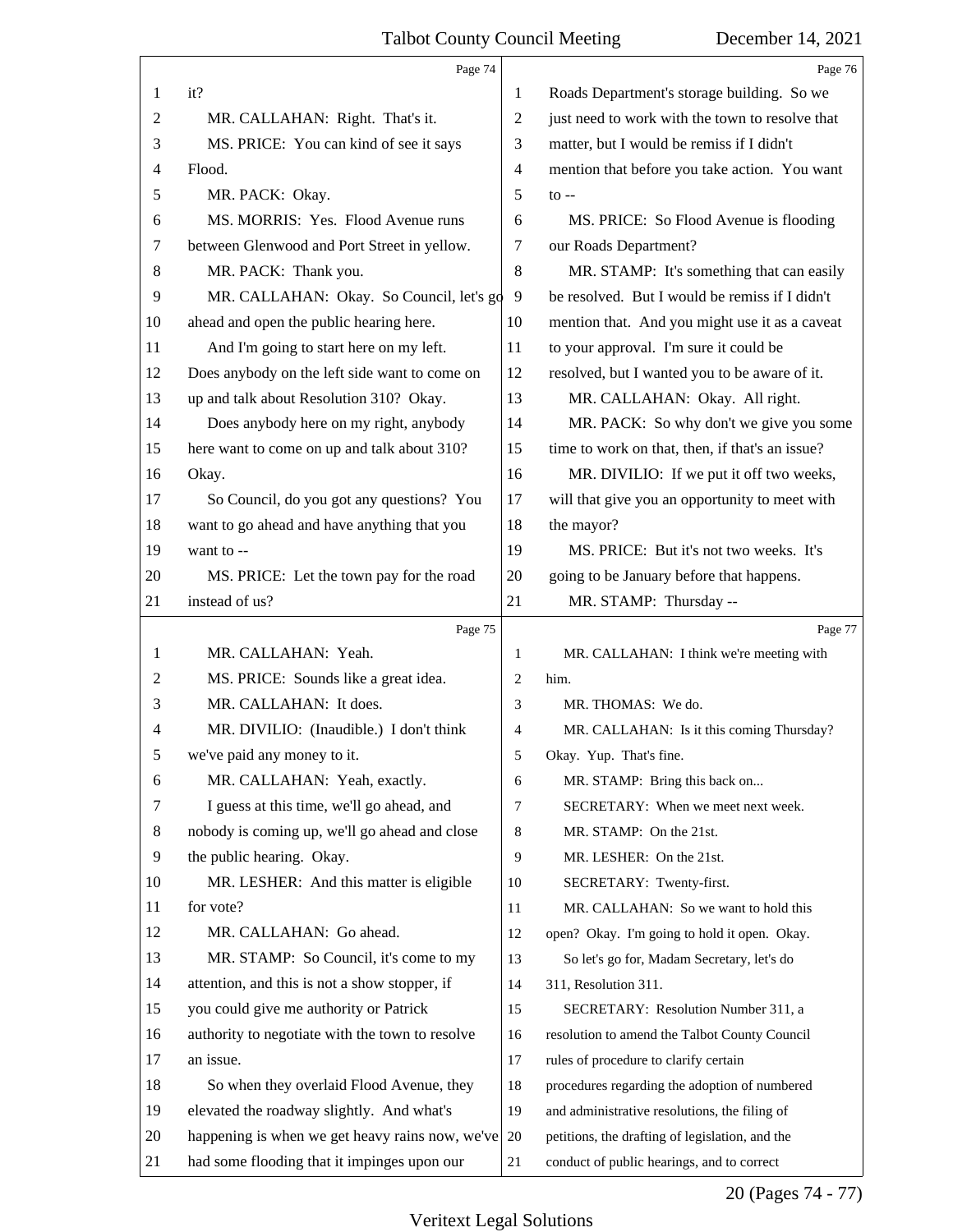|                | Page 78                                         |                          | Page 80                                         |
|----------------|-------------------------------------------------|--------------------------|-------------------------------------------------|
| 1              | outdated and inconsistent language.             | 1                        | was concerned, as I recall, when I read through |
| $\overline{c}$ | MR. CALLAHAN: Okay. I think this is well        | $\overline{c}$           | this proposal some time ago that there are new  |
| 3              | overdue. I think that the Council's objective   | 3                        | restrictions on the right of petition. We all   |
| 4              | here is to try to work through some of the      | $\overline{\mathcal{A}}$ | have had a lot of experience with the right to  |
| 5              | tough situations that we've been in here lately | 5                        | petition in the last few weeks.                 |
| 6              | in the last couple of years.                    | 6                        | My concern is, if I recall correctly, that      |
| 7              | And Mr. Thomas, you want to comment a           | 7                        | under this proposal, the Council can basically  |
| 8              | little on that?                                 | 8                        | simply ignore a petition and it's deemed        |
| 9              | MR. THOMAS: I can. I think most of this         | 9                        | denied. Is that about right?                    |
| 10             | is pretty straightforward. It's not any         | 10                       | MR. THOMAS: They decide not to take any         |
| 11             | radical changes.                                | 11                       | action.                                         |
| 12             | It's just clarifying some things that           | 12                       | So you can't have a petition just sitting       |
| 13             | really needed to be cleaned up. There's some    | 13                       | out there waiting indefinitely. If they don't   |
| 14             | outdated and repetitive language in here. It    | 14                       | take action on that --                          |
| 15             | brings some clarity to the petition process and | 15                       | MR. ALSPACH: I think that that provision        |
| 16             | distinguishes between numbered and              | 16                       | amounts to a provision saying you have no right |
| 17             | administrative resolutions instead of just      | 17                       | to petition.                                    |
| 18             | referring to (inaudible) resolutions, which it  | 18                       | I think if you have a right to petition,        |
| 19             | just clarifies a practice of the Council.       | 19                       | you have a right to an opportunity to be heard, |
| 20             | So that's really -- provides for hearing        | 20                       | in however truncated manner that may be. But I  |
| 21             | on numbered resolutions, which, again, Council  | 21                       | think simply to essentially ignore a petition   |
|                |                                                 |                          |                                                 |
|                | Page 79                                         |                          | Page 81                                         |
| $\mathbf{1}$   | has traditionally held public hearings on       | 1                        | and it goes away is not a good idea.            |
| 2              | numbered resolutions and not on administrative  | $\overline{c}$           | And I don't have in my head what the            |
| 3              | resolutions, but now it puts that in the        | 3                        | remainder of the provisions were on that        |
| 4              | policy.                                         | $\overline{\mathcal{A}}$ | particular subject to try to comment            |
| 5              | MR. CALLAHAN: Sure. That's good. That's         | 5 <sup>5</sup>           | intelligently on it, but maybe I'll send        |
| 6              | good. So all right.                             | 6                        | something to you if you leave the record open.  |
| 7              | We're going to open that to the public.         | 7                        | MR. CALLAHAN: Sure.                             |
| 8              | And so anybody that would like to comment on    | $\,8\,$                  | MR. ALSPACH: But I just would leave you         |
| 9              | 311 on some of the proposals, you're welcome to | 9                        | with the thought that all of us who sat through |
| 10             | come up here.                                   | 10                       | it, including, bless his soul, Dan Watson, who  |
| 11             | Come on up.                                     | 11                       | not only sat through it but actually gave the   |
| 12             | MR. ALSPACH: For the record, Tom Alspach 12     |                          | three hours plus 8210 hours, whatever.          |
| 13             | again. I'm going to confess that I was not      | 13                       | Everyone felt that was not the way this should  |
| 14             | prepared for this tonight, which is my fault,   | 14                       | all unwind, including Dan.                      |
| 15             | not yours. I had forgotten or elected to        | 15                       | But on the other hand, you learned an           |
| 16             | advise myself that it was a public hearing on   | 16                       | awful lot from what he did and so did I. And    |
| 17             | this tonight.                                   | 17                       | the right to petition that led to that, you     |
| 18             | I did read about it some time ago. So           | 18                       | would not have gotten the information that you  |
| 19             | I'll just wing it since this is my chance to    | 19                       | got from him. Whether you agree with it or      |
| 20             | speak.                                          | 20                       | not, there was a lot stuff that he put out      |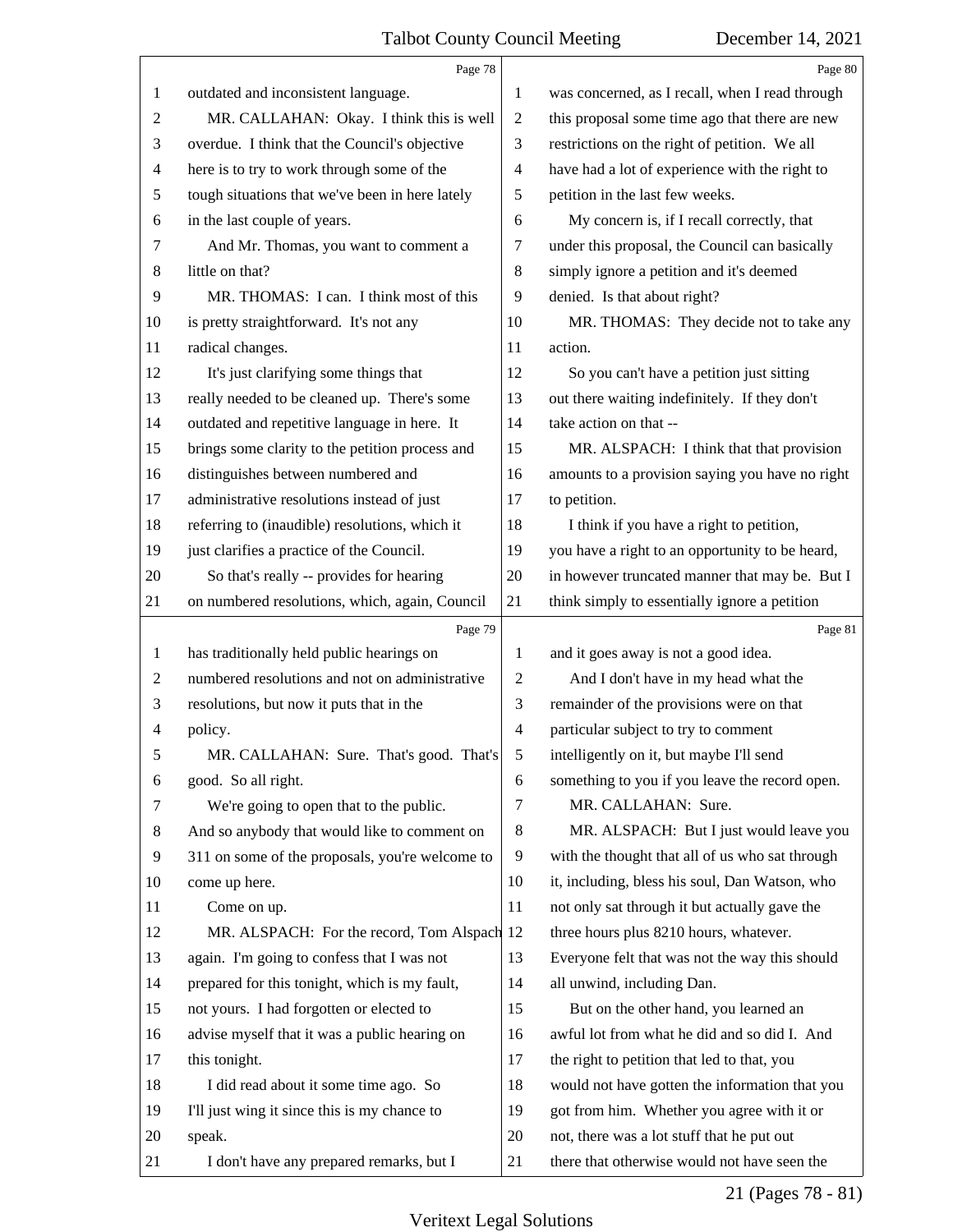|                | Page 82                                         |                | Page 84                                        |
|----------------|-------------------------------------------------|----------------|------------------------------------------------|
| 1              | light of day.                                   | 1              | MS. WILCOXON: Okay. And we can't               |
| 2              | And so I think you need to be very careful      | $\overline{c}$ | petition that, right?                          |
| 3              | about limiting too much the right of a citizen, | 3              | MR. THOMAS: That's -- yes. That's what         |
| 4              | especially if you have some additional public   | $\overline{4}$ | the court said.                                |
| 5              | besides one person supporting it, as Dan did,   | 5              | MS. WILCOXON: But now you're changing the      |
| 6              | 400 and some. Limiting the right of a person    | 6              | rules to match what the court said?            |
| 7              | like that to actually be heard, at least to     | 7              | MR. THOMAS: No. Now we're putting it in        |
| 8              | some degree, if not five hours worth or some    | $\,8\,$        | the rules to bring some clarity to a process   |
| 9              | reasonably limited period of time to express an | 9              | that's clearly generated a lot of confusion    |
| 10             | opinion on a subject you might not have         | 10             | over the last few months.                      |
| 11             | considered.                                     | 11             | MS. WILCOXON: A little slight of hand, in      |
| 12             | So that's all I want to say. Thanks for         | 12             | my opinion. But it does appear that you're     |
| 13             | letting me jump in here.                        | 13             | changing the rules now to match what was       |
| 14             | MR. CALLAHAN: Thank you, Mr. Alspach.           | 14             | already done inappropriately.                  |
| 15             | Appreciate that. Okay.                          | 15             | I think Ms. Price even suggested that it       |
| 16             | Anybody else over here on the left-hand         | 16             | might have been inappropriate at the time.     |
| 17             | side? Yeah, come on up.                         | 17             | And I think it was very unfair to the          |
| 18             | MS. WILCOXON: So I wasn't very clear. My 18     |                | citizenship. We should have been allowed to    |
| 19             | name is Shari Wilcoxon. I live on Waverly Road  | 19             | bring this to petition and let the members of  |
| 20             | in Easton, Maryland.                            | 20             | Talbot County vote. That's what should have    |
| 21             | So I wasn't very clear because you kind of      | 21             | happened. And it's very disappointing that     |
|                |                                                 |                |                                                |
|                | Page 83                                         |                | Page 85                                        |
| 1              | skimmed over it. Is the administrative          | 1              | didn't happen that way.                        |
| 2              | resolution what you'll did for the Talbot Boys, | $\overline{c}$ | And it does appear that now after the fact     |
| 3              | an administrative resolution, and now you're    | 3              | you're changing the rules to match what's      |
| $\overline{4}$ | changing the rules to make what happened be     | $\overline{4}$ | already been done.                             |
| 5              | fair because it did not follow in the proper    | 5              | SPEAKER: That's how laws work.                 |
| 6              | channels?                                       | 6              | MR. CALLAHAN: Thank you, Ms. Wilcoxon.         |
| 7              | MR. THOMAS: It's just stating in the            | 7              | Thank you. Okay.                               |
| 8              | process what they already do.                   | 8              | Anybody here on the left? Okay. Let's          |
| 9              | MS. WILCOXON: But it wasn't in the              | 9              | start over here on the right. Anybody over     |
| 10             | process before?                                 | 10             | here the right? Okay. All right.               |
| 11             | MR. THOMAS: It doesn't mean they don't          | 11             | So at this time, do we want --                 |
| 12             | have the authority to adopt administrative      | 12             | MR. LESHER: Mr. President, I'm going to        |
| 13             | resolutions.                                    | 13             | suggest with this one, and I hadn't planned on |
| 14             | MS. WILCOXON: Okay.                             | 14             | doing this, but because of the public input,   |
| 15             | MR. THOMAS: It's a written motion               | 15             | I'm going to suggest that we --                |
| 16             | essentially.                                    | 16             | MR. CALLAHAN: Keep it open?                    |
| 17             | MS. WILCOXON: So it's not in the rules          | 17             | MR. LESHER: That we keep the record open       |
| 18             | and you can do it anyway. So anything that's    | 18             | on this and put it on the agenda for our       |
| 19             | not in the rules is acceptable?                 | 19             | December 21st meeting.                         |
| 20             | MR. THOMAS: They have the ability to make 20    |                | MS. PRICE: Can we have a little                |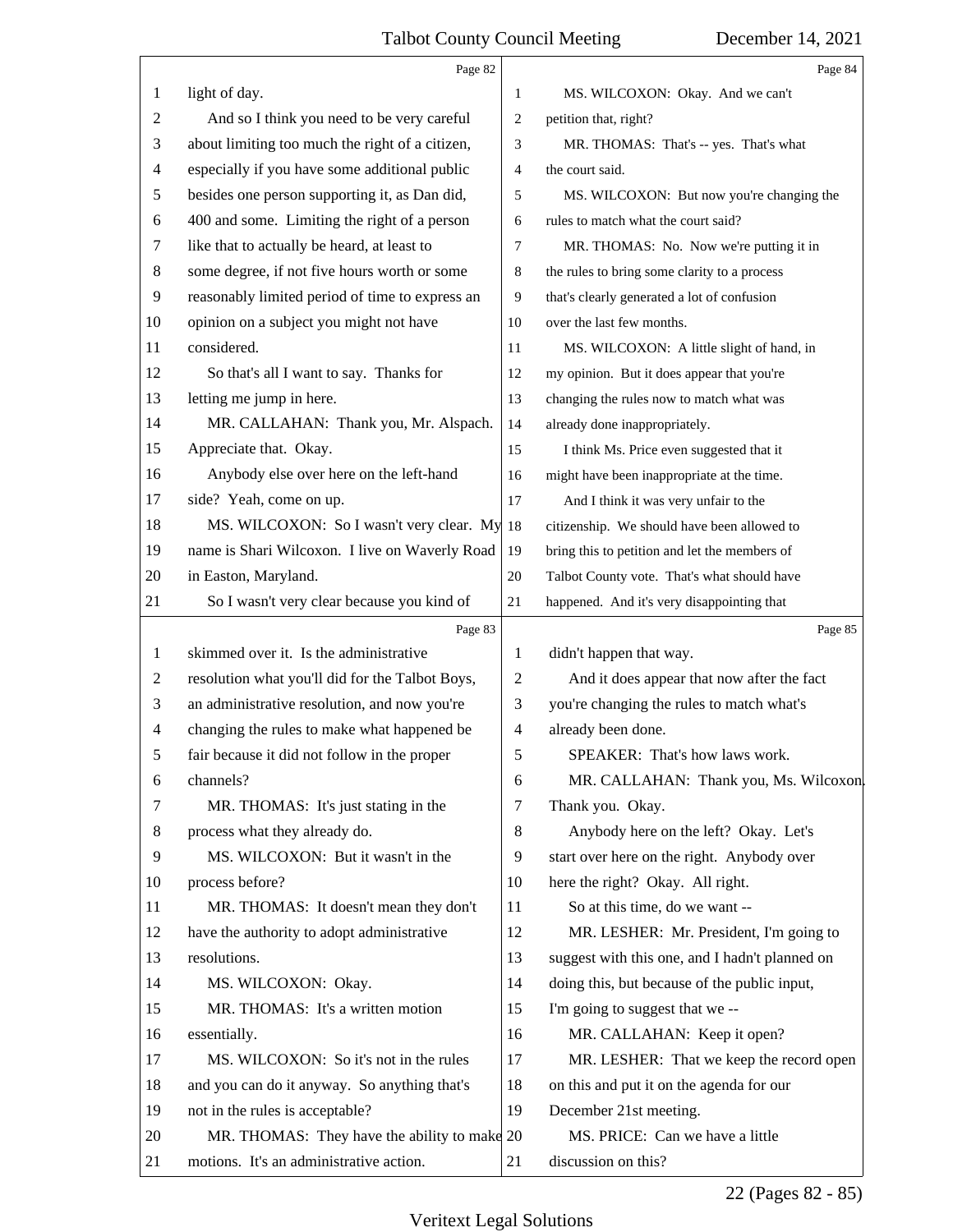|                | Page 86                                                                                                       |                | Page 88                                                                                           |
|----------------|---------------------------------------------------------------------------------------------------------------|----------------|---------------------------------------------------------------------------------------------------|
| 1              | MR. CALLAHAN: Yeah. Sure. Go ahead.                                                                           | 1              | something up. I think maybe we need to work on                                                    |
| 2              | MS. PRICE: There's a few things. There's                                                                      | 2              | that section and try to find, again, some type                                                    |
| 3              | three things that I'm uncomfortable with.                                                                     | 3              | of compromise where someone -- the public feels                                                   |
| $\overline{4}$ | It says this is what we have done. A                                                                          | 4              | that they have the opportunity to be heard                                                        |
| 5              | Council may -- this is on the administrative                                                                  | 5              | without abusing the system. So I would like to                                                    |
| 6              | resolution. May but is not required to hold a                                                                 | 6              | see some work done on that, see what else we                                                      |
| 7              | public hearing on an administrative resolution.                                                               | 7              | might be able to do.                                                                              |
| 8              | If the Council elects to hold a public hearing,                                                               | 8              | And then this is more internal for the                                                            |
| 9              | then it should be read on two different                                                                       | 9              | Council. Up until I would say the last six                                                        |
| 10             | occasions. Administrative resolutions for                                                                     | 10             | months, a Council member could work with the                                                      |
| 11             | which no public hearing is held shall only be                                                                 | 11             | county attorney and work on legislation. And                                                      |
| 12             | read once prior to final adoption. I have a                                                                   | 12             | then recently, it's like well, now you have to                                                    |
| 13             | problem with that.                                                                                            | 13             | let two other Council members know that you're                                                    |
| 14             | It should always have, even if we don't                                                                       | 14             | working on legislation.                                                                           |
| 15             | have an official public hearing, I do not                                                                     | 15             | Sometimes that's a good idea and sometimes                                                        |
| 16             | believe that administrative resolutions should                                                                | 16             | it's not. Right? You want a chance to work                                                        |
| 17             | be introduced and voted on on the same day with                                                               | 17             | through it. So that section now -- and we                                                         |
| 18             | no opportunity for the public to at least                                                                     | 18             | never did it. I mean in 11 years, we never did                                                    |
| 19             | e-mail us. So I have a real problem that.                                                                     | 19             | that until, like I said, I guess this summer.                                                     |
| 20             | Whether it says we don't have to have the                                                                     | 20             | MR. PACK: It's always been there.                                                                 |
| 21             | official public hearing, I think that we                                                                      | 21             | MS. PRICE: It's always been there, but we                                                         |
|                | Page 87                                                                                                       |                | Page 89                                                                                           |
| 1              | should. Okay.                                                                                                 | 1              | never followed it. I mean any one of us, in                                                       |
| $\overline{c}$ | But certainly, I do not like that line at                                                                     | 2              | three Councils I've been on, we could work with                                                   |
| 3              | all that says shall be read only once prior to                                                                | 3              | the county attorney. And I don't think anybody                                                    |
| $\overline{4}$ | final adoption. I know we've done it, but I                                                                   | $\overline{4}$ | has abused it. Maybe prior Councils to the                                                        |
| 5              | think it's wrong. So that's one thing that I                                                                  | 5              | three that I've been on, maybe there was                                                          |
| 6              | would like changed in this or it will not have                                                                | 6              |                                                                                                   |
| 7              |                                                                                                               |                | somebody who did that who shall remain                                                            |
| 8              | my support. And that was on page 12.                                                                          | 7              | nameless.                                                                                         |
|                | On page six, a couple of things. Well, I                                                                      | 8              | But I don't think anybody has abused that                                                         |
| 9              | guess it is about petitions. Maybe we've gone                                                                 | 9              | where we're taking up all the county attorney's                                                   |
| 10             | too far. Okay. No, we don't want someone                                                                      | 10             | time and writing umpteen pieces of legislation.                                                   |
| 11             | coming in and petitioning us and possibly                                                                     | 11             | So what it used to say or what it says                                                            |
| 12             | having 12 different agenda items. Something                                                                   | 12             | currently is it shall include an                                                                  |
| 13             | needs to be changed. I'm not sure this is it                                                                  | 13             | acknowledgement by at least two other members                                                     |
| 14             | because I think people need a chance to be                                                                    | 14             | of the Council that they're aware of the                                                          |
| 15             | heard, whether it's a ten minute -- I don't                                                                   | 15             | request.                                                                                          |
| 16             | know that you put some arbitrary time limit on                                                                | 16             | We've never followed it, right? But now                                                           |
| 17             | it.                                                                                                           | 17             | this language says all other members of the                                                       |
| 18             | But for us to be able to say that we're                                                                       | 18             | Council and the county manager shall be copied                                                    |
| 19             | not even going to hear something publicly. I                                                                  | 19             | on the request. That's even going beyond                                                          |
| 20<br>21       | mean I guess they always have public comment at $ 20\rangle$<br>the end of the meeting where they could bring | 21             | notifying two members. That's saying basically<br>Mr. Callahan wants to put forth and we all know |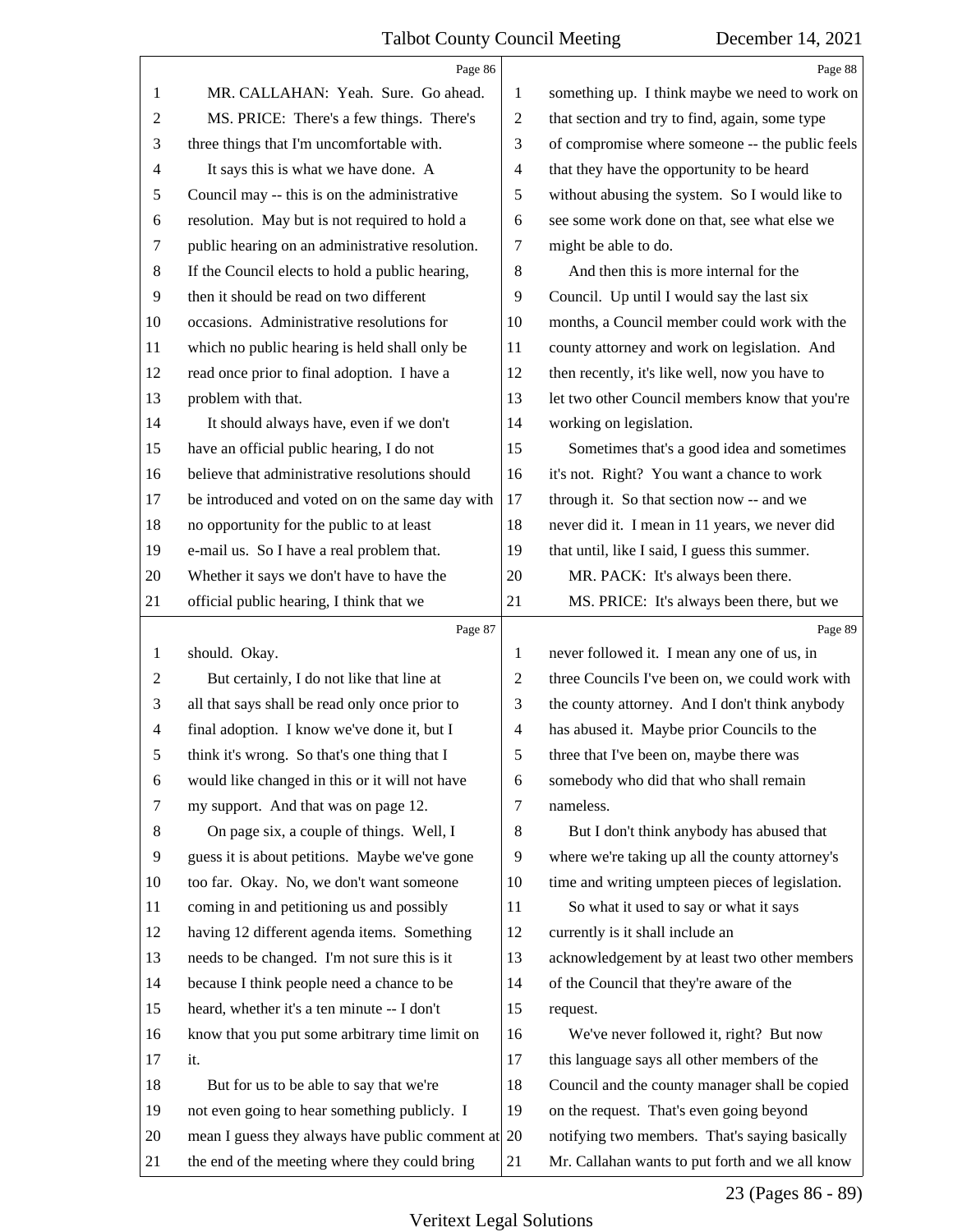|    | Page 90                                         |                | Page 92                                         |
|----|-------------------------------------------------|----------------|-------------------------------------------------|
| 1  | what's going on. And then if you know what      | 1              | you're just talking about, can be aware of      |
| 2  | legislation is being worked on, I mean I just   | $\overline{c}$ | those changes. And then come in on the 21st.    |
| 3  | feel that that's something that is between the  | 3              | And if any Council member wants to support that |
| 4  | Council member or two and the county attorney.  | 4              | amendment, they can do so.                      |
| 5  | And as long as it hasn't been abused, I think   | 5              | MS. PRICE: I'm being transparent and            |
| 6  | that we should be able to do that and work on   | 6              | saying it in public.                            |
| 7  | pieces of legislation.                          | 7              | MR. PACK: I'm saying --                         |
| 8  | And then it's always presented publicly,        | 8              | MS. PRICE: It's what we've done for 11          |
| 9  | right? And it's always we have the seven-day    | 9              | years.                                          |
| 10 | notice.                                         | 10             | MR. PACK: Just for point of order, if you       |
| 11 | MR. THOMAS: Right.                              | 11             | could just submit those changes in writing --   |
| 12 | MS. PRICE: Once it's drafted.                   | 12             | MS. PRICE: But it is a point of order.          |
| 13 | MR. THOMAS: Another way to say it would         | 13             | I'm in a discussion period, and I'm being       |
| 14 | be that instead of having to have the other two | 14             | transparent about the three items in this       |
| 15 | members acknowledge, because it kind of creates | 15             | bill --                                         |
| 16 | a scramble if we're doing something the last    | 16             | MR. PACK: This is the public hearing on         |
| 17 | minute to get somebody to write it, just say    | 17             | it. So if you submit those to us in writing,    |
| 18 | that two members of the Council shall be copied | 18             | that way Council members can decide whether     |
| 19 | on the request so that they're aware it --      | 19             | they want to support it.                        |
| 20 | MS. PRICE: I don't know that that needs         | 20             | MS. PRICE: Okay. But we're leaving the          |
| 21 | to happen because the Council members, if       | 21             | public hearing open. So now I'm being           |
|    |                                                 |                |                                                 |
|    | Page 91                                         |                | Page 93                                         |
| 1  | Mr. Pack puts forth something, it has to be     | 1              | transparent. The public has heard my            |
| 2  | done seven days in advance. I personally think  | 2              | suggestion.                                     |
| 3  | that's sufficient.                              | 3              | Instead of keeping it closed session and        |
| 4  | I think the Council members, we're all          | $\overline{4}$ | just sending it to the Council --               |
|    | grownups, we're all elected, we're not going to | 5              | MR. PACK: Well, it has to be read into          |
| 6  | abuse the county attorney's time. And the       | 6              | the record, the amendment. It has to be read.   |
| 7  | Council members are notified seven days in      | 7              | MS. PRICE: Sure. But they now they have         |
| 8  | advance. And I think that's sufficient.         | 8              | a chance to comment on it. And we decided we    |
| 9  | I don't think that while we're working on       | 9              | were going to have a little discussion on it.   |
| 10 | a request, that we need to have the county      | 10             | So those are my three items.                    |
| 11 | manager and every other Council member copied   | 11             | MR. CALLAHAN: Okay. Thank you,                  |
| 12 | on the request. I think we work on that. And    | 12             | Ms. Price.                                      |
| 13 | then seven days in advance, which is what we    | 13             | Any other Council want? Mr. Lesher?             |
| 14 | have been doing, so the Tuesday before the      | 14             | MR. LESHER: Yeah. We'll have more time          |
| 15 | Council meeting. And then it's published in     | 15             | to discuss --                                   |
| 16 | the agenda on Friday before the Council         | 16             | MR. CALLAHAN: Yup. Okay.                        |
| 17 | meeting. So I don't think we need all that.     | 17             | MR. LESHER: -- although I would point out       |
| 18 | MR. PACK: You're certainly, certainly           | 18             | that the administrative resolution is really a  |
| 19 | entitled to your opinion. But for sake of time  | 19             | formalization of simply a motion. And it is a   |
| 20 | and for order, I would ask that you submit any  | 20             | substitution for what would be an executive act |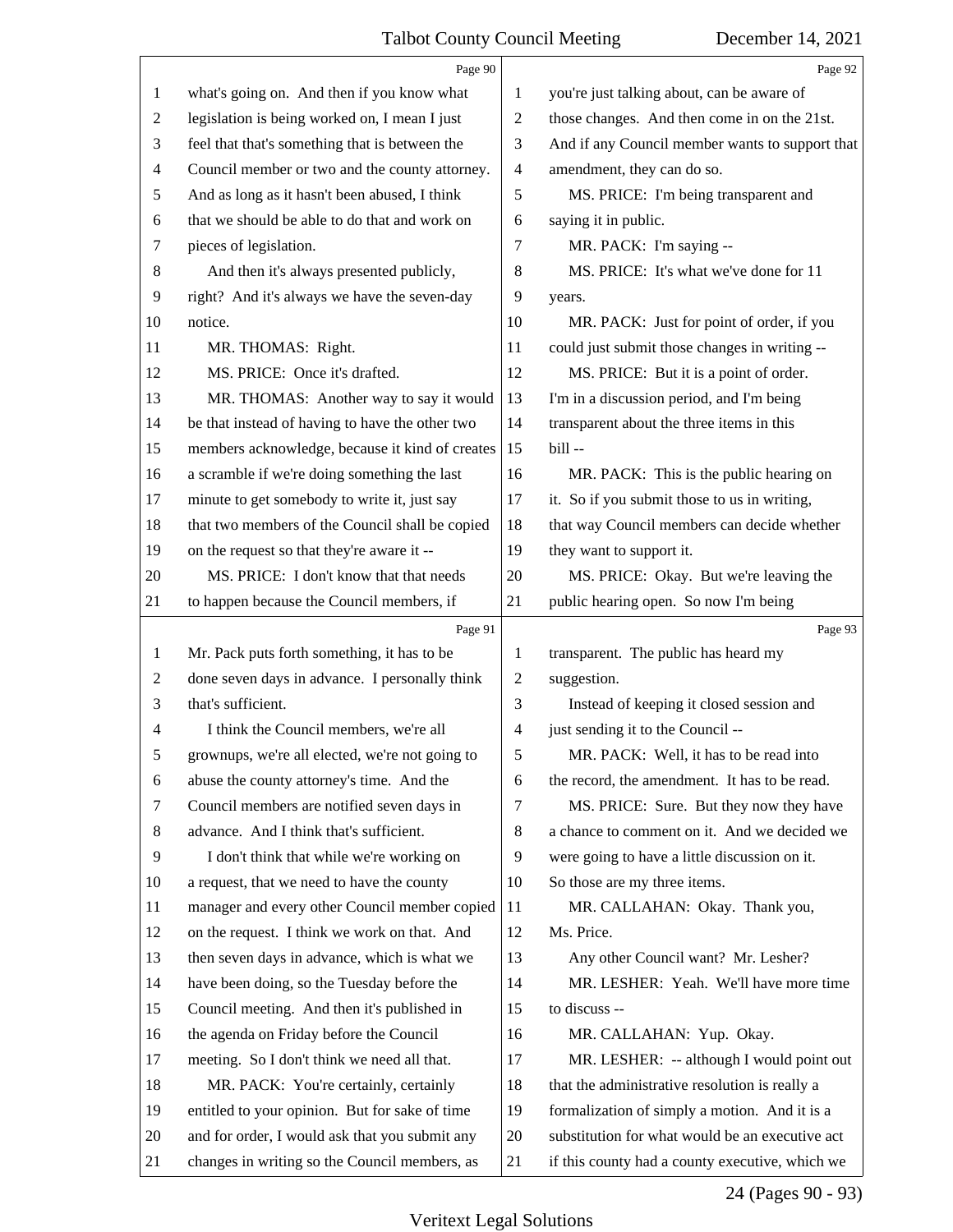|                | Page 94                                         |                | Page 96                                         |
|----------------|-------------------------------------------------|----------------|-------------------------------------------------|
| 1              | do not.                                         | 1              | not sure how you put the definition on that.    |
| $\overline{c}$ | This body has to sit as both our                | $\overline{2}$ | We don't want the administrative                |
| 3              | legislative body. And as our legislative body,  | 3              | resolution to be abused. And the fact is        |
| 4              | we act on ordinances, we act on resolutions,    | $\overline{4}$ | whether you agree with the vote on the last     |
| 5              | numbered resolutions.                           | 5              | particular one, the public deserved to be       |
| 6              | We have kind of formalized executive            | 6              | heard. And we just want to make sure that that  |
| 7              | actions as a form of administrative resolution. | 7              | administrative resolution isn't abused in that  |
| $8\,$          | And I don't see the need to add complication or | 8              | way when it's clearly, people want to be heard. |
| $\overline{9}$ | a two-meeting requirement to the administrative | 9              | It should be a numbered resolution.             |
| 10             | resolutions for what would be executive acts.   | 10             | MR. THOMAS: Sure. I can add some                |
| 11             | For example, one of the unnumbered              | 11             | language that distinguishes between subject     |
| 12             | resolutions I believe was a decision by this    | 12             | matter for numbered resolutions versus subject  |
| 13             | body to suspend enforcement of a particular     | 13             | matter for administrative resolutions that      |
| 14             | provision in our sign ordinance, which had been | 14             | might help bring some clarity.                  |
| 15             | challenged. And it provided immediate relief.   | 15             | MR. CALLAHAN: Okay. That's good.                |
| 16             | And if we had a two-meeting requirement, we     | 16             | MS. PRICE: That might help. Thank you.          |
| 17             | would not have been able to provide relief when | 17             | MR. DIVILIO: Would there be a way with          |
| 18             | our laws were found to be violations of the     | 18             | the petitions -- I seem to recall a MACo class  |
| 19             | First Amendment. That allowed immediate         | 19             | on public meetings. And they were discussing    |
| 20             | relief.                                         | 20             | it and the speaker started off the meeting by   |
| 21             | MS. PRICE: Maybe there needs to be an           | 21             | saying when he has his way, they don't have     |
|                |                                                 |                |                                                 |
|                | Page 95                                         |                | Page 97                                         |
| $\mathbf{1}$   | opportunity for certain things, but I think     | 1              | public meetings or public discussion, public    |
| $\overline{c}$ | that there have been some resolutions in the    | $\overline{c}$ | comments. Sorry. They didn't have public        |
| 3              | last couple of years that should have not been  | 3              | comment in their meetings because it was a      |
| $\overline{4}$ | administrative resolutions. And I guess that's  | 4              | matter of work, time, and he was also similar   |
| 5              | my point.                                       | 5              | to us where it just took one Council member to  |
| 6              | MR. LESHER: Well, that's a legitimate           | 6              | get something on the agenda.                    |
| 7              | debate about what is a legislative act versus   | 7              | Would there be a way, and I don't know if       |
| 8              | what is an executive act.                       | 8              | it would make sense or not, but for petitions   |
| 9              | MR. CALLAHAN: Right. Exactly.                   | 9              | to come to individual Council members for them  |
| 10             | MR. LESHER: I think we need to leave this       | 10             | to decide whether or not to put it on the       |
| 11             | provision as proposed for those executive       | 11             | agenda because it only takes one of us, one of  |
| 12             | actions.                                        | 12             | us to be willing to put you on the agenda. If   |
| 13             | MS. PRICE: So I don't know if there's a         | 13             | there would be a way to -- or maybe that would  |
| 14             | way to have a better explanation of the         | 14             | be undue pressure or -- I don't know. It just   |
| 15             | difference of what is appropriate as an         | 15             | seems if you can't convince one of the five to  |
| 16             | administrative resolution versus a numbered     | 16             | put you on the agenda, you're probably not      |
| 17             | resolution. Right? With regards to whether      | 17             | going to get three votes. So it seems that      |
| 18             | you agree with the vote on the last couple of   | 18             | it's a losing cause.                            |
| 19             | administrative resolutions.                     | 19             | So maybe public comment is the time for         |
| 20             | Those were clearly things that involved         | 20             | you to voice it to then gain public support. I  |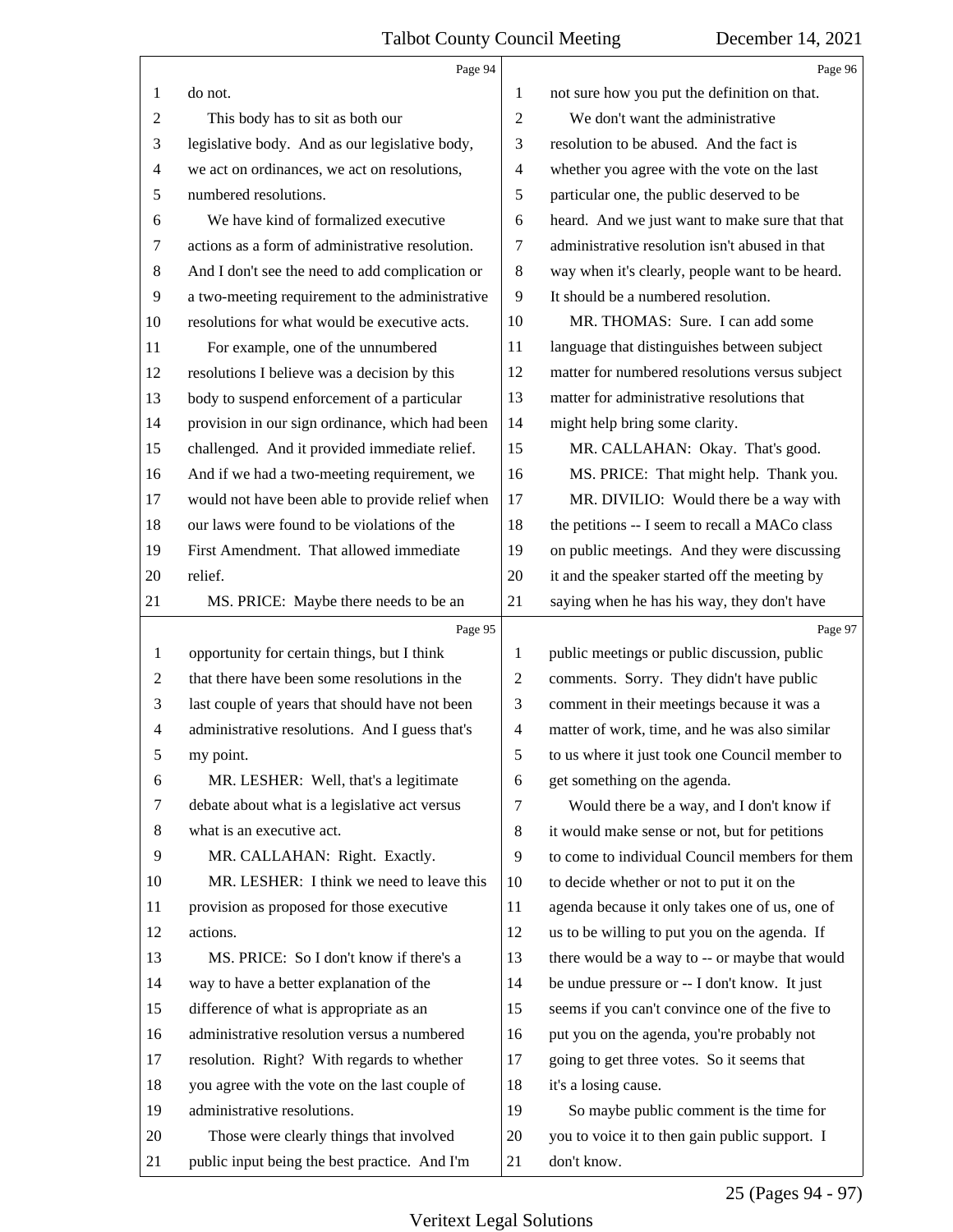|                | Page 98                                         |                | Page 100                                        |
|----------------|-------------------------------------------------|----------------|-------------------------------------------------|
| 1              | MR. CALLAHAN: Right. Fair enough.               | 1              | resolution to adopt a redistricting plan for    |
| $\overline{c}$ | So let's go ahead. We know we need to           | 2              | Board of Education election districts pursuant  |
| 3              | clean some things up with Mr. Thomas. And       | 3              | to section 3-12A-01 of the Education Article of |
| $\overline{4}$ | let's get with him, Council, in the next couple | $\overline{4}$ | the Annotated Code of Maryland.                 |
| 5              | of weeks and work with him on that. Because at  | 5              | MR. CALLAHAN: Okay. All right. So let's         |
| 6              | the end of the day, all we want to do is be     | 6              | go ahead and open the public hearing on this.   |
| 7              | transparent to everybody and give everybody a   | 7              | I'm going to start on this side.                |
| 8              | shot to come up here and speak in front of us.  | 8              | Does anybody want to come here and comment      |
| 9              | That's the goal. Okay.                          | 9              | on 312?                                         |
| 10             | So we're going to leave that open. So           | 10             | How about on my right-hand side, anybody        |
| 11             | everybody knows, 308, 310, and 311 so far are   | 11             | want to come up and comment on 312? Okay.       |
| 12             | staying open.                                   | 12             | So how does Council feel about this one?        |
| 13             | SECRETARY: When is 311 staying open             | 13             | MR. DIVILIO: I'm ready to take it up.           |
| 14             | until?                                          | 14             | MS. PRICE: This one (inaudible).                |
| 15             | MR. CALLAHAN: Oh, okay.                         | 15             | MR. CALLAHAN: We're going with this one.        |
| 16             | MR. LESHER: I simply suggested to the           | 16             | MR. DIVILIO: I make a motion.                   |
| 17             | 21st. But if we feel we need more time, we can  | 17             | MS. PRICE: I'll second it.                      |
| 18             | take more time.                                 | 18             | MR. CALLAHAN: Okay.                             |
| 19             | MS. PRICE: I think --                           | 19             | MR. PACK: What's the motion?                    |
| 20             | MR. CALLAHAN: I think we need to take as        | 20             | MR. DIVILIO: That we accept the                 |
| 21             | much as we can to get this right.               | 21             | Resolution 312, the new mapping for             |
|                |                                                 |                |                                                 |
|                | Page 99                                         |                | Page 101                                        |
| 1              | MS. PRICE: Yeah. I think we need until          | 1              | MR. CALLAHAN: The district.                     |
| 2              | maybe in January.                               | $\overline{2}$ | MR. DIVILIO: The redistricting.                 |
| 3              | MR. CALLAHAN: If we got a lot going on in       | 3              | MR. PACK: You're moving it to vote?             |
| 4              | January, we can push this to February because   | 4              | MR. DIVILIO: Yes, move it to vote.              |
| 5              | this is very important.                         | 5              | MR. CALLAHAN: We're just moving it to           |
| 6              | SECRETARY: We could do it the 14th of           | 6              | vote. Okay. So we got a motion.                 |
| 7              | January like the other one.                     | 7              | MR. PACK: Who is the second?                    |
| 8              | MS. PRICE: Okay.                                | 8              | MR. CALLAHAN: We haven't got one yet. We        |
| 9              | MR. CALLAHAN: Would that give us enough         | 9              | got a motion and second --                      |
| 10             | time? Okay. Let's do that. Okay. Are we         | 10             | MR. PACK: I'll second to move to vote.          |
| 11             | good on that?                                   | 11             | MS. PRICE: Too late. I already did that.        |
| 12             | You want to read that back, Madam               | 12             | MR. CALLAHAN: All right. We got a motion        |
| 13             | Secretary, so everybody has got it in their     | 13             | and second to move it to vote. Madam            |
| 14             | head?                                           | 14             | Secretary.                                      |
| 15             | SECRETARY: Yes. Resolution Number 311           | 15             | SECRETARY: Mr. Callahan.                        |
| 16             | will remain open until the 14th of January.     | 16             | MR. CALLAHAN: Aye.                              |
| 17             | MR. CALLAHAN: Okay. That would be great.        | 17             | SECRETARY: Mr. Divilio.                         |
| 18             | Okay.                                           | 18             | MR. DIVILIO: Aye.                               |
| 19             | So let's go to one more, which would be         | 19             | SECRETARY: Mr. Lesher.                          |
| 20             | 312.                                            | 20             | MR. LESHER: Aye.                                |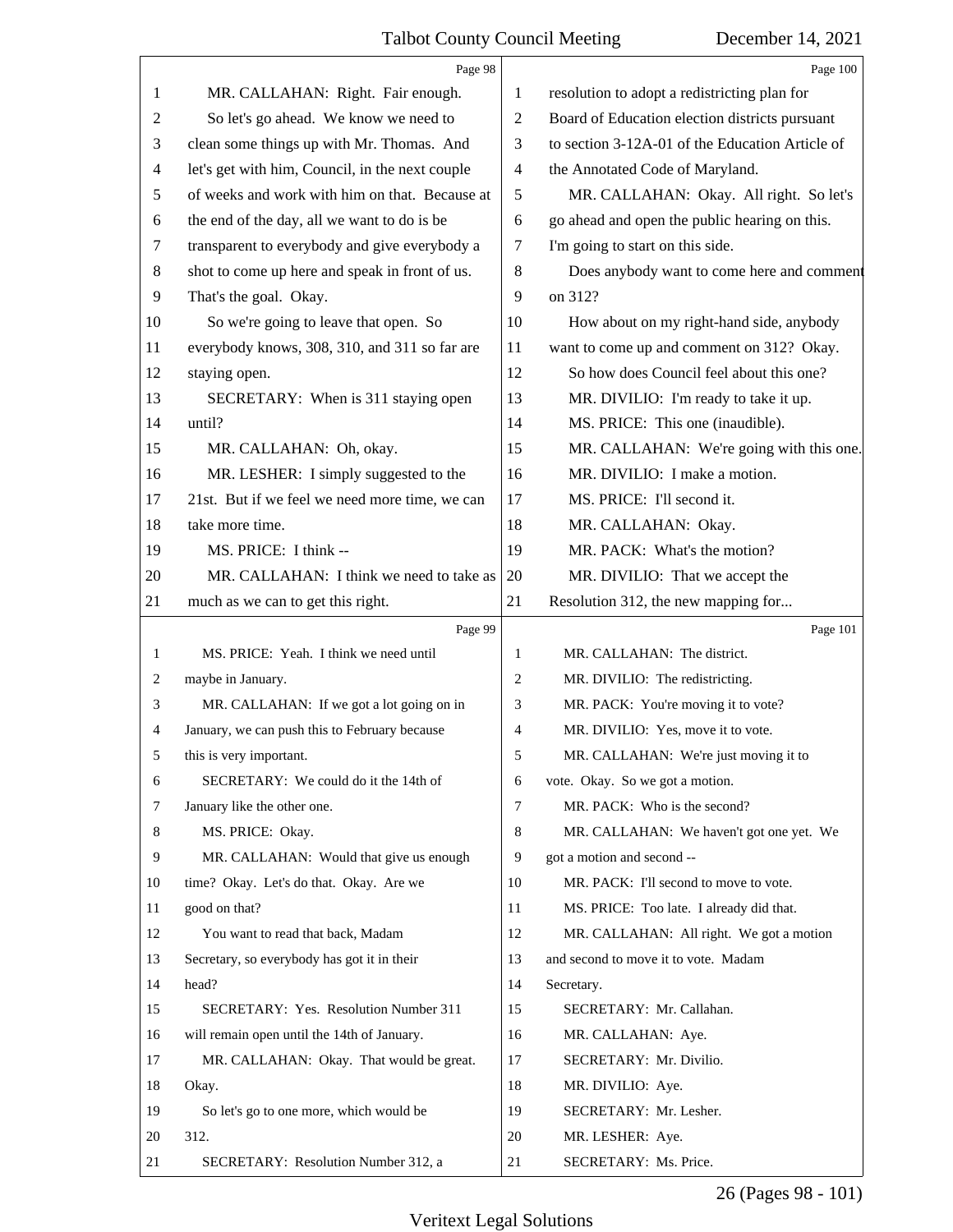|                  | Page 102                                        |                | Page 104                                        |
|------------------|-------------------------------------------------|----------------|-------------------------------------------------|
| 1                | MS. PRICE: Aye.                                 | 1              | amend section 190-63.1.A of the Talbot County   |
| 2                | SECRETARY: Mr. Pack.                            | $\overline{c}$ | Code in order to modify the composition of the  |
| 3                | MR. PACK: Aye.                                  | 3              | Talbot County Short-Term Rental Review Board.   |
| 4                | MR. CALLAHAN: Okay.                             | $\overline{4}$ | MR. CALLAHAN: Okay. Thank you, Madam            |
| 5                | SECRETARY: You want the vote now?               | 5              | Secretary.                                      |
| 6                | MR. CALLAHAN: Yup. Madam Secretary,             | 6              | I've had several people call me about           |
| 7                | could you call the roll.                        | 7              | this. So Mr. Thomas, could you shed some light  |
| 8                | SECRETARY: Mr. Callahan.                        | 8              | on why we're at this point and want to make     |
| 9                | MR. CALLAHAN: Aye.                              | 9              | some changes here?                              |
| 10               | SECRETARY: Mr. Divilio.                         | 10             | MR. THOMAS: Yeah. So the proposed               |
| 11               | MR. DIVILIO: Aye.                               | 11             | amendment deletes the requirement that the      |
| 12               | SECRETARY: Mr. Lesher.                          | 12             | board have an attorney with experience in real  |
| 13               | MR. LESHER: Aye.                                | 13             | estate.                                         |
| 14               | SECRETARY: Ms. Price.                           | 14             | My understanding is that I mean that            |
| 15               | MS. PRICE: Aye.                                 | 15             | severely limits that spot on the board, who can |
| 16               | SECRETARY: Mr. Pack.                            | 16             | fill it. And it's been difficult to get         |
| 17               | MR. PACK: Aye.                                  | 17             | applications from somebody with that            |
| 18               | MR. CALLAHAN: Okay.                             | 18             | qualification because they have to be in Talbot |
| 19               | MR. LESHER: Mr. Callahan?                       | 19             | County. So there's just not a very deep pool    |
| 20               | MR. CALLAHAN: Yes.                              | 20             | of candidates to draw from.                     |
| 21               | MR. LESHER: I just want to reiterate my         | 21             | MR. CALLAHAN: Right.                            |
|                  | Page 103                                        |                | Page 105                                        |
| 1                | thanks to the members of the Redistricting      | 1              | MR. THOMAS: This doesn't preclude an            |
| $\overline{c}$   | Commission that we appointed for their quick    | 2              | attorney from serving on the board. It          |
| 3                | and timely work in getting this done.           | 3              | still --                                        |
| 4                | They, of course, were -- we were somewhat       | 4              | MR. CALLAHAN: Right.                            |
| 5                | late in appointing them, but the Bureau of the  | 5              | MR. THOMAS: Still has to be other persons       |
| $\boldsymbol{6}$ | Census was even later in providing them the     | 6              | having knowledge or interest relevant to the    |
| 7                | necessary data for them to actually do their    | $\overline{7}$ | board's functions. It would just delete that    |
| $\,8\,$          | work. And they turned it around in a            | 8              | as a requirement that it be one of the members  |
| $\overline{9}$   | remarkably short time with able help from our   | 9              | be an attorney with experience in real estate.  |
| 10               | staff GIS Department.                           | 10             | MR. CALLAHAN: Right, right. So Council?         |
| 11               | So thanks both to the commission and to         | 11             | MS. PRICE: It's a public hearing, right?        |
| 12               | the staff for moving this along so that we      | 12             | MR. CALLAHAN: Right.                            |
| 13               | could actually make the deadline for the Board  | 13             | MR. PACK: I'll wait until after.                |
| 14               | of Elections to get the redistricting done in   | 14             | MR. CALLAHAN: Okay. So I'm going to open        |
| 15               | time for candidates to be aware and to file for | 15             | it up. So here to my left, anybody come over    |
| 16               | these offices early next year.                  | 16             | here and want to comment on 495? Okay.          |
| 17               | MR. CALLAHAN: Okay. Thank you,                  | 17             | To my right, anybody would like to come         |
| 18               | Mr. Lesher. Appreciate it. Okay. All right.     | 18             | up? Yes, ma'am, come on up.                     |
| 19               | Madam Secretary, let's move on to 1495.         | 19             | MS. OTTE: So hello again. I'm Monica            |
| 20               | Could you read that into the record, please?    | 20             | Otte at 229 Madison in St. Michael's.           |
| 21               | SECRETARY: Bill Number 1495, a bill to          | 21             | And I've actually watched most of the STR       |

27 (Pages 102 - 105)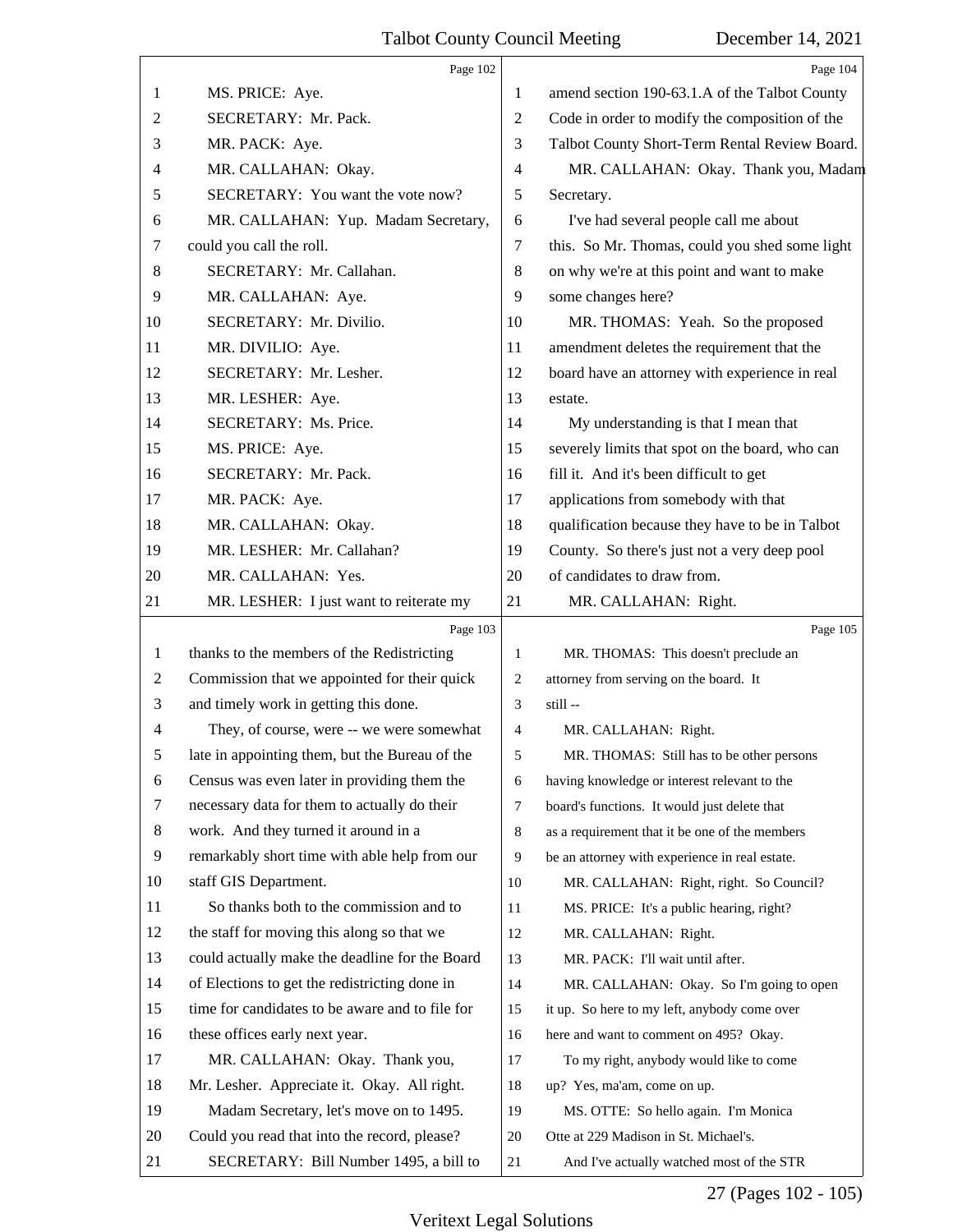|              | Page 106                                        |                | Page 108                                        |
|--------------|-------------------------------------------------|----------------|-------------------------------------------------|
| $\mathbf{1}$ | board meetings and seen the board has approved  | 1              | the with real estate experience requirement,    |
| 2            | almost every application. And there were a few  | 2              | but keep the attorney requirement. And this     |
| 3            | that were deferred or denied but later approved | 3              | would open up the pool, the applicant pool, to  |
| 4            | after the issues that actually came up at the   | $\overline{4}$ | a broader group of people.                      |
| 5            | board meetings got resolved.                    | 5              | So thank you for your time.                     |
| 6            | But this is a very important process            | 6              | MR. CALLAHAN: Thank you. Okay. Anybody          |
| 7            | because this board review process of            | 7              | on my right side want to come up 1495? Okay.    |
| 8            | applications sets the ground rules and the      | 8              | Let's open the floor to the Council.            |
| 9            | expectations. And I think this leads to better  | 9              | MR. PACK: Mr. Callahan, I will make an          |
| 10           | STR experience for everybody, for the owners,   | 10             | amendment to the bill as drafted.               |
| 11           | for the renters, and for the neighbors.         | 11             | I did hear from several members, well, I        |
| 12           | And each board member has a different           | 12             | did hear from a member of the STR Board who     |
| 13           | background, different experience. And this is   | 13             | shared Ms. Otte's, her feelings.                |
| 14           | really why we have good results from the board  | 14             | MR. CALLAHAN: I did.                            |
| 15           | meetings.                                       | 15             | MR. PACK: You did as well?                      |
| 16           | I know that the Planning Commission             | 16             | MR. CALLAHAN: I did, too.                       |
| 17           | reviewed 1495 and made a strong recommendation  | 17             | MR. PACK: And of course, we all received        |
| 18           | that the Council keep the requirement that one  | 18             | the Planning Commission's finding as well.      |
| 19           | STR board member be an attorney, and I strongly | 19             | And I do believe there is some basis to         |
| 20           | agree with this. Attorneys are obligated as     | 20             | have someone there with some legal training on  |
| 21           | officers of the court and have training and     | 21             | the STR Board that can give them some guidance. |
|              |                                                 |                |                                                 |
|              | Page 107                                        |                | Page 109                                        |
| $\mathbf{1}$ | experience to weigh the law, weigh the facts,   | 1              | It appears from the board members that I spoke  |
| 2            | and make appropriate decisions.                 | $\overline{c}$ | with that that was very helpful to them, some   |
| 3            | The two previous STR attorney board             | 3              | of their discussions.                           |
| 4            | members, Mr. Hall and Mr. Nilson, were          | 4              | So I would like to make the following           |
| 5            | extremely helpful at quickly zeroing in on      | 5              | amendment: That we strike out with experience   |
| 6            | issues that came up during the meetings or      | 6              | in real estate and leave the board shall be     |
| 7            | during the applicant's presentation and helping | 7              | composed of an attorney, representative from    |
| 8            | to resolve them.                                | 8              | the vacation rental management industry, a      |
| 9            | I do understand, as Mr. Thomas said, that       | 9              | member of the community or civic association,   |
| 10           | no attorneys with real estate experience have   | 10             | etc., etc., as written in the bill.             |
| 11           | applied. I have to say during these meetings,   | 11             | So I would just eliminate the words with        |
| 12           | I never heard either Mr. Hall or Mr. Nilson     | 12             | experience in real estate and leave an attorney |
| 13           | mention principles of real estate law, but they | 13             | is my amendment.                                |
| 14           | did focus squarely and help everyone focus      | 14             | MS. PRICE: I'll second that motion to           |
| 15           | squarely on the facts of each application and   | 15             | make that amendment.                            |
| 16           | the specifics of the code. And I think this     | 16             | MR. DIVILIO: So now that that's before          |
| 17           | helped the board operate efficiently and make   | 17             | us, I would oppose that.                        |
| 18           | sound decisions.                                | 18             | We had a difficult time even hiring an          |
| 19           | So I would say that instead of removing         | 19             | attorney or getting applicants for the county   |
| 20           | the attorney position entirely, please adopt    | 20             | Office of Law. And I don't know if that's       |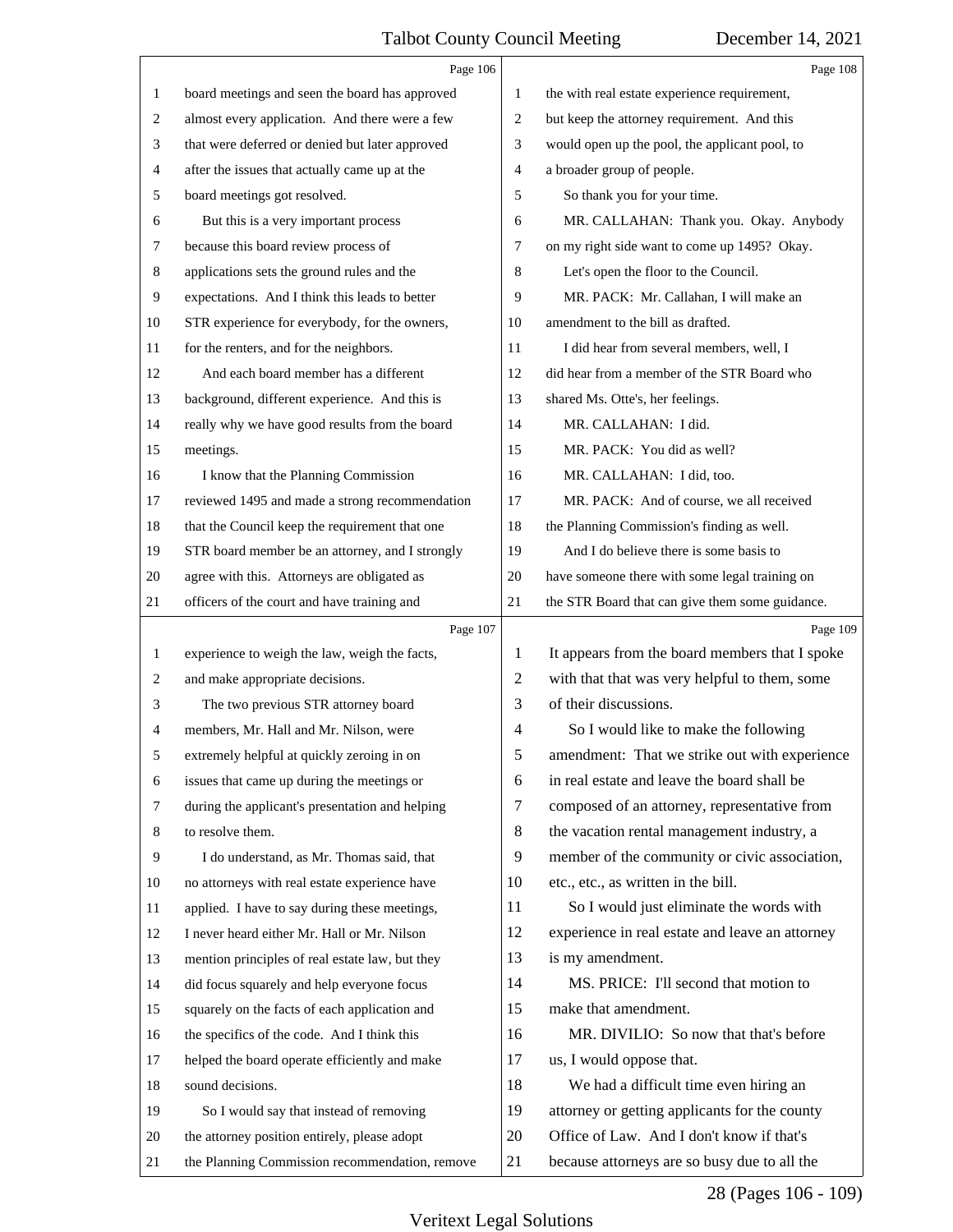|                | Page 110                                        |    | Page 112                                        |
|----------------|-------------------------------------------------|----|-------------------------------------------------|
| 1              | hoops we put the community through. But if      | 1  | was a bit exclusive. As we did have three       |
| 2              | we've had a difficult time finding an attorney  | 2  | qualified persons who were attorneys who did    |
| 3              | with real estate background, now hearing that   | 3  | apply that we could not enforce the point.      |
| 4              | Kim Kardashian has passed the baby Bar in       | 4  | MR. LESHER: I was not prepared to support       |
| 5              | California, no offense to attorneys in the      | 5  | this legislation. But given this amendment      |
| 6              | room, but there's lots of different types of    | 6  | that Mr. Pack has proposed, which is along the  |
| 7              | law that just will not -- yes, it will provide  | 7  | lines of the recommendation that comes to us    |
| 8              | some experience in deliberating. But I don't    | 8  | from the Planning Commission, I could support   |
| 9              | quite see how that is going to transpire to     | 9  | this. So I will support the amendment.          |
| 10             | approving an application that should be         | 10 | MS. PRICE: Just one other comment that I        |
| 11             | perfunctory.                                    | 11 | wanted to make. There was a person who made a   |
| 12             | As we've heard that they are being passed,      | 12 | comment about residency and that we should      |
| 13             | every now and then we find a hiccup, we find    | 13 | consider people who are not full-time           |
| 14             | something that might be wrong. It might be an   | 14 | residents, meaning six months and a day.        |
| 15             | older home that might need some kind of         | 15 | And I'd just like to say I think that the       |
| 16             | changing.                                       | 16 | rest of our boards and committees, we require   |
| 17             | This is real estate. We have real estate        | 17 | that; don't we?                                 |
| 18             | people on the board. And when it comes down to  | 18 | MR. THOMAS: I would have to check, but          |
| 19             | it, it's just public use of private property.   | 19 | that's most likely correct.                     |
| 20             | So I don't agree that we have to have an        | 20 | MS. PRICE: I mean somebody that's just          |
| 21             | attorney on the board for it to be a strong     | 21 | living here a couple of months out of the year, |
|                |                                                 |    |                                                 |
|                | Page 111                                        |    | Page 113                                        |
| 1              | board.                                          | 1  | I'm sorry, I couldn't support that for our      |
| 2              | MS. PRICE: Well, I mean this was                | 2  | boards and committees when we've got so many    |
| 3              | originally -- and I know I did second that just | 3  | wonderful people in Talbot County who volunteer |
| $\overline{4}$ | because the people that we've heard from. And   | 4  | for all these boards and committees.            |
| 5              | grant it, it's not a lot of people. And we      | 5  | And I don't care how qualified you are.         |
| 6              | haven't been able to find anybody. So I'm not   | 6  | If you're not a full-time resident here,        |
| 7              | agreeing with you either. And I can pull the    | 7  | doesn't mean you have to live here more than    |
| 8              | second.                                         | 8  | six months and a day, but I think that that's   |
| 9              | I guess we should just have more -- I was       | 9  | important.                                      |
| 10             | trying to get this to discussion with the rest  | 10 | And so while I appreciate that comment, I       |
| 11             | of the Council.                                 | 11 | think there's people, I think people out there  |
| 12             | MR. PACK: We are at discussion.                 | 12 | who are really committed to being here in       |
| 13             | We did have, Mr. Divilio, I'm looking at        | 13 | Talbot County. So I just, it was just           |
| 14             | in the last three months, three attorneys apply | 14 | someone -- I feel like that somebody needs to   |
| 15             | for this position that the Council rejected     | 15 | have full-time residency.                       |
| 16             | because they were without the experience in     | 16 | They wanted clarification on these boards       |
| 17             | real estate that the current language dictates. | 17 | and committees. So I raise that so that,        |
| 18             | Had that language not been in place, my         | 18 | Mr. Thomas, you can go back and check that.     |
| 19             | belief is that one of these three applicants    | 19 | And if it's not required, it's just something   |
| 20             | would have been appointed.                      | 20 | we need to think about.                         |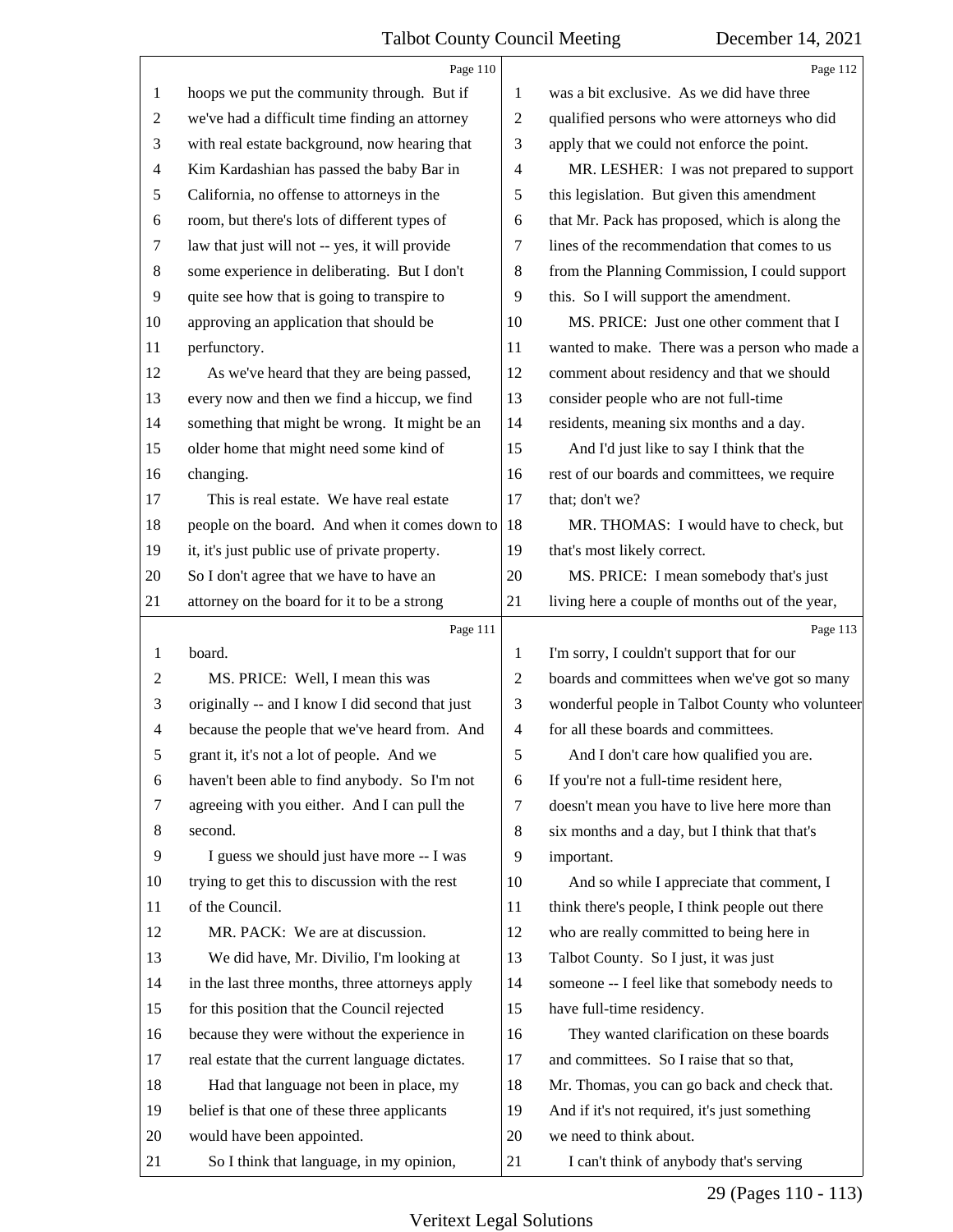|                | Page 114                                        |    | Page 116                                        |
|----------------|-------------------------------------------------|----|-------------------------------------------------|
| 1              | that's not at least a full-time resident. But   | 1  | amendment.                                      |
| 2              | I think that's important to continue to serve   | 2  | MR. CALLAHAN: Yup.                              |
| 3              | on our boards and committees.                   | 3  | MS. PRICE: And again, this doesn't              |
| 4              | MR. DIVILIO: For attendance in emergency        | 4  | preclude an attorney with real estate           |
| 5              | situations, especially if you're approving      | 5  | experience. They can still apply. We'd love     |
| 6              | applications and something is appealed,         | 6  | to have that. But this takes out that full      |
| 7              | absolutely.                                     | 7  | restriction.                                    |
| 8              | MS. PRICE: Yeah. I don't want someone           | 8  | MR. CALLAHAN: Madam Secretary, we're            |
| 9              | that's just living here two months out of the   | 9  | going to be voting on, we're going to vote on   |
| $10\,$         | year approving. Especially this board. We       | 10 | the amendment.                                  |
| 11             | would never do that with Planning Commission or | 11 | SECRETARY: Okay.                                |
| 12             | Public Works Advisory Board, and I think this   | 12 | MR. CALLAHAN: Madam Secretary, you going        |
| 13             | is probably, this board is definitely up there. | 13 | to call the vote.                               |
| 14             | MR. THOMAS: Yeah. I can certainly check         | 14 | SECRETARY: Mr. Callahan.                        |
| 15             | on that and let you know.                       | 15 | MR. CALLAHAN: Aye.                              |
| 16             | MS. PRICE: Thank you.                           | 16 | SECRETARY: Mr. Divilio.                         |
| 17             | MR. CALLAHAN: Okay. Madam Secretary, do         | 17 | MR. DIVILIO: Nay.                               |
| 18             | you want to read back what the amendment, you   | 18 | SECRETARY: Mr. Lesher.                          |
| 19             | want to say?                                    | 19 | MR. LESHER: Aye.                                |
| 20             | SECRETARY: The amendment is to keep in,         | 20 | SECRETARY: Ms. Price.                           |
| 21             | add back the words an attorney and to delete or | 21 | MS. PRICE: Aye.                                 |
|                | Page 115                                        |    | Page 117                                        |
| 1              | keep deleted                                    | 1  | SECRETARY: Mr. Pack.                            |
| $\overline{c}$ | MR. CALLAHAN: Real estate experience.           | 2  |                                                 |
|                |                                                 |    | MR. PACK: Aye.                                  |
| 3              | SECRETARY: With experience in real              | 3  | MR. CALLAHAN: Okay. All right. So at            |
| 4              | estate. So that part is being removed. An       | 4  | this time, Council.                             |
| 5              | attorney, representative from the vacation      | 5  | MR. PACK: Since it's been amended, I            |
| 6              | rental management industry, a member of the     | 6  | don't know whether anyone from the public will  |
| 7              | community or civic association from our         | 7  | want to be heard on the amended bill that's now |
| 8              | community containing a short-term rental or     | 8  | before us before you close the public hearing.  |
| 9              | rentals, and other persons having knowledge or  | 9  | MR. CALLAHAN: Well, I don't know.               |
| 10             | interest relevant to the board's functions.     | 10 | Because of that, Mr. Pack, do you think we      |
| 11             | MR. CALLAHAN: Okay. So at this time,            | 11 | should keep it open?                            |
| 12             | Council, do you feel like you want to close the | 12 | MR. PACK: I do not.                             |
| 13             | public hearing and do you feel like you want to | 13 | MR. CALLAHAN: Okay.                             |
| 14             | vote on this?                                   | 14 | MS. PRICE: But if anybody wanted to             |
| 15             | MS. PRICE: I make a motion to close the         | 15 | comment who is here now, they could.            |
| 16             | public hearing and move to a vote.              | 16 | MR. CALLAHAN: Yes, okay. Here to my             |
| 17             | MR. CALLAHAN: Okay.                             | 17 | left, would anybody like to comment? To my      |
| 18             | MR. LESHER: We're voting first on the           | 18 | right? Okay.                                    |
| 19             | amendment.                                      | 19 | Madam Secretary, could you please call the      |
| 20             | MR. CALLAHAN: That's right.                     | 20 | roll.                                           |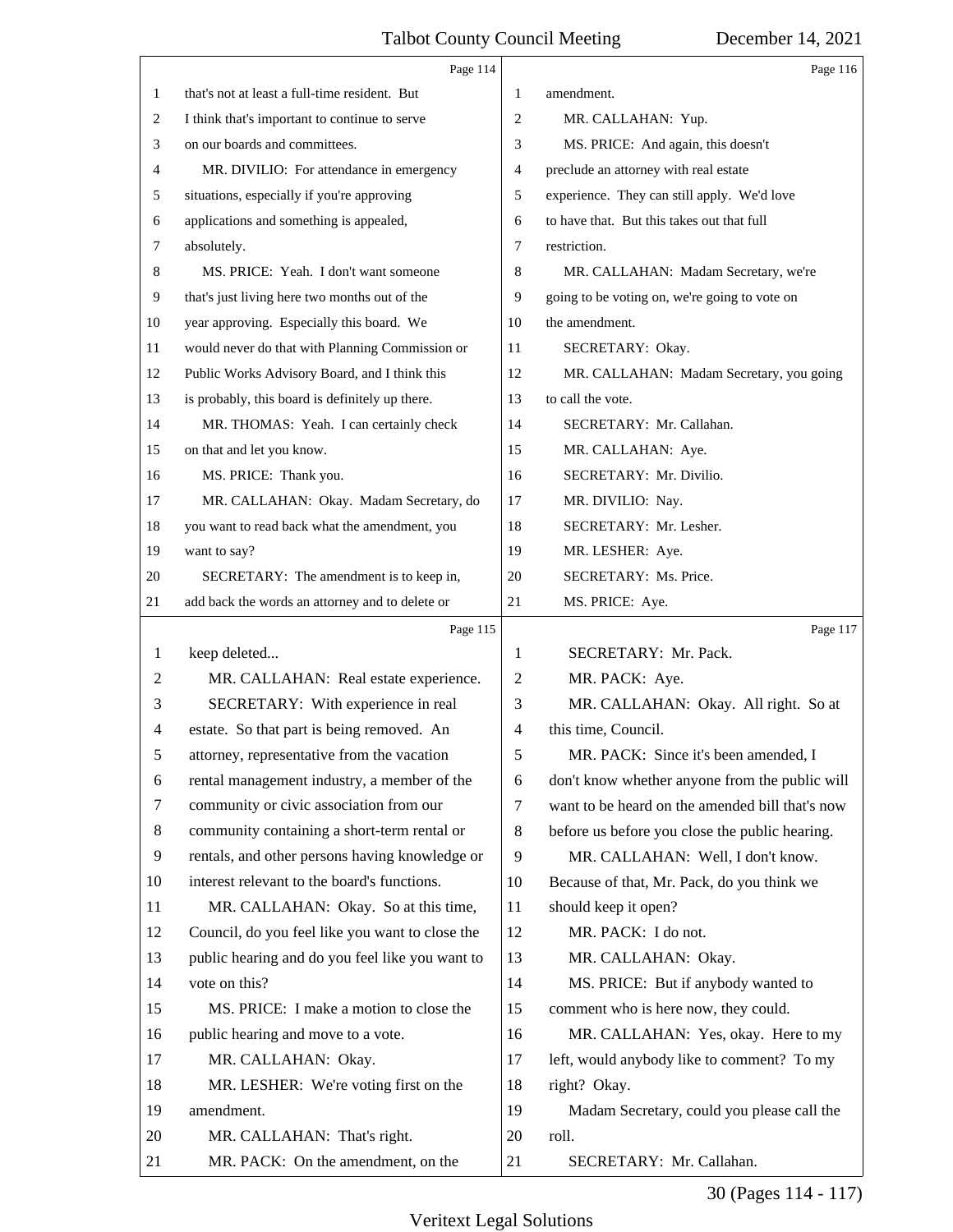|                | Page 118                                        |                | Page 120                                        |
|----------------|-------------------------------------------------|----------------|-------------------------------------------------|
| 1              | MR. CALLAHAN: Aye.                              | 1              | for the relocation of the Talbot Boys monument. |
| $\overline{2}$ | MR. DIVILIO: I'll take -- I'll go ahead         | $\overline{2}$ | In addition to those two properties, we are     |
| 3              | and make a motion that we need to --            | 3              | going to review the Virginia location that      |
| $\overline{4}$ | MR. PACK: Third reader.                         | 4              | three members of this Council voted to move the |
| 5              | MR. DIVILIO: Third reader. I'm sorry.           | 5              | monument to. The bottom line is that we are     |
| 6              | That's right.                                   | 6              | going to show you that the monument without a   |
| $\tau$         | MR. PACK: This is a bill. Has to be             | $\tau$         | doubt should remain in Talbot County, Maryland. |
| 8              | moved to third reader before you vote on it.    | 8              | Before we get to the presentation of the        |
| 9              | MR. CALLAHAN: Oh, okay.                         | 9              | properties, we want to make sure we communicate |
| 10             | SECRETARY: Bill Number 1495, a bill to          | 10             | very clearly with the public. We want everyone  |
| 11             | amend section --                                | 11             | to come away from tonight with a complete       |
| 12             | MR. PACK: I ask that so much be                 | 12             | understanding of what is exactly at stake for   |
| 13             | considered a reading of the bill, Mr. Callahan. | 13             | Talbot County and our citizens as a result of   |
| 14             | MR. LESHER: With no objection.                  | 14             | what has taken place up until now.              |
| 15             | MR. CALLAHAN: Right.                            | 15             | And so that everybody is aware, we have         |
| 16             | MR. PACK: The matter is now before you          | 16             | found that there was never an extensive search  |
| 17             | for vote, Mr. Callahan.                         | 17             | for properties here in the county by our        |
| 18             | MR. CALLAHAN: Okay.                             | 18             | elected officials. That did not happen.         |
| 19             | SECRETARY: Mr. Callahan.                        | 19             | The first thing to note is the Council did      |
| 20             | MR. CALLAHAN: Aye.                              | 20             | not just vote to move the Talbot Boys monument, |
| 21             | SECRETARY: Mr. Divilio.                         | 21             | your vote included more than that. And I don't  |
|                |                                                 |                |                                                 |
|                | Page 119                                        |                | Page 121                                        |
| 1              | MR. DIVILIO: Aye.                               | 1              | think the public understands that.              |
| $\overline{2}$ | SECRETARY: Mr. Lesher.                          | $\overline{2}$ | The agreement that Mr. Divilio created          |
| 3              | MR. LESHER: Aye.                                | 3              | with the Shenandoah Battlefields Foundation not |
| $\overline{4}$ | SECRETARY: Ms. Price.                           | $\overline{4}$ | only places the monument in the State of        |
| 5              | MS. PRICE: Aye.                                 | 5              | Virginia, the agreement turns over ownership of |
| 6              | SECRETARY: Mr. Pack.                            | 6              | our Talbot Boys monument to them. This Council  |
| 7              | MR. PACK: Aye.                                  | 7              | is giving it away. It will be given to an       |
| 8              | MR. CALLAHAN: Okay. Bill passes. Okay.          | 8              | entity in the State of Virginia several hours   |
| 9              | Okay.                                           | 9              | away. It will never be a part of our Talbot     |
| 10             | Next on the agenda is a presentation and        | 10             | County history ever again because it will be    |
| 11             | discussion of the potential alternative         | 11             | totally --                                      |
| 12             | location of the Talbot Boys.                    | 12             | MR. CALLAHAN: Please be quiet.                  |
| 13             | MR. HUNTER: Good evening.                       | 13             | MR. HUNTER: Thank you.                          |
| 14             | MR. CALLAHAN: Good evening.                     | 14             | It will be given to an entity in the State      |
| 15             | MR. HUNTER: President Callahan, Members         | 15             | of Virginia several hours away. It will never   |
| 16             | of the Council, I'm Stephen Hunter. And this    | 16             | again be a part of our Talbot County history    |
| 17             | is my friend, Ken Eaton. We've been in front    | 17             | because it will be totally out of context.      |
| 18             | of you before, and thank you for the            | 18             | Context, as Mr. Lesher can attest to, is        |
| 19             | opportunity to come before you tonight.         | 19             | something that is very important to all         |
| 20             | Ken and I are here to review the two            | 20             | historians around the world. When you take      |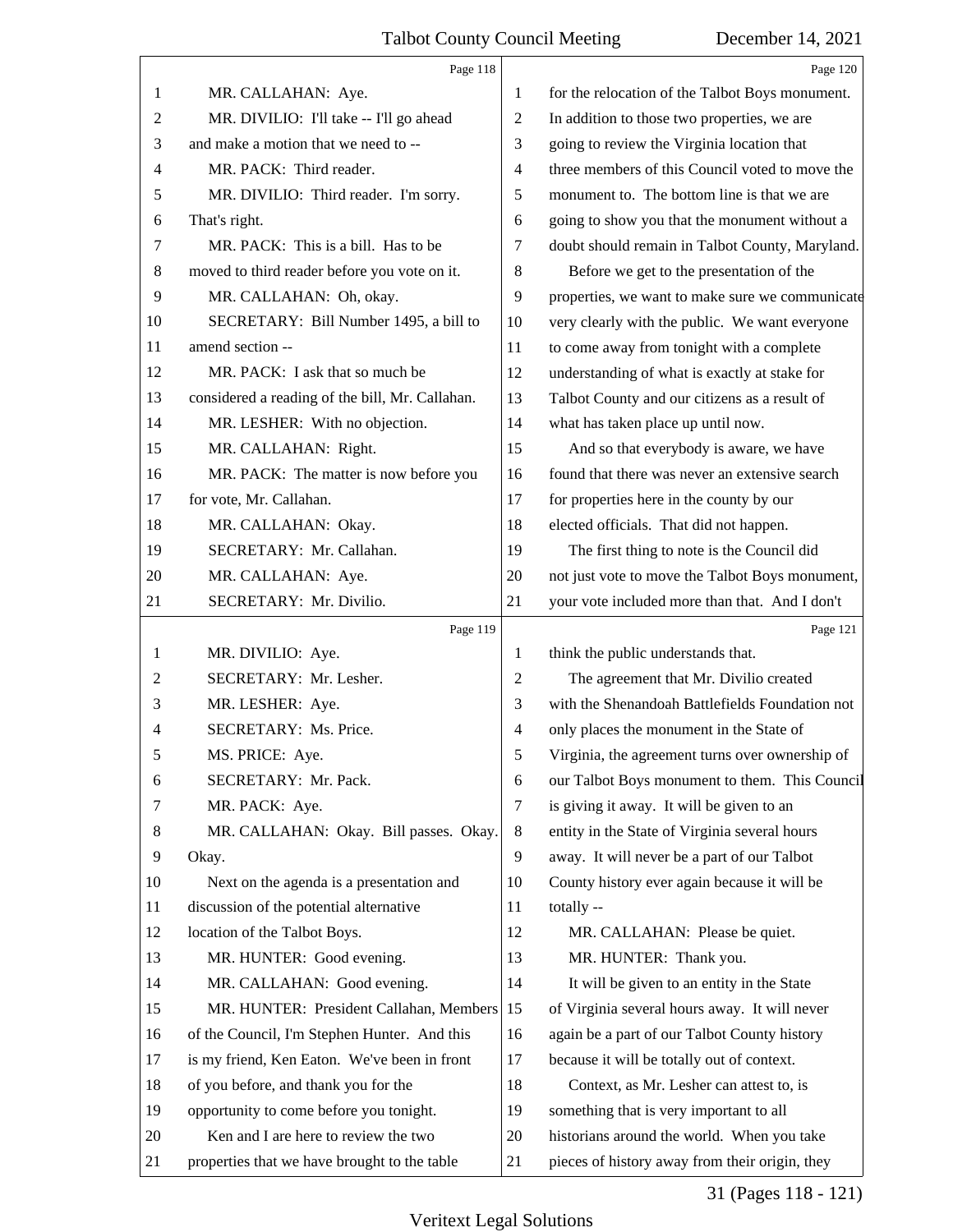|                | Page 122                                        |                | Page 124                                        |
|----------------|-------------------------------------------------|----------------|-------------------------------------------------|
| 1              | become worthless.                               | 1              | very unfortunate.                               |
| 2              | This is a monument that was bought and          | $\overline{2}$ | Hence, they are raising funds to support        |
| 3              | paid for by Talbot County citizen more than 100 | 3              | the move to Virginia. None of them are making   |
| 4              | years ago to honor their fellow war veterans.   | $\overline{4}$ | efforts to keep the monument here in Talbot     |
| 5              | It was placed there in honor, not as a racist   | 5              | County, not one of them.                        |
| 6              | symbol. If this Council follows through on      | 6              | The two properties we have brought to the       |
| 7              | your actions taken so far, ownership of this    | 7              | table have been vetted with the interest of all |
| $\,8$          | monument will transfer to an entity that has    | 8              | Talbot County citizens in mind. Once you hear   |
| 9              | zero, absolutely no interest whatsoever in      | 9              | about the properties, I am confident that you   |
| 10             | Talbot County, Maryland. No interest in         | 10             | will see that we have brought two much better   |
| 11             | Easton, no interest in the State of Maryland.   | 11             | options to the table than the State of          |
| 12             | The foundation is in Virginia and is doing      | 12             | Virginia, much better options to honor the 84   |
| 13             | absolutely nothing for us in this room today,   | 13             | Civil War veterans listed on the Talbot Boys    |
| 14             | tomorrow, or when any of us are dead and gone.  | 14             | monument.                                       |
| 15             | The Talbot Boys will forever serve the          | 15             | Ken and I want to walk away from tonight        |
| 16             | taxpayers of Virginia. That is until someone    | 16             | after having productive dialogue and coming to  |
| 17             | else comes along and says that monument         | 17             | a better resolution.                            |
| 18             | shouldn't be there, get rid of it, maybe we     | 18             | So I will turn it over to Ken and let him       |
| 19             | should melt it down for a fundraiser. If you    | 19             | talk about the properties, and then we will     |
| 20             | don't believe that can happen, guess what, boys | 20             | have a wrap-up at the end and hope to have a    |
| 21             | and girls, it can happen.                       | 21             | discussion with all of you. Thank you.          |
|                |                                                 |                |                                                 |
|                | Page 123                                        |                | Page 125                                        |
| 1              | We also want to make that clear that there      | 1              | MR. EATON: Did you want us to run this          |
| 2              | are indeed more properties offered in Talbot    | $\overline{2}$ | slide show?                                     |
| 3              | County than the one here in Talbot County that  | 3              | MS. MORRIS: Yes. That's all right. You          |
| $\overline{4}$ | we are discussing tonight. Yes, there are       | $\overline{4}$ | can go to slide show.                           |
| 5              | indeed more properties in Talbot County. But    | 5              | MR. EATON: I'm going to let you do that.        |
| 6              | placing the Talbot Boys on Route 50 on the      | 6              | If you'll get us started, that will be great.   |
| 7              | south side of the county isn't an option that   | 7              | MR. CALLAHAN: Mr. Eaton, could you have         |
| 8              | will please everyone. I can already see the     | 8              | the mike?                                       |
| 9              | picket lines now saying don't put it there,     | 9              | MR. EATON: I'll get it here in just a           |
| 10             | it's not appropriate.                           | 10             | second.                                         |
| 11             | Putting it in Cordova on the east side of       | 11             | Good evening. I'm Ken Eaton from Queen          |
| 12             | the county would get the same exact reaction,   | 12             | Anne, Maryland. As Stephen said, we will        |
| 13             | move the Talbot Boys.                           | 13             | discuss three different locations to be         |
| 14             | We also have a property that's been             | 14             | reviewed tonight. Other properties have been    |
| 15             | offered to us right here on South Washington    | 15             | offered, but for various reasons have been      |
| 16             | Street in Easton. But the problem with all of   | 16             | omitted.                                        |
| 17             | these is that the Talbot Boys monument would    | 17             | All three locations being presented             |
| 18             | still be in the public view. The goal of Move   | 18             | tonight are privately-owned properties.         |
| 19             | the Monument was not just to get the monument   | 19             | The first one is Cross Keys Battlefield,        |
| 20             | removed from the courthouse lawn, it has now    | 20             | and it is in -- leave it right here for now.    |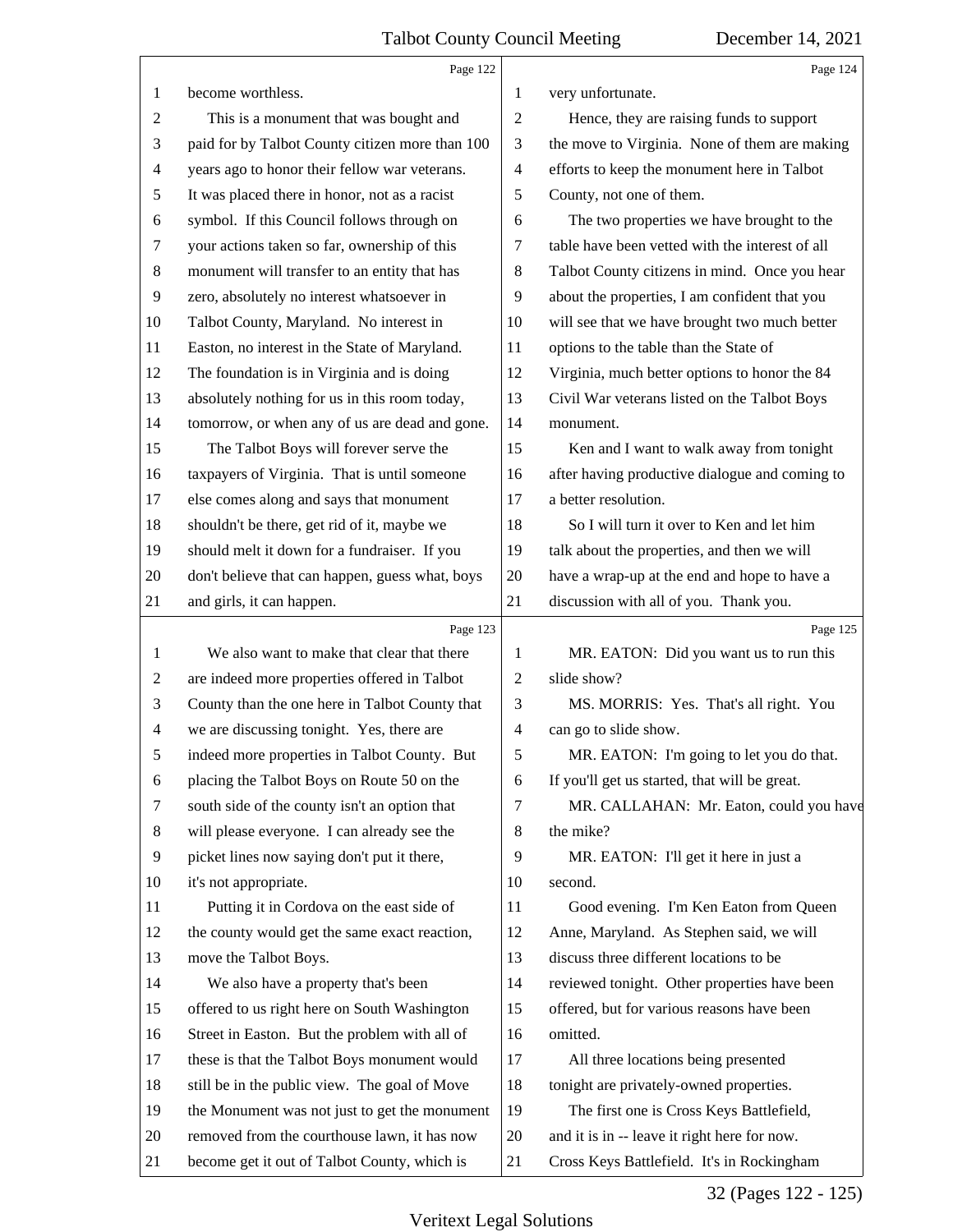|                | Page 126                                        |                | Page 128                                        |
|----------------|-------------------------------------------------|----------------|-------------------------------------------------|
| 1              | County, Virginia.                               | 1              | provided with that.                             |
| $\overline{c}$ | The second is called Confederate Memorial       | $\overline{2}$ | MR. HUNTER: We were not.                        |
| 3              | Park, and it's near Point Lookout in St. Mary's | 3              | MS. PRICE: That was provided to us I            |
| 4              | County, Maryland.                               | $\overline{4}$ | guess on Friday. I think Friday. I don't know   |
| 5              | The third is the Shannahan property near        | 5              | what day it was uploaded.                       |
| 6              | Trappe right here in Talbot County.             | 6              | MR. HUNTER: That's okay. We were not.           |
| 7              | Let's start with the Cross Keys. As I           | 7              | That's okay.                                    |
| 8              | said, the location is in Rockingham County,     | 8              | MS. PRICE: Right.                               |
| 9              | Virginia, on private property. Approximately    | 9              | MR. HUNTER: But none of you have been           |
| 10             | 215 miles away from the center of Easton.       | 10             | there visit, you've not been to the actual      |
| 11             | Go to the next slide.                           | 11             | property itself?                                |
| 12             | The Cross Keys Battlefield is primarily         | 12             | Well, if you have not been there to visit,      |
| 13             | owned by separate individual property owners.   | 13             | which you say you haven't, I'm sorry to be the  |
| 14             | The Shenandoah Valley Battlefield Foundation    | 14             | bearer of bad news, but there is nothing there. |
| 15             | owns approximately 170 acres of the estimated   | 15             | What you see on that screen is what's there.    |
| 16             | 4,498 acres of the battlefield. They have       | 16             | It's a bunch of fields with a few markers       |
| 17             | seven separate, mostly non-adjacent parcels     | 17             | here and there to mark a few things. But it's   |
| 18             | that they own.                                  | 18             | fields. It's not like you're going to           |
| 19             | Based on their own website, approximately       | 19             | Gettysburg. It's not like you're going to the   |
| 20             | 90 percent of the acreage of the Cross Keys     | 20             | Smithsonian Institute. There is nothing there.  |
| 21             | Battlefield is not protected. They're in        | 21             | My brother and his wife live down there.        |
|                |                                                 |                |                                                 |
|                | Page 127                                        |                | Page 129                                        |
| $\mathbf{1}$   | danger of development pressure. No plans have   | $\mathbf{1}$   | I've been there. There's nothing there, boys    |
| 2              | been presented showing where the monument would | $\overline{c}$ | and girls, nothing. So with all due respect,    |
| 3              | actually be located.                            | 3              | it sounds good on paper and as a marketing guy, |
| 4              | And I think Stephen might want to say a         | $\overline{4}$ | they've got a great looking website. They've    |
| 5              | little bit here about that.                     | 5              | got a beautiful logo. They've got beautiful     |
| 6              | MR. HUNTER: Yeah. I sent an e-mail into         | 6              | stationery.                                     |
| 7              | the county manager's office. I copied the       | 7              | But at the end of the day when it comes to      |
| 8              | president of the Council asking if there are    | 8              | this property, it's not a whole lot. It's not   |
| 9              | any plans as to what they are going to do with  | 9              | the Chesapeake Bay Maritime Museum. It's not.   |
| 10             | the monument when it gets there. I got no       | 10             | So I just want everybody to be aware of that.   |
| 11             | response.                                       | 11             | But I'll turn it back over to ken.              |
| 12             | I called Mr. Callahan on the phone, and he      | 12             | MR. EATON: The SVBF letters appear to be        |
| 13             | gladly took my call. And he told me he is not   | 13             | indicating an artillery ridge location. If      |
| 14             | aware of any plans, he has not seen any plans   | 14             | that's the case, that's currently an open field |
| 15             | as well.                                        | 15             | on an 11.9-acre parcel owned by them.           |
| 16             | I don't know if any of you have been there      | 16             | The SVBF is a private corporation               |
| 17             | to visit this site. Have you? Have any of you   | 17             | registered in Virginia and is a $501(c)(3)$     |
| 18             | been to this site in Virginia?                  | 18             | charity. There is an informational sign along   |
| 19             | MS. PRICE: No. But I know we do have            | 19             | a private road. Basically you would drive       |
| 20             | plans and markers and a map of where it's       | 20             | approximately a thousand feet off the public    |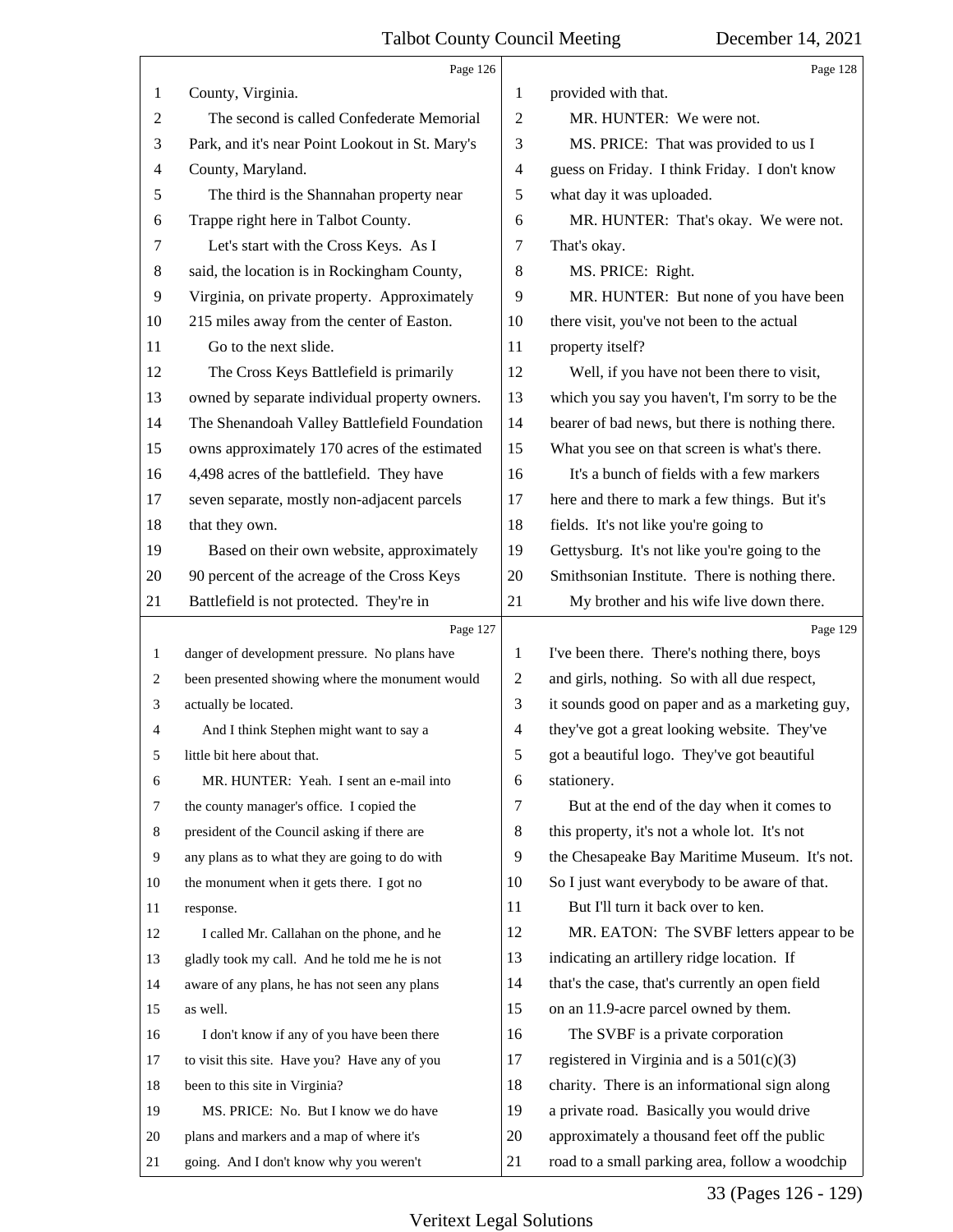|                | Page 130                                        |                | Page 132                                        |
|----------------|-------------------------------------------------|----------------|-------------------------------------------------|
| 1              | trail with no handicap accessibility, and walk  | 1              | were three letters sent by the Battlefields     |
| 2              | another 500 feet or so to what may be a         | 2              | Association -- Foundation, excuse me, directly  |
| 3              | monument location in the middle of a field.     | 3              | to Mr. Divilio, not to this Council, not to     |
| 4              | No electricity, no gates, no security, no       | 4              | Talbot County, Maryland, but to Mr. Divilio     |
| 5              | lighting, no visibility from the public road.   | 5              | only.                                           |
| 6              | Also on the SVBF website, they indicate         | 6              | The last letter that we received in our         |
| 7              | that residential, commercial, and industrial    | 7              | packet that the county manager's office         |
| 8              | development pressures and future expansion of   | 8              | provided us with is undated. But it's easy to   |
| $\overline{9}$ | I-81 continue to threaten the battlefields in   | 9              | figure out that it's the third in a series of   |
| 10             | the area.                                       | 10             | letters just by the language used in the        |
| 11             | And interestingly enough, the State of          | 11             | letter. Why it was undated, I'm not sure. But   |
| 12             | Virginia itself appears to be leading the       | 12             | organizations like this don't normally send out |
| 13             | country in removing Confederate symbols and     | 13             | undated letters, especially with something      |
| 14             | monuments.                                      | 14             | that's as testy as this issue.                  |
| 15             | There is an existing monument, Confederate      | 15             | The letter states Mr. Divilio, I greatly        |
| 16             | monument nearby, the Turner Ashby monument. It  | 16             | appreciate your call to talk through the        |
| 17             | is privately owned by the United Daughters of   | 17             | current situation regarding the Talbot Boys     |
| 18             | the Confederacy, and it's near Harrisonburg.    | 18             | monument. You made it very clear that the       |
| 19             | It was vandalized at least three times in a     | 19             | monument is coming down and that it will not be |
| 20             | one-year period in the 2020 time frame.         | 20             | reerected in Talbot County.                     |
| 21             | A third letter from the SVBF that is            | 21             | The Shenandoah Valley Battlefields              |
|                |                                                 |                |                                                 |
|                | Page 131                                        |                | Page 133                                        |
| $\mathbf{1}$   | undated indicates that Councilman Frank Divilio | 1              | Foundation has been very concerned that our     |
| 2              | made it very clear that the monument is coming  | $\overline{c}$ | willingness to accept the monument was used to  |
| 3              | down and that it will not be erected in Talbot  | 3              | encourage its removal. You have assured us      |
| $\overline{4}$ | County. In addition, it states that it will be  | $\overline{4}$ | that this is not the case and that the decision |
| 5              | rededicated as the Maryland Monument and will   | 5              | for removal was the result of years of debate.  |
| 6              | commemorate the actions of all Maryland troops  | 6              | It goes on. But while at the end, it just       |
| 7              | who fought in that engagement.                  | 7              | says while we are saddened that the monument is |
| 8              | Although that sounds elegant, it seems to       | 8              | being removed from its original location and    |
| 9              | be saying that the Talbot Boys will no longer   | 9              | further disappointed that it will not be placed |
| 10             | be the focus of this monument and will be       | 10             | in Talbot County, we understand that for the    |
| 11             | repurposed to be a generic Maryland monument.   | 11             | safety of the monument itself and to have the   |
| 12             | Let's face it. There's already Maryland         | 12             | best hope of perpetual care and public          |
| 13             | Union and Confederate monuments in Gettysburg,  | 13             | enjoyment, moving it to the Valley is a viable  |
| 14             | and that's only 119 miles away.                 | 14             | option.                                         |
| 15             | Previous letters from the SVBF indicate         | 15             | That is putting the cart way before the         |
| 16             | that their preference would be for the Talbot   | 16             | horse because this body did not do its due      |
| 17             | Boys to remain in place or at least in Talbot   | 17             | diligence to do what myself, Ken, and a few     |
| 18             | County. They actually requested that if         | 18             | others that we have had help from have done.    |
| 19             | removed, an attempt be made to reerect the      | 19             | And that's how we got here tonight.             |
| 20             | monument in Talbot County.                      | 20             | Our next property that we're going to           |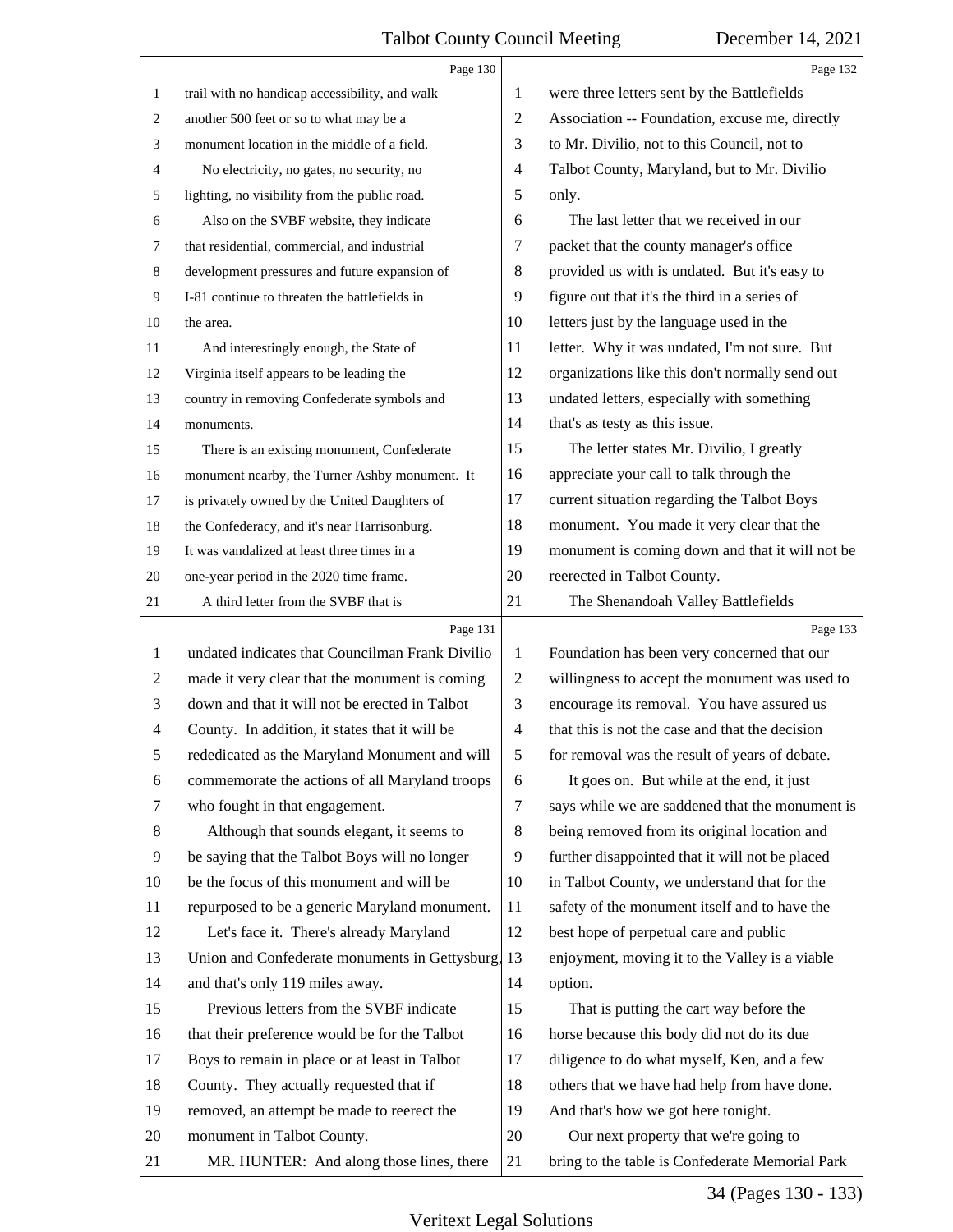|                | Page 134                                       |                | Page 136                                        |
|----------------|------------------------------------------------|----------------|-------------------------------------------------|
| 1              | in southern Maryland.                          | 1              | sailers and 44 civilians that were buried in a  |
| $\overline{c}$ | MR. EATON: It is the Confederate Memorial      | $\overline{2}$ | common mass grave site.                         |
| 3              | Park located in Maryland, approximately        | 3              | The Confederate Memorial Park currently         |
| 4              | 120 miles from the center of Easton. It is on  | $\overline{4}$ | has 14 security cameras that provide            |
| 5              | Point Lookout Road in Scotland, Maryland. This | 5              | surveillance. Local law enforcement regularly   |
| 6              | park is a very interesting property that has   | 6              | patrols the area. And due to its proximity to   |
| 7              | been overlooked.                               | 7              | the United States Veterans Administration       |
| $8\,$          | Concerned individuals with a common            | 8              | Cemetery located approximately 75 yards north,  |
| $\overline{9}$ | interest of remembering war veterans that      | 9              | the US Veterans Administrations security        |
| 10             | served in the Civil War sought out property,   | 10             | officers are observed in the area quite         |
| 11             | purchased parcels, and began a multi-phased    | 11             | frequently.                                     |
| 12             | plan for development as a memorial park. They  | 12             | The site has signage, a flag line,              |
| 13             | became incorporated in Maryland, set up as a   | 13             | memorials, brick paver walkway, and parking     |
| 14             | $501(c)(3)$ , and began to work.               | 14             | immediately available off the public road.      |
| 15             | The seven-acre park is centrally located       | 15             | The potential monument location is within       |
| 16             | between the Point Lookout State Park, the site | 16             | short walking distance of the parking area,     |
| 17             | of Confederate Prisoner Of War Camp Hoffman,   | 17             | brick paver walkway, and the flag line.         |
| 18             | and the United States National Cemetery, the   | 18             | MR. HUNTER: A few quick observations            |
| 19             | Point Lookout Veterans Cemetery.               | 19             | about what Ken just told you about. It          |
| 20             | As I said, it's owned by the Confederate       | 20             | demonstrates that this property is radically    |
| 21             | Memorial Park, Incorporated. And they are a    | 21             | different than the one that is in Virginia.     |
|                |                                                |                |                                                 |
|                | Page 135                                       |                | Page 137                                        |
| 1              | registered Maryland corporation and they're a  | 1              | And yes, I believe that it was overlooked.      |
| 2              | $501(c)(3)$ registered for charitable and      | 2              | It has great security. And as you can see       |
| 3              | educational organizational purposes.           | 3              | by what is on the screen, there is a lot more   |
| 4              | Since its inception, the park continues to     | 4              | happening in southern Maryland when it comes to |
|                | be improved with parking area, walkways,       | 5              | Confederate Memorial Park.                      |
| 6              | memorial bricks, historical displays, and an   | 6              | If you were to visit this location in           |
| 7              | informational center.                          | 7              | southern Maryland a couple of hours away, you'd |
| 8              | The Confederate Memorial Park holds            | 8              | obviously find that it's pretty nice. It's why  |
| 9              | various programs, artillery displays, and camp | 9              | St. Mary's County even uses it on their own     |
| 10             | reenactments throughout the year. Recently, a  | 10             | website for tourism. It's totally different     |
| 11             | sizeable Confederate grave marker recognizing  | 11             | than the Virginia property.                     |
| 12             | 17 unknown Confederates killed at Fort Stevens | 12             | By the way, if you were to do your              |
| 13             | was relocated here after it was vandalized     | 13             | homework on Rockingham County, Virginia, you    |
| 14             | several times at its former location.          | 14             | will find absolutely no mention of Cross Keys   |
| 15             | This site is immediately adjacent to a         | 15             | Battlefield whatsoever in anything in their     |
| 16             | United States of America National Cemetery     | 16             | county. There's no draw for tourism. There's    |
| 17             | Administration-owned parcel. That is the Point | 17             | nothing. It's not a jewel in their crown.       |
| 18             | Lookout Veterans Cemetery with a very large    | 18             | It's not Gettysburg. It's nowhere. It's         |
| 19             | Confederate monument. That monument includes   | 19             | non-existent. The only way you find it is if    |
| 20             | 12 bronze tablets inscribed with the names and | 20             | you are aware of the Shenandoah Valley          |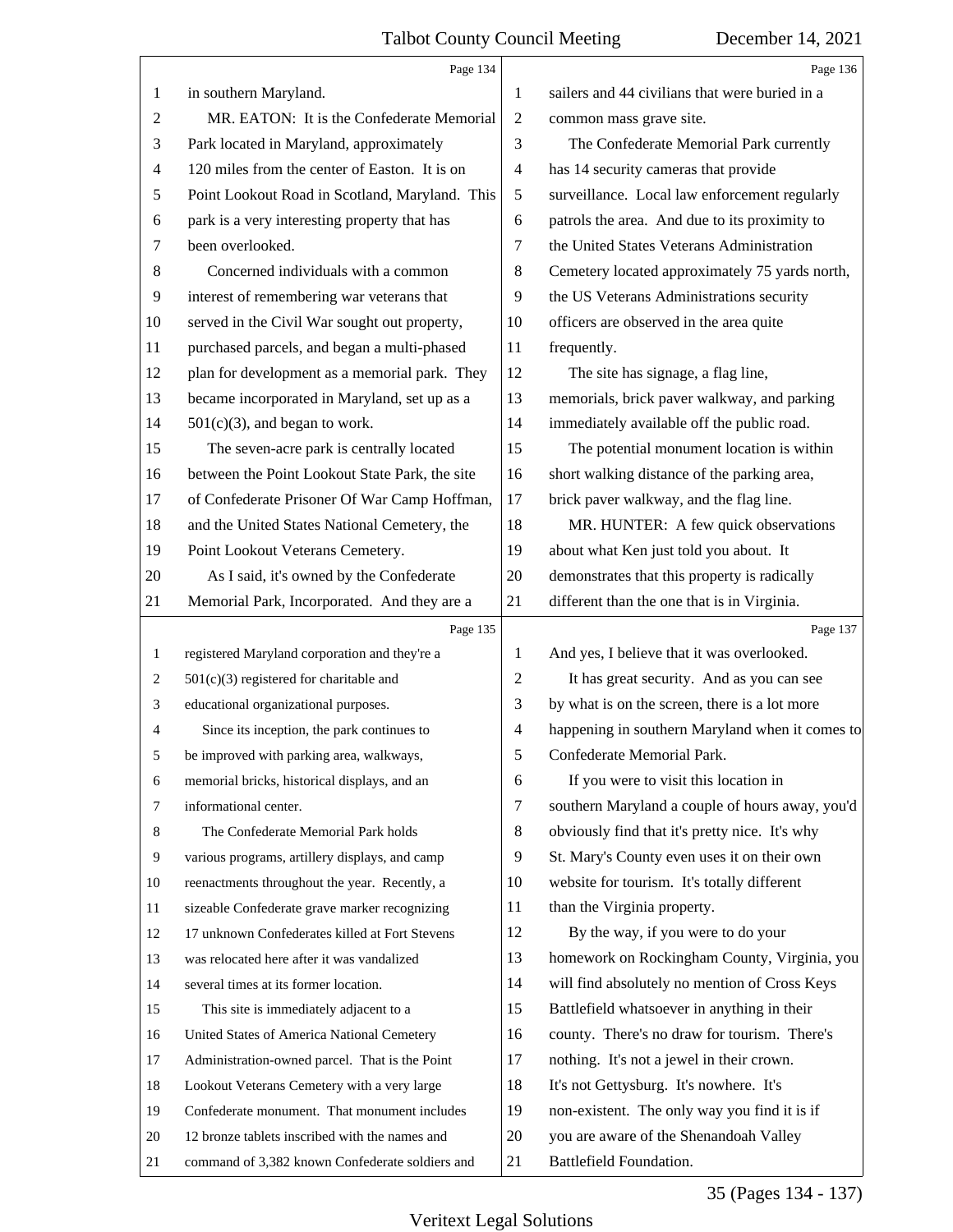<span id="page-36-0"></span>

|                | Page 138                                        |                | Page 140                                        |
|----------------|-------------------------------------------------|----------------|-------------------------------------------------|
| 1              | And what is even better about this              | 1              | MR. HUNTER: Yes. I'll show you something        |
| $\overline{c}$ | particular location is we have a direct         | 2              | interesting that we found in this whole         |
| 3              | contact, a direct tie to the Talbot Boys. One   | 3              | process. It's an article that was in our local  |
| 4              | of the Goldsboroughs was in the Confederate     | 4              | newspaper nearly 50 years ago.                  |
| 5              | prison there and got out.                       | 5              | So before we talk about the property, this      |
| 6              | And I'll let Ken expand on who                  | 6              | was given to us by someone else who contacted   |
| 7              | Mr. Goldsborough was and what he did in our     | 7              | us that is in support of keeping our monument   |
| $\,8\,$        | county.                                         | 8              | in Talbot County.                               |
| 9              | MR. EATON: Lieutenant Robert H.                 | 9              | What happened is 50 years ago there             |
| 10             | Goldsborough, State delegate and State Senator, | 10             | appears to have been a few questions raised in  |
| 11             | descendent of Governor Charles Goldsborough,    | 11             | the Star Democrat about the origin of the       |
| 12             | the 16th governor of Maryland. Started in the   | 12             | Talbot Boys monument. And I say this because    |
| 13             | Captain William H. Chapman's company of the     | 13             | people like Mr. Pack, who have been through     |
| 14             | Virginia Light Artillery. Went on to Captain    | 14             | umpteen hearings over the years on this, you    |
| 15             | William J. Pegram's battery, and then to        | 15             | probably know it inside and out. Nobody else    |
| 16             | company B, the 39th Battalion of the Virginia   | 16             | is aware of these things. They've been thrown   |
| 17             | Calvary.                                        | 17             | to the side.                                    |
| 18             | He was the escort and body guard to             | 18             | They had an article that was asking how         |
| 19             | General Richard S. Ewell and aide-de-camp to    | 19             | did this thing appear, who did it, why is it    |
| 20             | General J.E B. Stuart.                          | 20             | here. They ran the article. And a gentleman     |
| 21             | He was captured by federal troops in 1863,      | 21             | by the name of T. Earl Ewing, who was born here |
|                |                                                 |                |                                                 |
|                | Page 139                                        |                | Page 141                                        |
| 1              | sent to be a prisoner of war at Old Capital     | 1              | in the late 1800s, who was 85 at the time that  |
| 2              | Prison in Washington, D.C., transferred to      | $\overline{c}$ | he responded to this article, contacted the     |
| 3              | Johnson's Island Prison Camp in Ohio, and       | 3              | Star Democrat to clear up the details.          |
| 4              | lastly was transferred to Point Lookout         | 4              | It's in that article that we found that         |
| 5              | Prisoner of War Camp.                           | 5              | Mr. John H.K. Shannahan was on the committee    |
| 6              | He was later released and fought in             | 6              | that brought about the idea of the monument in  |
| 7              | various other battles, was mortally wounded at  | 7              | 1913. So he is one of the very few people who   |
| 8              | the Battle of Sailor's Creek in Farmville       | 8              | were responsible for placing the base out in    |
| $\overline{9}$ | Virginia, and is buried at Ashby, the family's  | 9              | front of the courthouse in 1914. And            |
| 10             | cemetery located on a privately-owned property  | 10             | Mr. Shannahan died less than a month before the |
| 11             | right here in Talbot County.                    | 11             | statue of the boy was added to the base.        |
| 12             | MR. HUNTER: So again, there's a direct          | 12             | So not only does this have a great tie          |
| 13             | tie to the Talbot Boys. It's real and there is  | 13             | into Talbot County, it has a direct tie to the  |
| 14             | his name that's on the side of the Talbot Boys  | 14             | monument, the man that's on it, and why it's    |
| 15             | monument.                                       | 15             | here in the first place.                        |
| 16             | And with that, we'll move ahead to the          | 16             | So I'll give the mike back to Ken.              |
| 17             | Shannahan property right here in Talbot County. | 17             | MR. EATON: To get back to the actual            |
| 18             | MR. EATON: The Shannahan property is            | 18             | property, the property is owned by William      |
| 19             | located on Chloras Point Road near Trappe and   | 19             | Elston Shannahan, III, who is a descendant of   |
| 20             | is a mere 19 miles from the center of Easton.   | 20             | Talbot Boy John Henry Kelly Shannahan and has   |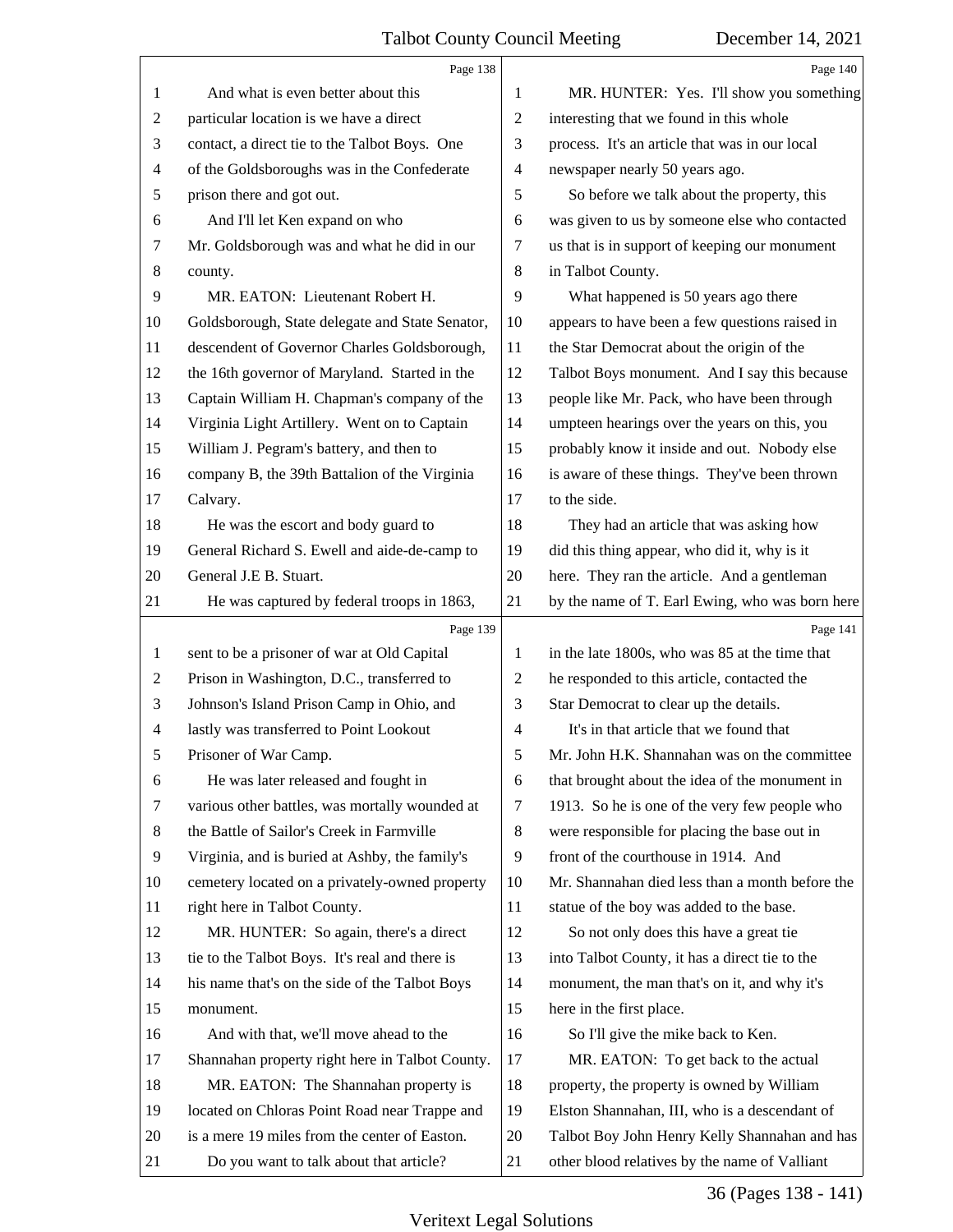<span id="page-37-0"></span>

|                | Page 142                                                                                      |                | Page 144                                                                                     |
|----------------|-----------------------------------------------------------------------------------------------|----------------|----------------------------------------------------------------------------------------------|
| 1              | and Dawson on the Talbot Boys monument. This                                                  | 1              | can't relate to that in this room. We can't                                                  |
| 2              | property has been in the family for the past                                                  | $\overline{c}$ | relate to that time period at all. I'd say at                                                |
| 3              | 185 years.                                                                                    | 3              | that point, you know, he's probably a local                                                  |
| 4              | The monument would be placed near an                                                          | $\overline{4}$ | celebrity or hero when you're the guy who is                                                 |
| 5              | existing barn to allow the owners to maintain a                                               | 5              | responsible for helping getting ice to the                                                   |
| 6              | level of security. Electric is available for                                                  | 6              | tavern.                                                                                      |
| 7              | lighting. There is an existing private roadway                                                | 7              | He and his wife also raised a great family                                                   |
| 8              | to serve this area of the farm separate from                                                  | 8              | here in Talbot County. One of their sons was                                                 |
| $\overline{9}$ | the private residence.                                                                        | 9              | the editor and manager of Easton Star Democrat                                               |
| 10             | The placement will be near an existing                                                        | 10             | Newspaper, which, at the time, was a major                                                   |
| 11             | private road near the barn overlooking the farm                                               | 11             | focal point of life when the newspaper was                                                   |
| 12             | pond. The area would be improved with a small                                                 | 12             | still a very big deal.                                                                       |
| 13             | parking area and courtyard for special events                                                 | 13             | And their other son was the assistant to                                                     |
| 14             | and visitation.                                                                               | 14             | the president of Maryland Steel Company in                                                   |
| 15             | MR. HUNTER: At the end of the day, while                                                      | 15             | Sparrow's Point, which was one of the more                                                   |
| 16             | we have three properties in front of us, two of                                               | 16             | important Maryland businesses during its time.                                               |
| 17             | them are much stronger than the first one that                                                | 17             | All of this means more, a lot more to                                                        |
| 18             | was presented to you.                                                                         | 18             | Talbot County than the Cross Keys Battlefield                                                |
| 19             | We strongly feel that at the end of the                                                       | 19             | in Virginia.                                                                                 |
| 20             | day, there is no better place for the Talbot                                                  | 20             | The right thing to do is to work out the                                                     |
| 21             | Boys monument than Talbot County, Maryland, for                                               | 21             | details with the Shannahans, have a work                                                     |
|                | Page 143                                                                                      |                | Page 145                                                                                     |
| 1              | too many reasons to count.                                                                    | 1              | session, have a public work session, whatever                                                |
| $\overline{c}$ | The Shannahan farm has been in that family                                                    | $\overline{c}$ | needs to be done to keep that monument here.                                                 |
| 3              | since 1836, as Ken mentioned, 185 years. They                                                 | 3              | It is in the best interest of everyone in                                                    |
| 4              | are a direct tie to someone on that monument.                                                 | 4              | Talbot County. It is the best interest of the                                                |
| 5              | They are a direct tie to someone who is                                                       | 5              | people who have the Battlefields Foundation.                                                 |
| 6              | responsible for placing that monument here.                                                   | 6              | If you've read the three letters, they have                                                  |
| 7              | For those who do not know, John H.K.                                                          | 7              | done everything but throw up their hands and                                                 |
| 8              | Shannahan was much more than just a member of                                                 | 8              | say we don't want it, find a place in Talbot                                                 |
| 9              | that committee who came up with this idea. He                                                 | 9              | County for it. And whether you choose to                                                     |
| 10             | was a prominent citizen of Talbot County who                                                  | 10             | listen to them or not is solely up to you.                                                   |
| 11             | employed a lot of people here.                                                                | 11             | And I appreciate what Ms. Price said a                                                       |
| 12             | After the Civil War, he started what we                                                       | 12             | little while ago as you were discussing the                                                  |
| 13             | know today as Shannahan Artesian Wells in                                                     | 13             | right way to use administrative resolutions or                                               |
| 14             | St. Michaels. Yes, that business that's still                                                 | 14             | what have you and standing up for the public                                                 |
| 15             | there today over 125 years old was started by                                                 | 15             | and enabling the public to come before you and                                               |
| 16             |                                                                                               |                |                                                                                              |
|                | the man whose name is on that statue.                                                         | 16             | have open dialogue, because that's the way                                                   |
| 17             | In addition, Mr. Shannahan constructed and                                                    | 17             | government is supposed to work.                                                              |
| 18             | put into operation the very first ice plant                                                   | 18             | It didn't happen in this particular                                                          |
| 19             | ever on the Eastern Shore of Maryland. Can you                                                | 19             | instance. It just didn't. Why? I don't know.                                                 |
| 20             | imagine living in a war without ice or thinking<br>about how am I going to get ice? I mean we | 20             | But I wish it didn't happen that way because we<br>could have saved many steps in this whole |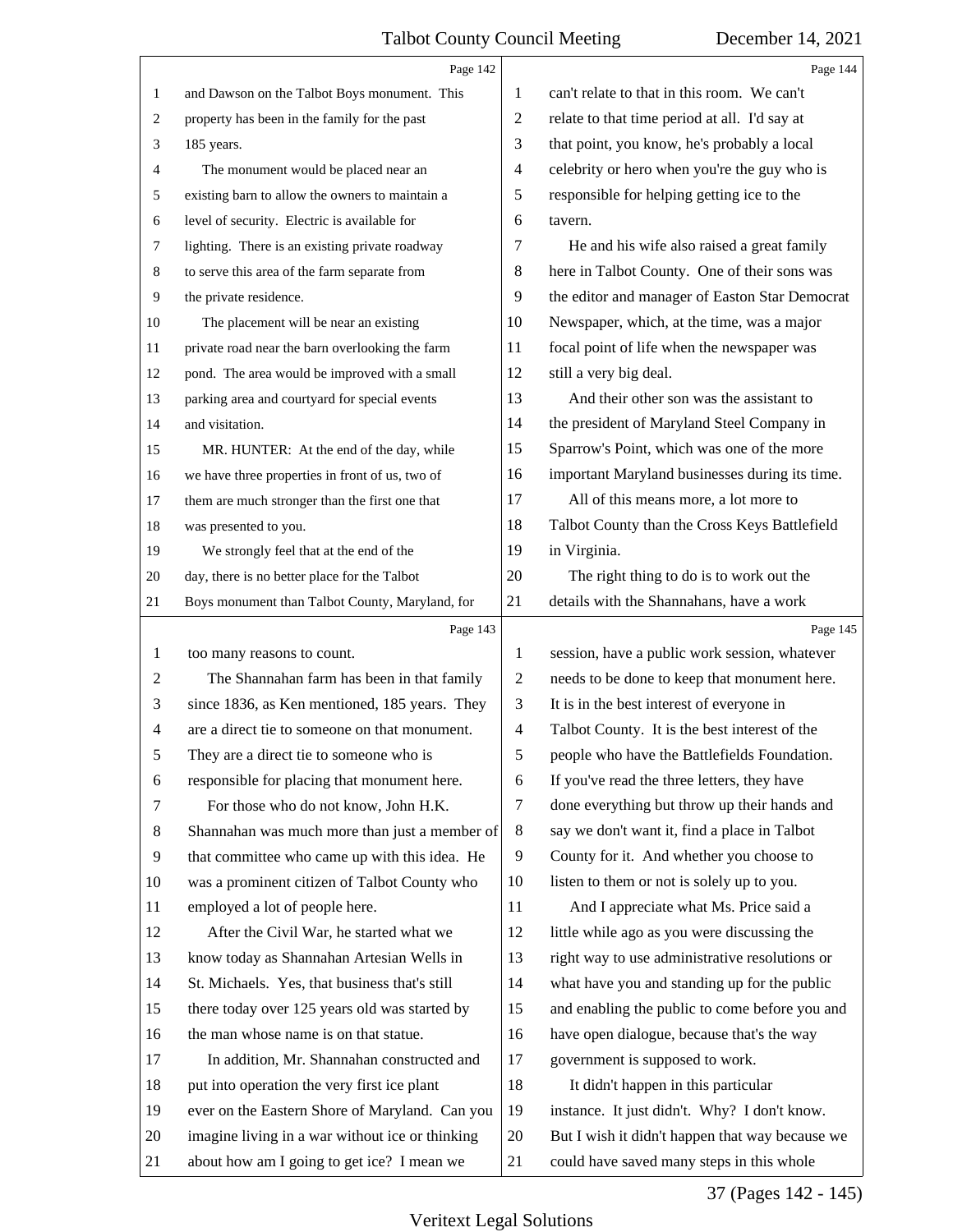<span id="page-38-0"></span>

|                          | Page 146                                        |                | Page 148                                        |
|--------------------------|-------------------------------------------------|----------------|-------------------------------------------------|
| 1                        | process. You could have saved yourselves a lot  | 1              | We should not be giving this monument away      |
| $\overline{c}$           | of time in umpteen meetings. You spent 37       | $\overline{2}$ | to the State of Virginia, to a foundation in    |
| 3                        | minutes in the last meeting arguing back and    | 3              | Virginia. That doesn't work for me. As a        |
| $\overline{4}$           | forth about us coming in here and all the       | 4              | Talbot County citizen, to give it away and      |
| 5                        | things that go along with the Talbot Boys.      | 5              | benefit taxpayers outside of this state, that   |
| 6                        | That's just one little tiny microcosm of what   | 6              | just makes no sense whatsoever when you have    |
| 7                        | has happened in the past several months.        | 7              | better options on the table.                    |
| 8                        | Do you have any questions for any of us?        | 8              | Again, my suggestion is to get with the         |
| 9                        | MR. CALLAHAN: Council? Want to open it          | 9              | Shannahans, have a work session, everybody work |
| 10                       | up?                                             | 10             | through the details, and come up with the       |
| 11                       | MR. HUNTER: If you have questions, and          | 11             | agreement that puts everything into place that  |
| 12                       | then I've got a little wrap-up afterwards, if   | 12             | locks everything into place that it's still the |
| 13                       | you would please.                               | 13             | property of Talbot County, it happens to be     |
| 14                       | MR. DIVILIO: I'm prepared to hear the           | 14             | sitting in a much better place at a memorial    |
| 15                       | wrap-up.                                        | 15             | park that happens to be on the Shannahan        |
| 16                       | MR. CALLAHAN: Yup.                              | 16             | property with a direct tie to the Talbot Boys.  |
| 17                       | MR. LESHER: I might have a question or          | 17             | This is a family that has contributed a         |
| 18                       | two.                                            | 18             | lot to Talbot County in the last 200 years.     |
| 19                       | We've heard from the Move the Monument          | 19             | There are more Shannahans than just these       |
| 20                       | Commission that has raised funds, not only for  | 20             | Shannahans. So I think that's easily worked     |
| 21                       | the relocation but for the installation and the | 21             | around. It just takes effort.                   |
|                          | Page 147                                        |                | Page 149                                        |
| 1                        | interpretive signage at Cross Keys.             | 1              | I hope that answers your question.              |
| $\overline{c}$           | If those funds are not available for the        | 2              | MR. LESHER: And what kind of public             |
| 3                        | installation and interpretation at one of these | 3              | access or interpretation might be available at  |
| $\overline{\mathcal{A}}$ | alternate sites, who would fund those efforts?  | $\overline{4}$ | the Shannahan Farm?                             |
| 5                        | MR. HUNTER: We will guarantee those are         | 5              | MR. HUNTER: There will be public access         |
| 6                        | funded.                                         | 6              | that those, again, the details of the public    |
| 7                        | MR. LESHER: Thank you.                          | 7              | access have to be worked out with the           |
| 8                        | For the Shannahan Farm location, what           | 8              | Shannahans.                                     |
| 9                        | happens if or when the farm is sold or          |                |                                                 |
| 10                       |                                                 | 9              | MS. PRICE: But you said that there's a          |
|                          | inherited by somebody who no longer wishes to   | 10             | separate road that is not part of the residence |
| 11                       | have this monument?                             | 11             | and that it would basically have a spot picked  |
| 12                       | MR. HUNTER: That is an excellent                | 12             | out where they would do that?                   |
| 13                       | question.                                       | 13             | MR. HUNTER: Yes.                                |
| 14                       | First of all, agreements can be put into        | 14             | MR. EATON: The picture that's on the            |
| 15                       | place to do just about anything that we want to | 15             | screen is near where they would like to have it |
| 16                       | do in life, to protect the ownership of the     | 16             | placed on the farm. There's a farm pond         |
| 17                       | monument, to protect it going forward.          | 17             | between the barn and basically the river. It    |
| 18                       | As far as I'm concerned, this is my             | 18             | would, it would sit and have a courtyard for    |
| 19                       | personal opinion, it should remain the property | 19             | it.                                             |
| 20                       | of Talbot County. Where it sits, that's where   | 20             | MS. PRICE: I think your question about an       |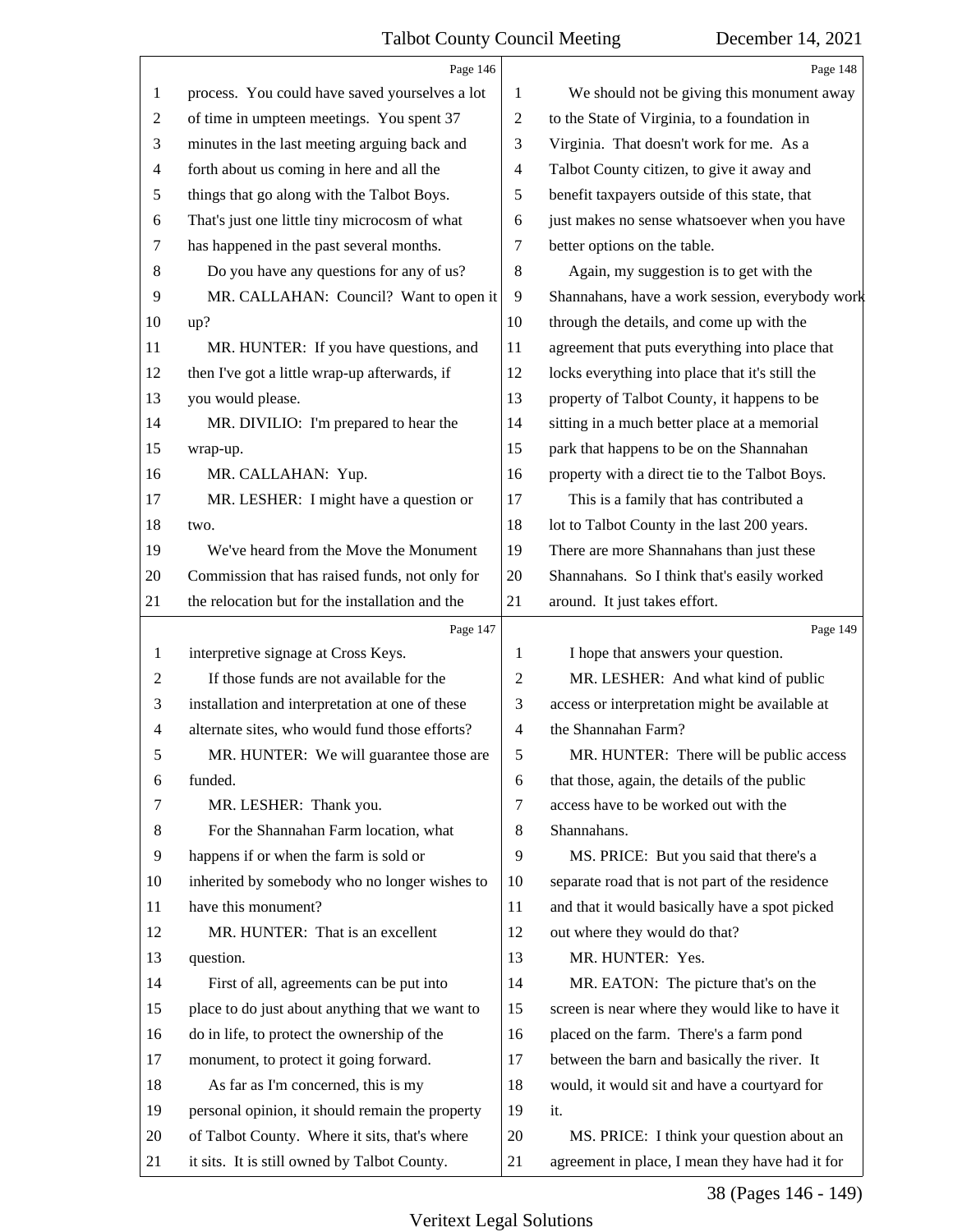<span id="page-39-0"></span>

|    | Page 150                                        |                | Page 152                                        |
|----|-------------------------------------------------|----------------|-------------------------------------------------|
| 1  | 185 years. I wouldn't think that they're going  | 1              | this would be placed.                           |
| 2  | to be selling it to someone outside of the      | 2              | MS. PRICE: So the other -- I mean my            |
| 3  | family. But if they were, you're saying that    | 3              | strong feeling is yes, I'd like to keep it here |
| 4  | we would work out an agreement that if they     | $\overline{4}$ | in Talbot County.                               |
| 5  | sold it, that needs to stay put?                | 5              | The other location of which you spoke is        |
| 6  | MR. HUNTER: It's one of Talbot County's         | 6              | beautiful and I think would also be very well   |
| 7  | outstanding properties that we are very         | 7              | cared for. I think that's an excellent          |
| 8  | fortunate to have several of and have books     | 8              | alternative if we can't get to an agreement     |
| 9  | this thick about.                               | 9              | with the Shannahans to have that work out if we |
| 10 | MR. CALLAHAN: Right.                            | 10             | don't have enough Council members.              |
| 11 | MR. EATON: It's probably the case where         | 11             | But clearly, hearing about the Cross Keys       |
| 12 | whether it's a fee simple lot or an easement or | 12             | Battlefield site, and I did go back. And I      |
| 13 | whatever, something can be worked out to be     | 13             | don't know whether you can get them up on the   |
| 14 | placed on that so that Talbot County has the    | 14             | screen or not, the -- is that the photographs   |
| 15 | management over it.                             | 15             | that are on                                     |
| 16 | MS. PRICE: As long as it's out of Easton,       | 16             | SECRETARY: Yeah.                                |
| 17 | right?                                          | 17             | MS. PRICE: Could you put those up?              |
| 18 | MR. DIVILIO: Is that farm still intact?         | 18             | Because it doesn't look that exciting.          |
| 19 | MR. HUNTER: Yes.                                | 19             | They do look like there's nothing out           |
| 20 | MR. EATON: As far as I know. There are          | 20             | there. They have some schematics. And I'll      |
| 21 | some lots that were recorded some time ago on   | 21             | wait for Ms. Morris to get them up on the       |
|    |                                                 |                |                                                 |
|    | Page 151                                        |                | Page 153                                        |
| 1  | that lot, and there's actually a right of way   | 1              | screen.                                         |
| 2  | that goes right down the road that goes to      | $\overline{c}$ | So there's four pictures here. And it           |
| 3  | this. But the lots are past where the monument  | 3              | does seem kind of as you described, that        |
| 4  | would be.                                       | $\overline{4}$ | there's -- I don't see any other -- anything    |
| 5  | MR. DIVILIO: Is it in a trust?                  | 5              | else there. So that doesn't seem to run --      |
| 6  | MR. HUNTER: Don't know the answer to            | 6              | what pictures we have doesn't seem to run       |
| 7  | that.                                           | 7              | contrary to what you say.                       |
| 8  | MR. EATON: Owned by the family as far as        | 8              | And if you go a little further, so that         |
| 9  | I know. I think it's just William and his       | 9              | map. So you haven't seen, Mr. Hunter or         |
| 10 | wife. I would have to check into that, to be    | 10             | Mr. Eaton.                                      |
| 11 | honest with you.                                | 11             | MR. EATON: I've seen that map. It's             |
| 12 | MR. DIVILIO: So they have intentions of         | 12             | actually a map of the Battle of Cross Keys from |
| 13 | selling off parts of it or at some point in     | 13             | 1862.                                           |
| 14 | time they did when they divided the lots?       | 14             | But the property that you see there is          |
| 15 | MR. HUNTER: You can't say they have             | 15             | 90 percent privately owned. It's not owned by   |
| 16 | intentions to sell it. That's inappropriate.    | 16             | the Shenandoah Valley Battlefield Foundation.   |
| 17 | MR. EATON: I think what they've done is         | 17             | They own very -- they own seven parcels in      |
| 18 | preserve the option that if they ran into       | 18             | Rockingham County that total to be 170 acres.   |
| 19 | financial problem, that there are additional    | 19             | They're not even adjacent to each other.        |
| 20 | lots that they could sell.                      | 20             | There's a few that are.                         |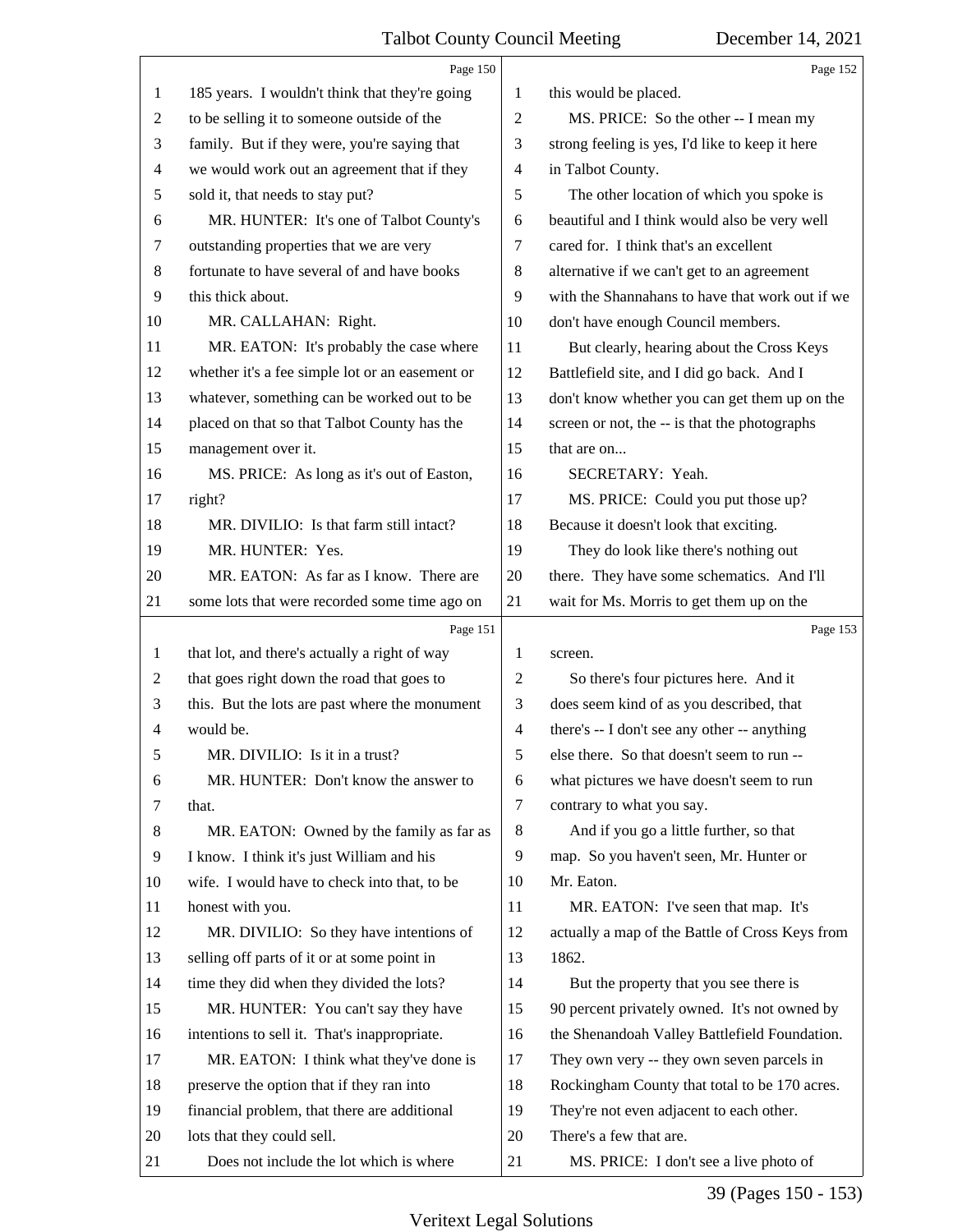<span id="page-40-0"></span>

|                | Page 154                                                                                       |                | Page 156                                                                                  |
|----------------|------------------------------------------------------------------------------------------------|----------------|-------------------------------------------------------------------------------------------|
| 1              | anything.                                                                                      | 1              | We're not talking about any of that kind                                                  |
| $\overline{c}$ | MR. HUNTER: You won't.                                                                         | 2              | of stuff. We're talking about a place that                                                |
| 3              | MR. EATON: There's nothing there.                                                              | 3              | makes more sense than anything any of us could                                            |
| 4              | Truthfully, the fences that you saw that are                                                   | 4              | come up with in a million years. Right here in                                            |
| 5              | quite typical of Civil War battlefields, it's                                                  | 5              | Talbot County --                                                                          |
| 6              | artillery ridge. So there's a little bit of an                                                 | 6              | MR. DIVILIO: So it's a park.                                                              |
| 7              | elevation there. It's a field. There's a                                                       | 7              | MR. HUNTER: And to address the -- may I                                                   |
| $\,8\,$        | treeline, and there's a fence line. That's                                                     | 8              | finish, please?                                                                           |
| 9              | pretty much it. That's what's there.                                                           | 9              | MR. DIVILIO: No. Because you corrected                                                    |
| 10             | MS. PRICE: So I mean it doesn't even                                                           | 10             | me incorrectly.                                                                           |
| 11             | compare, at least from my perspective, to                                                      | 11             | MR. HUNTER: Sir, with all due respect, I                                                  |
| 12             | seeing the other one in St. Mary's County. I                                                   | 12             | had this conversation with Mr. Lesher yesterday                                           |
| 13             | mean if those were the only two, it seems like                                                 | 13             | where we were talking about the ins and outs of                                           |
| 14             | gosh, you've got a place that's already done.                                                  | 14             | the Shannahan property and what is apropos and                                            |
| 15             | Again, if we can find a way to keep it                                                         | 15             | what's not.                                                                               |
| 16             | here in the county, I would hope that we could                                                 | 16             | As far as what you're asking about,                                                       |
| 17             | do that.                                                                                       | 17             | whether a POW camp, as you can see by the                                                 |
| 18             | MR. DIVILIO: The POW camp, you would                                                           | 18             | pictures on the screen, it's not a POW camp.                                              |
| 19             | foresee putting the statue memorializing them                                                  | 19             | It is an elaborate setup that even St. Mary's                                             |
| 20             | at a POW camp where --                                                                         | 20             | County is using for tourism.                                                              |
| 21             | MS. PRICE: Between the two --                                                                  | 21             | Rockingham County, Virginia, is doing                                                     |
|                |                                                                                                |                |                                                                                           |
|                | Page 155                                                                                       |                | Page 157                                                                                  |
| $\mathbf{1}$   | MR. DIVILIO: -- were held.                                                                     | $\mathbf{1}$   | nothing with the fields that you just saw on                                              |
| 2              | MR. EATON: It's next to the POW cemetery.                                                      | $\overline{2}$ | that screen, nothing. It is radically                                                     |
| 3              | And the Confederate Memorial Park is owned                                                     | 3              | different. It is apples and oranges. There is                                             |
| 4              | separately by a private corporation. And they                                                  | $\overline{4}$ | zero comparison. There's just not.                                                        |
| 5              | have installed walkways, memorials, flag line.                                                 | 5              | MR. DIVILIO: And I would agree with you                                                   |
| 6              | MS. PRICE: Did you see that camp?                                                              | 6              | on that.                                                                                  |
| 7              | MR. DIVILIO: Yeah, yeah. It's a POW                                                            | 7              | MR. CALLAHAN: Well, let's --                                                              |
| 8              | camp.                                                                                          | 8              | MR. HUNTER: Would you like to wrap it up,                                                 |
| 9              | I just feel that if I was a soldier, I                                                         | 9              | Chuck? You tell me.                                                                       |
| 10             | would appreciate being recognized more where                                                   | 10             | MR. CALLAHAN: Well, I want to say                                                         |
| 11             | I -- during battle than I would at a POW camp.                                                 | 11             | something.                                                                                |
| 12             | And I have mentioned before, again, that I                                                     | 12             | MR. HUNTER: Thank you.                                                                    |
| 13             | don't want to stick this in one individual's                                                   | 13             | MR. CALLAHAN: And then you can wrap it                                                    |
| 14             |                                                                                                | 14             |                                                                                           |
| 15             | yard in Talbot County.                                                                         | 15             | up. I'm going to give Mr. Pack a few minutes                                              |
| 16             | MR. HUNTER: It's not. Two things, a                                                            | 16             | if he wants to say something.                                                             |
| 17             | couple of things.<br>It's a gross misrepresentation to say that                                | 17             | So the whole goal in the years here was to<br>remove the Talbot Boys. So that's happened. |
| 18             |                                                                                                | 18             |                                                                                           |
| 19             | you're going to stick it in somebody's yard.                                                   | 19             | So the goal would be is trying to find a place<br>for it.                                 |
| 20             | It's a gross misrepresentation to stand before<br>the Council and the public and start talking | 20             | So you guys have done your homework and                                                   |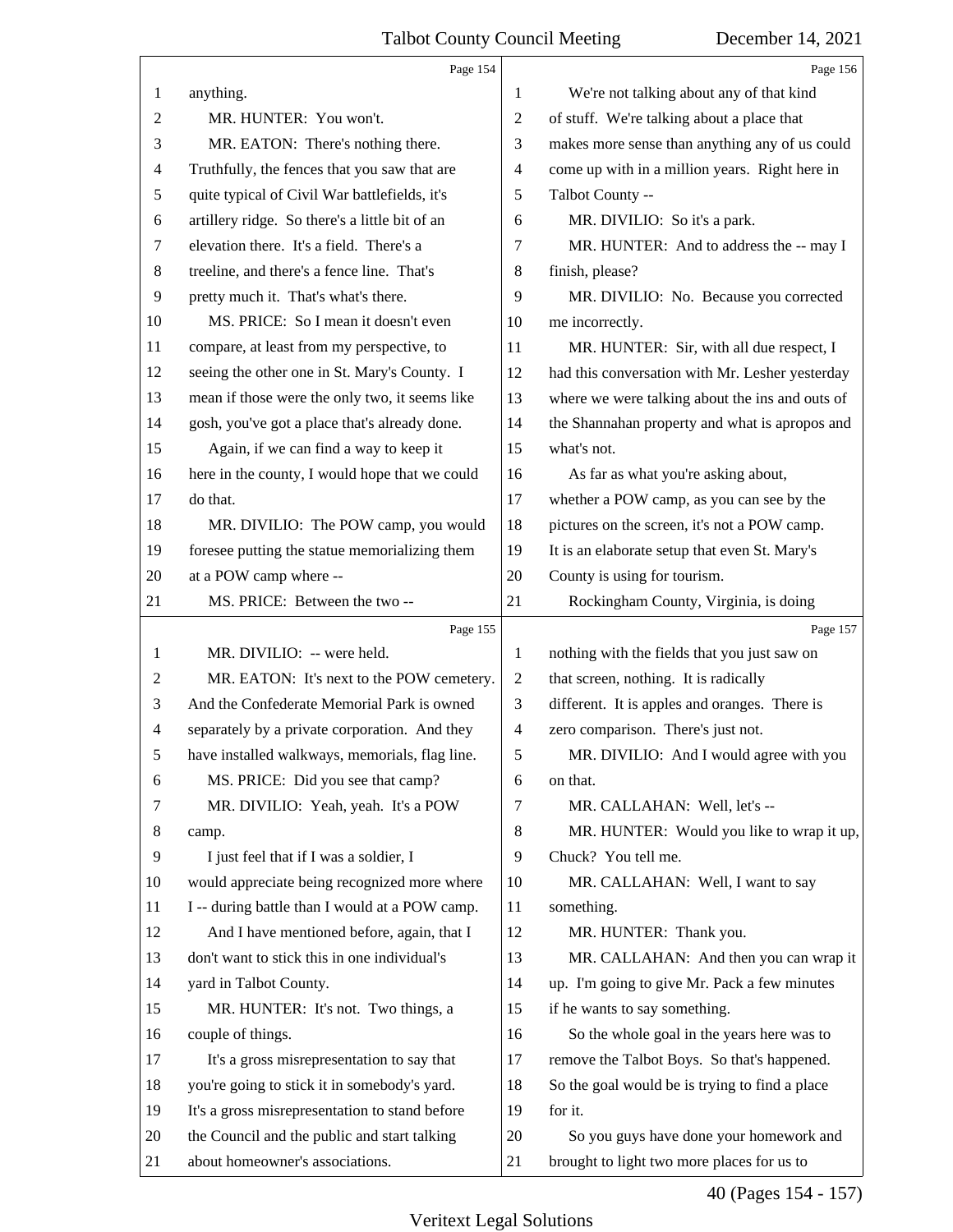<span id="page-41-0"></span>

|                | Page 158                                        |                | Page 160                                        |
|----------------|-------------------------------------------------|----------------|-------------------------------------------------|
| 1              | consider. And I really appreciate that because  | 1              | MR. CALLAHAN: In offering their property        |
| $\overline{2}$ | both places are good places, and it's great     | $\overline{c}$ | because that has been a source of contention    |
| 3              | discussion. It's what we should be doing        | 3              | with people wanting to come forward to do that. |
| $\overline{4}$ | because this is such an important moment for    | $\overline{4}$ | And I appreciate that.                          |
| 5              | Talbot County. It's very important to a lot of  | 5              | So I think Council should really give some      |
| 6              | people.                                         | 6              | hard thought. And this is something -- I know   |
| 7              | And one of the goals have been achieved.        | 7              | we talked about we needed to vote on this       |
| 8              | Okay. It's moving off the courthouse.           | 8              | tonight. But once again, we've left everything  |
| 9              | I sort of thought about this proposal with      | 9              | open in a sense. We don't have to. We can       |
| 10             | the Shannahans and stuff. I sort of feel        | 10             | vote on this.                                   |
| 11             | like -- and I was talking to Mr. Divilio today  | 11             | But at the end of the day, you've brought       |
| 12             | a little bit about it. So the whole intent of   | 12             | a lot of information to us. And I'd like to be  |
| 13             | the Talbot Boys 50 years ago, or 100 years ago  | 13             | able to at least learn a little bit more about  |
| 14             | I should say, was the 50th anniversary, and     | 14             | the details. If we can get the details right    |
| 15             | these guys fought here.                         | 15             | at the Shannahan family, that's where I'd like  |
| 16             | I'm not quite on board with taking these        | 16             | to see it.                                      |
| 17             | soldiers to the place that they have nightmares | 17             | MS. PRICE: Well, and when the whole thing       |
| 18             | if they fought in these battlefields that's     | 18             | started, Move the Monument people just said get |
| 19             | reoccurring to them in a place where they seen  | 19             | it off the courthouse grounds.                  |
| 20             | their buddies and family that fought together   | 20             | I don't understand why everybody is so          |
| 21             | die.                                            | 21             | determined to get it out of the state. I don't  |
|                | Page 159                                        |                | Page 161                                        |
| 1              | So when you look down at 30,000 feet at         | 1              | understand that. It seems disingenuous to me    |
| 2              | this, these boys deserve to be here in Talbot   | $\overline{c}$ | that they started with just all we want is off  |
| 3              | County because the whole intent was to keep     | 3              | the courthouse grounds. And now they're         |
| $\overline{4}$ | them here. Maybe it wasn't the intent at the    | $\overline{4}$ | funding it to go to Virginia. I don't           |
| 5              | beginning to put them on the courthouse, and we | 5              | understand that.                                |
| 6              | all agree with that. Some do, some don't. But   | 6              | I don't understand why on this Council          |
| 7              | the intentions were to keep that monument here  | 7              | that there's this -- this should be a five-O    |
| 8              | in Talbot County and those boys here. That was  | 8              | vote. This should be so easy.                   |
| 9              | the intent.                                     | 9              | MR. CALLAHAN: Right.                            |
| 10             |                                                 |                |                                                 |
| 11             | So I sort of feel like the Shannahan farm       | 10             | MS. PRICE: To keep it right here. We can        |
|                | is a good solution and we work out the details  | 11             | work out the details if there's -- if this is   |
| 12             | of that because the whole intentions was to     | 12             | what we want to do, we will get it worked out.  |
| 13             | move that. That's -- and we're past that. So    | 13             | An easement, something in -- it's in the family |
| 14             | the intentions are move it 15 miles down the    | 14             | for 185 years. If we want to make this happen,  |
| 15             | road, work out the details, make sure these     | 15             | we can make this happen.                        |
| 16             | boys are safe for the rest of their life and    | 16             | And I think this should be a very easy          |
| 17             | everybody's life around here. Everybody that    | 17             | vote. And if people want it to go to Virginia,  |
| 18             | wants to see it can go see it.                  | 18             | there's got to be some other reason it's got to |
| 19             | So I think, I really appreciate the             | 19             | go there. And I'm really surprised.             |
| 20             | Shannahans coming forward.                      | 20             | I didn't think the pictures of Cross Keys       |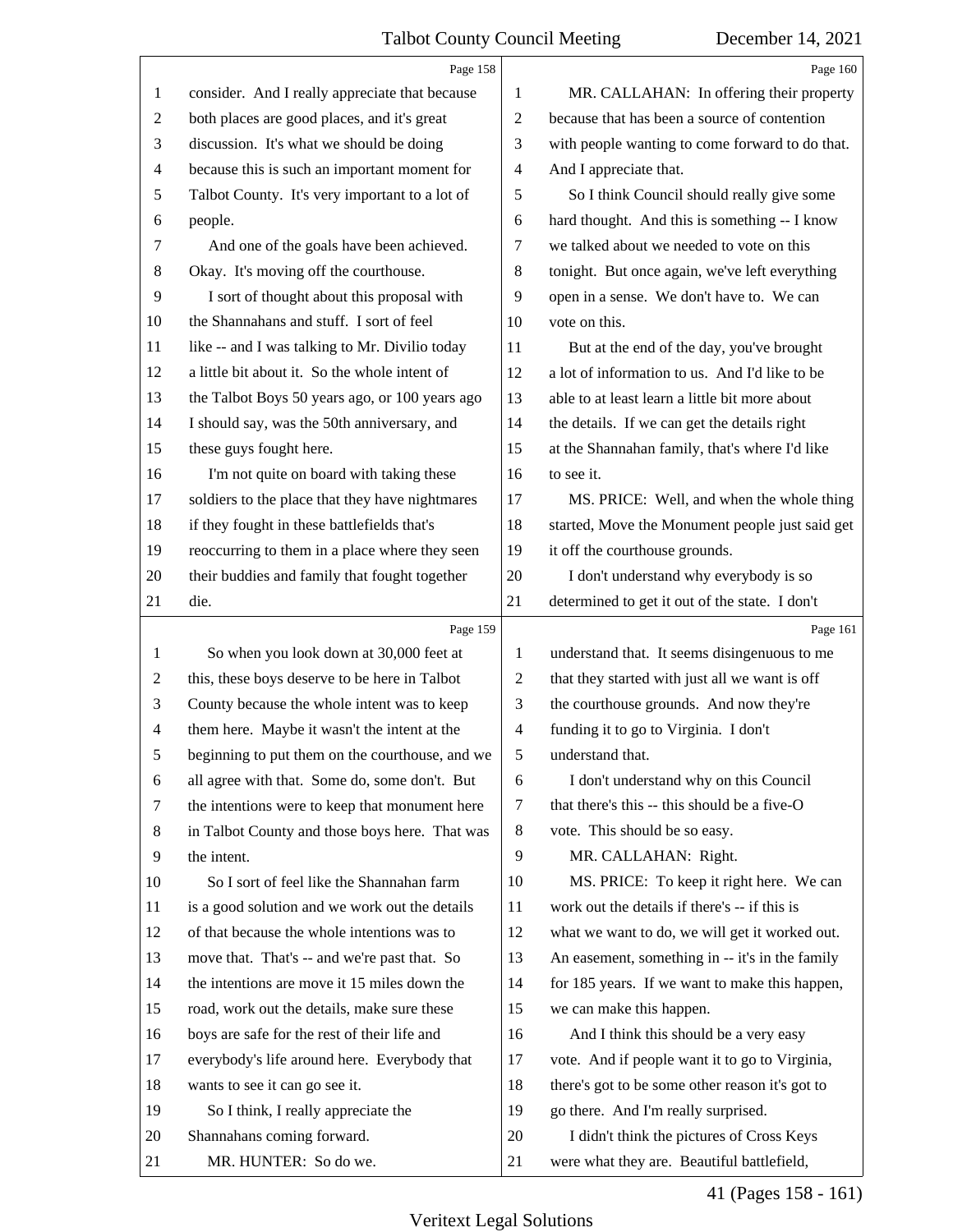<span id="page-42-0"></span>

|                | Page 162                                                                                      |                | Page 164                                                                              |
|----------------|-----------------------------------------------------------------------------------------------|----------------|---------------------------------------------------------------------------------------|
| 1              | nice fences. Nobody is going to go out there.                                                 | 1              | because that, too, just like the vote that just                                       |
| $\overline{2}$ | It's just going to get lost out there. And                                                    | $\overline{2}$ | took place, it never came to be.                                                      |
| 3              | that, that's a crime in my opinion. So I don't                                                | 3              | I want everybody to be aware a few weeks                                              |
| 4              | know.                                                                                         | $\overline{4}$ | ago, we filed a Maryland Public Information Act                                       |
| 5              | I make a motion right now to try to work                                                      | 5              | request with the county in anticipation of                                            |
| 6              | out everything. Make a tentative vote here to                                                 | 6              | tonight. And I want the public to know what we                                        |
| 7              | go to the Shannahan Farm, spend a few weeks                                                   | 7              | found because it's important.                                                         |
| 8              | making sure we can work out all the details,                                                  | $\,8$          | We found the RFP and the newspaper ad for                                             |
| 9              | and go from there.                                                                            | 9              | the RFP to move the monument. We found Ken's                                          |
| 10             | MR. CALLAHAN: And I'll second it.                                                             | 10             | e-mail to the Council with a letter from the                                          |
| 11             | Any discussion? Any more discussion?                                                          | 11             | Confederate Memorial Park in St. Mary's County,                                       |
| 12             | Madam Secretary, could you call the vote.                                                     | 12             | along with the Shannahan letter.                                                      |
| 13             | SECRETARY: Mr. Callahan.                                                                      | 13             | We found the three letters from the                                                   |
| 14             | MR. CALLAHAN: Aye.                                                                            | 14             | Shannahan Battlefields Foundation. All three                                          |
| 15             | SECRETARY: Mr. Divilio.                                                                       | 15             | were addressed directly to Mr. Divilio. They                                          |
| 16             | MR. DIVILIO: Nay.                                                                             | 16             | were not addressed to the Council. All of the                                         |
| 17             | SECRETARY: Mr. Lesher.                                                                        | 17             | letters were regarding discussion that he had                                         |
| 18             | MR. LESHER: Nay.                                                                              | 18             | directly with them.                                                                   |
| 19             | SECRETARY: Ms. Price.                                                                         | 19             | So it does appear to be true that                                                     |
| 20             | MS. PRICE: Aye.                                                                               | 20             | Mr. Divilio was the sole decision-maker in                                            |
| 21             | SECRETARY: Mr. Pack.                                                                          | 21             | moving the monument to Virginia. And then                                             |
|                | Page 163                                                                                      |                | Page 165                                                                              |
| 1              | MR. PACK: No.                                                                                 | 1              | Mr. Pack and Mr. Lesher supported him, just                                           |
|                |                                                                                               |                |                                                                                       |
| 2              | MR. CALLAHAN: Okay.                                                                           | 2              | like they did tonight. How that can be is                                             |
| 3              | MS. PRICE: So is there a plan B, the                                                          | 3              | beyond me because that is a gross, gross abuse                                        |
| 4              | other option?                                                                                 | $\overline{4}$ | of political power within our county, which is                                        |
| 5              | MR. CALLAHAN: You want to wrap it up,                                                         | 5              | something that was addressed earlier in this                                          |
| 6              | guys?                                                                                         | 6              | room.                                                                                 |
| 7              | MR. HUNTER: Yes, I will wrap it up.                                                           | $\tau$         | The most interesting thing we found was a                                             |
| 8              | MR. CALLAHAN: Okay.                                                                           | $\,8\,$        | letter from the Council to Mr. Paul Prager at                                         |
| 9              | MR. HUNTER: To refresh your memories a                                                        | 9              | Bluepoint Hospitality here in Easton dated July                                       |
| 10             | little bit, some members of the public may not                                                | 10             | the 1st. That was right on the heels of the                                           |
| 11             | be aware, Ken and I were the ones who came                                                    | 11             | presentation that we gave you on June the 22nd.                                       |
| 12             | before you in June with a shovel-ready plan to                                                | 12             | It refers to a proposal that nobody in Talbot                                         |
| 13             | add the Union Talbot Boys monument to the                                                     | 13             | County had seen. And it's an important letter                                         |
| 14             | courthouse lawn.                                                                              | 14             | because it shines light on exactly what we're                                         |
| 15             | That monument would have been the one that                                                    | 15             | talking about here now.                                                               |
| 16             | would have honored the Union side of what took                                                | 16             | Dear Mr. Prager, thank you for your                                                   |
| 17             | place with Talbot County veterans. At the same                                                | 17             | proposal with regards to the Talbot Boys                                              |
| 18             | time, it would have honored hundreds of United                                                | 18             | statue. I appreciate the time you took to                                             |
| 19             | States colored troops from Talbot County who                                                  | 19             | prepare the proposal and for your suggestions                                         |
| 20             | fought for the Union side too. Unfortunately,<br>that project will never see the light of day | 20             | to appoint a committee to commission a new<br>monument recognizing both the Union and |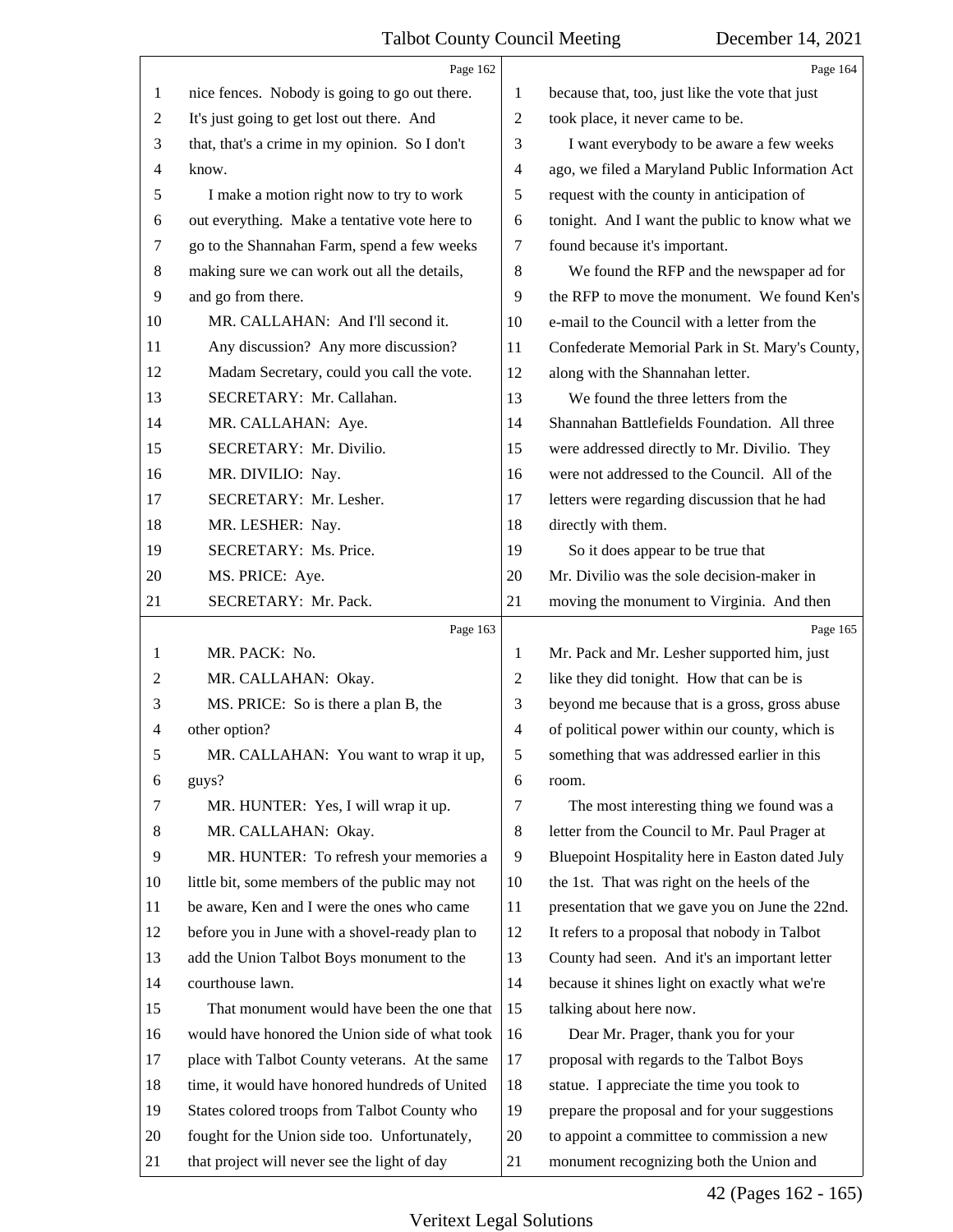<span id="page-43-0"></span>

|    | Page 166                                        |                          | Page 168                                       |
|----|-------------------------------------------------|--------------------------|------------------------------------------------|
| 1  | Confederate veterans of the Civil War, to       | 1                        | working over the details, airing things out,   |
| 2  | relocate both the Talbot Boys statue and the    | 2                        | and getting to the bottom line.                |
| 3  | Frederick Douglass possibly to the Talbot       | 3                        | That never happened with this issue thanks     |
| 4  | County Historical Society, and your willingness | $\overline{\mathcal{A}}$ | to you.                                        |
| 5  | to fund an additional staff member at the       | 5                        | SPEAKER: Good.                                 |
| 6  | Historical Society as well as an exhibit on the | 6                        | MR. CALLAHAN: Thank you, guys. Thank           |
| 7  | history of the statues in the context of Talbot | 7                        | you, guys.                                     |
| 8  | County's history.                               | 8                        | SPEAKER: You are so disrespectful.             |
| 9  | Council members are taking the time to          | 9                        | SPEAKER: He really was.                        |
| 10 | listen to the community, read e-mails and       | 10                       | MR. CALLAHAN: Okay. Let's move on.             |
| 11 | letters on this matter, and review various      | 11                       | Let's move on to public comments.              |
| 12 | proposals as they are being presented. Your     | 12                       | Do we have a list?                             |
| 13 | proposal will be given consideration.           | 13                       | MR. LESHER: The list, we've got a list.        |
| 14 | In the meantime, should you wish to             | 14                       | MR. CALLAHAN: Okay.                            |
| 15 | discuss it further, please do not hesitate to   | 15                       | MR. LESHER: We have just one on the list       |
| 16 | contact me. Your dedication and commitment to   | 16                       | signed up in advance and that is Shari         |
| 17 | Talbot County's community is recognized and     | 17                       | Wilcoxon.                                      |
| 18 | appreciated. Sincerely, County Council of       | 18                       | MS. WILCOXON: Shari Wilcoxon, Waverly          |
| 19 | Talbot County, Chuck Callahan, president.       | 19                       | Road, Easton, Maryland.                        |
| 20 | And let's see here. So there you go. You        | 20                       | I'm absolutely stunned. I don't even know      |
| 21 | have somebody else in the community that was    | 21                       | what to say. It was so apparent there were two |
|    |                                                 |                          |                                                |
|    | Page 167                                        |                          | Page 169                                       |
| 1  | ready, willing, and able to contribute and be a | 1                        | better locations. You got your way.            |
| 2  | part of a great solution, and nothing happened. | $\overline{c}$           | But what -- I just have to sit here and        |
| 3  | And here we are today still addressing an issue | 3                        | say what's the driving force behind the        |
| 4  | that had no public input whatsoever.            | $\overline{4}$           | Shenandoah Valley? There's something that      |
| 5  | And Mr. Divilio, if you feel good about         | 5                        | doesn't make sense, doesn't add up, and it's   |
| 6  | that at night, you're in the wrong profession,  | 6                        | very suspect.                                  |
| 7  | period.                                         | 7                        | And as I mentioned earlier, the fact that      |
| 8  | SPEAKER: Mr. Divilio, thank you.                | 8                        | you can say a judge validated what was done    |
| 9  | MR. HUNTER: Yesterday, Ken and I met with 9     |                          | here that night with the administrative        |
| 10 | Mr. Lesher over coffee. And part of our         | 10                       | resolution, but we know judges are wrong all   |
| 11 | conversation, we talked about the need for a    | 11                       | the time. And if it was right, then why are    |
| 12 | change in the tone of government and our        | 12                       | you changing the rules? Why does 311 need to   |
| 13 | society, just like is being reflected here      | 13                       | happen?                                        |
| 14 | right now.                                      | 14                       | So something stinks, like I said before,       |
| 15 | People need to start talking again. Near        | 15                       | this whole thing.                              |
| 16 | the end of our coffee meeting, I asked          | 16                       | As a historian, Mr. Lesher, I'm stunned.       |
| 17 | Mr. Lesher what can people like Ken and I do to | 17                       | I'm stunned that you would let it go out to    |
| 18 | help you on your side of this, what can we do   | 18                       | nothing --                                     |
| 19 | better for this process. And that meeting       | 19                       | MR. DIVILIO: Council President.                |
| 20 | ended with Mr. Lesher saying doing just what    | 20                       | MS. WILCOXON: It's a shame.                    |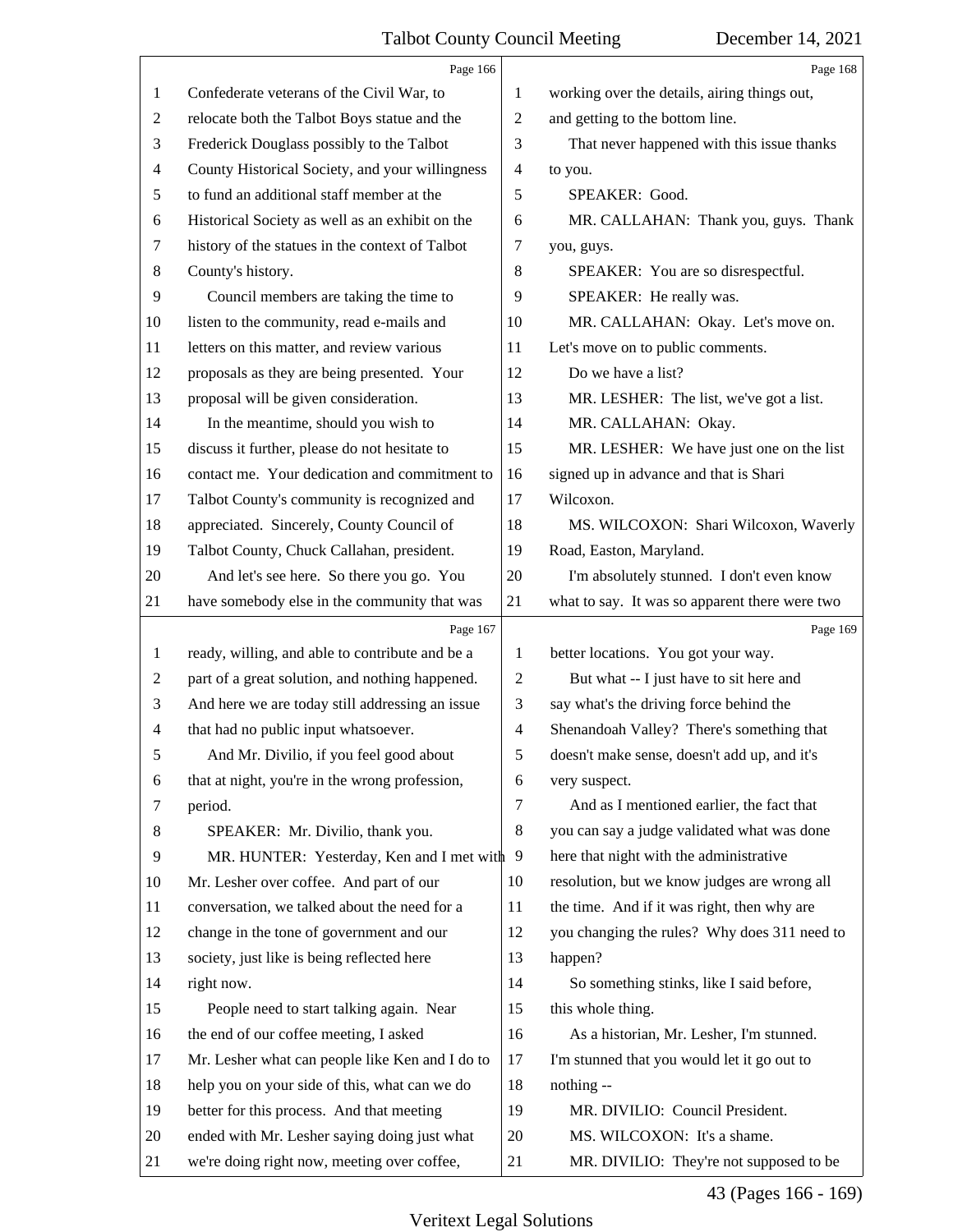<span id="page-44-0"></span>

|                | Page 170                                          |                | Page 172                                        |
|----------------|---------------------------------------------------|----------------|-------------------------------------------------|
| 1              | directing to individuals.                         | 1              | by omission because it wasn't true. It's just   |
| $\overline{c}$ | MR. CALLAHAN: Yeah. Can you not direct            | 2              | like talking about putting it in New York City. |
| 3              | the names, please?                                | 3              | That was never what was up for consideration.   |
| 4              | MS. WILCOXON: Okay.                               | 4              | It was just a red herring and a way to defraud  |
| 5              | MR. CALLAHAN: Thank you.                          | 5              | the citizens of Talbot County.                  |
| 6              | MS. WILCOXON: Thank you very much.                | 6              | MR. PACK: Thirty-seconds.                       |
| 7              | Any historian seems like they would not           | $\overline{7}$ | MS. WILCOXON: I'm sorry?                        |
| 8              | want any kind of a statue to go somewhere where   | 8              | MR. PACK: Thirty seconds.                       |
| 9              | it not be preserved or protected.                 | 9              | MS. WILCOXON: Thank you very much. Yes.         |
| 10             | The Shannahans have had that property 25          | 10             | So yeah. I don't really have much else to       |
| 11             | years before the Civil War. It's all private      | 11             | say. The disappointment is remarkable. I        |
| 12             | property. And when a highway comes through the 12 |                | think there should be a lot of shame on         |
| 13             | Shenandoah, then what?                            | 13             | multiple people on this county. Thank you.      |
| 14             | So it's unbelievable to me that this is           | 14             | MR. CALLAHAN: Thank you, Ms. Wilcoxon.          |
| 15             | what y'all would do and the vote that you would   | 15             | Next.                                           |
| 16             | take. And there seems to be no reprisal.          | 16             | MR. LESHER: That's the only name we have        |
| 17             | There seems to be no penalties for not            | 17             | signed up in advance.                           |
| 18             | following your own charter, none. And if it       | 18             | MR. CALLAHAN: Okay. Mr. Ewing.                  |
| 19             | was right, then why are you changing the rules    | 19             | MR. EWING: Good evening, Council. My            |
| 20             | now? If what you did was right, why is there a    | 20             | name is Clive Ewing. I will be representing     |
| 21             | need to change the rules?                         | 21             | Preserve Talbot History tonight. So I'd         |
|                | Page 171                                          |                | Page 173                                        |
| $\mathbf{1}$   |                                                   |                |                                                 |
|                | So I just, I don't even know what to say.         | 1              | request five minutes, if that's all right. I    |
| 2              | I can't believe how disappointed I am in the      | 2              | live here in Talbot County.                     |
| 3              | three of you for voting to not give this an       | 3              | Regarding the pending relocation of the         |
| $\overline{4}$ | option to stay here in Talbot County. What        | 4              | Talbot Boys monument, I'd like to review the    |
| 5              | difference does it make to you? You don't care    | 5              | options available to the Council,               |
| 6              | about it. What difference does it make?           | 6              | notwithstanding the vote tonight.               |
| 7              | By the way, Virginia just voted to burn           | 7              | We heard tonight two wonderful options for      |
| 8              | Robert E. Lee statue, melt it down. Did you       | 8              | the monument, both supported by Preserve Talbot |
| 9              | know that? It's in the news all over the          | 9              | History. The Shannahan property, exceptional    |
| 10             | place. They're going to melt it down and make     | 10             | private property, owned by the Shannahan family |
| 11             | art out of it. So Virginia is not a safe place    | 11             | since prior to the Civil War and currently      |
| 12             | for this statue. But for y'all, that's okay,      | 12             | owned by a descendent of one of the men honored |
| 13             | that's okay.                                      | 13             | on the monument. We could not imagine a better  |
| 14             | I don't know. Lies by omission, the               | 14             | alternative location for the monument.          |
| 15             | letter that Prager wrote, I mean the proposal     | 15             | Point Lookout, private property controlled      |
| 16             | Prager wrote. We were told that there was no      | 16             | by the Confederate Memorial Park. It's another  |
| 17             | other options. Obviously there was an option.     | 17             | beautiful property situated near a site         |
| 18             | And it was a written proposal with a great deal   | 18             | significant to Maryland's involvement in the    |
| 19             | of detail. That was never mentioned. The red      | 19             | Civil War.                                      |
| 20             | herring of a homeowner's association brought up   | 20             | It is our opinion both locations are            |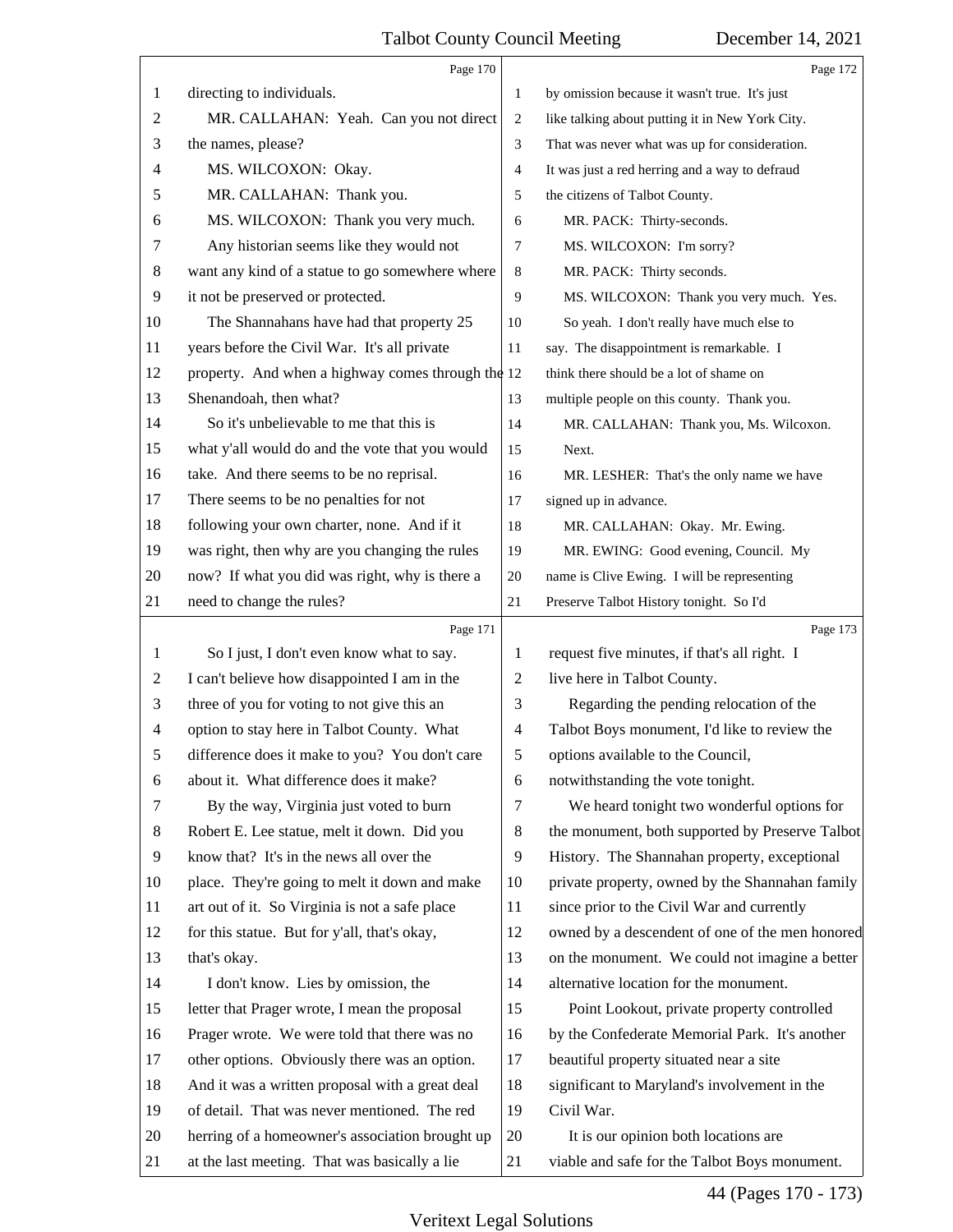<span id="page-45-0"></span>

|                | Page 174                                           |                          | Page 176                                        |
|----------------|----------------------------------------------------|--------------------------|-------------------------------------------------|
| 1              | Of course, the Shenandoah Valley                   | 1                        | Association, like Colonel Oswald Tilghman.      |
| $\overline{2}$ | Battlefield Foundation has offered a place in      | 2                        | As early as January 4, 1913, it's reported      |
| 3              | Virginia. And while this location has              | 3                        | that Joseph Zeth and Oswald Tilghman and other  |
| $\overline{4}$ | significant Civil War history, it barely           | $\overline{\mathcal{A}}$ | men were forming a committee to erect the       |
| $\sqrt{5}$     | scratches the surface for the men from Talbot      | 5                        | monument. The Star Democrat indicated in July   |
| 6              | County who fought during the Civil War, both on    | 6                        | of 1913 the contributions were being kept by a  |
| 7              | land and sea.                                      | 7                        | private citizen, Henry Holiday, cashier at      |
| 8              | Hundreds of members of our organization            | 8                        | Easton National Bank. In other words, these     |
| 9              | looked at the Virginia site and found that it      | 9                        | were not tax dollars.                           |
| 10             | was -- it did not compare to the Shannahan or      | 10                       | In June 1916 edition of the Cambridge           |
| 11             | the Point Lookout locations, not a single one.     | 11                       | Daily Banner, the article was explicit in       |
| 12             | While we believe the rightful and optimum          | 12                       | stating that the monument will be turned over   |
| 13             | location is to remain on the courthouse green,     | 13                       | to the Daughters of the Confederacy.            |
| 14             | a secondary location certainly must be within      | 14                       | In July 1973, the Star Democrat reported        |
| 15             | the county's boarders if at all possible. But      | 15                       | that the Talbot County Board of Commissioners   |
| 16             | certainly not outside the State of Maryland.       | 16                       | had simpled granted permission for that         |
| 17             | The Talbot Boys was never intended to be a         | 17                       | committee to place the monument on the          |
| 18             | battlefield monument. It was intended to show      | 18                       | courthouse grounds in 1914.                     |
| 19             | a soldier returning home, flag in a position of    | 19                       | There is no reference that the county           |
| 20             | surrender. It was to recognize locally those       | 20                       | accepted this as a gift or there was any        |
| 21             | who had fought for what they believed and for      | 21                       | transfer of ownership.                          |
|                |                                                    |                          |                                                 |
|                | Page 175                                           |                          | Page 177                                        |
| -1             | some that made the ultimate sacrifice.             | 1                        | With that said, we would hope that the          |
| $\overline{2}$ | To emphasize one of the points that                | $\overline{2}$           | Council would provide particular deference to   |
| 3              | Mr. Eaton and Mr. Hunter made earlier tonight,     | 3                        | those that might have a legitimate vested       |
| $\overline{4}$ | I'd like to discuss one of the parameters in       | $\overline{4}$           | interest in the monument, particularly those    |
| 5              | the decision-making process, which is the          | 5                        | families who are descendants of the folks who   |
| 6              | actual or implied ownership of this monument.      | 6                        | contributed to the monument, as well as to the  |
| 7              | And we might believe that the county owns the      | 7                        | descendants of the men who are actually listed  |
| 8              | monument. And ultimately, perhaps a judge will     | 8                        | on the side of the monument.                    |
| 9              | define that.                                       | 9                        | In totality, notwithstanding the vote           |
| 10             | But it's our understanding that the                | 10                       | tonight, you would have been assured that the   |
| 11             | Shenandoah Valley Battlefield Foundation has       | 11                       | monument, if located at the Shannahan property  |
| 12             | requested a deed of gift to transfer ownership     | 12                       | or at Point Lookout, would have received the    |
| 13             | from the county to the foundation. However, to     | 13                       | care and treatment it deserves by people who    |
| 14             | our knowledge, Talbot County has never received 14 |                          | have the most compelling personal interest in   |
| 15             | legal transfer of the ownership of the monument    | 15                       | its perpetual survival.                         |
| 16             | from the committee that placed the monument        | 16                       | We notified the Shenandoah Valley in            |
| 17             | originally. Every indication of the records        | 17                       | September that the monument ownership may be an |
| 18             | from 1913 indicate that the monument was bought 18 |                          | issue.                                          |
| 19             | and paid for with private contributions to a       | 19                       | MR. PACK: Thirty seconds.                       |
| 20             | committee composed of Civil War veterans,          | 20                       | MR. EWING: We notify the Council tonight        |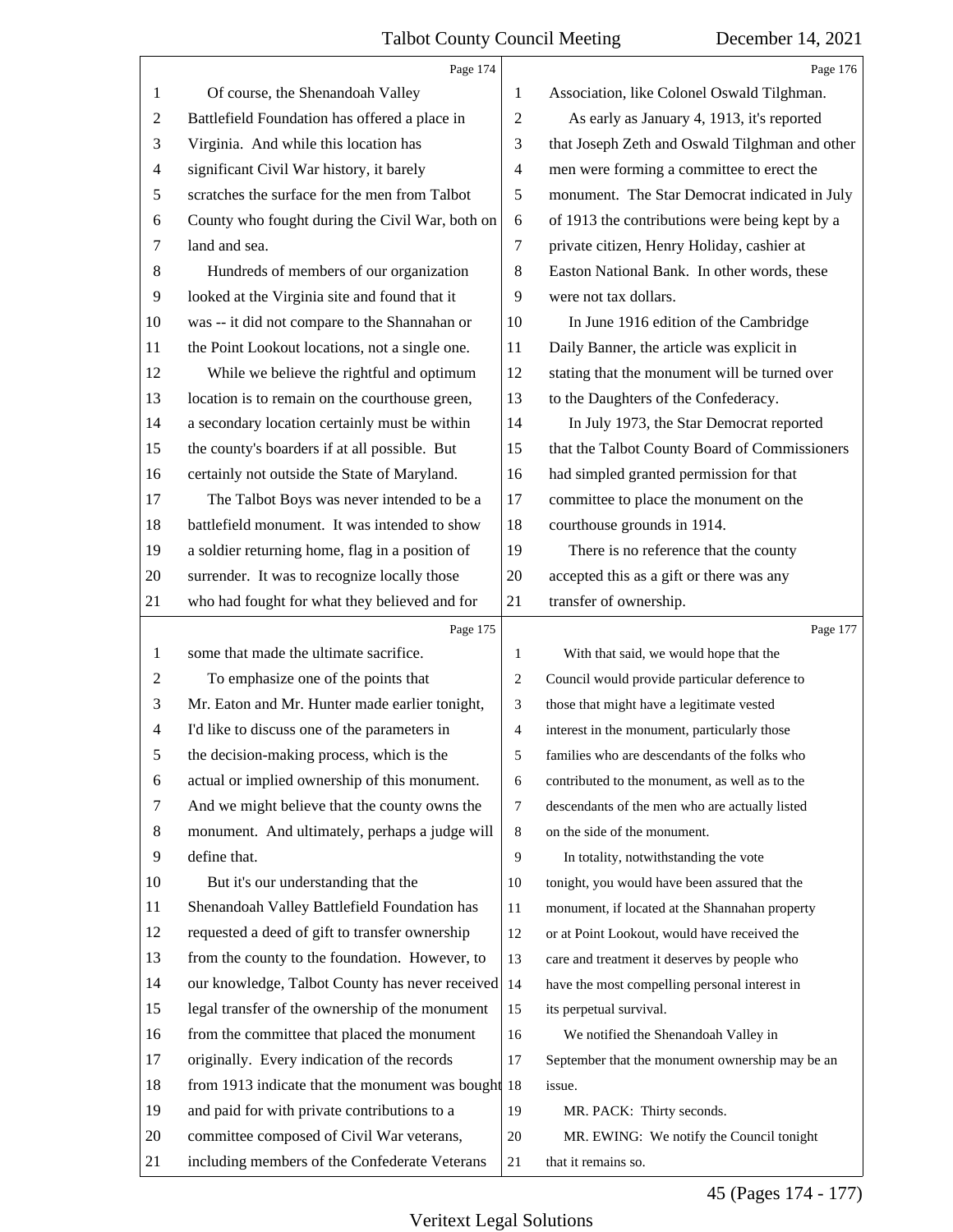<span id="page-46-0"></span>

|                | Page 178                                        |                | Page 180                                        |
|----------------|-------------------------------------------------|----------------|-------------------------------------------------|
| $\mathbf{1}$   | We believe any effort on the part of the        | 1              | College. It's a dignified place.                |
| 2              | county to fabricate from thin air a deed is not | $\overline{2}$ | On the other hand, the issue is that if         |
| 3              | based on the historical record and may be       | 3              | the due diligence was done by the gentlemen,    |
| 4              | legally questionable. Therefore, we make three  | $\overline{4}$ | they would have had an offer. We don't know     |
| 5              | requests tonight.                               | 5              | that they have any interest at all.             |
| 6              | The County Council consider what Mr. Eaton      | 6              | MS. PRICE: We have a letter from them           |
| 7              | and Mr. Hunter presented again and select one   | 7              | offering to take it. So yes, we do.             |
| 8              | of these locations for the monument.            | 8              | Sorry to interrupt.                             |
| 9              | If the county decides to continue to            | 9              | MR. TEERONE: Well, that would be                |
| 10             | pursue to reassign the ownership of this        | 10             | interesting.                                    |
| 11             | monument, we ask the county to perform some due | 11             | On the other hand, there would be some          |
| 12             | diligence to show that it has free and clear    | 12             | specific point or position where it would be,   |
| 13             | ownership to the monument and share those       | 13             | etc., etc. So that's one thing.                 |
| 14             | details with the public before you sign that    | 14             | With respect to the Shannahan family, I         |
| 15             | monument away.                                  | 15             | know their name. I've only lived here for       |
| 16             | I don't know who is signing that deed.          | 16             | seven years, but I know their name. If you do   |
| 17             | You, Mr. Callahan? But I would expect some due  | 17             | the history, you'll know the name. And I        |
| 18             | diligence and share that information with the   | 18             | appreciate that.                                |
| 19             | public so that we can determine how to proceed. | 19             | I also know that they've had the                |
| 20             | And finally, the last piece of this, if         | 20             | opportunity for quite some time now to make a   |
| 21             | it's got to go and it gets disassembled, that   | 21             | specific offer and to do, again, the due        |
|                | Page 179                                        |                | Page 181                                        |
|                |                                                 |                |                                                 |
| 1              | in that monument is a bronze box with all the   | 1              | diligence to answer the questions in advance    |
| 2              | folks that contributed to that monument. And I  | 2              | and not begin to negotiate to take the statue   |
| 3              | don't think that bronze box with all those      | 3              | to that property. It may or may not be a great  |
| $\overline{4}$ | names needs to go to the Shenandoah Valley.     | $\overline{4}$ | idea, but now is not the time to be beginning   |
| 5              | That is a property of this county and of the    | 5              | to negotiate. Now is the time to make a final   |
| 6              | people that contributed and needs to remain     | 6              | decision.                                       |
| 7              | here.                                           | 7              | The issue of Cross Keys is another issue.       |
| 8              | Thank you.                                      | $8\,$          | In Virginia, from what I understand, from       |
| 9              | MR. CALLAHAN: Thank you, Mr. Ewing.             | 9              | Virginia and also Maryland, it's very specific. |
| 10             | Anybody on this side over here on my left       | 10             | When you have a battle there where men died,    |
| 11             | side here want to come up and talk?             | 11             | and about a thousand men were killed, wounded,  |
| 12             | Anybody on the right-hand side would like       | 12             | and missing at the Battle of Cross Keys, they   |
| 13             | to come up and talk? Yes, yes, sir. Come on     | 13             | take an awful lot of honor of how they handle   |
| 14             | up.                                             | 14             | their battlefield. They treat the battlefields  |
| 15             | MR. TERRONE: Good evening. I'm Mickey           | 15             | with a lot of dignity. There may not be a lot   |
| 16             | Terrone from Oxford, 200 Third Street.          | 16             | of foo-for-rah all around with every single     |
| 17             | In reference to the conversation, the           | 17             | battlefield.                                    |
| 18             | presentation by the gentlemen about the Cross   | 18             | But on the other hand, they are very            |
| 19             | Keys and St. Mary's Memorial Park, I've been to | 19             | honorific about the way they handle their       |
| 20             | St. Mary's Memorial Park and to Point Lookout   | 20             | events, especially with the Civil War. It's     |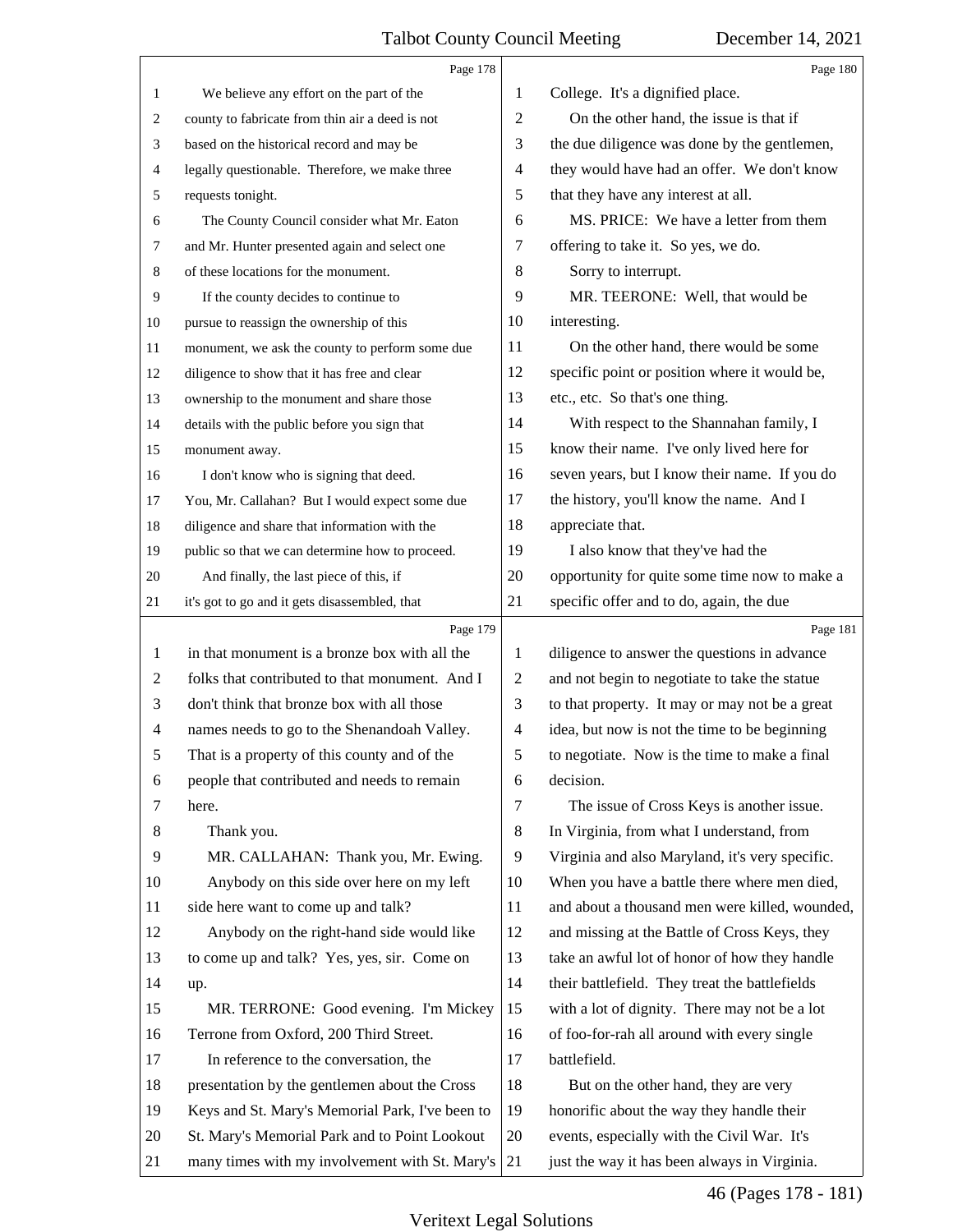<span id="page-47-0"></span>

|                | Page 182                                        |                | Page 184                                        |
|----------------|-------------------------------------------------|----------------|-------------------------------------------------|
| 1              | And although, they take monuments down now in   | 1              | that there's some sort of nefarious something   |
| 2              | places like Richmond, etc., and                 | 2              | or other going on.                              |
| 3              | Charlottesville, that's as a result of some of  | 3              | We've been raising money in good faith to       |
| 4              | the same reasons why we're thinking of taking   | 4              | move the monument to a place where we felt it   |
| 5              | it down here in Easton.                         | 5              | would be treated with dignity and respect.      |
| 6              | MR. PACK: Thirty seconds.                       | 6              | That's it. There's no nefarious anything in     |
| 7              | MR. TERRONE: The point is that the statue       | 7              | the Move the Monument Coalition.                |
| 8              | is a misrepresentation of the actual history of | 8              | That's all I want to say.                       |
| $\overline{9}$ | the Civil War in this county. And it doesn't    | 9              | MR. CALLAHAN: Thank you.                        |
| 10             | represent the true history.                     | 10             | Anybody else? Okay.                             |
| 11             | We worry about losing sight of the 84 men.      | 11             | Let's get down to the end here. Okay.           |
| 12             | We've lost sight of the 800 or so Union and     | 12             | Council comment. Mr. Pack.                      |
| 13             | black and white Union soldiers who have been    | 13             | MR. PACK: I don't have too much more I          |
| 14             | forgotten for 100 years in this county.         | 14             | have to say tonight, Mr. Callahan.              |
| 15             | So the point is that the decision-making,       | 15             | I hope everyone enjoyed their Thanksgiving      |
| 16             | the negotiating time is past. It's time to      | 16             | have it safe. And as we go into another our     |
| 17             | make the decision and finish the deal. And no   | 17             | holiday.                                        |
| 18             | place, no one place is perfect for this Talbot  | 18             | MR. CALLAHAN: Yup.                              |
| 19             | Boys monument in perpetuity.                    | 19             | MR. PACK: We want to gather around family       |
| 20             | MR. PACK: Time.                                 | 20             | and friends, I want to continue promoting       |
| 21             | MR. TERRONE: You just do the best you can 21    |                | vaccinations and boosters. As I've told you     |
|                | Page 183                                        |                | Page 185                                        |
| 1              | And I think that the Council has done a         | 1              | all before, I received both of mine on the same |
| 2              | very good job, and you deserve a lot of credit. | 2              | day. Something I would never do again. I        |
| 3              | It's been a tough, tough ordeal for you all.    | 3              | won't recommend that anyone do. Space those     |
| 4              | So let's make the decision and go with it.      | $\overline{4}$ | two shots out, but get both of them.            |
|                | We'll do the best, we all do the best we can.   | 5              | We are not out of this thing yet by a long      |
| 6              | Most importantly is that we have to define      | 6              | stretch. So we must continue promoting          |
| 7              | what happened in this county between in the     | 7              | vaccinations, continue promoting testing,       |
| 8              | lead-up to the Civil War, the Civil War, and    | 8              | social distancing, and everything else that     |
| 9              | the aftermath and define that. That has been    | 9              | goes along with keeping ourself and our family  |
| 10             | missing for the last 150 years. And I think we  | 10             | safe.                                           |
| 11             | absolutely have to work on what the history is. | 11             | Look, we covered a lot of ground here           |
| 12             | We have a good starting point with Dixon        | 12             | tonight. I'm not going to go back and unpack    |
| 13             | Preston's book. We have to decide and settle    | 13             | all the stuff over again. Just to say that      |
| 14             | upon what really happened here.                 | 14             | with the changes that we're proposing with the  |
| 15             | Thank you very much.                            | 15             | procedures to the county rules of procedure,    |
| 16             | MR. CALLAHAN: Okay. Anybody else? Yes,          | 16             | they're not changes to fix -- well, they are    |
| 17             | ma'am, come on up.                              | 17             | changes to hopefully make some of the           |
| 18             |                                                 | 18             | procedural issues better. Let me put it that    |
|                | MS. OCHS: Hi. I'm Ridgely Ochs from             |                |                                                 |
| 19             | Bozman. And I just wanted to say one thing      | 19             | way. Not that we're trying to skirt around      |
| 20             | quickly.                                        | 20             | something or do anything, someone said          |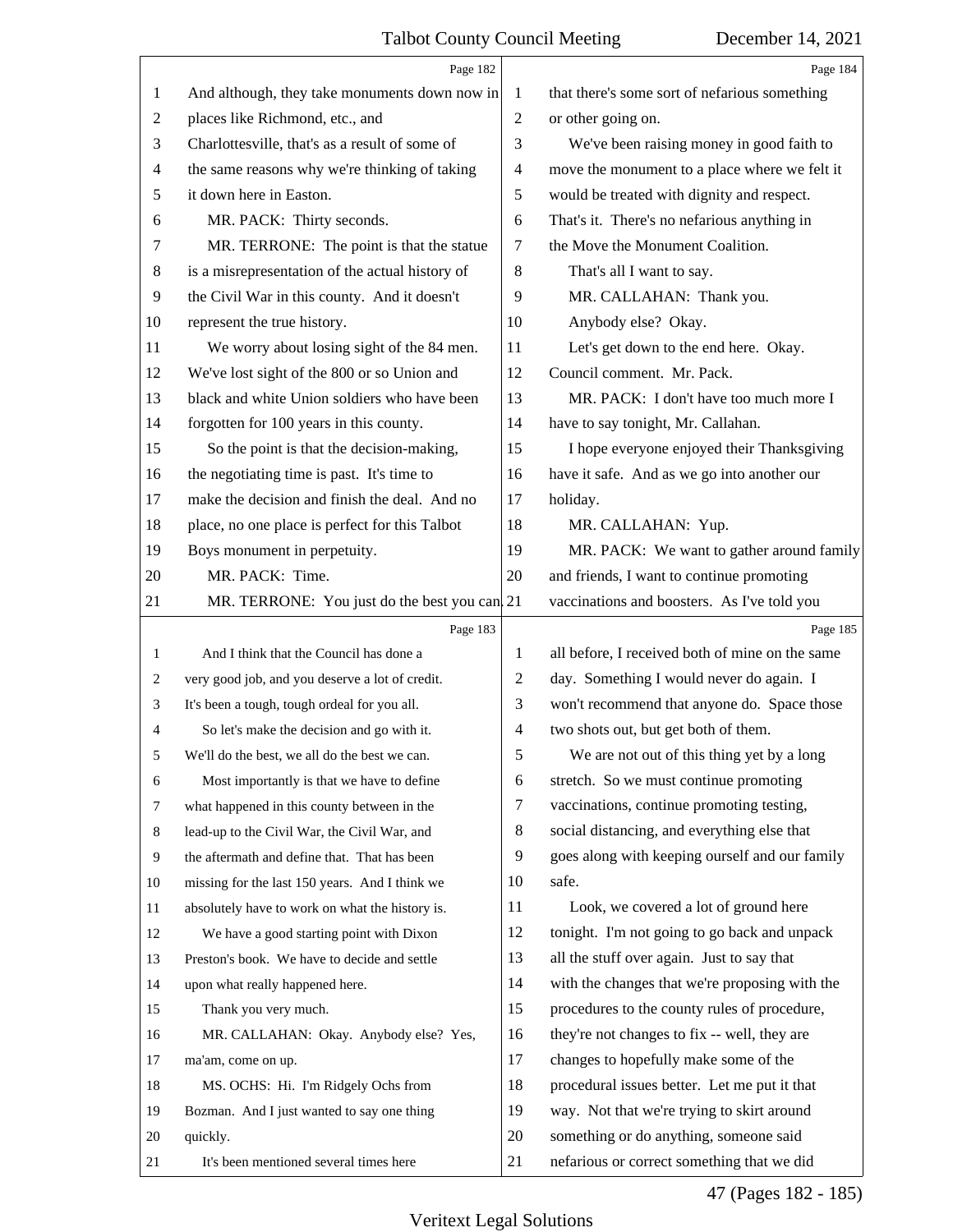<span id="page-48-0"></span>

|                | Page 186                                        |                | Page 188                                       |
|----------------|-------------------------------------------------|----------------|------------------------------------------------|
| 1              | wrong in the past.                              | 1              | the cemeteries, the individuals, the churches, |
| $\overline{c}$ | We're trying to make sure that not just         | $\overline{c}$ | the family gravesites.                         |
| 3              | this Council, but future Councils have a better | 3              | This is an emotional issue that's very         |
| $\overline{4}$ | path of conducting the county business. And     | 4              | difficult for some people to handle. And the   |
| 5              | that's all. And being able to clearly           | 5              | last thing I would do is make somebody go      |
| 6              | differentiate between an administrative         | 6              | through it that doesn't want to be part of it. |
| $\tau$         | resolution, a numbered resolution, a bill and   | 7              | And that's my honor and integrity. Whether you |
| $\,8\,$        | how it's handled and what gets a public hearing | $8\,$          | like it or not, it's who I am. And that's how  |
| 9              | and what doesn't get a public hearing, those    | 9              | I have always acted and will continue to act.  |
| 10             | are things that Council need to have clear      | 10             | The reason I did it as an administrative       |
| 11             | rules and instructions to. How we handle        | 11             | resolution is because you saw it tonight. How  |
| 12             | petitions.                                      | 12             | many times have we had staff leave before      |
| 13             | And again, this Council, with this              | 13             | comment because they're tired of hearing about |
| 14             | attorney and the previous attorney, has heard   | 14             | it? How many applications have been withdrawn  |
| 15             | me say this repeatedly. We just need to clean   | 15             | because of it?                                 |
| 16             | up procedurally how we do things.               | 16             | At the end of the day, we have government      |
| 17             | It's not to say that what we were doing in      | 17             | to run. And when people aren't applying, when  |
| 18             | the past was technically wrong. It's just       | 18             | people are quitting, and tech support doesn't  |
| 19             | sometimes as you go through a bill and you go   | 19             | want to provide the tech support anymore       |
| 20             | through a procedure, you find that there's ways | 20             | because they're tired of sitting through the   |
| 21             | to do things a bit better. So just wanted to    | 21             | public comment, I have to make a decision,     |
|                |                                                 |                |                                                |
|                | Page 187                                        |                | Page 189                                       |
| 1              | say that.                                       | 1              | which is what I did.                           |
| $\overline{2}$ | I don't have anything furthermore to say.       | 2              | And you're right. I didn't do public           |
| 3              | Thank you.                                      | 3              | hearings. I had had several. I had heard       |
| 4              | MR. CALLAHAN: Okay. Thank you.                  | $\overline{4}$ | everything that I thought I could possibly     |
| 5              | Mr. Divilio.                                    | 5              | hear. And I don't think there were any         |
| 6              | MR. DIVILIO: This process that we've been       | 6              | surprises to any members of this Council. And  |
| 7              | through regarding the statue has been           | $\tau$         | I spoke to them, and I followed the rules of   |
| 8              | incredibly challenging. And the last thing I    | 8              | procedure. I did what was right. Whether you   |
| 9              | want to do is bring in another person who       | 9              | like the vote or not, whether you think the    |
| 10             | doesn't deserve it.                             | 10             | vote was right or not, I followed procedure    |
| 11             | And that happened tonight with Mr. Prager       | 11             | correctly.                                     |
| 12             | and the Talbot Historical Society. I can't      | 12             | Thank you.                                     |
| 13             | think of a worse location to put a Confederate  | 13             | MR. CALLAHAN: Thank you, Mr. Divilio.          |
| 14             | monument than on the corner of Port and West    | 14             | Vice President.                                |
| 15             | Street. I can't think of a more offensive spot  | 15             | MR. LESHER: It's okay.                         |
| 16             | than that.                                      | 16             | MR. CALLAHAN: Lesher.                          |
| 17             | So that's why when I spoke with him, I          | 17             | MR. LESHER: The night is going on.             |
| 18             | didn't follow through with it. And I let him    | 18             | I will put in a final word on this             |
| 19             | know that I wouldn't bring him into that, nor   | 19             | monument as well. The decision at our last     |
| 20             | would I bring the Historical Society into it    | 20             | meeting, which we did not change tonight, puts |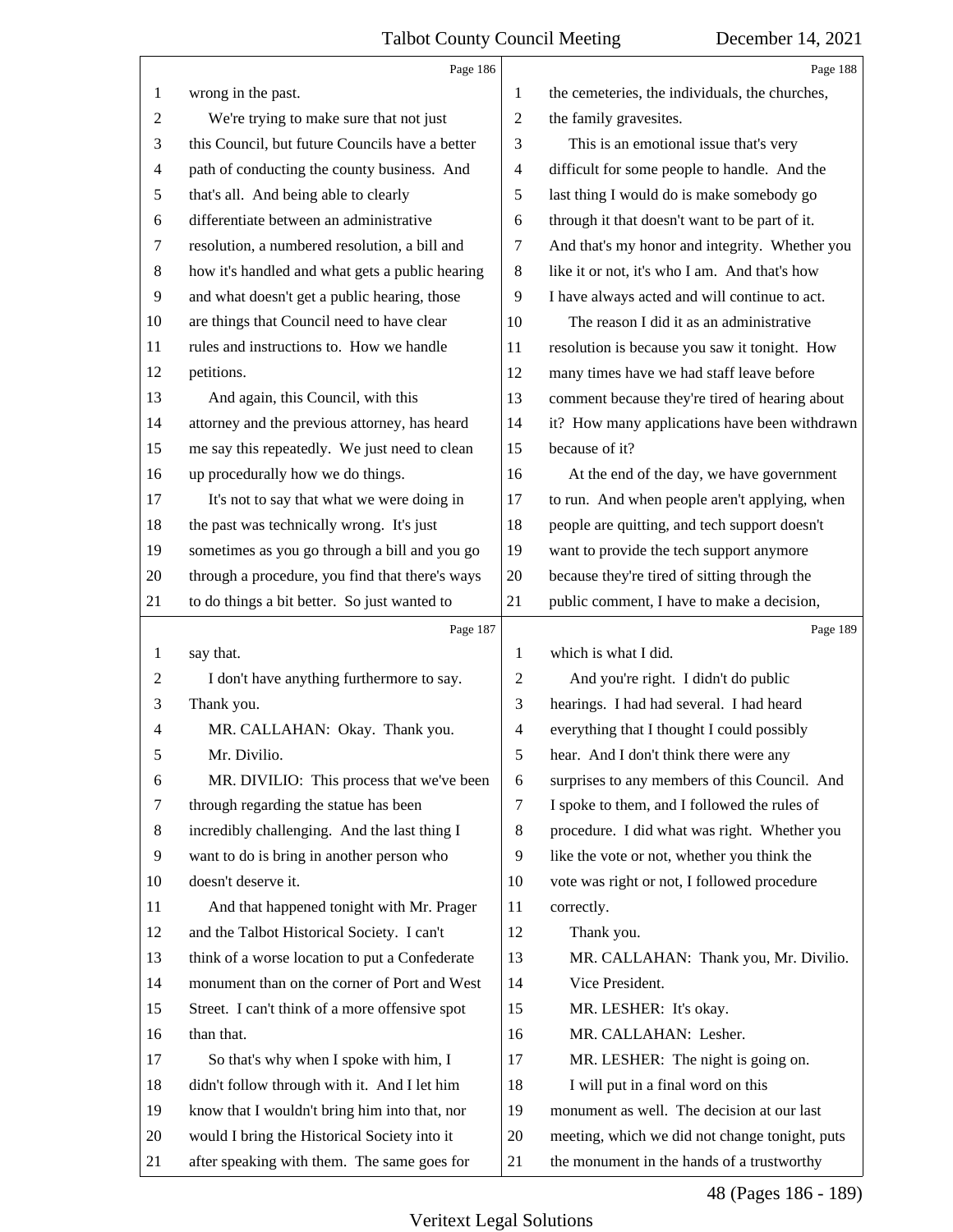<span id="page-49-0"></span>

|                | Page 190                                        |                | Page 192                                        |
|----------------|-------------------------------------------------|----------------|-------------------------------------------------|
| 1              | custodian with a preservation of public access  | 1              | father and other situations, until you          |
| $\overline{c}$ | and interpretation.                             | $\overline{2}$ | experience it for yourself, you really don't    |
| 3              | I do find it unfortunate that we did not        | 3              | appreciate the knowledge and expertise and      |
| 4              | have a viable publicly-accessible site in       | $\overline{4}$ | caring that they show.                          |
| 5              | Talbot County owned by an organization for its  | 5              | And yes, I was that bad patient, like no,       |
| 6              | perpetual care to step forward and become the   | 6              | mother, you can't call them. And when they get  |
| 7              | custodian of this monument. That's              | 7              | there, no, I'm refusing transport. And I was    |
| 8              | unfortunate. It didn't happen.                  | 8              | that person.                                    |
| 9              | I want to set the record as wearing my          | 9              | And you know, they were insistent. And          |
| 10             | historian's hat straight on one oft repeated    | 10             | they brought some equipment into the house,     |
| 11             | inaccuracy. The Talbot Boys statue, the young   | 11             | which they would normally keep out on the       |
| 12             | man depicted on it, is not coming home from     | 12             | ambulance, to show me that I needed to go.      |
| 13             | war. His flag is not draped in surrender.       | 13             | So I'm incredibly grateful. And that's a        |
| 14             | Rather, this statue is quite, the               | 14             | story that I will share. One of the             |
| 15             | historical record shows, it is inspired by      | 15             | initiatives of MACo this year is about getting  |
| 16             | Longfellow's poem Excelsior in which the young  | 16             | reimbursement for transport, not only to        |
| 17             | man goes off to war and does not survive or he  | 17             | places -- I mean for the hospital. But to       |
| 18             | goes off to his cause. This statue shows a      | 18             | other places. But for those times when people   |
| 19             | young man who is going off to war, off to fight | 19             | refuse transport. Oh, crap, this is one of      |
| 20             | a hopeless cause. And that meaning was not      | 20             | those moments where -- and I was having that    |
| 21             | lost on those who chose that emblem, the lost   | 21             | conversation going I know I shouldn't be        |
|                |                                                 |                |                                                 |
|                | Page 191                                        |                | Page 193                                        |
| 1              | cause.                                          | 1              | refusing transport. But they took me and they   |
| 2              | I will conclude on a happier subject for        | $\overline{c}$ | got me taken care of.                           |
| 3              | all with my congratulations to Council Member   | 3              | But it was amazing to me everything that        |
| 4              | Laura Price on her election and inauguration as | $\overline{4}$ | they do in the ambulance itself before they     |
| 5              | the president of the Maryland Association of    | 5              | ever leave the driveway. And I will never       |
| 6              | Counties for this coming year. We had the       | 6              | forget that, and I'm incredibly grateful for    |
| 7              | pleasure of seeing her speak really eloquently  | 7              | the staff that we have.                         |
| 8              | before the crowd at MACo very graciously as our | 8              | And last -- and this was completely             |
| 9              | new MACo president.                             | 9              | inconvenient because it was like three days     |
| 10             | Congratulations, President Price.               | 10             | before MACo. I'm like this is not a good time.  |
| 11             | MS. PRICE: Thank you, Mr. Lesher. I             | 11             | I've got places to go and people to see.        |
| 12             | appreciate that.                                | 12             | And it was, the Maryland Association of         |
| 13             | I'm not going to rehash anything from           | 13             | Counties Conference was incredible. While we    |
| 14             | tonight. I think we've said all that.           | 14             | had summer conference, the winter conference is |
| 15             | I want to give a thank you to our               | 15             | different because we're all under one roof.     |
| 16             | Emergency Services Department. Unfortunately,   | 16             | We're not spread out all over Ocean City. And   |
| 17             | I had to have them called on my behalf a week   | 17             | while the legislators weren't there because     |
| 18             | ago last weekend and had an issue. And while I  | 18             | they were in special session last week taking   |
| 19             | have always been incredibly supportive of       | 19             | some votes and whatnot, it actually it's        |
| 20             | public safety here, and I had an opportunity to | 20             | hundreds and hundreds of people. It was more    |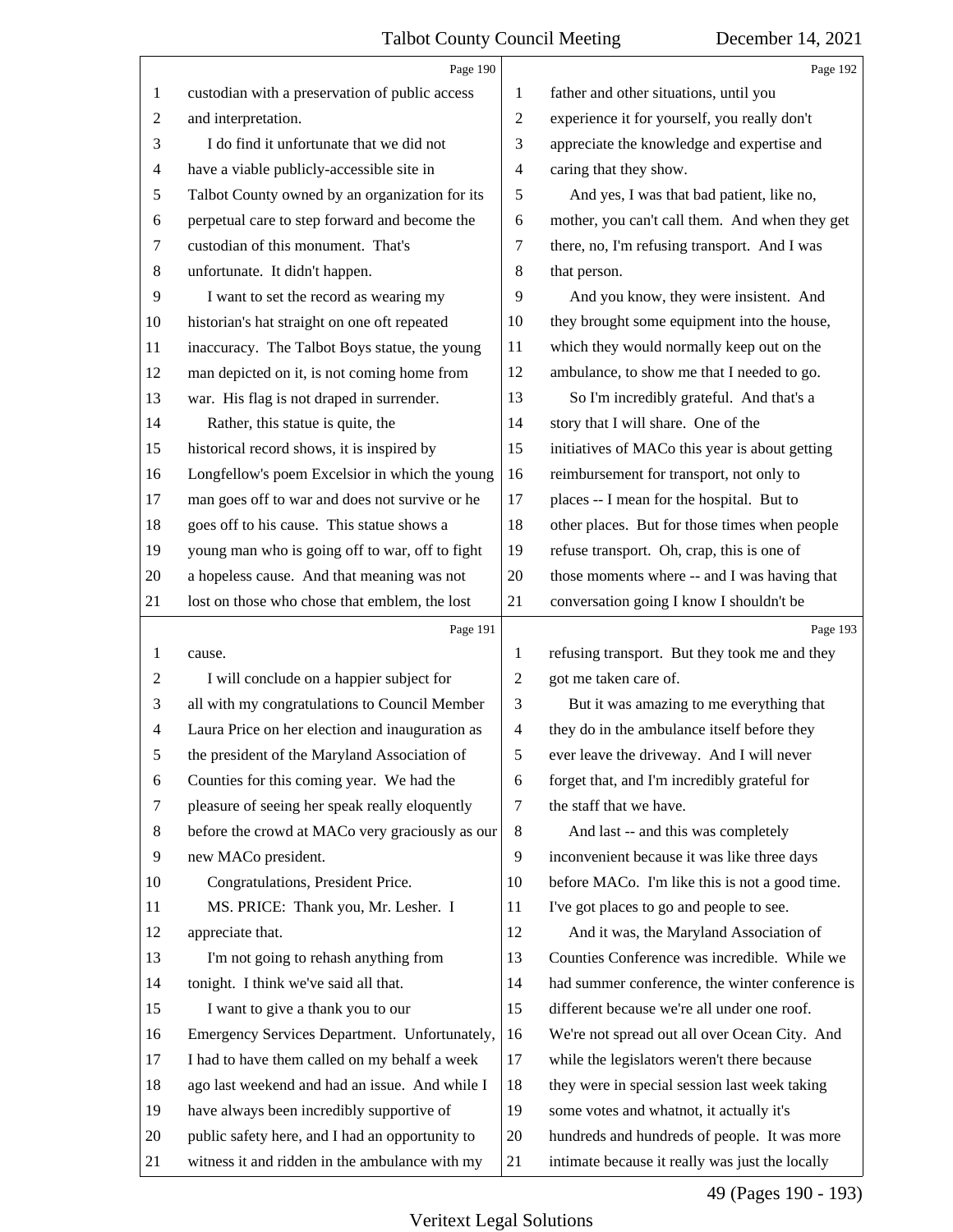<span id="page-50-0"></span>

|                | Page 194                                        |                          | Page 196                                        |
|----------------|-------------------------------------------------|--------------------------|-------------------------------------------------|
| 1              | elected officials in the room together.         | 1                        | job.                                            |
| $\overline{c}$ | And I'm just so incredibly honored to have      | $\overline{2}$           | I want to thank sincerely the public in         |
| 3              | been working 11 years to get to this point and  | 3                        | the last couple of nights coming out and giving |
| 4              | to be able to help lead this organization and   | $\overline{\mathcal{A}}$ | their views and trying to be transparent.       |
| 5              | bring people back together after not having     | $\mathfrak s$            | We're doing the best we can to try to give you  |
| 6              | really been together for nearly two years now.  | 6                        | the information that we know and trying to be   |
| 7              | And I'm going to take that very seriously       | $\tau$                   | transparent, being trustworthy.                 |
| 8              | because the reason that MACo works and the      | $\,8\,$                  | And tonight, I know we had some tough           |
| $\overline{9}$ | reason that MACo is so respected is because of  | 9                        | subjects. It's no use rehashing it, but we've   |
| 10             | the relationships that are formed.              | 10                       | done our best.                                  |
| 11             | And I know I've talked about that a lot,        | 11                       | And it's you that means a lot to us and         |
| 12             | but that was my message last Thursday night and | 12                       | it's you that we work for. Okay. So we work     |
| 13             | will be my message throughout the upcoming      | 13                       | for you guys.                                   |
| 14             | year. And I just, I couldn't be more excited    | 14                       | Staff, I really appreciate all the hard         |
| 15             | and honored to be able to be a part of that     | 15                       | work you've done for the last couple of nights  |
| 16             | organization. I love it very much.              | 16                       | and couple of weeks. You getting ready for      |
| 17             | And I thank you all for being there very        | 17                       | MACo and then getting ready for these meetings. |
| 18             | much. Had a lot of family and friends there,    | 18                       | So you guys have done a great, great job for    |
| 19             | but everybody in this room -- Mr. Pack, you had | 19                       | us. And the public needs to understand how      |
| 20             | to leave on Wednesday. But everybody else in    | 20                       | hard you guys work to get us the information,   |
| 21             | this room, staff and Cassandra and everybody,   | 21                       | the best knowledge you can. And there's         |
|                |                                                 |                          |                                                 |
|                | Page 195                                        |                          | Page 197                                        |
| 1              | it just meant the world to me to look out at    | $\mathbf{1}$             | information coming in every hour. So you're     |
| $\overline{c}$ | the tables and see that support and how we have | $\overline{c}$           | doing the best you can.                         |
| 3              | all become -- have such great relationships and | 3                        | So other than that, I appreciate                |
| 4              | have become such good friends after all these   | $\overline{4}$           | everything that everybody has done for us.      |
| 5              | years serving together.                         | 5                        | And Mr. Lesher, could you go ahead and          |
| 6              | So I thank you very much for the pleasure.      | 6                        | wrap it up for us?                              |
| 7              | MR. CALLAHAN: Well, wrap it up.                 | $\tau$                   | MR. LESHER: The County Council's next           |
| 8              | Ms. Price, you definitely knocked it out        | 8                        | meeting will be held on Tuesday, December 21st, |
| 9              | of the park with your speech. And it was a      | 9                        | beginning at six o'clock p.m. The Council will  |
| 10             | pleasure being there and supporting you. And    | 10                       | be convening in open session at 4:30 p.m. and   |
| 11             | congratulations. And I know you'll do a good    | 11                       | immediately adjourning into closed session to   |
| 12             | job this year as president.                     | 12                       | discuss real estate, legal, and personnel       |
| 13             | And you know, we're blessed to have you as      | 13                       | matters as listed on the statement for closing  |
| 14             | president because we're going to get all the up | 14                       | that meeting.                                   |
| 15             | to dates really quick. We should, right? We     | 15                       | Therefore, a motion to adjourn would be in      |
| 16             | should.                                         | 16                       | order.                                          |
| 17             | So it's proud to have the president on          | 17                       | MS. PRICE: So moved.                            |
| 18             | here in Talbot County. That's for sure.         | 18                       | MR. CALLAHAN: Madam Secretary.                  |
| 19             | Last couple of nights has been tough on         | 19                       | MR. DIVILIO: Second.                            |
| 20             | staff, been tough on Council. And you've all    | 20                       | SECRETARY: Mr. Callahan.                        |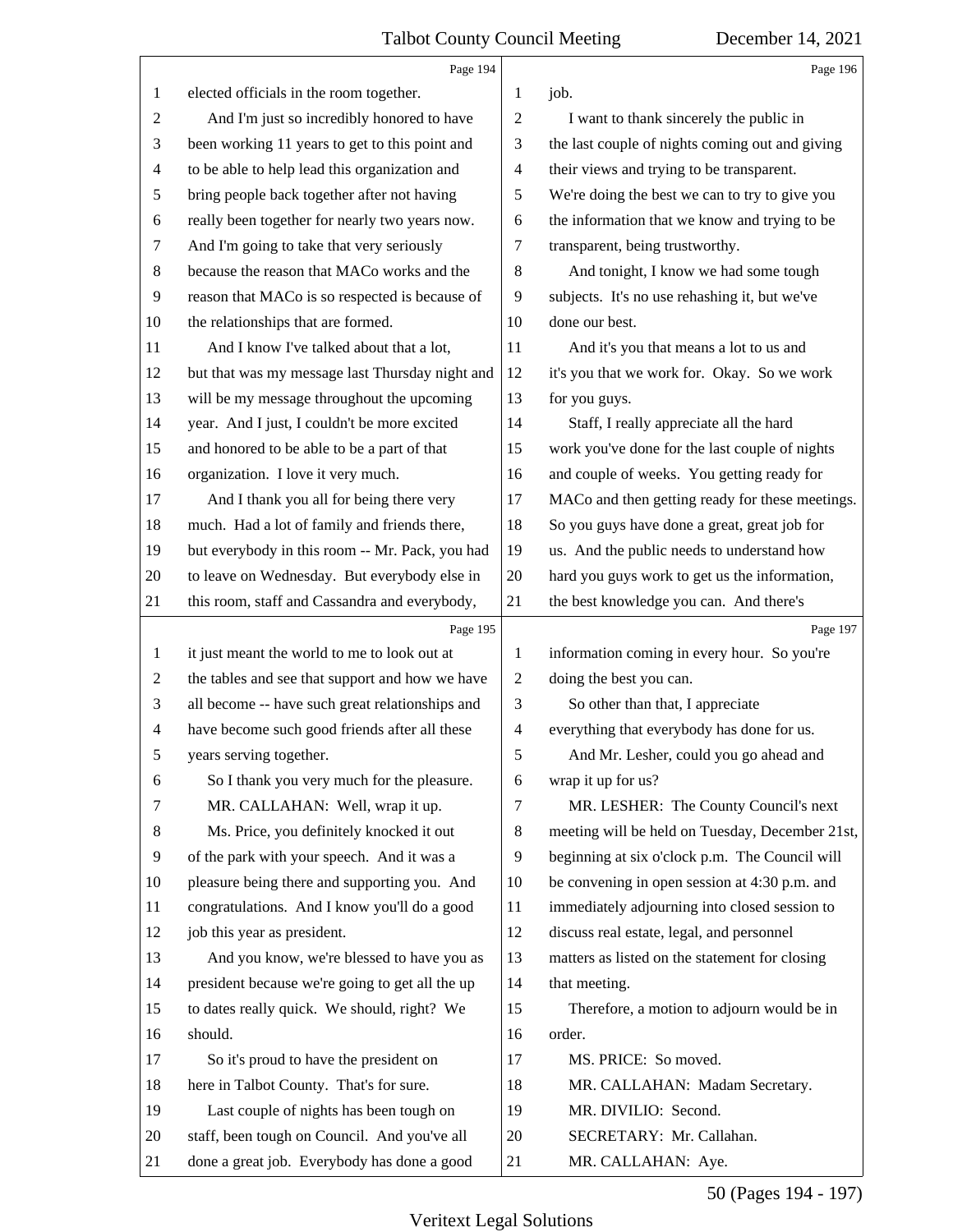<span id="page-51-0"></span>

| Page 198                                                                                                                                                                                                                                                                                                                                                                                                                                                                                                                                                                                                                                                                                                                                                                                                                                                                                                                                                                                                                                                                                                                                                      |  |
|---------------------------------------------------------------------------------------------------------------------------------------------------------------------------------------------------------------------------------------------------------------------------------------------------------------------------------------------------------------------------------------------------------------------------------------------------------------------------------------------------------------------------------------------------------------------------------------------------------------------------------------------------------------------------------------------------------------------------------------------------------------------------------------------------------------------------------------------------------------------------------------------------------------------------------------------------------------------------------------------------------------------------------------------------------------------------------------------------------------------------------------------------------------|--|
| SECRETARY: Mr. Divilio.<br>1                                                                                                                                                                                                                                                                                                                                                                                                                                                                                                                                                                                                                                                                                                                                                                                                                                                                                                                                                                                                                                                                                                                                  |  |
| $\overline{c}$<br>MR. DIVILIO: Aye.                                                                                                                                                                                                                                                                                                                                                                                                                                                                                                                                                                                                                                                                                                                                                                                                                                                                                                                                                                                                                                                                                                                           |  |
| 3<br>SECRETARY: Mr. Lesher.                                                                                                                                                                                                                                                                                                                                                                                                                                                                                                                                                                                                                                                                                                                                                                                                                                                                                                                                                                                                                                                                                                                                   |  |
| $\overline{4}$<br>MR. LESHER: Aye.                                                                                                                                                                                                                                                                                                                                                                                                                                                                                                                                                                                                                                                                                                                                                                                                                                                                                                                                                                                                                                                                                                                            |  |
| 5<br>SECRETARY: Ms. Price.                                                                                                                                                                                                                                                                                                                                                                                                                                                                                                                                                                                                                                                                                                                                                                                                                                                                                                                                                                                                                                                                                                                                    |  |
| MS. PRICE: Aye.<br>6                                                                                                                                                                                                                                                                                                                                                                                                                                                                                                                                                                                                                                                                                                                                                                                                                                                                                                                                                                                                                                                                                                                                          |  |
| SECRETARY: Mr. Pack.<br>7                                                                                                                                                                                                                                                                                                                                                                                                                                                                                                                                                                                                                                                                                                                                                                                                                                                                                                                                                                                                                                                                                                                                     |  |
| 8<br>MR. PACK: Aye.                                                                                                                                                                                                                                                                                                                                                                                                                                                                                                                                                                                                                                                                                                                                                                                                                                                                                                                                                                                                                                                                                                                                           |  |
| (Meeting concluded at: 9:08 p.m.)<br>9                                                                                                                                                                                                                                                                                                                                                                                                                                                                                                                                                                                                                                                                                                                                                                                                                                                                                                                                                                                                                                                                                                                        |  |
| 10                                                                                                                                                                                                                                                                                                                                                                                                                                                                                                                                                                                                                                                                                                                                                                                                                                                                                                                                                                                                                                                                                                                                                            |  |
| 11                                                                                                                                                                                                                                                                                                                                                                                                                                                                                                                                                                                                                                                                                                                                                                                                                                                                                                                                                                                                                                                                                                                                                            |  |
| 12                                                                                                                                                                                                                                                                                                                                                                                                                                                                                                                                                                                                                                                                                                                                                                                                                                                                                                                                                                                                                                                                                                                                                            |  |
| 13                                                                                                                                                                                                                                                                                                                                                                                                                                                                                                                                                                                                                                                                                                                                                                                                                                                                                                                                                                                                                                                                                                                                                            |  |
| 14                                                                                                                                                                                                                                                                                                                                                                                                                                                                                                                                                                                                                                                                                                                                                                                                                                                                                                                                                                                                                                                                                                                                                            |  |
| 15                                                                                                                                                                                                                                                                                                                                                                                                                                                                                                                                                                                                                                                                                                                                                                                                                                                                                                                                                                                                                                                                                                                                                            |  |
| 16                                                                                                                                                                                                                                                                                                                                                                                                                                                                                                                                                                                                                                                                                                                                                                                                                                                                                                                                                                                                                                                                                                                                                            |  |
| 17                                                                                                                                                                                                                                                                                                                                                                                                                                                                                                                                                                                                                                                                                                                                                                                                                                                                                                                                                                                                                                                                                                                                                            |  |
| 18                                                                                                                                                                                                                                                                                                                                                                                                                                                                                                                                                                                                                                                                                                                                                                                                                                                                                                                                                                                                                                                                                                                                                            |  |
| 19                                                                                                                                                                                                                                                                                                                                                                                                                                                                                                                                                                                                                                                                                                                                                                                                                                                                                                                                                                                                                                                                                                                                                            |  |
| 20                                                                                                                                                                                                                                                                                                                                                                                                                                                                                                                                                                                                                                                                                                                                                                                                                                                                                                                                                                                                                                                                                                                                                            |  |
| 21                                                                                                                                                                                                                                                                                                                                                                                                                                                                                                                                                                                                                                                                                                                                                                                                                                                                                                                                                                                                                                                                                                                                                            |  |
|                                                                                                                                                                                                                                                                                                                                                                                                                                                                                                                                                                                                                                                                                                                                                                                                                                                                                                                                                                                                                                                                                                                                                               |  |
| Page 199<br><b>STATE OF MARYLAND</b><br>1<br>2<br>I, Diane Houlihan, a Notary Public in and<br>for the State of Maryland, County of Baltimore City,<br>3 do hereby certify that the within named, Talbot<br>County Council Audio, personally appeared before me<br>4 at the time and place herein set according to law,<br>was interrogated by counsel.<br>5<br>I further certify that the examination was<br>6 recorded stenographically by me and then transcribed<br>from my stenographic notes to the within printed<br>7 matter by means of computer-assisted transcription<br>in a true and accurate manner.<br>8<br>I further certify that the stipulations<br>9 contained herein were entered into by counsel in my<br>presence.<br>10<br>I further certify that I am not of counsel<br>11 to any of the parties, not an employee of counsel,<br>nor related to any of the parties, nor in any way<br>12 interested in the outcome of this action.<br>13<br>AS WITNESS my hand Notorial Seal this 23rd<br>day of December, 2021<br>14<br>15<br>16<br>Diane Houlihan<br>17<br>Notary Public<br>18<br>19<br>20 My commission expires September 16, 2025 |  |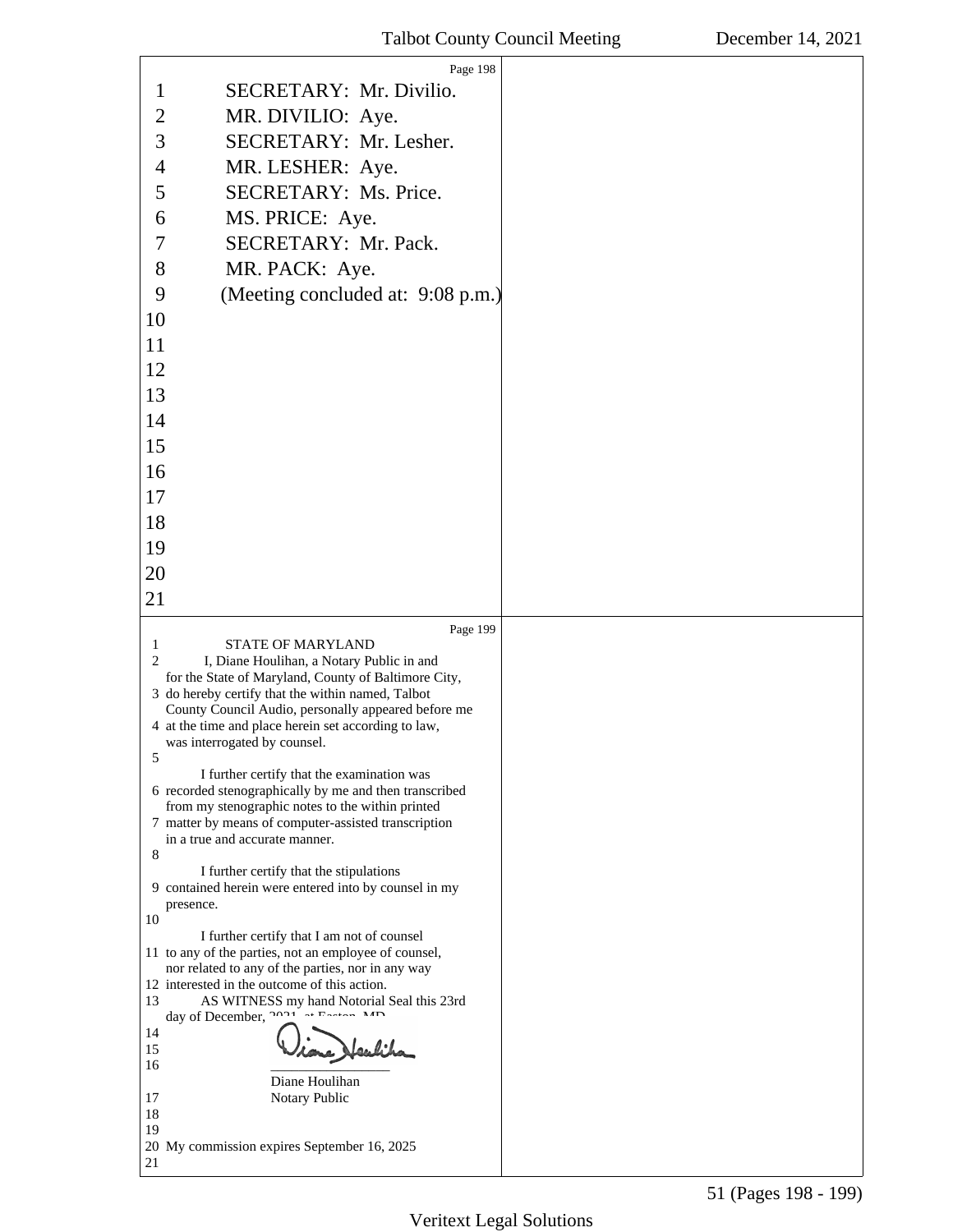### $[& 880,000]$

December 14, 2021

Page 1

| $\boldsymbol{\&}$  | 170 126:15 153:18  | 229 52:9 53:3             | 449,000 16:16      |
|--------------------|--------------------|---------------------------|--------------------|
| $\& 44:4$          | 1709 23:1          | 105:20                    | 495 105:16         |
|                    | 18 $5:7,9,116:18$  | 22nd 165:11               | 4:30 197:10        |
| $\boldsymbol{0}$   | 49:19              | 23rd 2:18 199:13          | <b>4th</b> 62:3    |
| 01 100:3           | 1800s 141:1        | 25 170:10                 | 5                  |
| $\mathbf{1}$       | 183,375 25:7       | 250 41:7                  | 50 37:13 38:10     |
| 1 $34:21$ 35:1     | 1836 143:3         | <b>25th</b> 10:9,10,13,14 | 55:5 123:6 140:4   |
| 1,286,105 23:8     | 185 142:3 143:3    | 10:18 62:20 71:16         | 140:9 158:13       |
| 1.65 $20:1221:1$   | 150:1 161:14       | 281 34:6 37:3,14          | 500 130:2          |
| 1.650 $20:7$       | 1862 153:13        | $40:6,13\;41:3$           | 501 129:17 134:14  |
| 100 122:3 158:13   | 1863 138:21        | 50:13 53:8 55:19          | 135:2              |
| 182:14             | 19 34:14 139:20    | 57:5 64:2,4,14            | 50th 158:14        |
| 100,000 15:14      | 190-63.1.a $104:1$ | 29638 57:20               | 53 53:20           |
| 16:18 17:1         | 1913 141:7 175:18  | $\mathbf{3}$              | 54 34:13           |
| 11 88:18 92:8      | 176:2,6            | 3 129:17 134:14           | 55 34:14           |
| 194:3              | 1914 141:9 176:18  | 135:2                     | 59 34:15           |
| 11.9 129:15        | 1916 176:10        | 3,382 135:21              | <b>5th</b> 9:9     |
| 119 131:14         | 1973 176:14        | 3-12a $100:3$             | 6                  |
| 11th 8:19,21 13:11 | 1st 165:10         | 30 45:17,19               |                    |
| 62:4               | $\overline{2}$     | 30,000 159:1              | 60 46:8            |
| 12 $6:1887:7,12$   | 2 $34:17,17$       | 304 34:13                 | 65 34:14           |
| 135:20             | 2,500 58:15 59:2   | 308 11:1 34:1,4           | 6:00 1:7           |
| 120 41:6 134:4     | 20 12:8 41:6 58:2  | 52:12 53:5 59:18          | 6:30 8:19 11:3,4   |
| 124,055.44. 18:18  | 200 148:18 179:16  | 71:11 98:11               | 13:12              |
| 125 143:15         | 200,000 39:9       | <b>30th</b> 3:17,19       | 6:31 33:18         |
| 12th 23:12,13      | 2000 58:4          | 310 71:20 72:2            | $\overline{7}$     |
| 25:10              | 2003 54:5          | 74:13,15 98:11            | 729:16             |
| 1362 199:15        | 2004 65:13,19      | 311 77:14,14,15           | 7.2 29:18          |
| 14 1:7 34:14 136:4 | 2005<br>65:15      | 79:9 98:11,13             | 7.2. 29:17         |
| 1495 103:19,21     | 2006 65:15         | 99:15 169:12              | 75 136:8           |
| 106:17 108:7       | 2007 43:4          | 312 99:20,21              | 770,000 21:3       |
| 118:10             | 2012<br>43:19      | 100:9,11,21               | <b>7th</b> 3:17,19 |
| 14th 2:13 3:18,20  | 2013 43:19         | 313 8:18                  | 8                  |
| 62:19 63:12 71:13  | 2017 12:19         | 314 13:10                 | 182:12<br>800      |
| 99:6,16            | 2020 35:7 130:20   | 37 146:2                  | 81 130:9           |
| 15 34:14 159:14    | 2021 1:7 16:12     | <b>39th</b> 138:16        | 8210 81:12         |
| 15-23 24:21        | 199:13             | $\overline{\mathbf{4}}$   | 83 34:14           |
| 15.3. $25:14$      | 2025 199:20        | 4 34:15 176:2             | 84 124:12 182:11   |
| 150 183:10         | 2030 35:7          | 4,498 126:16              | 85 34:14 141:1     |
| 16 199:20          | $21 \t23:4,7$      | 40 43:6                   | 865 34:16          |
| 16th 138:12        | 215 126:10         | 400 58:16 82:6            | 87 46:4,8          |
| 17 25:3,6 34:14    | 21715 69:18        | 44 34:14 136:1            | 880,000 21:1       |
| 135:12             | 21st 77:8,9 85:19  |                           |                    |
|                    | 92:2 98:17 197:8   |                           |                    |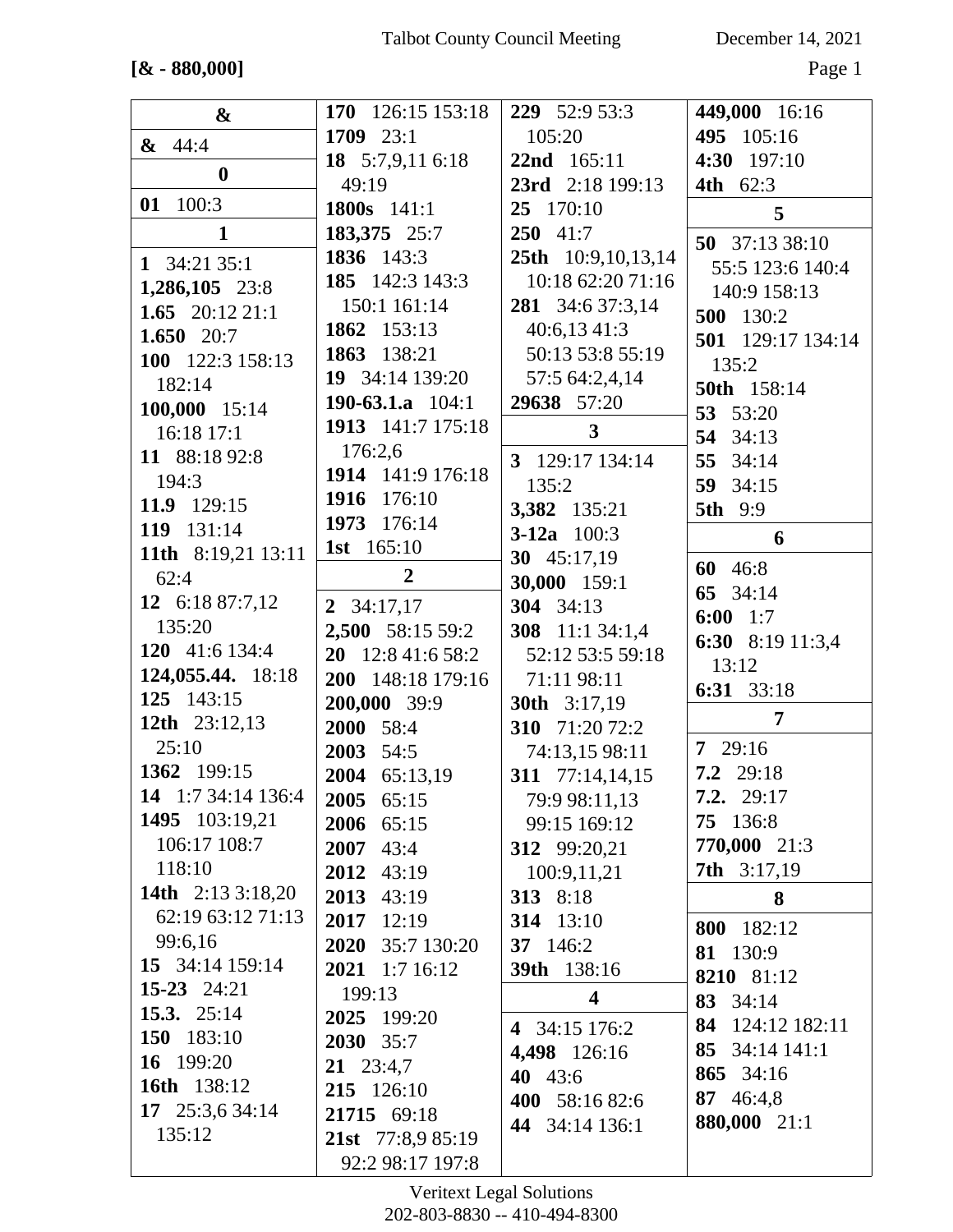# **[8th - alspach]** Page 2

| 8th 20:21               | acquiring 16:7           | adjourn $197:15$          | ago 43:9 49:19         |
|-------------------------|--------------------------|---------------------------|------------------------|
| 9                       | acquisitions 16:2        | adjourning                | 58:2 62:15 79:18       |
| 126:20 153:15<br>90     | acre 129:15              | 197:11                    | 80:2 122:4 140:4       |
| 9:08 198:9              | 134:15                   | adjust 66:20              | 140:9 145:12           |
| a                       | $acreage$ 126:20         | administration            | 150:21 158:13,13       |
|                         | acres 34:16 46:4,8       | 65:19 135:17              | 164:4 191:18           |
| ability 51:1 67:11      | 126:15,16 153:18         | 136:7                     | <b>agree</b> 63:4 71:2 |
| 83:20                   | act 26:16,18 28:20       | administrations           | 81:19 95:18 96:4       |
| able 7:1,7 29:10        | 29:8 93:20 94:4,4        | 136:9                     | 106:20 110:20          |
| 46:7 54:18 62:2         | 95:7,8 164:4             | administrative            | 157:5 159:6            |
| 87:18 88:7 90:6         | 188:9                    | 77:19 78:17 79:2          | agreeable 12:20        |
| 94:17 103:9 111:6       | acted 66:17 188:9        | 83:1,3,12,21 86:5         | agreeing 111:7         |
| 160:13 167:1            | <b>action</b> 76:4 80:11 | 86:7,10,16 93:18          | agreement 38:9         |
| 186:5 194:4,15          | 80:14 83:21              | 94:7,9 95:4,16,19         | 39:2 121:2,5           |
| absolutely 64:8         | 199:12                   | 96:2,7,13 145:13          | 148:11 149:21          |
| 114:7 122:9,13          | <b>actions</b> 5:3 94:7  | 169:9 186:6               | 150:4 152:8            |
| 137:14 168:20           | 95:12 122:7 131:6        | 188:10                    | agreements             |
| 183:11                  | activity 44:19           | admitted 46:20            | 147:14                 |
| absorb $46:2$           | acts 94:10               | adopt 83:12 100:1         | agricultural 15:10     |
| <b>abuse</b> 91:6 165:3 | <b>actual</b> 128:10     | 107:20                    | 16:13 17:4             |
| <b>abused</b> 89:4,8    | 141:17 175:6             | adopted 5:8               | agriculture 14:11      |
| 90:5 96:3,7             | 182:8                    | adoption 34:5             | 15:15                  |
| abusing 88:5            | <b>ad</b> 164:8          | 77:18 86:12 87:4          | <b>ahead</b> 2:5 36:2  |
| accept 20:5,11          | add 12:17 35:5           | <b>advance</b> 91:2,8,13  | 61:14 72:17 74:10      |
| 24:2 39:4 100:20        | 41:9 57:3 71:5           | 168:16 172:17             | 74:18 75:7,8,12        |
| 133:2                   | 94:8 96:10 114:21        | 181:1                     | 86:1 98:2 100:6        |
| acceptable 83:19        | 163:13 169:5             | advantages 44:9           | 118:2 139:16           |
| accepted 4:2            | added 31:4 141:11        | advertisement 9:9         | 197:5                  |
| 176:20                  | addition 32:13           | <b>advise</b> 79:16       | aide 138:19            |
| $accepting$ 12:20       | 70:21 120:2 131:4        | advised $54:10$           | air 178:2              |
| access 32:2 149:3       | 143:17                   | advisement 64:15          | airing $168:1$         |
| 149:5,7 190:1           | additional 7:19          | <b>advisory</b> 9:3 69:20 | allegiance 2:8,9       |
| accessibility 130:1     | 10:4 20:13 47:16         | 70:2,14 114:12            | alliance 36:21         |
| accessible 26:21        | 82:4 151:19 166:5        | affairs $41:15$           | allocation 16:18       |
| 190:4                   | additions $2:14$         | afford $8:1$              | 30:12                  |
| accountable 7:3         | 3:20                     | aftermath 183:9           | allocations 29:8       |
| accurate 199:7          | address 35:20            | <b>agenda</b> 2:12,13,15  | <b>allow</b> 50:13,18  |
| achievable 55:7         | 56:14 156:7              | 2:17 9:11 15:13           | 142:5                  |
| achieved 158:7          | addressed 40:5           | 18:14 20:10 23:5          | allowed 84:18          |
| acknowledge             | 164:15,16 165:5          | 25:4 26:16 71:6           | 94:19                  |
| 90:15                   | addressing 167:3         | 85:18 87:12 91:16         | alspach $36:14,15$     |
| acknowledgement         | adequately 37:15         | 97:6,11,12,16             | 36:17,19,20 42:13      |
| 89:13                   | adjacent 126:17          | 119:10                    | 53:6 79:12,12          |
|                         | 135:15 153:19            |                           | 80:15 81:8 82:14       |
|                         |                          |                           |                        |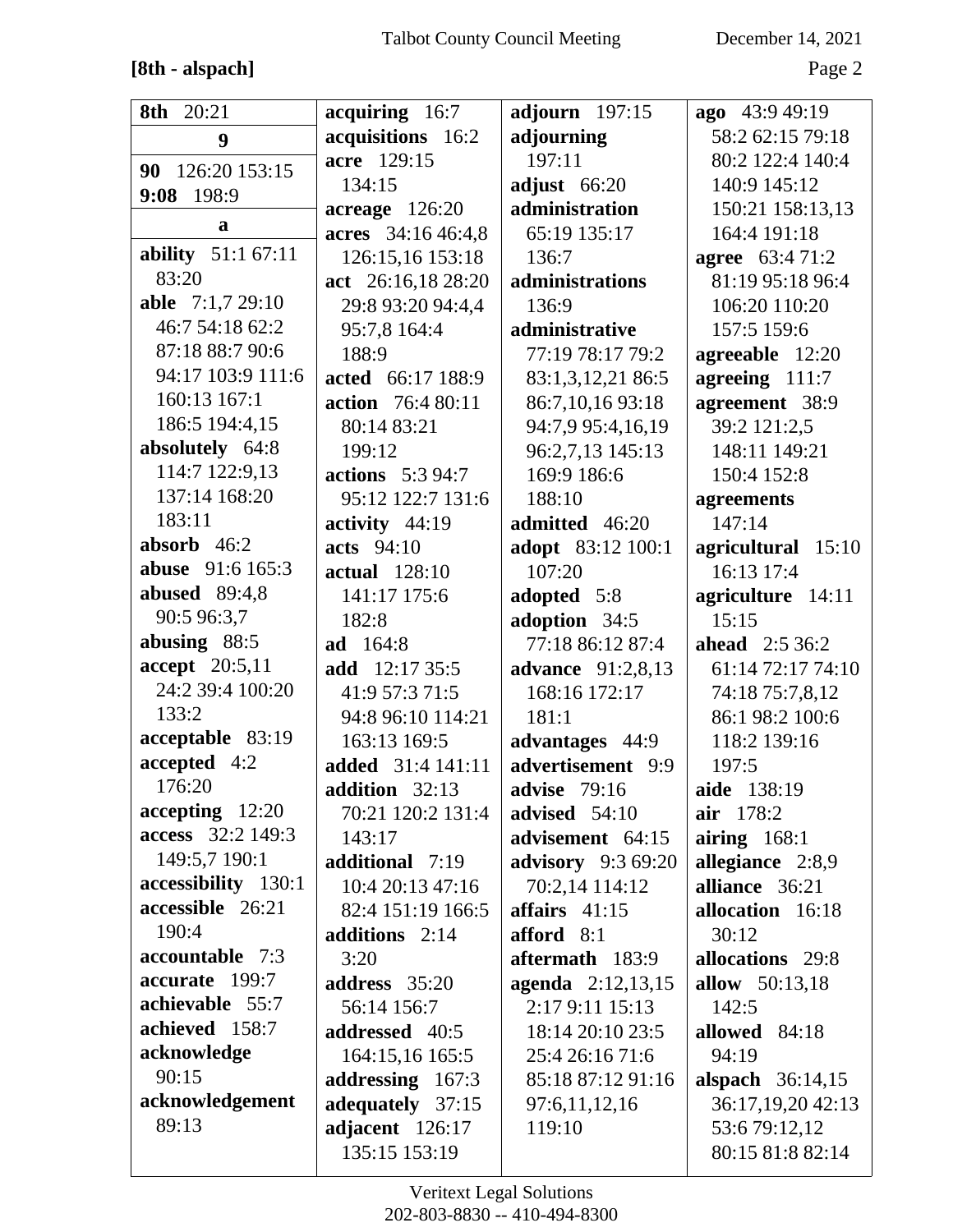### [alternate - assured]

| December 14, 2021 |  |  |
|-------------------|--|--|
|-------------------|--|--|

Page 3

| alternate 147:4          | announce 8:15            | <b>applied</b> 19:1 30:20 | apropos 156:14      |
|--------------------------|--------------------------|---------------------------|---------------------|
| alternative 119:11       | announcement             | 107:11                    | arbitrary 87:16     |
| 152:8 173:14             | 68:14                    | apply 16:6 68:1           | area 34:15 43:10    |
| amazing 193:3            | annual $15:9$            | 111:14 112:3              | 59:12 129:21        |
| ambulance 191:21         | <b>answer</b> 20:17 23:9 | 116:5                     | 130:10 135:5        |
| 192:12 193:4             | 151:6 181:1              | applying 188:17           | 136:6, 10, 16 142:8 |
| <b>amend</b> 2:17 4:8,18 | answering 70:3           | appoint 165:20            | 142:12,13           |
| 34:6 35:4,8 77:16        | answers 65:17            | appointed 103:2           | areas 34:17 35:1    |
| 104:1 118:11             | 149:1                    | 111:20                    | arguing 146:3       |
| amended 35:11            | anticipation 164:5       | appointing 103:5          | arisen 37:3,17      |
| 117:5,7                  | anybody 8:13             | appointment 14:7          | arpa 26:16          |
| amending $64:7,20$       | 42:15,16 48:10           | appointments              | art 44:18 171:11    |
| amendment 25:3           | 56:1,3 57:1 59:16        | 14:6                      | artesian 143:13     |
| 25:6 64:16 67:20         | 60:19 69:7 74:12         | appreciate 13:6           | article 59:6 100:3  |
| 68:4 92:4 93:6           | 74:14,14 79:8            | 26:10 36:11 42:14         | 139:21 140:3,18     |
| 94:19 104:11             | 82:16 85:8,9 89:3        | 48:9 52:2,4 57:14         | 140:20 141:2,4      |
| 108:10 109:5,13          | 89:8 100:8,10            | 57:15 59:15 82:15         | 176:11              |
| 109:15 112:5,9           | 105:15,17 108:6          | 103:18 113:10             | artillery 129:13    |
| 114:18,20 115:19         | 111:6 113:21             | 132:16 145:11             | 135:9 138:14        |
| 115:21 116:1,10          | 117:14,17 179:10         | 155:10 158:1              | 154:6               |
| amendments 10:5          | 179:12 183:16            | 159:19 160:4              | <b>ashby</b> 130:16 |
| 63:11,13,19 64:10        | 184:10                   | 165:18 180:18             | 139:9               |
| 64:11                    | anymore 188:19           | 191:12 192:3              | asked 51:17         |
| america 43:21            | anyway $51:20$           | 196:14 197:3              | 167:16              |
| 135:16                   | 83:18                    | appreciated               | asking $127:8$      |
| american 26:15           | apparent 168:21          | 166:18                    | 140:18 156:16       |
| 26:18 27:6 28:20         | appealed 114:6           | approach $40:6$           | asks 40:19          |
| amortized 31:5           | <b>appear</b> 84:12 85:2 | appropriate 95:15         | asphalt $12:7$      |
| amount 18:18             | 129:12 140:19            | 107:2 123:10              | assist $70:3$       |
| 20:6,12 23:8 25:7        | 164:19                   | approval $5:8,10$         | assistance 30:14    |
| 29:7 65:4                | appeared 199:3           | 15:14 21:10 23:6          | assistant $144:13$  |
| amounts 80:16            | appears $109:1$          | 23:15 24:20 25:5          | assisted 199:7      |
| ample $37:9$             | 130:12 140:10            | 76:11                     | associated 12:9     |
| analyze 32:4             | apples $157:3$           | approvals $5:12$          | 34:10               |
| <b>anderson</b> 69:10,13 | applicant 108:3          | approve 19:6              | association 43:20   |
| 69:17,18 70:8,11         | applicant's 107:7        | 20:11 64:11 65:14         | 53:20 54:11,12      |
| <b>anne</b> 125:12       | applicants 109:19        | approved 106:1,3          | 109:9 115:7 132:2   |
| annexation 38:9          | 111:19                   | approving 110:10          | 171:20 176:1        |
| <b>annexed</b> 12:13,19  | application 106:2        | 114:5,10                  | 191:5 193:12        |
| 38:11                    | 107:15 110:10            | approximately             | associations        |
| anniversary              | applications             | 126:9,15,19               | 155:21              |
| 158:14                   | 104:17 106:8             | 129:20 134:3              | assured 133:3       |
| annotated 100:4          | 114:6 188:14             | 136:8                     | 177:10              |
|                          |                          |                           |                     |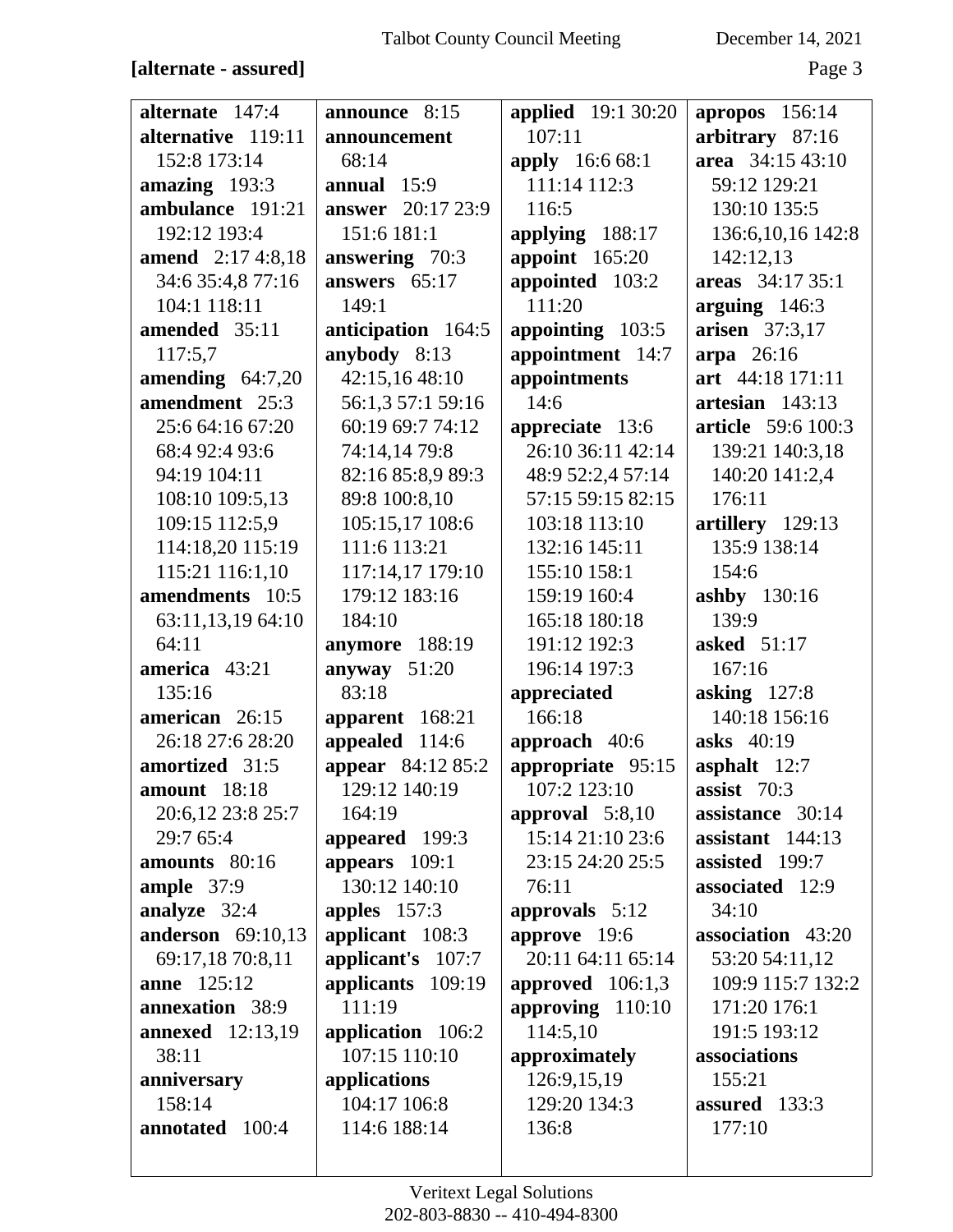## **[attempt - board]** Page 4

| $\textbf{attempt}$ 131:19    | 17:14,16,18,20                 | <b>base</b> 141:8,11      | 175:7 178:1                |
|------------------------------|--------------------------------|---------------------------|----------------------------|
| attendance 114:4             | 18:1 19:14,16,18               | <b>based</b> 10:5 70:4    | believed 174:21            |
| attention 75:14              | 19:20 20:1 22:11               | 126:19 178:3              | believer 44:15             |
| <b>attest</b> 121:18         | 22:13,15,17,19                 | basically 21:1            | bench $48:10$              |
| attorney 88:11               | 24:9,11,13,15,17               | 80:7 89:20 129:19         | beneficial 63:2            |
| 89:3 90:4 104:12             | 25:20 26:1,3,5,7               | 149:11,17 171:21          | benefit 66:19              |
| 105:2,9 106:19               | 101:16,18,20                   | <b>basis</b> 108:19       | 148:5                      |
| 107:3,20 108:2               | 102:1,3,9,11,13                | battalion 138:16          | <b>best</b> $50:6,2054:15$ |
| 109:7,12,19 110:2            | 102:15,17 116:15               | <b>battery</b> 138:15     | 95:21 133:12               |
| 110:21 114:21                | 116:19,21 117:2                | <b>battle</b> 139:8       | 145:3,4 182:21             |
| 115:5 116:4                  | 118:1,20 119:1,3               | 153:12 155:11             | 183:5,5 196:5,10           |
| 186:14,14                    | 119:5,7 162:14,20              | 181:10,12                 | 196:21 197:2               |
| attorney's 89:9              | 197:21 198:2,4,6               | battlefield 125:19        | <b>better</b> 95:14 106:9  |
| 91:6                         | 198:8                          | 125:21 126:12,14          | 124:10,12,17               |
| attorneys 106:20             | $\mathbf b$                    | 126:16,21 137:15          | 138:1 142:20               |
| 107:10 109:21                |                                | 137:21 144:18             | 148:7,14 167:19            |
| 110:5 111:14                 | 138:16,20 163:3<br>$\mathbf b$ | 152:12 153:16             | 169:1 173:13               |
| 112:2                        | <b>baby</b> 110:4              | 161:21 174:2,18           | 185:18 186:3,21            |
| <b>audio</b> 199:3           | back 20:20 26:13               | 175:11 181:14,17          | beyond 89:19               |
| authority 75:15              | 29:1 32:5 40:17                | battlefields 121:3        | 165:3                      |
| 75:16 83:12                  | 53:16 54:5 56:2                | 130:9 132:1,21            | <b>bid</b> 23:1 24:3,20    |
| authorizing 11:16            | 62:14 65:19 71:9               | 145:5 154:5               | <b>bidder</b> 18:17        |
| 72:3                         | 77:6 99:12 113:18              | 158:18 164:14             | big 52:3 69:14             |
| available 26:19              | 114:18,21 129:11               | 181:14                    | 144:12                     |
| 27:16 136:14                 | 141:16,17 146:3                | battles 139:7             | <b>bill</b> 31:4 69:9,17   |
| 142:6 147:2 149:3            | 152:12 185:12                  | bay 45:9 129:9            | 92:15 103:21,21            |
| 173:5                        | 194:5                          | <b>beacon</b> $27:1132:4$ | 108:10 109:10              |
| avenue 72:5,13,16            | backfilling 31:9               | <b>bearer</b> 128:14      | 117:7 118:7,10,10          |
| 73:2 74:6 75:18              | background 6:4                 | <b>beaty</b> $60:4$       | 118:13 119:8               |
| 76:6                         | 45:6 49:11 106:13              | beautiful 58:10           | 186:7,19                   |
| <b>award</b> 23:6 24:20      | 110:3                          | 129:5,5 152:6             | biological 44:3            |
| 25:5                         | <b>bad</b> 59:1,7,8            | 161:21 173:17             | <b>bit</b> $6:343:21$      |
| awarded 28:19                | 128:14 192:5                   | <b>beg</b> 59:3           | 112:1 127:5 154:6          |
| 29:15                        | <b>balance</b> 16:12,15        | <b>began</b> $134:11,14$  | 158:12 160:13              |
| <b>aware</b> 37:21 76:12     | 29:20                          | beginning 26:19           | 163:10 186:21              |
| 89:14 90:19 92:1             | <b>baltimore</b> 199:2         | 49:10 159:5 181:4         | <b>black</b> 182:13        |
| 103:15 120:15                | bang $59:2$                    | 197:9                     | bless $81:10$              |
| 127:14 129:10                | <b>bank</b> 176:8              | behalf $191:17$           | blessed $51:6,10$          |
| 137:20 140:16                | bankruptcy 54:14               | <b>belief</b> 111:19      | 195:13                     |
| 163:11 164:3                 | banks $60:14$                  | <b>believe</b> $9:440:8$  | <b>blood</b> 141:21        |
|                              | <b>banner</b> 176:11           |                           |                            |
| <b>awful</b> 81:16<br>181:13 | <b>bar</b> $110:4$             | 66:3 67:4 86:16           | bluepoint 165:9            |
|                              | barely $174:4$                 | 94:12 108:19              | <b>board</b> 9:3 14:5,11   |
| aye 3:7,9,11,13,15           | <b>barn</b> $65:7142:5$        | 122:20 137:1              | 69:20 70:2,14              |
| 14:18,20 15:1,3,5            | 142:11 149:17                  | 171:2 174:12              | 100:2 103:13               |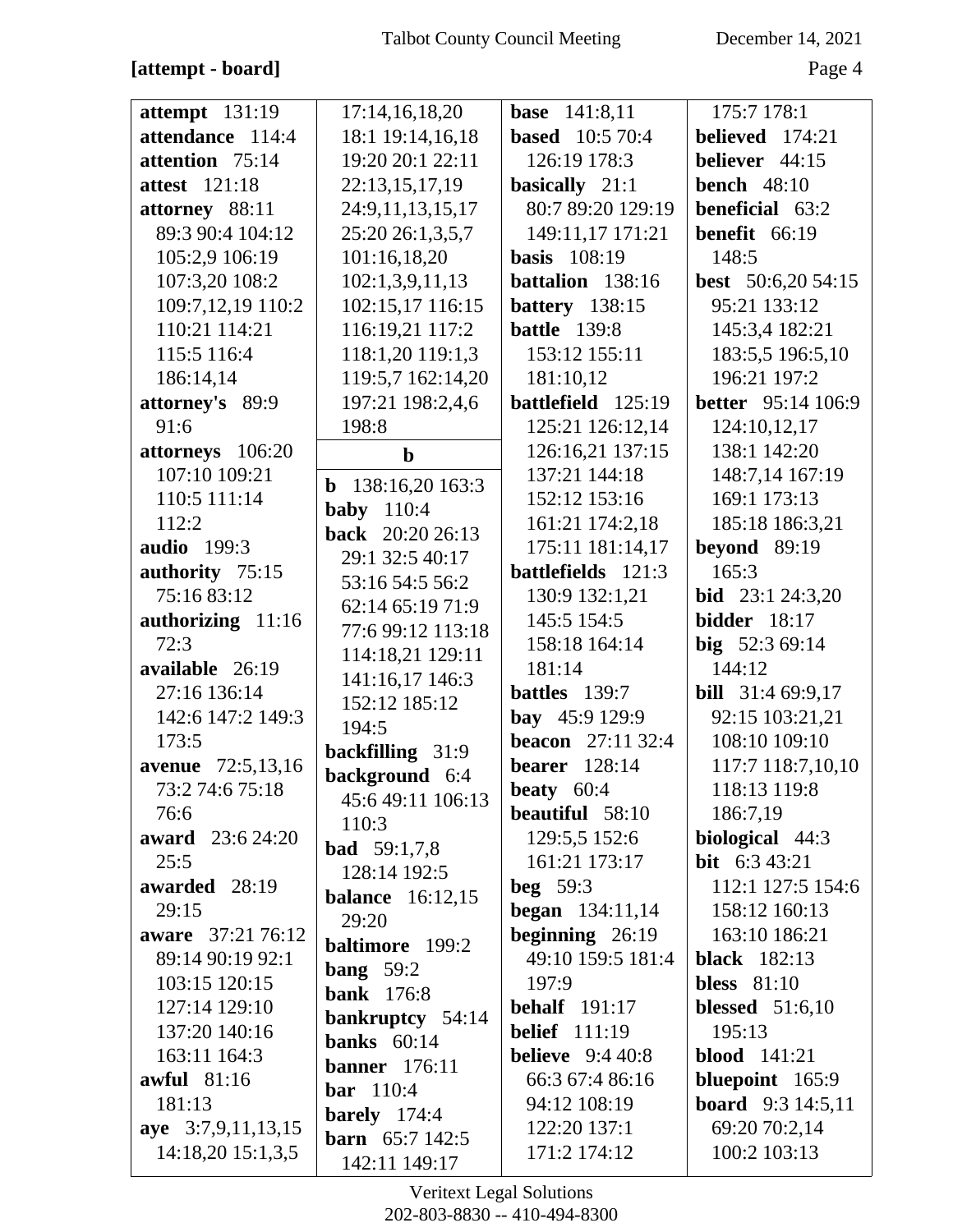## **[board - camp]** Page 5

| 104:3,12,15 105:2            | <b>brand</b> $39:12$      | businesses 30:14   | 74:2,9 75:1,3,6,12 |
|------------------------------|---------------------------|--------------------|--------------------|
| 106:1,1,5,7,12,14            | break $69:5$              | 144:16             | 76:13 77:1,4,11    |
| 106:19 107:3,17              | brian $48:12$             | <b>busy</b> 109:21 | 78:2 79:5 81:7     |
| 108:12,21 109:1,6            | 136:13,17<br><b>brick</b> | $\mathbf c$        | 82:14 85:6,16      |
| 110:18,21 111:1              | <b>bricks</b> 135:6       |                    | 86:1 89:21 93:11   |
| 114:10,12,13                 | <b>brief</b> $37:1$       | c 129:17 134:14    | 93:16 95:9 96:15   |
| 158:16 176:15                | briefly $72:10$           | 135:2              | 98:1,15,20 99:3,9  |
| board's $105:7$              | <b>bring</b> $66:1877:6$  | calculated 29:9    | 99:17 100:5,15,18  |
| 115:10                       | 84:8,19 87:21             | calculations 46:5  | 101:1,5,8,12,15    |
| boarders $174:15$            | 96:14 133:21              | california 110:5   | 101:16 102:4,6,8   |
| <b>boards</b> 112:16         | 187:9,19,20 194:5         | call 3:4 14:15     | 102:9,18,19,20     |
| 113:2,4,16 114:3             | bringing $42:20$          | 17:11 19:11 22:8   | 103:17 104:4,21    |
| <b>bob</b> 49:7 57:19        | 49:15                     | 24:7 25:18 35:19   | 105:4,10,12,14     |
| <b>bodies</b> $15:21$        | brings $78:15$            | 59:12 102:7 104:6  | 108:6,9,14,16      |
| body 41:20 67:9              | <b>broad</b> $30:1348:3$  | 116:13 117:19      |                    |
|                              | broadband 30:16           | 127:13 132:16      | 114:17 115:2,11    |
| 94:2,3,3,13<br>133:16 138:18 |                           | 162:12 192:6       | 115:17,20 116:2,8  |
|                              | 30:17 31:7                | callahan $1:142:3$ | 116:12,14,15       |
| <b>book</b> 183:13           | broader $108:4$           | 2:10,21 3:3,6,7,16 | 117:3,9,13,16,21   |
| <b>books</b> 150:8           | broken 46:6               | 4:13 5:17,21 6:6   | 118:1,9,13,15,17   |
| <b>boone</b> 56:20           | <b>bronze</b> 135:20      | 8:12,20 10:7,14    | 118:18,19,20       |
| boosters 184:21              | 179:1,3                   | 10:17,20 11:5,7    | 119:8,14,15        |
| <b>born</b> 140:21           | <b>brooks</b> $11:1812:5$ | $11:11$ $12:1,16$  | 121:12 125:7       |
| <b>bottom</b> 120:5          | 12:19,20 73:16            | 13:5, 13, 21 14:14 | 127:12 146:9,16    |
| 168:2                        | brother $128:21$          | 14:17,18 17:10,13  | 150:10 157:7,10    |
| bought $122:2$               | brought $44:12$           | 17:14 18:6 19:3,9  | 157:13 160:1       |
| 175:18                       | 45:16 119:21              | 19:13,14 21:21     | 161:9 162:10,13    |
| <b>box</b> $179:1,3$         | 124:6,10 141:6            | 22:3,6,10,11       | 162:14 163:2,5,8   |
| boy 141:11,20                | 157:21 160:11             | 23:19 24:1,5,8,9   | 166:19 168:6,10    |
| boys 83:2 119:12             | 171:20 192:10             | 25:13,16,19,20     | 168:14 170:2,5     |
| 120:1,20 121:6               | <b>browne</b> 56:11,18    | 26:9 28:17 33:9    | 172:14,18 178:17   |
| 122:15,20 123:6              | 56:20,20                  | 33:17,20 35:12,17  | 179:9 183:16       |
| 123:13,17 124:13             | buddies 158:20            | 36:5,9,11,16,18    | 184:9,14,18 187:4  |
| 129:1 131:9,17               | budget $19:4.5$           | 42:13,19 43:1      | 189:13,16 195:7    |
| 132:17 138:3                 | build $6:18$              | 46:16 47:8 48:8    | 197:18,20,21       |
| 139:13,14 140:12             | builder 45:5              | 48:20 52:1,6,17    | called 44:4 126:2  |
| 142:1,21 146:5               | building $43:676:1$       | 53:1 55:21 56:5,8  | 127:12 191:17      |
| 148:16 157:17                | <b>bunch</b> 128:16       | 56:12,19 57:14,18  | calling $27:21$    |
| 158:13 159:2,8,16            | <b>bureau</b> $103:5$     | 59:14,21 60:2,17   | calvary 138:17     |
| 163:13 165:17                | buried $136:1$            | 60:19 61:3,8,11    | cambridge 176:10   |
| 166:2 173:4,21               | 139:9                     | 61:13,16 62:6,9    | cameras 136:4      |
| 174:17 182:19                | <b>burn</b> 171:7         | 63:3,5,8 68:19     | camp 134:17        |
| 190:11                       | burnie 59:8               | 69:7,10,11,15      | 135:9 138:19       |
| <b>bozman</b> 183:19         | business $143:14$         | 70:7,10 71:4,7,14  | 139:3,5 154:18,20  |
|                              | 186:4                     | 71:17 72:8,17      | 155:6,8,11 156:17  |
|                              |                           |                    |                    |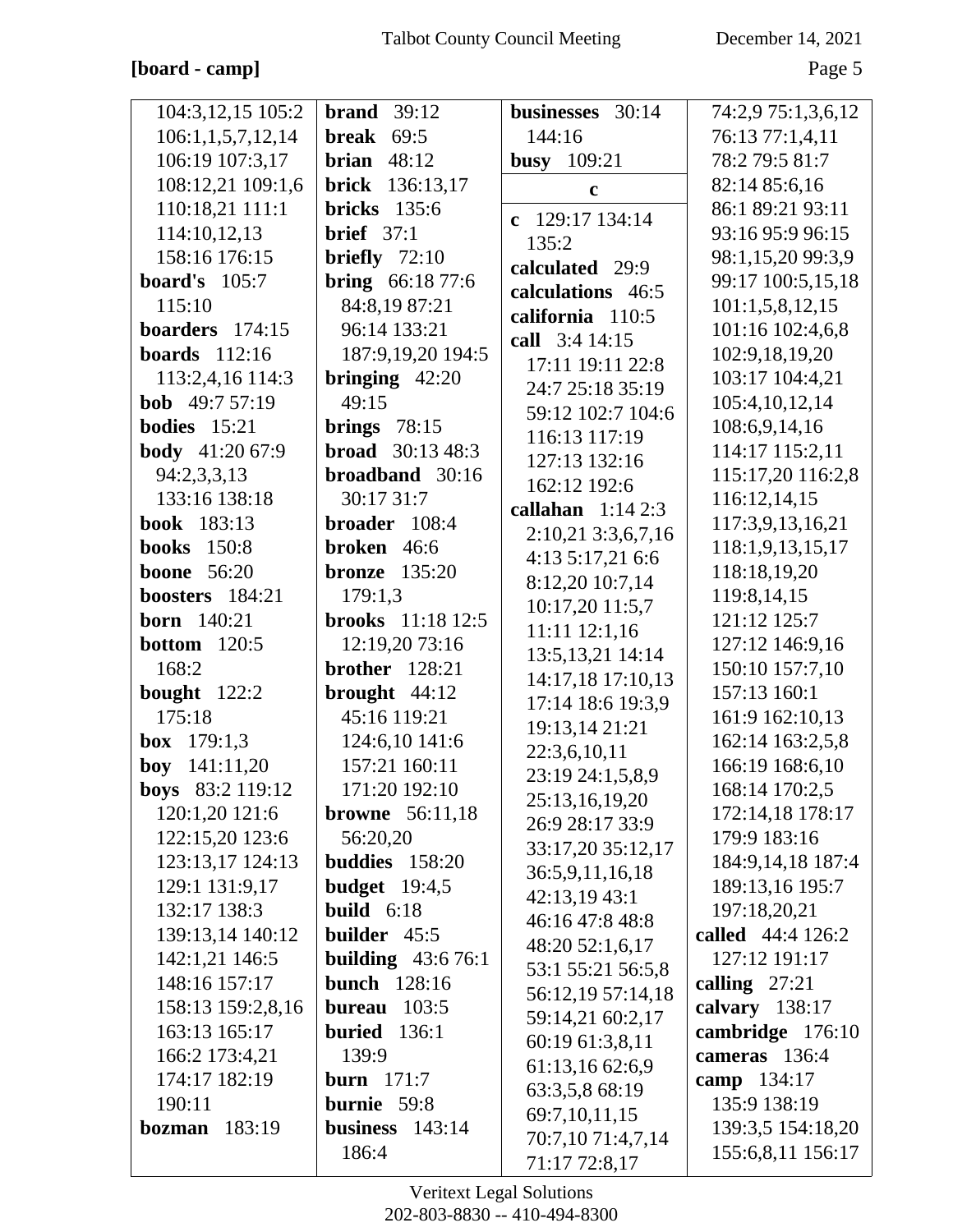## **[camp - come]** Page 6

| 156:18                    | certify 199:3,5,8        | chesapeake 27:19          | clean 58:9 98:3    |
|---------------------------|--------------------------|---------------------------|--------------------|
| candidates 103:15         | 199:10                   | 45:9 129:9                | 186:15             |
| 104:20                    | chair 4:1 69:19          | chloras 139:19            | cleaned 78:13      |
| capital 31:3,10,12        | chairing 27:4            | choices 57:7              | clear 82:18,21     |
| 35:5 139:1                | chairman 43:18           | choose 145:9              | 123:1 131:2        |
| captain 138:13,14         | challenged 94:15         | chose 190:21              | 132:18 141:3       |
| captured 138:21           | challenging $60:10$      | chosen 28:10              | 178:12 186:10      |
| care 55:11,14 57:1        | 187:8                    | christmas 42:18           | clearly 84:9 95:20 |
| 68:8 113:5 133:12         | chambers 1:10            | 42:21                     | 96:8 120:10        |
| 171:5 177:13              | <b>chance</b> 3:18 60:21 | <b>chuck</b> 1:14 11:4    | 152:11 186:5       |
| 190:6 193:2               | 62:1 79:19 87:14         | 157:9 166:19              | clive 172:20       |
| cared $152:7$             | 88:16 93:8               | churches 188:1            | close 61:4 75:8    |
| careful 39:6 82:2         | change $23:4,6,14$       | citizen 82:3 122:3        | 115:12,15 117:8    |
| caring $192:4$            | 23:15 167:12             | 143:10 148:4              | closed 93:3 197:11 |
| cars 58:20                | 170:21 189:20            | 176:7                     | closing $197:13$   |
| cart 133:15               | changed $87:6,13$        | citizens 27:13 28:6       | coalition 184:7    |
| case 10:4 38:16           | changes 6:9 78:11        | 53:8 120:13 124:8         | code 13:2 100:4    |
| 64:13 129:14              | 91:21 92:2,11            | 172:5                     | 104:2 107:16       |
| 133:4 150:11              | 104:9 185:14,16          | citizenship 84:18         | coffee 167:10,16   |
| cashier 176:7             | 185:17                   | city 172:2 193:16         | 167:21             |
| cassandra 26:11           | changing $83:4$          | 199:2                     | collaborated       |
| 26:12 27:7 194:21         | 84:5,13 85:3             | civic 109:9 115:7         | 48:17              |
| cause 97:18               | 110:16 169:12            | civil 124:13              | collection 21:6    |
| 190:18,20 191:1           | 170:19                   | 134:10 143:12             | college 180:1      |
| caveat $76:10$            | channels 28:3            | 154:5 166:1               | colonel 176:1      |
| celebrity 144:4           | 29:12 32:15 83:6         | 170:11 173:11,19          | colored 73:17      |
| cement 12:8               | chapman's $138:13$       | 174:4,6 175:20            | 163:19             |
| cemeteries 188:1          | character 17:2           | 181:20 182:9              | come 12:2 15:6     |
| cemetery 134:18           | 58:9,21                  | 183:8,8                   | 20:3,20 26:12      |
| 134:19 135:16,18          | charge 31:3              | civilians $136:1$         | 35:19 36:6 37:2    |
| 136:8 139:10              | charges $31:10$          | clarification 67:21       | 48:11 49:13 51:3   |
| 155:2                     | charitable 135:2         | 113:16                    | 51:16 55:2 57:16   |
| census $103:6$            | charity $129:18$         | clarifies 78:19           | 60:20,21,21 62:14  |
| center 18:13,16           | charles 43:3             | clarify $12:18$           | 63:1 68:5 69:9     |
| 19:11 27:20               | 138:11                   | 77:17                     | 74:12,15 75:13     |
| 126:10 134:4              | charlottesville          | clarifying $78:12$        | 79:10,11 82:17     |
| 135:7 139:20              | 182:3                    | <b>clarity</b> 78:15 84:8 | 92:2 97:9 98:8     |
| centrally 134:15          | charter 170:18           | 96:14                     | 100:8,11 105:15    |
| <b>certain</b> $34:835:5$ | check 56:9 112:18        | clarke $12:1,420:2$       | 105:17,18 108:7    |
| 77:17 95:1                | 113:18 114:14            | 20:19 21:15,19            | 119:19 120:11      |
| certainly 9:17            | 151:10                   | 23:11 25:9                | 145:15 148:10      |
| 67:8 87:2 91:18           | cheer $42:21$            | class $96:18$             | 156:4 160:3        |
| 91:18 114:14              | chemical 43:7            | clay 13:21 27:16          | 179:11,13,13       |
| 174:14,16                 |                          | 28:11                     | 183:17             |
|                           |                          |                           |                    |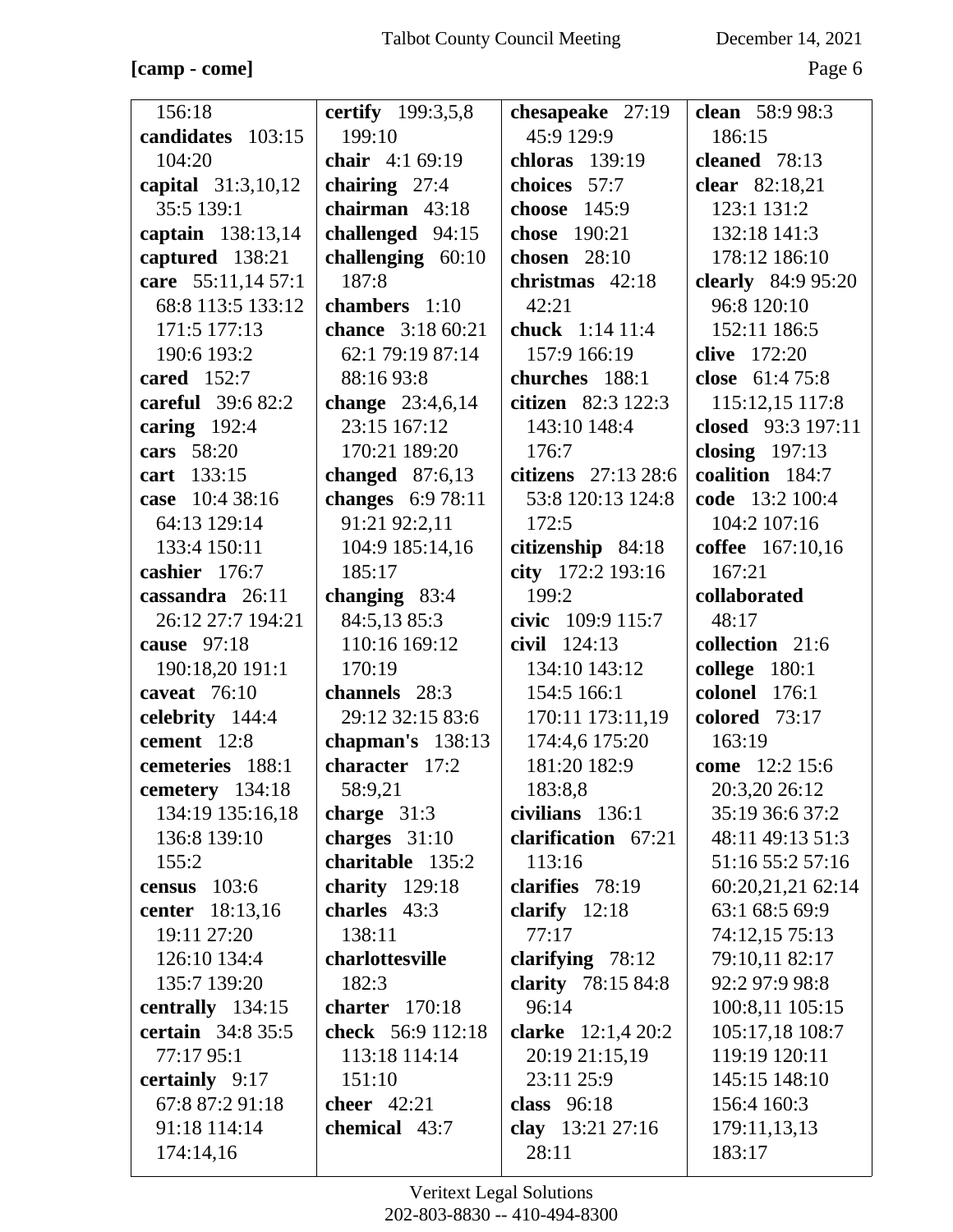## **[comes - continuing]** Page 7

| comes 18:5 51:9     | 143:9 165:20      | computer 199:7     | <b>consent</b> 4:3 5:3   |
|---------------------|-------------------|--------------------|--------------------------|
| 110:18 112:7        | 175:16,20 176:4   | concept 58:14      | conservation 14:8        |
| 122:17 129:7        | 176:17            | conception 38:4,5  | consider 7:20            |
| 137:4 170:12        | committees        | concern $41:14$    | 16:18 69:5 112:13        |
| coming 10:2 31:20   | 112:16 113:2,4,17 | 80:6               | 158:1 178:6              |
| 57:15 75:8 77:4     | 114:3             | concerned 42:7     | consideration            |
| 87:11 124:16        | common 134:8      | 57:21 80:1 133:1   | 14:7 15:21 47:4          |
| 131:2 132:19        | 136:2             | 134:8 147:18       | 166:13 172:3             |
| 146:4 159:20        | communicate       | concerns 44:5      | considerations           |
| 190:12 191:6        | 120:9             | 49:17 58:15        | 44:11                    |
| 196:3 197:1         | communication     | conclude 191:2     | considered 71:15         |
| command 135:21      | 29:13             | concluded 198:9    | 82:11 118:13             |
| commemorate         | community 26:17   | condition 37:5     | considering 8:8          |
| 131:6               | 30:6 31:15 34:19  | conduct 77:21      | consisting $34:16$       |
| comment 4:14        | 35:1 109:9 110:1  | conducting 186:4   | constituents 30:8        |
| 35:14,16 61:7       | 115:7,8 166:10,17 | confederacy        | 41:19 42:1 59:3          |
| 63:1 78:7 79:8      | 166:21            | 130:18 176:13      | constructed 12:6         |
| 81:4 87:20 93:8     | comp 63:20 64:7   | confederate 126:2  | 12:11 143:17             |
| 97:3,19 100:8,11    | 64:17             | 130:13,15 131:13   | construction             |
| 105:16 112:10,12    | companies 43:21   | 133:21 134:2,17    | 20:14 34:19 35:3         |
| 113:10 117:15,17    | company 138:13    | 134:20 135:8,11    | 37:19                    |
| 184:12 188:13,21    | 138:16 144:14     | 135:19,21 136:3    | contact 138:3            |
| comments 47:16      | compare $154:11$  | 137:5 138:4 155:3  | 166:16                   |
| 48:18 59:16 64:15   | 174:10            | 164:11 166:1       | contacted 43:17          |
| 70:6,15 97:2        | comparison 157:4  | 173:16 175:21      | 46:19 140:6 141:2        |
| 168:11              | compelling 177:14 | 187:13             | contained 199:9          |
| commercial 130:7    | complete 20:14    | confederates       | containing<br>115:8      |
| commission 9:2      | 44:17 120:11      | 135:12             | contention 160:2         |
| 48:14 49:6,7 51:5   | completed $12:14$ | conference 193:13  | <b>context</b> 121:17,18 |
| 70:13 103:2,11      | completely 65:18  | 193:14,14          | 166:7                    |
| 106:16 107:21       | 193:8             | confess 79:13      | contingent 23:16         |
| 112:8 114:11        | completion 38:19  | confident 124:9    | 25:11                    |
| 146:20 165:20       | compliance 53:17  | confirm $61:20$    | continuance 7:12         |
| 199:20              | 54:7,18           | confusion 84:9     | continuation             |
| commission's        | complication 94:8 | congratulations    | 10:21 33:21              |
| 108:18              | comply $54:11$    | 191:3,10 195:11    | continue 7:21            |
| commissioners       | composed 109:7    | connected $5:67:1$ | 37:17 39:20 50:18        |
| 11:19 176:15        | 175:20            | 7:18 40:14,16      | 114:2 130:9 178:9        |
| commit $15:14$      | composition 104:2 | 41:1,242:2         | 184:20 185:6,7           |
| commitment          | comprehensive     | connection 4:10    | 188:9                    |
| 166:16              | 4:9,18 6:12 34:7  | 40:10              | continues 135:4          |
| committed<br>113:12 | 57:9 67:10        | connections 4:21   | continuing 38:6          |
| committee 14:5      | compromise 88:3   | 41:3               | 39:18                    |
| 27:4 48:3 141:5     |                   |                    |                          |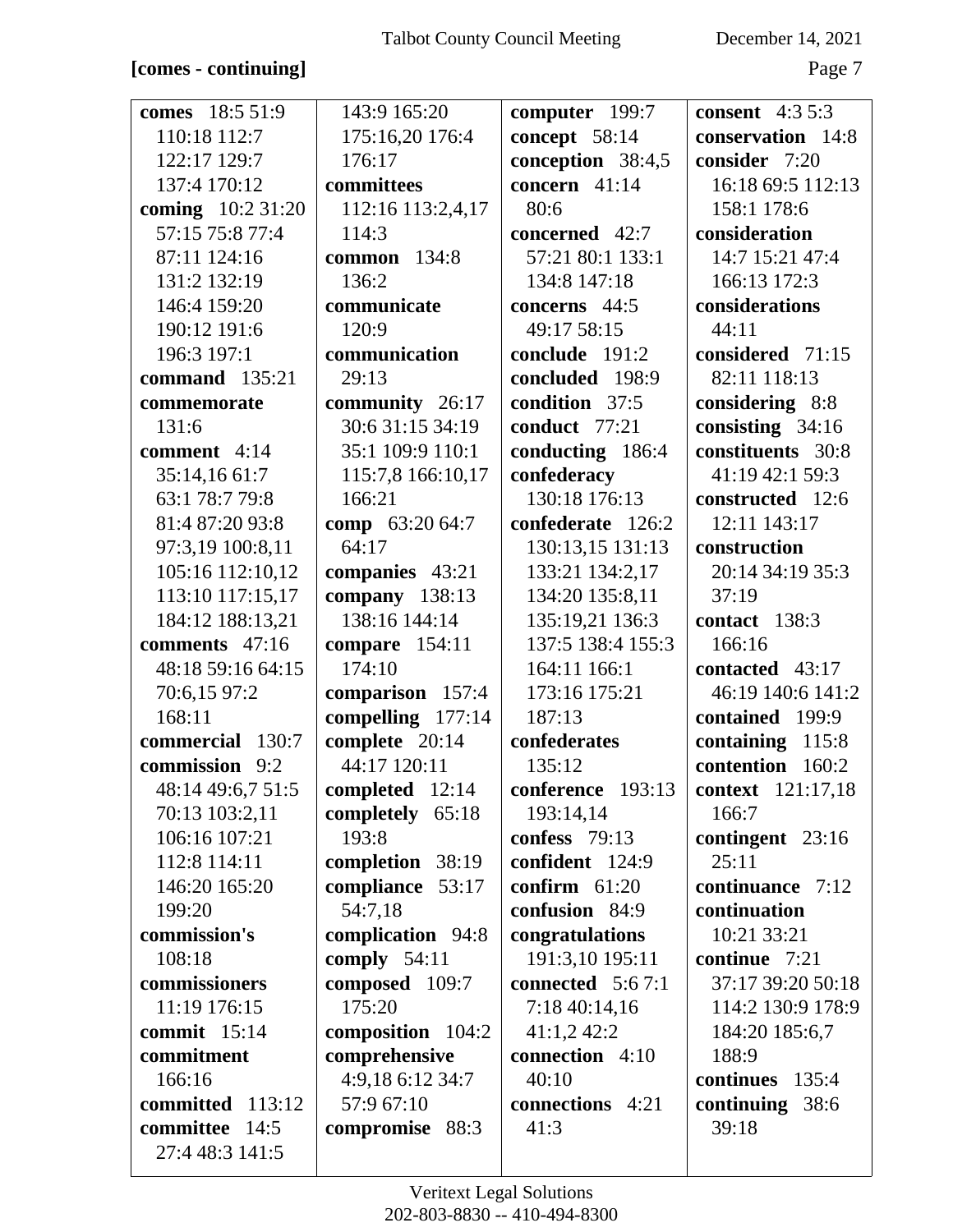## **[contrary - crime]** Page 8

| contrary 153:7          | 4:5,175:9,188:8    | councils<br>89:2,4        | 159:3,8 163:17,19   |
|-------------------------|--------------------|---------------------------|---------------------|
| contribute 167:1        | 8:13 9:8 13:8 14:3 | 186:3                     | 164:5,11 165:4,13   |
| contributed             | 14:3,6 15:14       | counsel 199:4,9,10        | 166:4, 18, 19 171:4 |
| 148:17 177:6            | 16:17 18:11 20:11  | 199:11                    | 172:5,13 173:2      |
| 179:2,6                 | 20:19 21:21 23:6   | count 55:13 143:1         | 174:6 175:7,13,14   |
| contribution 16:7       | 23:12,20 25:5,9    | counties 191:6            | 176:15,19 178:2,6   |
| 16:9                    | 25:13 26:14 27:2   | 193:13                    | 178:9,11 179:5      |
| contributions           | 27:3,10 33:10,12   | country $130:13$          | 182:9,14 183:7      |
| 175:19 176:6            | 33:13,15 36:19     | <b>county</b> $1:1,1,4:9$ | 185:15 186:4        |
| control 41:7            | 37:21 44:20 48:13  | 11:17 12:13 13:17         | 190:5 195:18        |
| controlled 173:15       | 49:20 50:18 51:4   | 13:19 15:14 16:9          | 197:7 199:2,3       |
| convened 28:21          | 55:16 61:13 62:5   | 19:1 20:3 22:20           | county's 17:2 27:1  |
| convening 197:10        | 62:6 64:12 65:13   | 23:3,12 25:5              | 150:6 166:8,17      |
| conversation            | 66:3,16 67:9 68:2  | 26:17 28:12 29:7          | 174:15              |
| 51:14 156:12            | 74:9,17 75:13      | 32:16 33:13 34:6          | couple $43:15$      |
| 167:11 179:17           | 77:16 78:19,21     | 41:12,12,19,20            | 62:12 78:6 87:8     |
| 192:21                  | 80:7 86:5,8 88:9   | 42:6,6,9,1043:5           | 95:3,18 98:4        |
| convey $72:13$          | 88:10,13 89:14,18  | 43:11 45:3 47:21          | 112:21 137:7        |
| conveyed 39:4           | 90:4,18,21 91:4,7  | 53:21 54:19 57:2          | 155:16 195:19       |
| conveying 73:15         | 91:11,15,16,21     | 57:7,8,12 59:2            | 196:3,15,16         |
| convince 97:15          | 92:3,18 93:4,13    | 65:13 66:11 67:8          | course 31:4 42:4    |
| coordinate 29:10        | 97:5,9 98:4        | 72:4,12 73:11             | 53:13,21 103:4      |
| copied 89:18            | 100:12 105:10      | 77:16 84:20 88:11         | 108:17 174:1        |
| 90:18 91:11 127:7       | 106:18 108:8       | 89:3,9,18 90:4            | court 84:4,6        |
| copies $32:11$          | 111:11,15 115:12   | 91:6,10 93:21,21          | 106:21              |
| cordova $123:11$        | 117:4 119:16       | 104:1,3,19 109:19         | courthouse          |
| corey $1:17$            | 120:4,19 121:6     | 113:3,13 120:7,13         | 123:20 141:9        |
| 187:14<br>corner        | 122:6 127:8 132:3  | 120:17 121:10,16          | 158:8 159:5         |
| corners 46:9            | 146:9 152:10       | 122:3,10 123:3,3          | 160:19 161:3        |
| corporation             | 155:20 160:5       | 123:5,7,12,21             | 163:14 174:13       |
| 129:16 135:1            | 161:6 164:10,16    | 124:5,8 126:1,4,6         | 176:18              |
| 155:4                   | 165:8 166:9,18     | 126:8 127:7 131:4         | courtyard $142:13$  |
| correct 10:12           | 169:19 172:19      | 131:18,20 132:4,7         | 149:18              |
| 21:15 77:21             | 173:5 177:2,20     | 132:20 133:10             | cover $21:18$       |
| 112:19 185:21           | 178:6 183:1        | 137:9,13,16 138:8         | covered 185:11      |
| corrected 45:13         | 184:12 186:3,10    | 139:11,17 140:8           | crap 192:19         |
| 156:9                   | 186:13 189:6       | 141:13 142:21             | created 121:2       |
| corrections 2:14        | 191:3 195:20       | 143:10 144:8,18           | creates $90:15$     |
| 3:21                    | 197:9 199:3        | 145:4,9 147:20,21         | credit $183:2$      |
| correctly 80:6          | council's 12:5     | 148:4,13,18               | creek 37:5,8 41:19  |
| 189:11                  | 23:15 78:3 197:7   | 150:14 152:4              | 42:1,5 56:20        |
| $cost$ 31:2             | councilman 48:21   | 153:18 154:12,16          | 139:8               |
| <b>council</b> 1:1,4,10 | 52:1 131:1         | 155:14 156:5,20           | crime $162:3$       |
| $1:13$ 2:12,16 3:18     |                    | 156:21 158:5              |                     |
|                         |                    |                           |                     |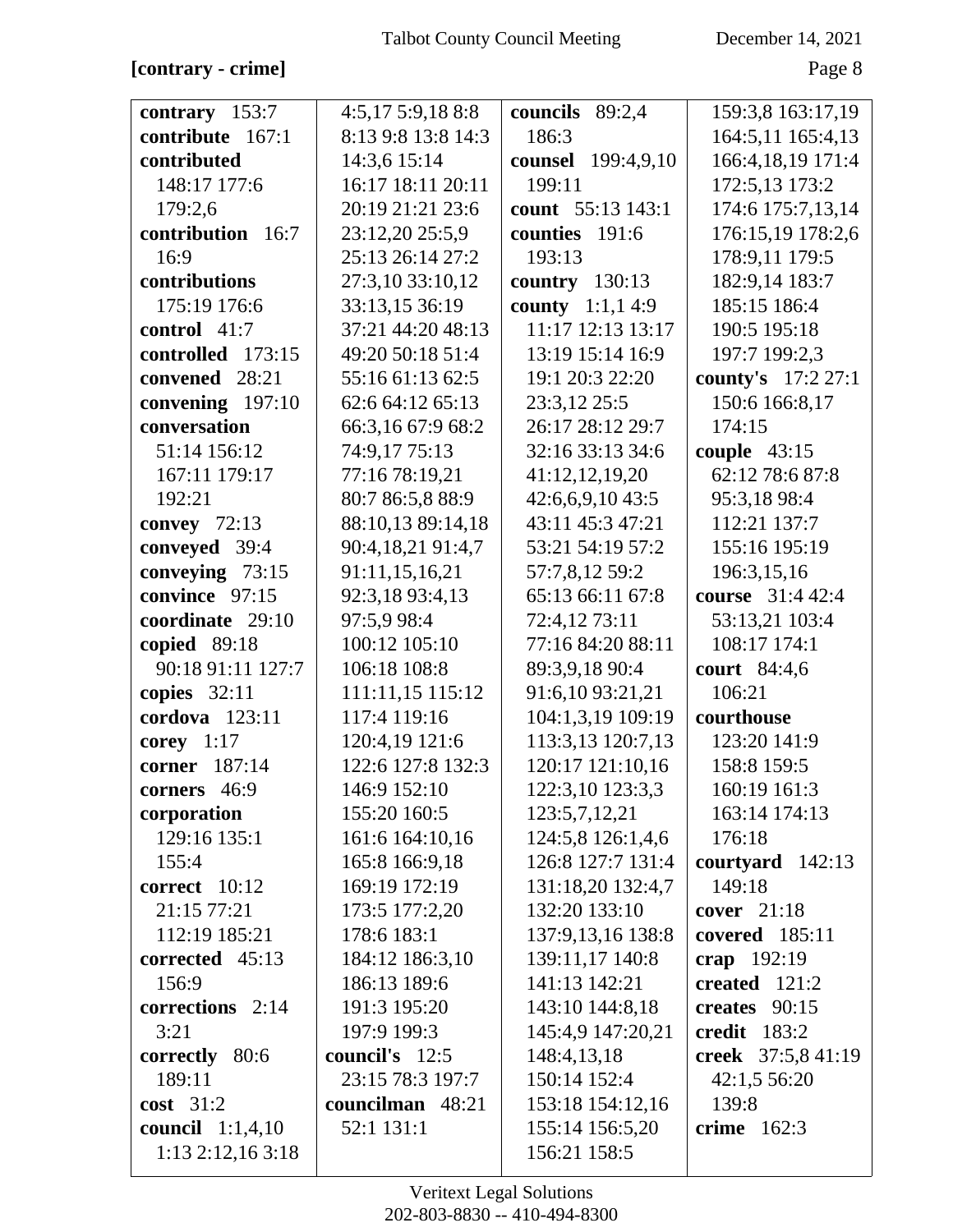# [critical - difficult]

December 14, 2021

Page 9

| critical 40:9       | deadline 103:13    | deleted 115:1            | 144:21 148:10      |
|---------------------|--------------------|--------------------------|--------------------|
| cross 125:19,21     | deal 38:17,18      | deletes $104:11$         | 149:6 159:11,15    |
| 126:7,12,20         | 144:12 171:18      | deletions 2:14           | 160:14,14 161:11   |
| 137:14 144:18       | 182:17             | 3:21                     | 162:8 168:1        |
| 147:1 152:11        | dear 165:16        | deliberate 28:8          | 178:14             |
| 153:12 161:20       | debate 95:7 133:5  | deliberating 110:8       | determine 178:19   |
| 179:18 181:7,12     | decades 53:16      | delivered 59:20          | determined         |
| crowd 191:8         | december $1:72:13$ | democrat 33:5            | 160:21             |
| crowds 58:5         | 3:17,18 16:3       | 140:11 141:3             | detrimental 51:2   |
| crown 137:17        | 20:21 85:19 197:8  | 144:9 176:5,14           | developed 38:6     |
| current 37:5        | 199:13             | demonstrates             | developer 6:16     |
| 111:17 132:17       | decide $80:10$     | 136:20                   | 38:7,12,17 39:3    |
| currently 16:11     | 92:18 97:10        | <b>denied</b> 80:9 106:3 | 39:19 54:14 66:9   |
| 27:18 41:3 89:12    | 183:13             | denigrate 39:7           | developing 27:5    |
| 129:14 136:3        | decided 93:8       | dense $46:1$             | development        |
| 173:11              | decides 178:9      | department 15:8          | 20:20 23:18 25:12  |
| custodian $190:1,7$ | decision 30:11     | 18:12,15 20:5            | 32:14 34:11 41:4   |
| customer $31:3,4$   | 57:12 66:10 94:12  | 22:21 24:19 76:7         | 42:11 50:15,17     |
| cynthia $60:13$     | 133:4 164:20       | 103:10 191:16            | 65:5 127:1 130:8   |
| $\mathbf d$         | 175:5 181:6        | department's 76:1        | 134:12             |
| d.c. $139:2$        | 182:15,17 183:4    | departments              | dialogue $124:16$  |
| daily 176:11        | 188:21 189:19      | 32:16 58:19              | 145:16             |
|                     |                    | depend 49:13             | diane 1:21 199:2   |
|                     | decisions 28:9     |                          |                    |
| damage 54:21        | 107:2,18           | depicted 190:12          | 199:16             |
| dan 81:10,14 82:5   | dedication 166:16  | descendant               | dictates $111:17$  |
| danger $127:1$      | deed 11:20 72:6    | 141:19                   | die 158:21         |
| <b>data</b> 103:7   | 73:12 175:12       | descendants 177:5        | <b>died</b> 141:10 |
| <b>date</b> 8:16    | 178:2,16           | 177:7                    | 181:10             |
| <b>dated</b> 165:9  | deemed 80:8        | descendent               | difference 39:16   |
| dates 195:15        | deep 104:19        | 138:11 173:12            | 48:7 52:3 95:15    |
| daughters 130:17    | deference 177:2    | described 34:13          | 171:5,6            |
| 176:13              | deferential 42:8   | 153:3                    | different 30:4     |
| dawson $142:1$      | deferred 106:3     | description 35:9         | 39:12 40:6 50:2    |
| day $18:939:9,15$   | define 175:9 183:6 | deserve 159:2            | 64:5 65:18 86:9    |
| 54:17 82:1 86:17    | 183:9              | 183:2 187:10             | 87:12 106:12,13    |
| 90:9 98:6 112:14    | defined $41:5$     | deserved 96:5            | 110:6 125:13       |
| 113:8 128:5 129:7   | definitely 114:13  | deserves $177:13$        | 136:21 137:10      |
| 142:15,20 160:11    | 195:8              | designed 28:15           | 157:3 193:15       |
| 163:21 185:2        | definition 96:1    | designing 43:6           | differentiate      |
| 188:16 199:13       | defraud 172:4      | desk 73:6,7              | 186:6              |
| days $62:1291:2,7$  | degree $82:8$      | detail 15:17 23:10       | difficult 104:16   |
| 91:13 193:9         | delegate $138:10$  | 25:8 171:19              | 109:18 110:2       |
| de 138:19           | delete 2:17 105:7  | details 20:18            | 188:4              |
| <b>dead</b> 122:14  | 114:21             | 46:19 141:3              |                    |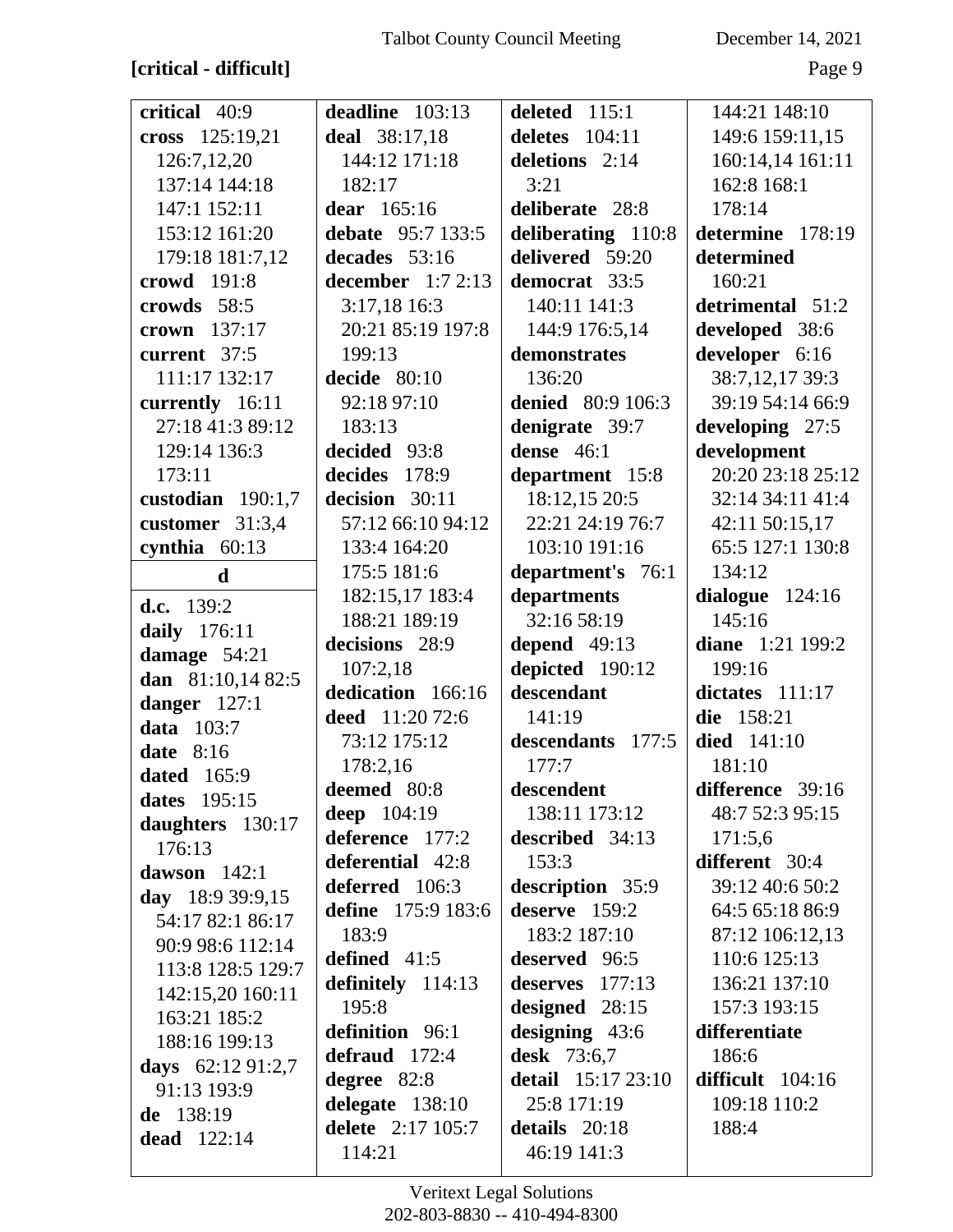# **[dignified - efforts]** Page 10

| dignified 180:1          | 97:1 111:10,12             | 198:1,2                   | easement 16:2             |
|--------------------------|----------------------------|---------------------------|---------------------------|
| dignity $181:15$         | 119:11 124:21              | dixon 183:12              | 150:12 161:13             |
| 184:5                    | 158:3 162:11,11            | doctors 49:14             | easements 16:8            |
| diligence 43:16          | 164:17                     | documents 54:3            | 17:3                      |
| 49:15 133:17             | discussions 50:4,5         | doing 9:13 29:11          | easily 76:8 148:20        |
| 178:12,18 180:3          | 109:3                      | 29:12 36:13 47:11         | east 34:12 38:10          |
| 181:1                    | disingenuous               | 68:20 69:5 71:10          | 40:4,11 55:4              |
| dill 14:9                | 161:1                      | 73:16 85:14 90:16         | 123:11                    |
| <b>direct</b> 33:6 47:20 | displays $135:6,9$         | 91:14 122:12              | eastern 37:12 59:1        |
| 138:2,3 139:12           | disrespectful              | 156:21 158:3              | 143:19                    |
| 141:13 143:4,5           | 168:8                      | 167:20,21 186:17          | easton 1:10 72:5          |
| 148:16 170:2             | distance 136:16            | 196:5 197:2               | 72:11 82:20               |
| directing 170:1          | distancing 185:8           | <b>dollars</b> 50:1 176:9 | 122:11 123:16             |
| direction 50:17          | distinguishes              | <b>doubt</b> 120:7        | 126:10 134:4              |
| 68:21                    | 78:16 96:11                | douglass 166:3            | 139:20 144:9              |
| directly $42:2$          | distribute 28:1            | drafted $90:12$           | 150:16 165:9              |
| 132:2 164:15,18          | <b>district</b> 14:8 21:14 | 108:10                    | 168:19 176:8              |
| disadvantages            | 31:13 101:1                | drafting $77:20$          | 182:5 199:13              |
| 44:10                    | districts 100:2            | dragging 66:5             | easy 57:9 132:8           |
| disappointed             | divided 151:14             | draped $190:13$           | 161:8,16                  |
| 133:9 171:2              | divilio $1:162:16$         | $draw$ 104:20             | eaton 119:17              |
| disappointing            | 3:1,8,9 14:19,20           | 137:16                    | 125:1,5,7,9,11            |
| 84:21                    | 17:9,15,16 19:8            | drive $57:20$             | 129:12 134:2              |
| disappointment           | 19:15,16 22:12,13          | 129:19                    | 138:9 139:18              |
| 172:11                   | 24:10,11 25:15,17          | driveway 193:5            | 141:17 149:14             |
| disassembled             | 25:21 26:1 60:12           | driving $169:3$           | 150:11,20 151:8           |
| 178:21                   | 61:6,9,12 62:18            | drra $39:2$               | 151:17 153:10,11          |
| disaster 45:2            | 63:9 66:13 75:4            | due 43:16 49:15           | 154:3 155:2 175:3         |
| disasters 44:17          | 76:16 96:17                | 109:21 129:2              | 178:6                     |
| disbursements            | 100:13,16,20               | 133:16 136:6              | economic 32:14            |
| 3:17,194:1,2             | 101:2,4,17,18              | 156:11 178:11,17          | <b>edition</b> 176:10     |
| discharge 53:18          | 102:10,11 109:16           | 180:3,21                  | <b>editor</b> 144:9       |
| 54:5 55:1,9              | 111:13 114:4               | e                         | education $100:2,3$       |
| discharges 37:6          | 116:16,17 118:2,5          |                           | educational 135:3         |
| discharging 39:14        | 118:21 119:1               | e $1:1847:15,18$          | effect $64:6,973:4$       |
| discounts 19:1           | 121:2 131:1 132:3          | 86:19 127:6               | effectuate 11:20          |
| discretionary 39:1       | 132:4,15 146:14            | 164:10 166:10             | 72:6                      |
| discuss $93:15$          | 150:18 151:5,12            | 171:8                     | efficiently 107:17        |
| 125:13 166:15            | 154:18 155:1,7             | earl 140:21               | effluent 37:7             |
| 175:4 197:12             | 156:6,9 157:5              | earlier 63:17             | 39:15                     |
| discussing $96:19$       | 158:11 162:15,16           | 64:21 65:3 165:5          | <b>effort</b> 148:21      |
| 123:4 145:12             | 164:15,20 167:5,8          | 169:7 175:3               | 178:1                     |
| discussion 6:3           | 169:19,21 187:5,6          | early 29:2 30:21          | <b>efforts</b> 70:1 124:4 |
| 85:21 92:13 93:9         | 189:13 197:19              | 31:17 103:16              | 147:4                     |
|                          |                            | 176:2                     |                           |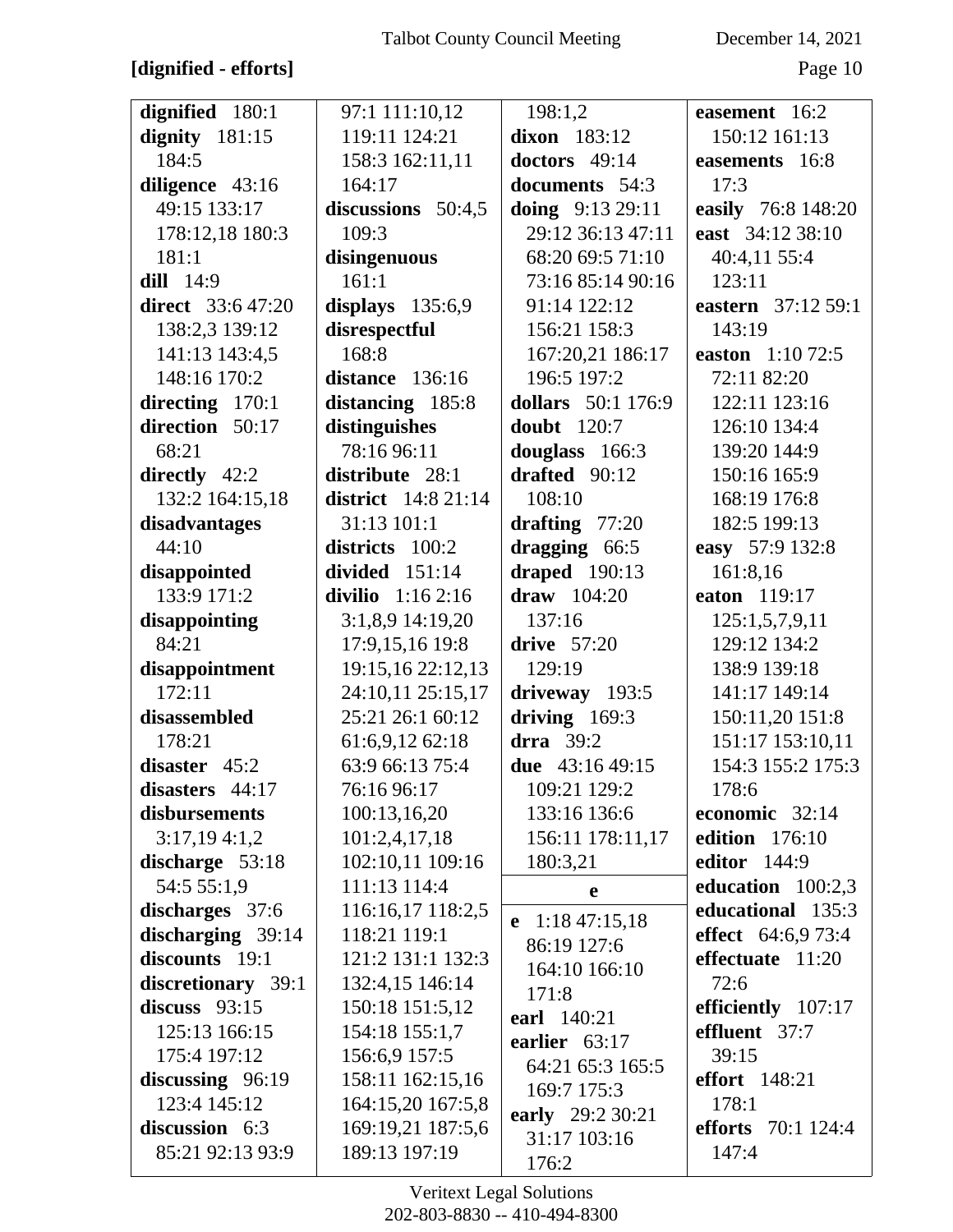# [eight - facility]

December 14, 2021

Page 11

| eight $12:10$       | english 27:17        | 125:11 172:19        | existent $137:19$  |
|---------------------|----------------------|----------------------|--------------------|
| either 29:2 40:4    | enjoy 59:11          | 179:15               | existing $4:12,21$ |
| 65:15 107:12        | enjoyed 184:15       | <b>events</b> 142:13 | 5:2,6,15 34:18     |
| 111:7               | enjoyment 133:13     | 181:20               | 35:3,6,10 37:3     |
| elaborate 156:19    | enr 50:19            | everybody 51:6,11    | 40:12,14 41:18     |
| elected 50:14 57:6  | ensure 39:19         | 64:3 66:3 71:10      | 42:3 130:15 142:5  |
| 79:15 91:5 120:18   | entered 199:9        | 98:7,7,11 99:13      | 142:7,10           |
| 194:1               | entirely 71:2        | 106:10 120:15        | expand 138:6       |
| election 100:2      | 107:20               | 129:10 148:9         | expansion 130:8    |
| 191:4               | entitled 91:19       | 159:17 160:20        | expect 178:17      |
| elections 103:14    | entity 121:8,14      | 164:3 194:19,20      | expectation 54:6   |
| electric 142:6      | 122:8                | 194:21 195:21        | expectations       |
| electricity 130:4   | environment          | 197:4                | 106:9              |
| elects 86:8         | 37:10 55:2           | everybody's          | expense $72:15$    |
| elegant $131:8$     | environmental        | 159:17               | experience 80:4    |
| elevated 75:19      | 37:16 44:11 49:11    | ewell 138:19         | 104:12 105:9       |
| elevation 154:7     | 54:21                | ewing 140:21         | 106:10,13 107:1    |
| eligible 31:9 75:10 | environmentally      | 172:18,19,20         | 107:10 108:1       |
| eliminate 109:11    | 7:178:2              | 177:20 179:9         | 109:5,12 110:8     |
| eloquently 191:7    | equipment 192:10     | $ex$ 14:10           | 111:16 115:2,3     |
| elston 141:19       | erect 176:4          | <b>exact</b> 123:12  | 116:5 192:2        |
| emblem 190:21       | erected 131:3        | exactly 75:6 95:9    | expertise 192:3    |
| emergency 67:2      | escort 138:18        | 120:12 165:14        | experts 37:8 48:4  |
| 69:4 114:4 191:16   | especially $6:48:7$  | examination          | 53:8               |
| emotional 188:3     | 37:16 82:4 114:5     | 199:5                | expires 199:20     |
| emphasize 175:2     | 114:10 132:13        | example 32:14        | expiring 65:16     |
| employed 143:11     | 181:20               | 37:20 94:11          | explanation 95:14  |
| employee 199:11     | essence 6:8 38:18    | excellent 147:12     | explicit 176:11    |
| employees 28:12     | essentially 73:12    | 152:7                | express 82:9       |
| enabling $145:15$   | 80:21 83:16          | excelsior 190:16     | extension 14:10    |
| encourage 30:7      | <b>estate</b> 104:13 | exceptional 173:9    | extensions 34:18   |
| 51:11 133:3         | 105:9 107:10,13      | excited 194:14       | extensive 120:16   |
| ended 40:2 167:20   | 108:1 109:6,12       | exciting $152:18$    | extraordinarily    |
| ends 33:13          | 110:3,17,17          | exclusive 112:1      | 30:3               |
| enforce 112:3       | 111:17 115:2,4       | excuse $50:13$       | extremely 107:5    |
| enforcement 5:3     | 116:4 197:12         | 132:2                | f                  |
| 94:13 136:5         | estimated 126:15     | execution 11:20      | $f \quad 1:14$     |
| engagement 131:7    | evening $2:47:21$    | 72:6                 | fabricate 178:2    |
| engineer 20:3       | 8:10 14:4 24:19      | executive 93:20,21   | face 131:12        |
| 22:21 43:4,5        | 27:10 36:19 42:17    | 94:6,10 95:8,11      | facilities 34:20   |
| engineering 20:13   | 52:8 53:2 56:10      | exhibit 166:6        | 35:2 38:13 66:15   |
| 25:2 47:20          | 56:11,12 57:17,18    | exhibits 61:19       | facility 40:12     |
| engineers 50:5,16   | 63:14,18 65:1        | <b>exist</b> 40:11   | 41:16,18 53:13     |
|                     | 71:1 119:13,14       |                      | 55:5               |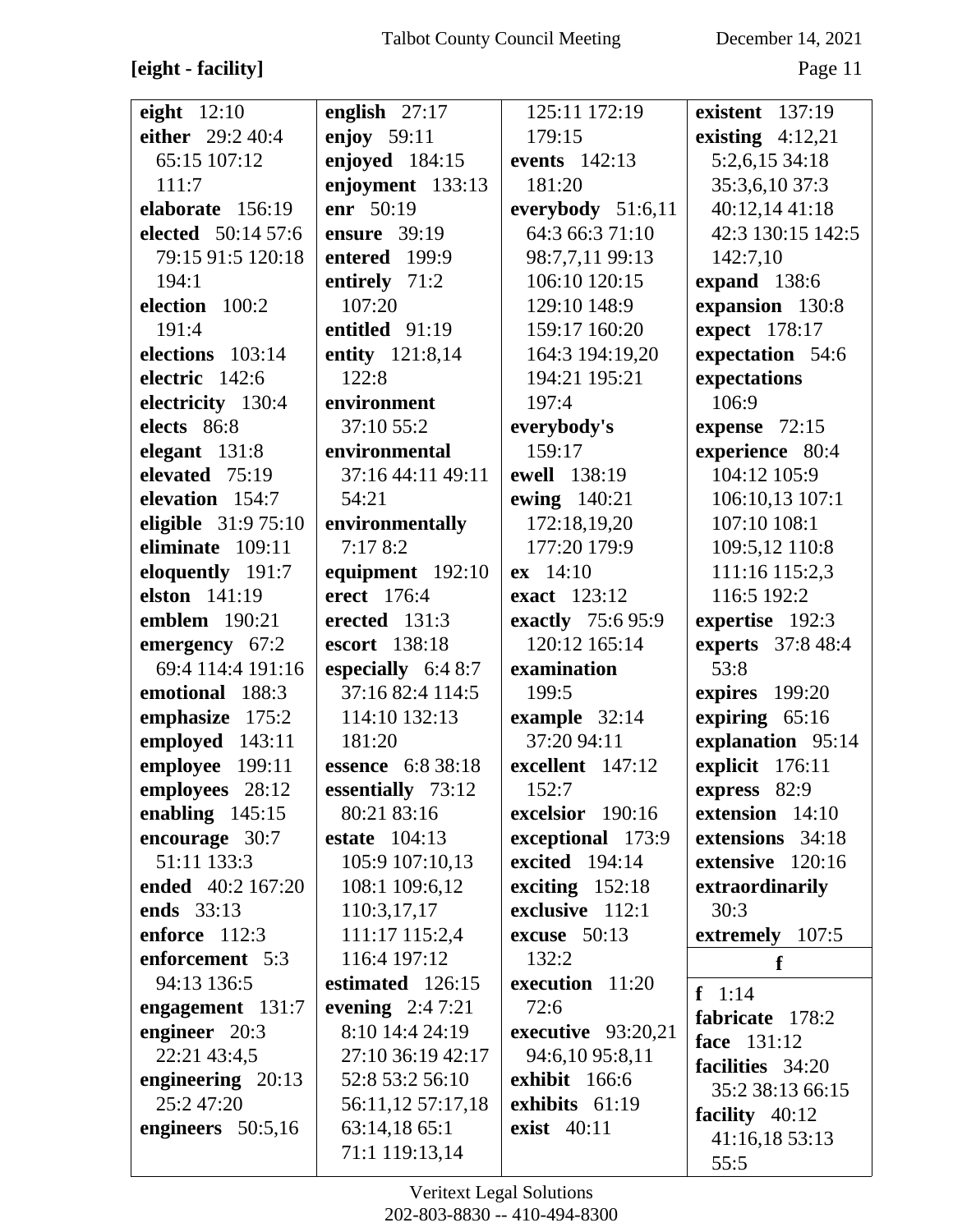**[fact - foundation]** Page 12

| fact $29:538:869:3$       | <b>feel</b> 28:13 50:3    | <b>fine</b> $10:1736:15$   | 187:18                  |
|---------------------------|---------------------------|----------------------------|-------------------------|
| 85:2 96:3 169:7           | 90:3 98:17 100:12         | 71:4 77:5                  | <b>followed</b> 89:1,16 |
| facts 107:1,15            | 113:14 115:12,13          | <b>finish</b> $21:5 156:8$ | 189:7,10                |
| <b>factual</b> 69:14 70:3 | 142:19 155:9              | 182:17                     | following 109:4         |
| failures 66:14            | 158:10 159:10             | fire 58:19                 | 170:18                  |
| fair $47:1983:5$          | 167:5                     | <b>first</b> $14:520:4$    | follows $122:6$         |
| 98:1                      | feeling $152:3$           | 29:1,21 36:3 52:7          | foo $181:16$            |
| fairbanks 18:17           | feelings 108:13           | 52:10 53:4 54:4            | <b>force</b> 169:3      |
| fairly $36:21$            | feels $88:3$              | 55:18 77:10 94:19          | forceable 55:7          |
| faith 184:3               | <b>feet</b> 12:8 66:5     | 115:18 120:19              | <b>foresee</b> 154:19   |
| familiar $37:13$          | 129:20 130:2              | 125:19 141:15              | forever 122:15          |
| 53:15                     | 159:1                     | 142:17 143:18              | <b>forget</b> 193:6     |
| families 177:5            | fellow $122:4$            | 147:14                     | forgotten 79:15         |
| family $142:2$            | <b>felt</b> 28:5 64:13    | fiscal 21:17 35:7          | 182:14                  |
| 143:2 144:7               | 81:13 184:4               | <b>fishermen</b> 45:4      | form $94:7$             |
| 148:17 150:3              | <b>fence</b> 154:8        | fishing $58:10$            | formalization           |
| 151:8 158:20              | <b>fences</b> 154:4 162:1 | $fit$ 50:20                | 93:19                   |
| 160:15 161:13             | ferry $57:20$             | five $20:7,1424:21$        | formalized 94:6         |
| 173:10 180:14             | field 37:11 38:20         | 34:21 36:1 45:19           | <b>formed</b> 194:10    |
| 184:19 185:9              | 39:13 40:18               | 56:15 65:19 82:8           | <b>former</b> 135:14    |
| 188:2 194:18              | 129:14 130:3              | 97:15 161:7 173:1          | formerly 34:12          |
| family's $139:9$          | 154:7                     | $fix$ 54:19 63:21          | forming 176:4           |
| far $6:177:473:2$         | <b>fields</b> 128:16,18   | 185:16                     | fort 135:12             |
| 87:10 98:11 122:7         | 157:1                     | flag $2:8136:12,17$        | forth $89:2191:1$       |
| 147:18 150:20             | <b>fight</b> 190:19       | 155:5 174:19               | 146:4                   |
| 151:8 156:16              | <b>figure</b> 50:1 132:9  | 190:13                     | fortunate 150:8         |
| farm $142:8,11$           | file 103:15               | <b>flexible</b> 30:3       | forward $8:915:7$       |
| 143:2 147:8,9             | filed 54:14 164:4         | flood $72:5,1373:2$        | 20:3 21:10 50:6         |
| 149:4,16,16               | filing $77:19$            | 73:18 74:4,6               | 50:19 53:7 68:5         |
| 150:18 159:10             | fill 104:16               | 75:18 76:6                 | 147:17 159:20           |
| 162:7                     | final $5:7,10,11$         | flooding $75:21$           | 160:3 190:6             |
| farmland $17:5,5$         | 86:12 87:4 181:5          | 76:6                       | forwarded 65:9          |
| farmville 139:8           | 189:18                    | floor 108:8                | fought $131:7$          |
| farther 58:15             | finally $178:20$          | flow $43:7$                | 139:6 158:15,18         |
| <b>father</b> 192:1       | financial 44:9            | flower $57:17,19$          | 158:20 163:20           |
| <b>fault</b> 79:14        | 151:19                    | 57:19 59:14                | 174:6,21                |
| february 9:18             | find $51:1868:15$         | <b>focal</b> 144:11        | found $45:1494:18$      |
| 99:4                      | 88:2 110:13,13            | focus $53:11$              | 120:16 140:2            |
| federal 30:18             | 111:6 137:8,14,19         | 107:14,14 131:10           | 141:4 164:7,8,9         |
| 138:21                    | 145:8 154:15              | focused 43:9               | 164:13 165:7            |
| fee 150:12                | 157:18 186:20             | <b>folks</b> 40:1 177:5    | 174:9                   |
| <b>feed</b> 30:11         | 190:3                     | 179:2                      | foundation 15:10        |
| feedback 30:8,9           | finding $108:18$          | <b>follow</b> $2:766:13$   | 121:3 122:12            |
| 30:10 70:17               | 110:2                     | 83:5 129:21                | 126:14 132:2            |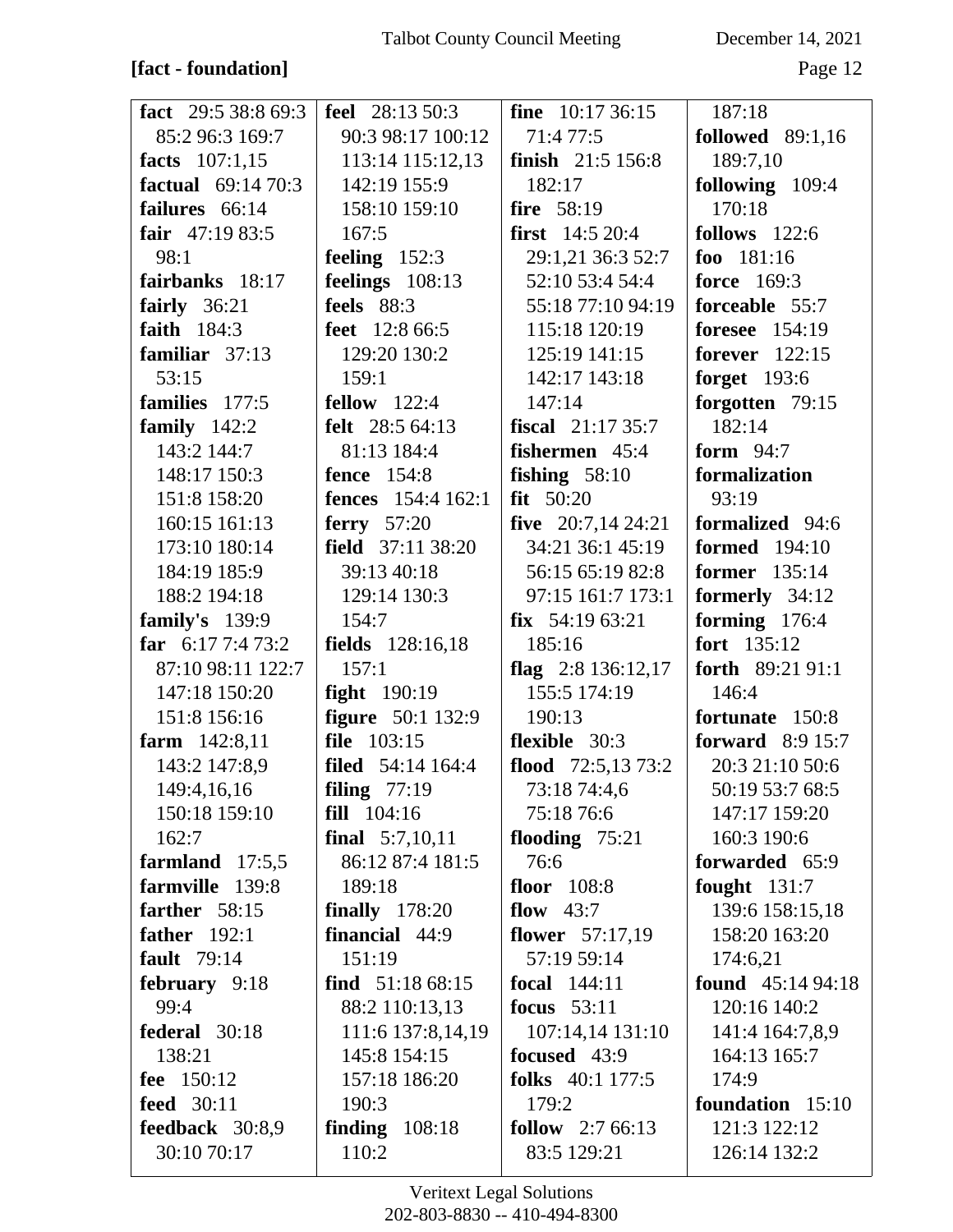# **[foundation - good]** Page 13

| 133:1 137:21            | 166:15 199:5,8,10                  | given 8:7 70:15    | 45:21 46:2,7       |
|-------------------------|------------------------------------|--------------------|--------------------|
| 145:5 148:2             | furthermore                        | 112:5 121:7,14     | 48:15 51:13,15     |
| 153:16 164:14           | 187:2                              | 140:6 166:13       | 53:10,16 55:1      |
| 174:2 175:11,13         | <b>future</b> 130:8 186:3          | gives $63:10$      | 57:3 58:18 61:17   |
| four $6:1363:20$        | fy2022 15:9                        | giving $49:273:12$ | 62:2 68:10,18      |
| 153:2                   | fy22 $16:5$                        | 73:13 121:7 148:1  | 70:16 71:8 73:21   |
| fourth 42:16 56:2       | g                                  | 196:3              | 74:11 76:20 77:12  |
| frame 32:7 130:20       | gail 60:7,8                        | $glad$ 48:20       | 79:7,13 85:12,15   |
| <b>frank</b> $1:1644:1$ |                                    | gladly 127:13      | 87:19 89:19 90:1   |
| 131:1                   | gain 97:20<br>gallon 39:9          | glen 59:8          | 91:5 93:9 97:17    |
| frederick 166:3         |                                    | glenwood 72:16     | 98:10 99:3 100:7   |
| free 178:12             | gallons 39:15                      | 74:7               | 100:15 105:14      |
| frequently 136:11       | garner 26:19                       | go 2:5 5:9 16:7,10 | 110:9 116:9,9,12   |
| friday 91:16 128:4      | gas $43:8$                         | 16:14 28:10 33:2   | 120:3,6 125:5      |
| 128:4                   | gates 130:4                        | 33:19,20 36:2      | 127:9,21 128:18    |
| friend 119:17           | gather 62:13,16<br>66:1 184:19     | 47:11 50:4 52:6    | 128:19 133:20      |
| friends $27:19$         |                                    | 52:19 56:1 58:15   | 143:21 147:17      |
| 184:20 194:18           | gathering 29:14                    | 61:13 67:17 72:17  | 150:1 155:18       |
| 195:4                   | general 10:3                       | 74:9,18 75:7,8,12  | 157:14 162:1,2     |
| front 58:5 73:19        | 138:19,20                          | 77:13 86:1 98:2    | 171:10 184:2       |
| 98:8 119:17 141:9       | generated 84:9                     | 99:19 100:6        | 185:12 189:17      |
| 142:16                  | generic 131:11                     | 113:18 118:2       | 190:19 191:13      |
| full 112:13 113:6       | gentleman 45:15<br>51:8 140:20     | 125:4 126:11       | 192:21 194:7       |
| 113:15 114:1            |                                    | 146:5 152:12       | 195:14             |
| 116:6                   | gentlemen 2:4<br>179:18 180:3      | 153:8 159:18       | goldsborough       |
| functions 105:7         |                                    | 161:4,17,19 162:1  | 138:7,10,11        |
| 115:10                  | getting 10:20 32:8<br>103:3 109:19 | 162:7,9 166:20     | goldsboroughs      |
| fund 16:12,15           |                                    | 169:17 170:8       | 138:4              |
| 147:4 166:5             | 144:5 168:2                        | 178:21 179:4       | <b>golly</b> 68:16 |
| <b>funded</b> 147:6     | 192:15 196:16,17                   | 183:4 184:16       | good 2:3,11,21     |
| funding $20:6,12$       | gettysburg 128:19<br>131:13 137:18 | 185:12 186:19,19   | 5:17 18:4 27:9     |
| 21:2,4,11 23:17         | gift $175:12$ 176:20               | 188:5 192:12       | 28:17 33:17 36:16  |
| 28:19 29:5,16,20        | girls 122:21 129:2                 | 193:11 197:5       | 36:19 42:17 48:20  |
| 30:3,4,18,21 31:6       | <b>gis</b> $103:10$                | goal 98:9 123:18   | 52:8 53:2 56:10    |
| 31:7 161:4              | give 6:3 9:1 33:4                  | 157:16,18          | 56:11,12 57:17,18  |
| fundraiser 122:19       | 35:20 36:1 51:6                    | goals 158:7        | 62:9 65:3,8 71:17  |
| funds 15:12,15          | 55:13 68:18 70:16                  | goes 9:10 44:21    | 79:5,6 81:1 88:15  |
| 16:1,5 18:20            | 75:15 76:14,17                     | 81:1 133:6 151:2   | 96:15 99:11        |
| 25:12 27:6 30:12        | 98:7 99:9 108:21                   | 151:2 185:9        | 106:14 119:13,14   |
| 124:2 146:20            | 141:16 148:4                       | 187:21 190:17,18   | 125:11 129:3       |
| 147:2                   | 157:14 160:5                       | going 2:4,7 7:20   | 158:2 159:11       |
| further $15:17$         | 171:3 191:15                       | 7:20 12:12 16:5    | 167:5 168:5        |
| 23:10 25:8 27:8         | 196:5                              | 38:1 39:10,13      | 172:19 179:15      |
| 34:12 133:9 153:8       |                                    | 40:11 42:4 45:1,2  | 183:2,12 184:3     |
|                         |                                    |                    |                    |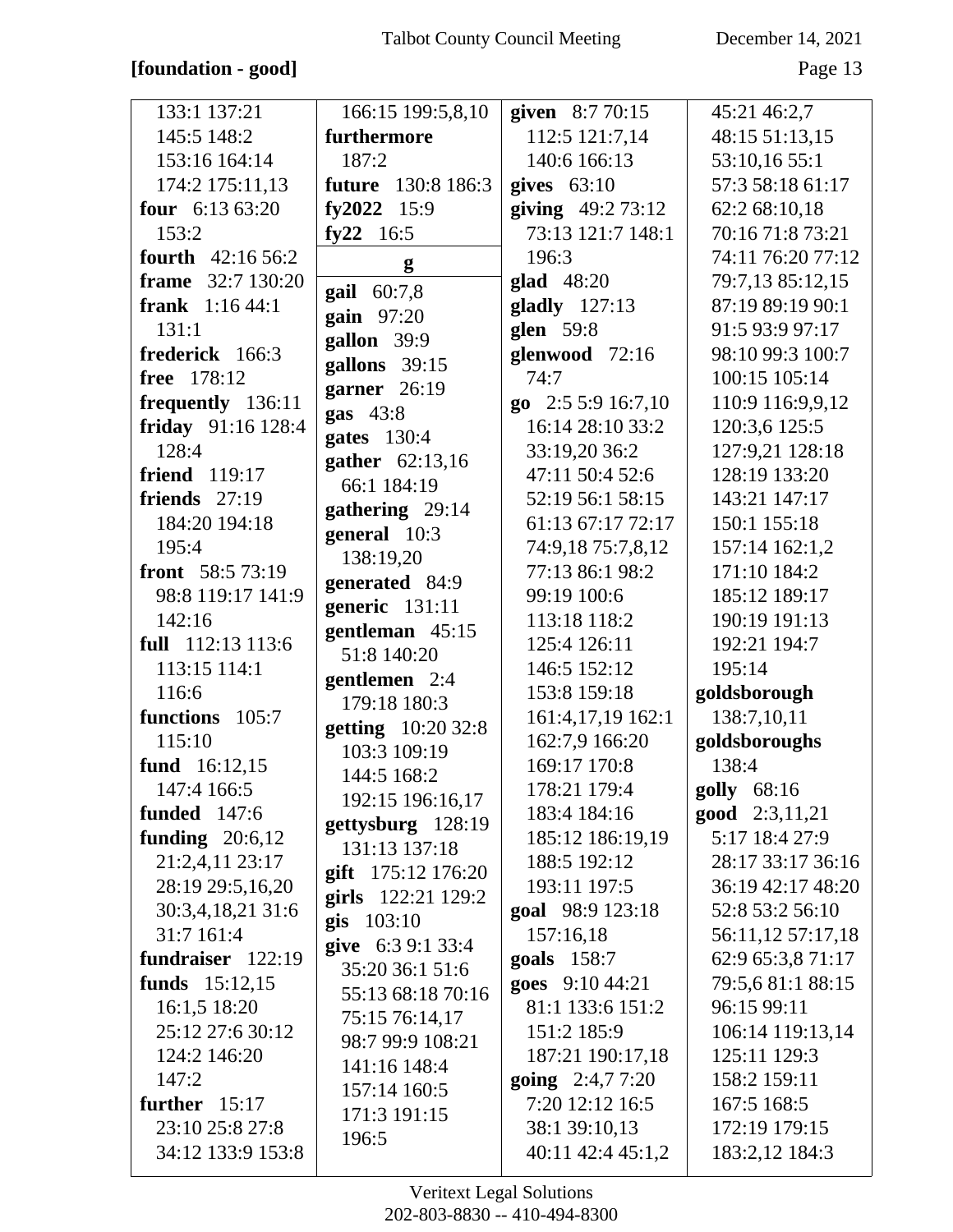# [good - history]

December 14, 2021

Page 14

| 193:10 195:4,11             | grownups 91:5           | 190:8                  | 186:8,9 188:13            |
|-----------------------------|-------------------------|------------------------|---------------------------|
| 195:21                      | guarantee 147:5         | happened 40:2          | hearings 77:21            |
| gosh 154:14                 | guard 138:18            | 83:4 84:21 140:9       | 79:1 140:14 189:3         |
| gotten 6:5 81:18            | guess 8:2 12:4,9        | 146:7 157:17           | hearsay $51:15$           |
| governing 15:21             | 57:13 61:4 75:7         | 167:2 168:3 183:7      | heavenly 69:18            |
| 67:9                        | 87:9,20 88:19           | 183:14 187:11          | heavy $75:20$             |
| government 50:7             | 95:4 111:9 122:20       | happening 75:20        | <b>heels</b> 165:10       |
| 145:17 167:12               | 128:4                   | 137:4                  | held 8:19 13:11           |
| 188:16                      | guidance 108:21         | happens 9:7 76:20      | 71:12 79:1 86:11          |
| governor 138:11             | guy 129:3 144:4         | 147:9 148:13,15        | 155:1 197:8               |
| 138:12                      | guys 9:19 49:17         | happier 191:2          | <b>hello</b> 105:19       |
| grace $25:1$                | 51:5,9 62:14            | hard 57:7 68:18        | help $28:143:10$          |
| graciously 191:8            | 70:16 157:20            | 160:6 196:14,20        | 48:6 50:15 70:8           |
| granicus $2:19$             | 158:15 163:6            | harrisonburg           | 96:14,16 103:9            |
| grant 20:6 21:3             | 168:6,7 196:13,18       | 130:18                 | 107:14 133:18             |
| 26:16 31:1 111:5            | 196:20                  | <b>hat</b> 190:10      | 167:18 194:4              |
| granted 43:13               | $\mathbf{h}$            | <b>haven</b> 69:18     | <b>helped</b> 107:17      |
| 176:16                      | $h$ 138:9,13            | head 81:2 99:14        | <b>helpful</b> 71:3 107:5 |
| $grateful$ 192:13           | h.k. $141:5$ 143:7      | <b>hear</b> 7:21 28:6  | 109:2                     |
| 193:6                       | habitat $12:10$         | 59:4 60:15 66:7        | helping $107:7$           |
| grave 135:11                | half 29:15,18,21        | 70:20 87:19            | 144:5                     |
| 136:2                       | 39:15 49:6              | 108:11,12 124:8        | henry $141:20$            |
| gravesites 188:2            | <b>hall</b> 107:4,12    | 146:14 189:5           | 176:7                     |
| great 12:16 27:9            | <b>hand</b> 5:19 27:7   | <b>heard</b> 7:13 36:7 | <b>hero</b> 144:4         |
| 32:20 33:7 47:16            | 29:19 81:15 82:16       | 37:1,4,9 41:9 44:8     | herring $171:20$          |
| 75:2 99:17 125:6            | 84:11 100:10            | 58:12 60:20 62:11      | 172:4                     |
| 129:4 137:2                 | 179:12 180:2,11         | 80:19 82:7 87:15       | hesitate 166:15           |
| 141:12 144:7                | 181:18 199:13           | 88:4 93:1 96:6,8       | hi 183:18                 |
| 158:2 167:2                 | handicap $130:1$        | 107:12 110:12          | hiccup $110:13$           |
| 171:18 181:3                | <b>handle</b> 181:13,19 | 111:4 117:7            | high $60:13$              |
| 195:3,21 196:18             | 186:11 188:4            | 146:19 173:7           | highest 16:8              |
| 196:18                      | handled 18:8            | 186:14 189:3           | highway $170:12$          |
| $2$ greatly 132:15          | 186:8                   | hearing $4:17:12$      | hiring $109:18$           |
| green 174:13                | <b>hands</b> 13:7 68:11 | 8:8,9,10,15,18         | historian 169:16          |
| gross 155:17,19             | 145:7 189:21            | $9:13$ 11:1,12         | 170:7                     |
| 165:3,3                     | handwriting             | 13:10,14 33:21         | historian's 190:10        |
| ground 46:2 106:8           | 60:11                   | 34:1 35:18 55:12       | historians 121:20         |
| 185:11                      | hanes $46:18$           | 61:5 67:18 71:20       | historical 135:6          |
| grounds $160:19$            | hanging $31:21$         | 74:10 75:9 78:20       | 166:4,6 178:3             |
| 161:3 176:18                | happen $50:251:1$       | 79:16 86:7,8,11        | 187:12,20 190:15          |
| group $27:11\,28:5$         | 55:4 85:1 90:21         | 86:15,21 92:16,21      | history 54:3              |
| 28:11 48:3 108:4            | 120:18 122:20,21        | 100:6 105:11           | 121:10,16,21              |
| $\textbf{grow} \quad 41:16$ | 145:18,20 161:14        | 110:3 115:13,16        | 166:7,8 172:21            |
|                             | 161:15 169:13           | 117:8 152:11           | 173:9 174:4               |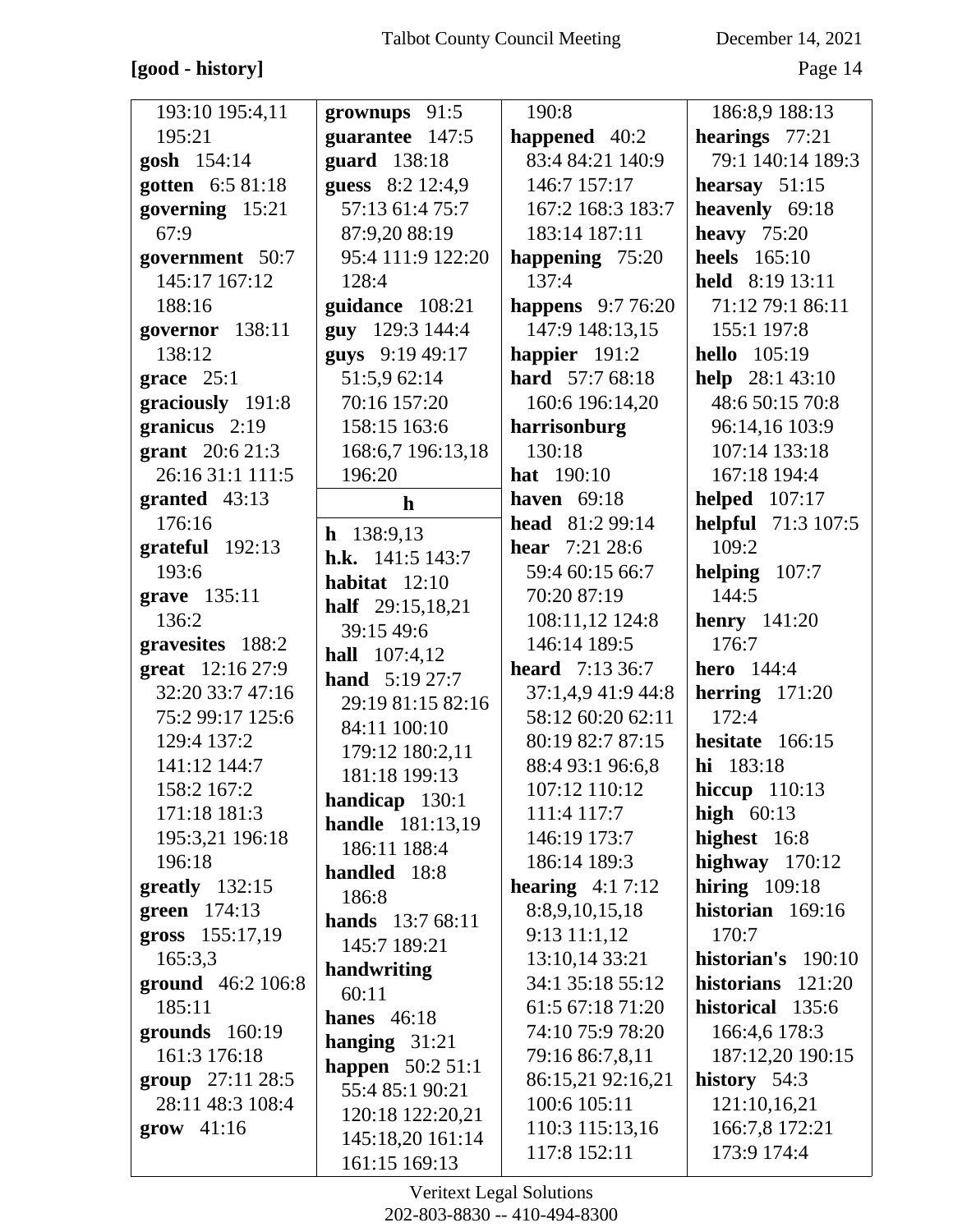## [history - initiatives]

December 14, 2021

Page 15

| 180:17 182:8,10        | houlihan 1:21           | <b>impact</b> 37:10,10 | incorporated 21:8  |
|------------------------|-------------------------|------------------------|--------------------|
| 183:11                 | 199:2,16                | 42:5 45:3              | 21:9 23:7 25:6     |
| hoffman $134:17$       | <b>hour</b> 197:1       | impacts 37:17          | 134:13,21          |
| hold 77:11,12 86:6     | <b>hours</b> 81:12,12   | 41:18                  | incorrectly 156:10 |
| 86:8                   | 82:8 121:8,15           | impair $55:10$         | increase $21:17$   |
| holding $46:17,21$     | 137:7                   | impinges 75:21         | incredible 193:13  |
| holds 7:3 11:18        | <b>house</b> 192:10     | implied 175:6          | incredibly 187:8   |
| 72:4 135:8             | <b>houses</b> 12:10,10  | important 16:19        | 191:19 192:13      |
| holiday $31:20$        | 41:6,6,7                | 17:6 28:6 41:11        | 193:6 194:2        |
| 176:7 184:17           | huge 39:16 58:18        | 99:5 106:6 113:9       | indefinitely 80:13 |
| <b>home</b> 59:12      | 59:1                    | 114:2 121:19           | indicate 130:6     |
| 110:15 174:19          | humanity 12:10          | 144:16 158:4,5         | 131:15 175:18      |
| 190:12                 | hundreds 163:18         | 164:7 165:13           | indicated 176:5    |
| homeowner's            | 174:8 193:20,20         | importantly 183:6      | indicates 131:1    |
| 155:21 171:20          | <b>hunter</b> 119:13,15 | imposed 63:21          | indicating 129:13  |
| <b>homes</b> 7:7 53:20 | 119:16 121:13           | 66:19                  | indication 175:17  |
| 55:5 58:16,16          | 127:6 128:2,6,9         | improve 44:14          | individual 97:9    |
| 59:2                   | 131:21 136:18           | 47:13                  | 126:13             |
| homework 137:13        | 139:12 140:1            | improved 12:6          | individual's       |
| 157:20                 | 142:15 146:11           | 135:5 142:12           | 155:13             |
| <b>honest</b> 151:11   | 147:5,12 149:5,13       | improvements           | individuals 134:8  |
| honestly 51:7          | 150:6,19 151:6,15       | 12:14 34:18            | 170:1 188:1        |
| <b>honor</b> 122:4,5   | 153:9 154:2             | inaccuracy 190:11      | industrial 130:7   |
| 124:12 181:13          | 155:15 156:7,11         | inappropriate          | industry 109:8     |
| 188:7                  | 157:8,12 159:21         | 84:16 151:16           | 115:6              |
| <b>honored</b> 163:16  | 163:7,9 167:9           | <i>inappropriately</i> | infinite $7:2$     |
| 163:18 173:12          | 175:3 178:7             | 84:14                  | information 6:5    |
| 194:2,15               | i                       | <b>inaudible</b> 44:1  | 7:11,13,19 8:7     |
| honorific 181:19       | ice 143:18,20,21        | 75:4 78:18 100:14      | 9:15 10:2,6 12:5   |
| hoops $110:1$          | 144:5                   | inauguration           | 27:8 28:1 31:16    |
| hope $43:1455:10$      | <b>idea</b> 33:7 41:6   | 191:4                  | 61:10 62:11,13,16  |
| 59:9 67:8 68:17        | 62:9 75:2 81:1          | incarnation 37:15      | 65:10,21 66:4,6,9  |
| 124:20 133:12          | 88:15 141:6 143:9       | inception 135:4        | 67:12 70:19,21     |
| 149:1 154:16           | 181:4                   | include 89:12          | 81:18 160:12       |
| 177:1 184:15           | identifying 23:13       | 151:21                 | 164:4 178:18       |
| hopefully 66:12        | ignore $80:8,21$        | included 2:18          | 196:6,20 197:1     |
| 68:14 185:17           | iii 141:19              | 120:21                 | informational      |
| hopeless $190:20$      | imagine $143:20$        | <b>includes</b> 135:19 | 129:18 135:7       |
| hoping $32:17$         | 173:13                  | including $28:12$      | infrastructure     |
| horse 65:6 133:16      | <b>immediate</b> 35:4   | 38:13 81:10,14         | 30:15 31:11        |
| hospital $58:19$       | 94:15,19                | 175:21                 | inherited 147:10   |
| 192:17                 | immediately             | inconsistent 78:1      | initially 73:1     |
| hospitality 165:9      | 38:19 135:15            | inconvenient           | initiatives 192:15 |
|                        | 136:14 197:11           | 193:9                  |                    |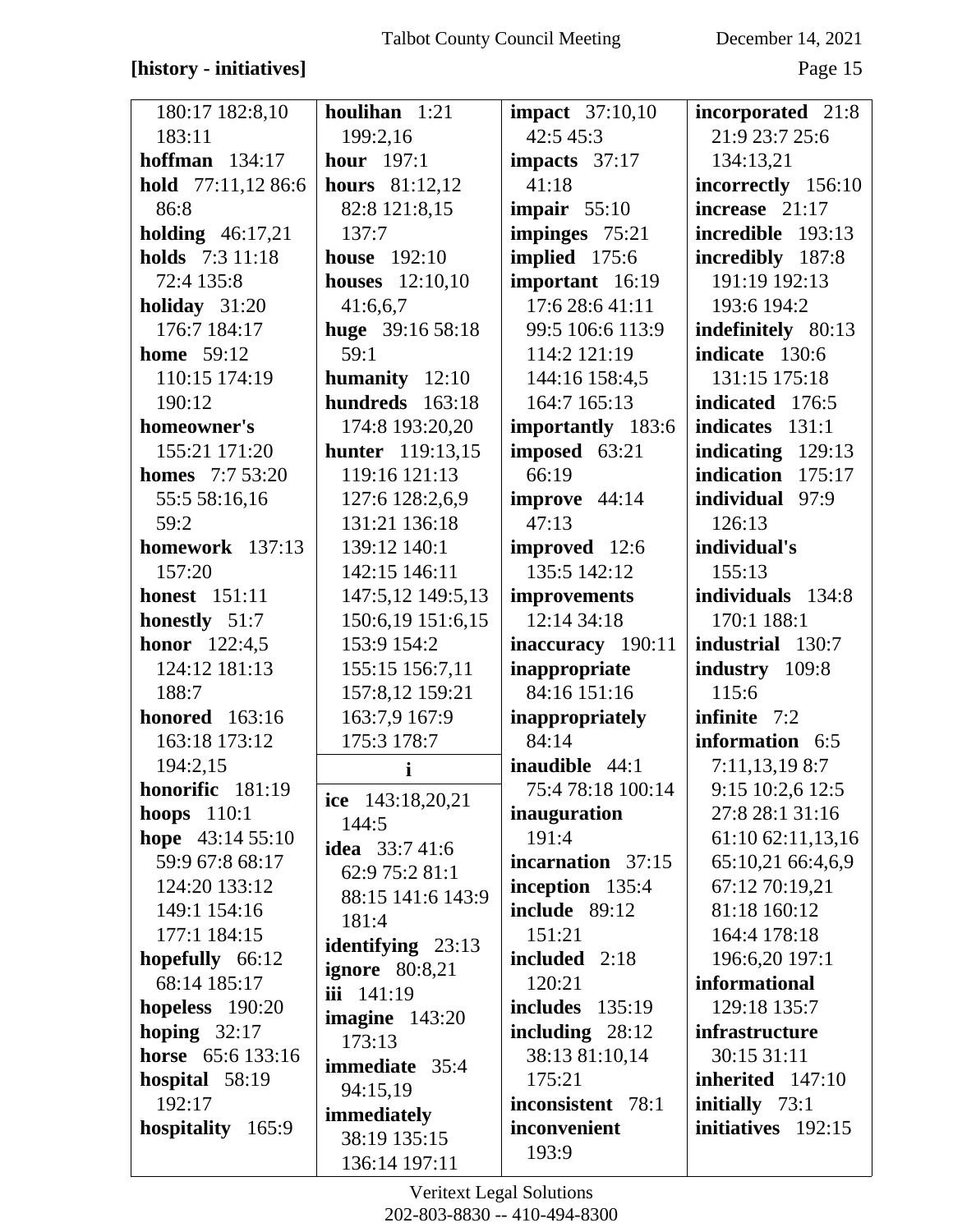## **[input - know]** Page 16

| <b>input</b> 26:19 27:13 | interpretation            | <b>items</b> $14:465:2$             | keeping $53:17$        |
|--------------------------|---------------------------|-------------------------------------|------------------------|
| 28:16 29:14 85:14        | 147:3 149:3 190:2         | 87:12 92:14 93:10                   | 93:3 140:7 185:9       |
| 95:21 167:4              | interpretive 147:1        | j                                   | <b>kelly</b> 141:20    |
| ins 156:13               | interrogated              | $\mathbf{i}$<br>138:15              | ken 119:17,20          |
| inscribed 135:20         | 199:4                     | j.e $138:20$                        | 124:15,18 125:11       |
| <b>inside</b> 140:15     | interrupt 180:8           | jacques $60:4,5$                    | 129:11 133:17          |
| insistent 192:9          | intimate 193:21           | january $8:19,21$                   | 136:19 138:6           |
| inspired 190:15          | introduce 5:19            | 9:7,9,14,20 10:8                    | 141:16 143:3           |
| installation             | 13:7 63:19 67:13          | 13:11 31:17,19                      | 163:11 167:9,17        |
| 146:21 147:3             | 67:1669:1                 | 32:6 48:5 62:3,4                    | ken's 164:9            |
| installed 155:5          | introduced 6:10           | 64:19 67:13 68:11                   | <b>kept</b> 176:6      |
| instance 145:19          | 63:14,17 64:21            | 68:16,21 71:13,16                   | keys 125:19,21         |
| institute 128:20         | 71:1 73:1 86:17           | 76:20 99:2,4,7,16                   | 126:7,12,20            |
| instructions             | introduction 4:4          | 176:2                               | 137:14 144:18          |
| 186:11                   | 11:10,13                  | <b>jewel</b> 137:17                 | 147:1 152:11           |
| <b>intact</b> 150:18     | introductions             | <b>job</b> $2:11$ 18:4              | 153:12 161:20          |
| integrity 188:7          | 6:12                      | 33:17 183:2                         | 179:19 181:7,12        |
| intelligently 81:5       | intrusion $45:20$         | 195:12,21 196:1                     | killed 135:12          |
| intended 174:17          | invite 61:21              | 196:18                              | 181:11                 |
| 174:18                   | <b>involved</b> 44:6,16   | <b>john</b> 141:5,20                | kim 110:4              |
| <b>intent</b> 158:12     | 49:4,9 51:2,12            | 143:7                               | <b>kind</b> $48:15,17$ |
| 159:3,4,9                | 54:9 95:20                | johnson $60:12$                     | 49:9 54:13 74:3        |
| intentions 151:12        | involvement               | johnson's 139:3                     | 82:21 90:15 94:6       |
| 151:16 159:7,12          | 173:18 179:21             | <b>joseph</b> 176:3                 | 110:15 149:2           |
| 159:14                   | irrigate 46:9             | judge 169:8 175:8                   | 153:3 156:1 170:8      |
| interest 11:17           | irrigation 6:19           | <b>judges</b> 169:10                | kinds $67:5$           |
| 30:6 72:4,13             | 53:12 55:4                | july 165:9 176:5                    | knocked 195:8          |
| 73:15 105:6              | <b>island</b> 139:3       | 176:14                              | know 9:12 16:11        |
| 115:10 122:9,10          | issuance 5:12             |                                     | 27:3 31:20 36:7        |
| 122:11 124:7             | <b>issue</b> $37:2075:17$ | $jump$ 82:13                        | 41:13 44:2 45:8        |
| 134:9 145:3,4            | 76:15 132:14              | <b>june</b> 163:12<br>165:11 176:10 | 50:7 51:12,19          |
| 177:4,14 180:5           | 167:3 168:3               |                                     | 56:12 57:10 59:7       |
| interested 47:21         | 177:18 180:2              | $\bf k$                             | 64:7 65:4,7,8 66:2     |
| 199:12                   | 181:7,7 188:3             | kansas $44:2$                       | 67:15,16 68:10,14      |
| interesting $43:12$      | 191:18                    | kardashian 110:4                    | 70:14,16 87:4,16       |
| 45:15 46:18 134:6        | issued $54:4,9$           | <b>keep</b> $13:1454:18$            | 88:13 89:21 90:1       |
| 140:2 165:7              | 65:12                     | 61:14 62:3,18                       | 90:20 95:13 97:7       |
| 180:10                   | <b>issues</b> $6:2037:2$  | 85:16,17 106:18                     | 97:14,21 98:2          |
| interestingly            | 106:4 107:6               | 108:2 114:20                        | 106:16 109:20          |
| 130:11                   | 185:18                    | 115:1 117:11                        | 111:3 114:15           |
| <b>internal</b> 27:4     | issuing $65:14$           | 124:4 145:2 152:3                   | 117:6,9 127:16,19      |
| 28:21 41:14 88:8         | item 15:7 18:11           | 154:15 159:3,7                      | 127:21 128:4           |
| internally 31:14         | 20:4 22:20 24:18          | 161:10 192:11                       | 140:15 143:7,13        |
|                          |                           |                                     | 144:3 145:19           |
|                          |                           |                                     |                        |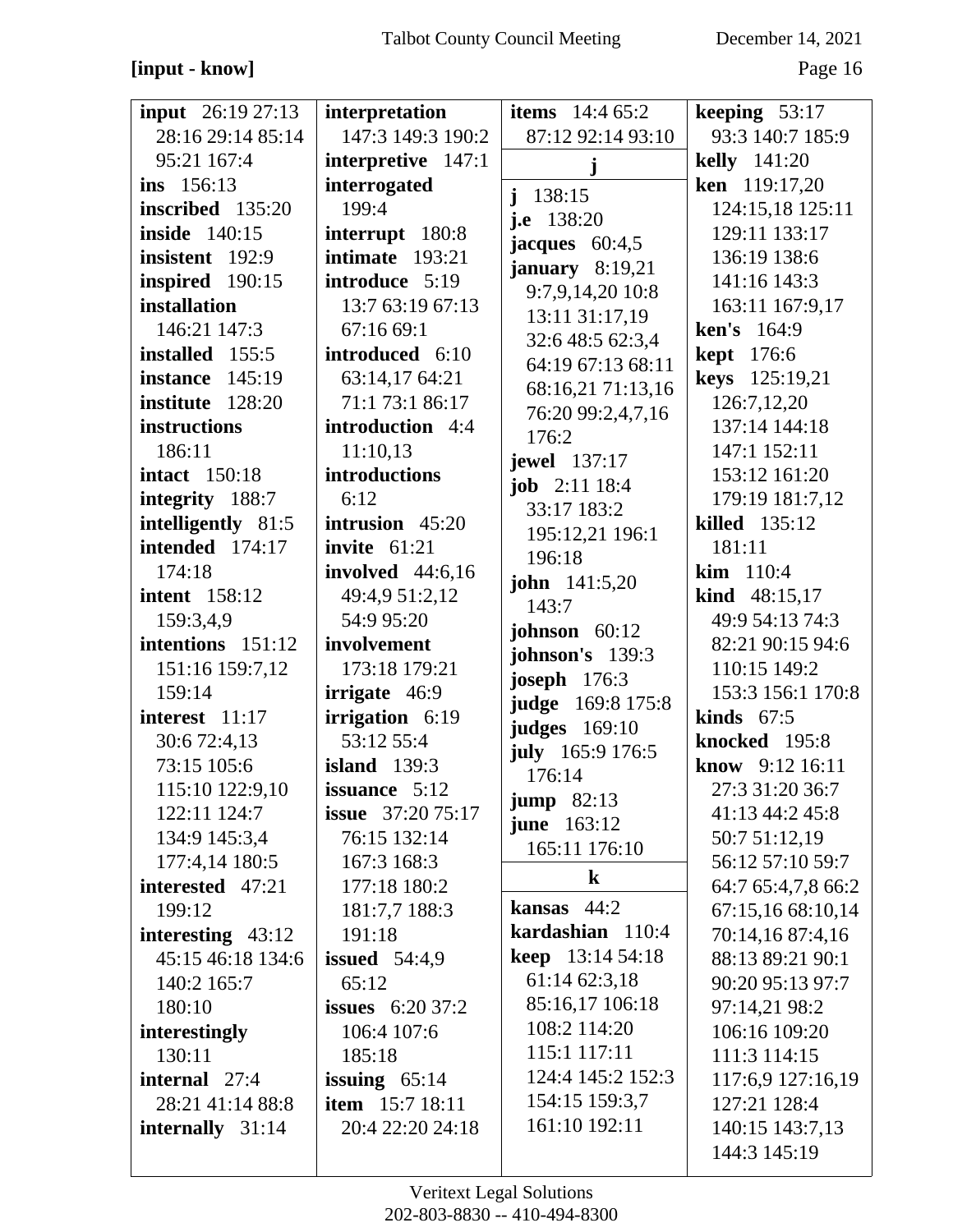## [know - local]

December 14, 2021

Page 17

| 150:20 151:6,9                    | <b>lawn</b> $123:20$      | 24:13 26:2,3 27:3       | 165:14                    |
|-----------------------------------|---------------------------|-------------------------|---------------------------|
| 152:13 160:6                      | 163:14                    | 28:13,18 29:18          | lighting $130:5$          |
| 162:4 164:6                       | laws 85:5 94:18           | 30:20 59:19 60:1        | 142:7                     |
| 168:20 169:10                     | layer $47:2$              | 60:3,7,9,13 61:1        | limit $87:16$             |
| 171:1,9,14 178:16                 | lead 55:17 183:8          | 61:17 63:4 66:7         | limitation 40:13          |
| 180:4, 15, 16, 17, 19             | 194:4                     | 71:2 75:10 77:9         | 40:15                     |
| 187:19 192:9,21                   | leadership 33:16          | 85:12,17 93:13,14       | limitations 40:21         |
| 194:11 195:11,13                  | leading $130:12$          | 93:17 95:6,10           | <b>limited</b> 54:15 82:9 |
| 196:6,8                           | <b>leads</b> 106:9        | 98:16 101:19,20         | limiting $82:3,6$         |
| knowledge 105:6                   | learn $160:13$            | 102:12,13,19,21         | limits 7:17 104:15        |
| 115:9 175:14                      | learned 81:15             | 103:18 112:4            | line $87:2 120:5$         |
| 192:3 196:21                      | learning 18:9             | 115:18 116:18,19        | 136:12,17 154:8           |
| known 8:17 13:9                   | learnings 53:11           | 118:14 119:2,3          | 155:5 168:2               |
| 34:12 135:21                      | <b>leave</b> 61:6 71:8    | 121:18 146:17           | lines 73:21 112:7         |
| knows 98:11                       | 81:6,8 95:10              | 147:7 149:2             | 123:9 131:21              |
| 1                                 | 98:10 109:6,12            | 156:12 162:17,18        | list $56:5,8168:12$       |
|                                   | 125:20 188:12             | 165:1 167:10,17         | 168:13,13,15              |
| lack $44:10,11$<br>ladies $2:4$   | 193:5 194:20              | 167:20 168:13,15        | listed $124:13$           |
| laid 32:12 46:7                   | leaving $92:20$           | 169:16 172:16           | 177:7 197:13              |
| lakeside 4:11 5:1                 | led 28:13 81:17           | 189:15,16,17            | <b>listen</b> $36:4,10$   |
|                                   | 171:8<br>lee              | 191:11 197:5,7          | 145:10 166:10             |
| 5:13 34:10,11                     | left 54:13 60:6           | 198:3,4                 | listened 43:12            |
| 35:6,10 50:5,14<br>61:2           | 65:674:11,12              | <b>letter</b> 130:21    | listening $33:636:5$      |
|                                   | 82:16 85:8 105:15         | 132:6,11,15             | <b>little</b> 6:3 16:15   |
| land 15:10 46:6<br>174:7          | 117:17 160:8              | 164:10,12 165:8         | 42:21 51:18 58:4          |
| lands $12:19$                     | 179:10                    | 165:13 171:15           | 62:15 66:1 78:8           |
|                                   | legal 64:5 108:20         | 180:6                   | 84:11 85:20 93:9          |
| lane 11:18 12:5,19<br>12:21 73:16 | 175:15 197:12             | <b>letters</b> 129:12   | 127:5 145:12              |
|                                   | $\text{legally}$ 178:4    | 131:15 132:1,10         | 146:6,12 153:8            |
| language 6:15<br>39:2 78:1,14     | legislation 77:20         | 132:13 145:6            | 154:6 158:12              |
| 89:17 96:11                       | 88:11,14 89:10            | 164:13,17 166:11        | 160:13 163:10             |
|                                   | 90:2,7 112:5              | letting $82:13$         | live $43:11\,52:9$        |
| 111:17,18,21<br>132:10            | legislative $94:3,3$      | <b>level</b> 142:6      | 53:3 57:20 69:18          |
| large 135:18                      | 95:7                      | licensed 39:14          | 82:19 113:7               |
| lastly $139:4$                    | legislators 193:17        | 43:5                    | 128:21 153:21             |
| late 29:2 101:11                  | legitimate 95:6           | <b>lie</b> $171:21$     | 173:2                     |
| 103:5 141:1                       | 177:3                     | <b>lies</b> $171:14$    | <b>lived</b> 180:15       |
| lately $78:5$                     | <b>lesher</b> 1:15 2:6,10 | lieutenant 138:9        | living $50:10$            |
| <b>latest</b> 16:11               | 3:2,10,115:21             | life $57:2,858:11$      | 112:21 114:9              |
| <b>laura</b> $1:1844:12$          | 10:15 13:8 14:13          | 144:11 147:16           | 143:20                    |
| 191:4                             | 14:21 15:1 16:19          | 159:16,17               | <b>loan</b> $20:621:2,2$  |
| <b>law</b> $107:1,13$             | 17:17,18 19:17,18         | <b>light</b> $6:470:18$ | 21:12                     |
|                                   |                           |                         |                           |
|                                   | 21:12,18,20 22:5          | 82:1 104:7 138:14       | <b>local</b> 136:5 140:3  |
| 109:20 110:7<br>136:5 199:4       | 22:7,14,15 24:12          | 157:21 163:21           | 144:3                     |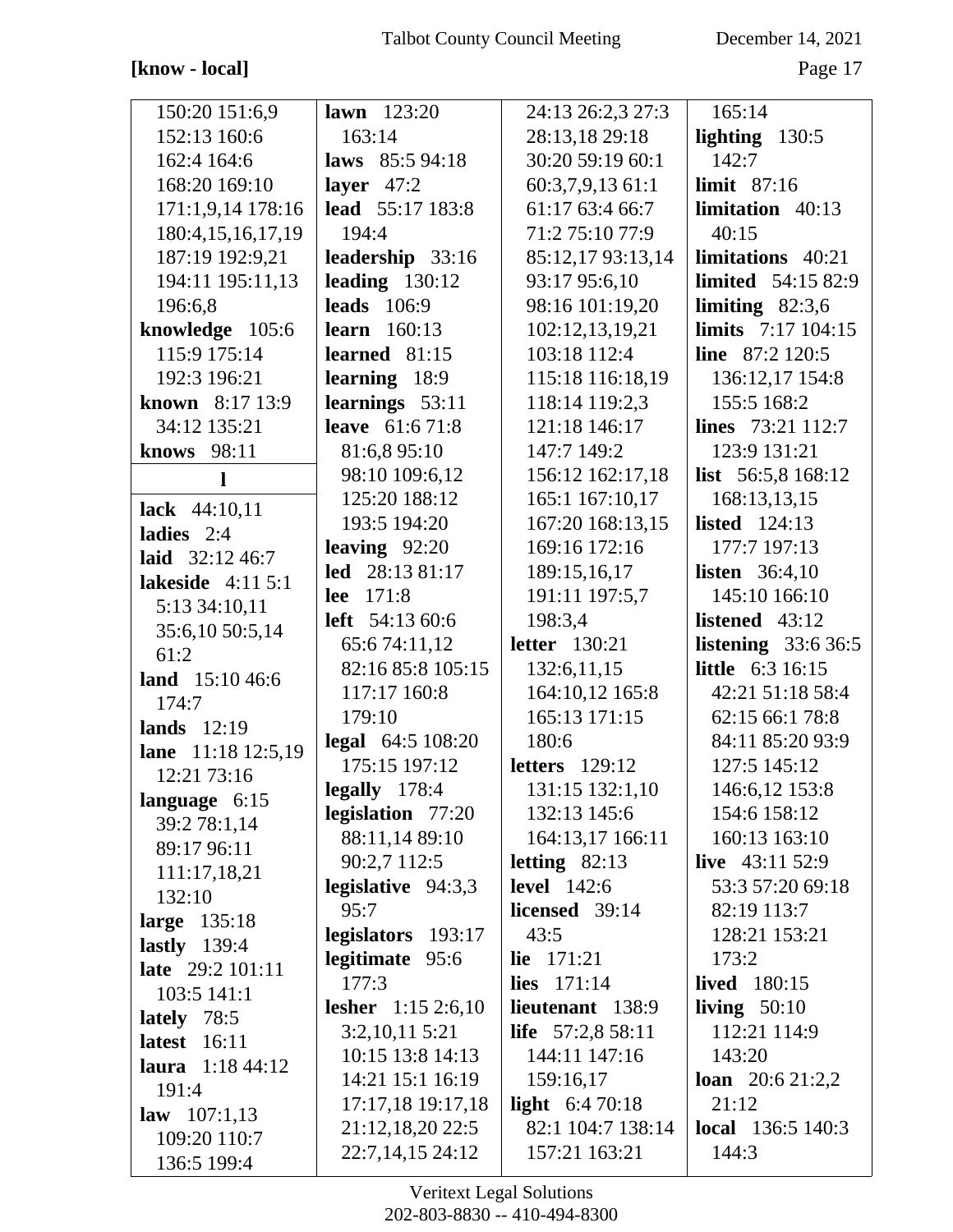## [locally - mayor]

December 14, 2021

Page 18

| locally $174:20$          | losing $97:18$        | 103:19 104:4             | march $64:19$            |
|---------------------------|-----------------------|--------------------------|--------------------------|
| 193:21                    | 182:11                | 114:17 116:8,12          | 67:14 68:5 69:2          |
| <b>located</b> 34:9 127:3 | lost 162:2 182:12     | 117:19 162:12            | maritime 129:9           |
| 134:3,15 136:8            | 190:21,21             | 197:18                   | mark 60:11,12            |
| 139:10,19 177:11          | lot $6:27:108:7$      | <b>madison</b> 52:9 53:3 | 128:17                   |
| $location$ 119:12         | 18:6 21:5 30:4        | 105:20                   | <b>marker</b> 135:11     |
| 120:3 126:8               | 36:7 37:1 41:8        | mail 47:15,18            | <b>markers</b> 127:20    |
| 129:13 130:3              | 43:9,17 45:10,14      | 86:19 127:6              | 128:16                   |
| 133:8 135:14              | 47:12 48:8 51:13      | 164:10                   | marketing 129:3          |
| 136:15 137:6              | 55:11 61:10 62:11     | mails 166:10             | <b>martin</b> 18:4,4     |
| 138:2 147:8 152:5         | 65:9,17,21 66:1       | maintain $142:5$         | mary's 126:3             |
| 173:14 174:3,13           | 80:4 81:16,20         | maintenance 38:2         | 137:9 154:12             |
| 174:14 187:13             | 84:9 99:3 111:5       | 38:15 72:14              | 156:19 164:11            |
| $locations$ 125:13        | 129:8 137:3           | <b>major</b> 144:10      | 179:19,20,21             |
| 125:17 169:1              | 143:11 144:17         | <b>maker</b> 164:20      | maryland $1:1,10$        |
| 173:20 174:11             | 146:1 148:18          | making $30:11$           | 11:18 14:9 15:9          |
| 178:8                     | 150:12 151:1,21       | 47:13 68:13 124:3        | 23:4 34:10 56:21         |
| <b>locks</b> 148:12       | 158:5 160:12          | 162:8 175:5              | 69:19 72:4 82:20         |
| $log$ 33:2,3              | 172:12 181:13,15      | 182:15                   | 100:4 120:7              |
| <b>logo</b> 129:5         | 181:15 183:2          | <b>malpf</b> 15:20 16:8  | 122:10,11 125:12         |
| long 7:18 28:8            | 185:11 194:11,18      | malph $16:2$             | 126:4 131:5,6,11         |
| 41:2 90:5 150:16          | 196:11                | man 141:14               | 131:12 132:4             |
| 185:5                     | lots $37:4110:6$      | 143:16 190:12,17         | 134:1,3,5,13             |
| <b>longer</b> 7:8 38:16   | 150:21 151:3,14       | 190:19                   | 135:1 137:4,7            |
| 131:9 147:10              | 151:20                | manage $50:14$           | 138:12 142:21            |
| longfellow's              | love 116:5 194:16     | management               | 143:19 144:14,16         |
| 190:16                    | loveless 44:4         | 109:8 115:6              | 164:4 168:19             |
| look 31:8 44:13           | low 18:17             | 150:15                   | 174:16 181:9             |
| 45:11 48:4 54:2           | <b>lurch</b> 54:13    | <b>manager</b> 13:18,20  | 191:5 193:12             |
| 59:9 152:18,19            | $\mathbf{m}$          | 33:13 89:18 91:11        | 199:1,2                  |
| 159:1 185:11              | ma'am 105:18          | 144:9                    | maryland's               |
| 195:1                     | 183:17                | manager's 127:7          | 173:18                   |
| <b>looked</b> 46:5 174:9  | maco 96:18 191:8      | 132:7                    | mass 136:2               |
| <b>looking</b> $8:921:16$ | 191:9 192:15          | manner 80:20             | <b>match</b> 16:6 84:6   |
| 28:16 30:17 31:11         | 193:10 194:8,9        | 199:7                    | 84:13 85:3               |
| 32:5,18 44:3,4            | 196:17                | manuals $47:10$          | matching $15:12$         |
| 49:20 111:13              | <b>madam</b> $3:44:6$ | manufacturers            | 15:15 16:1               |
| 129:4                     | $8:14$ 11:1,14        | 43:20                    | <b>matter</b> 48:4 75:10 |
| lookout $126:3$           | 14:15 17:11 19:9      | map 34:13,13,15          | 76:3 96:12,13            |
| 134:5,16,19               | 22:8 24:6 25:17       | 72:19 73:17              | 97:4 118:16              |
| 135:18 139:4              | 34:2 35:12 61:5       | 127:20 153:9,11          | 166:11 199:7             |
| 173:15 174:11             | 63:671:9,21           | 153:12                   | <b>matters</b> 197:13    |
| 177:12 179:20             | 77:13 99:12           | mapping 100:21           | mayor 76:18              |
|                           | 101:13 102:6          |                          |                          |
|                           |                       |                          |                          |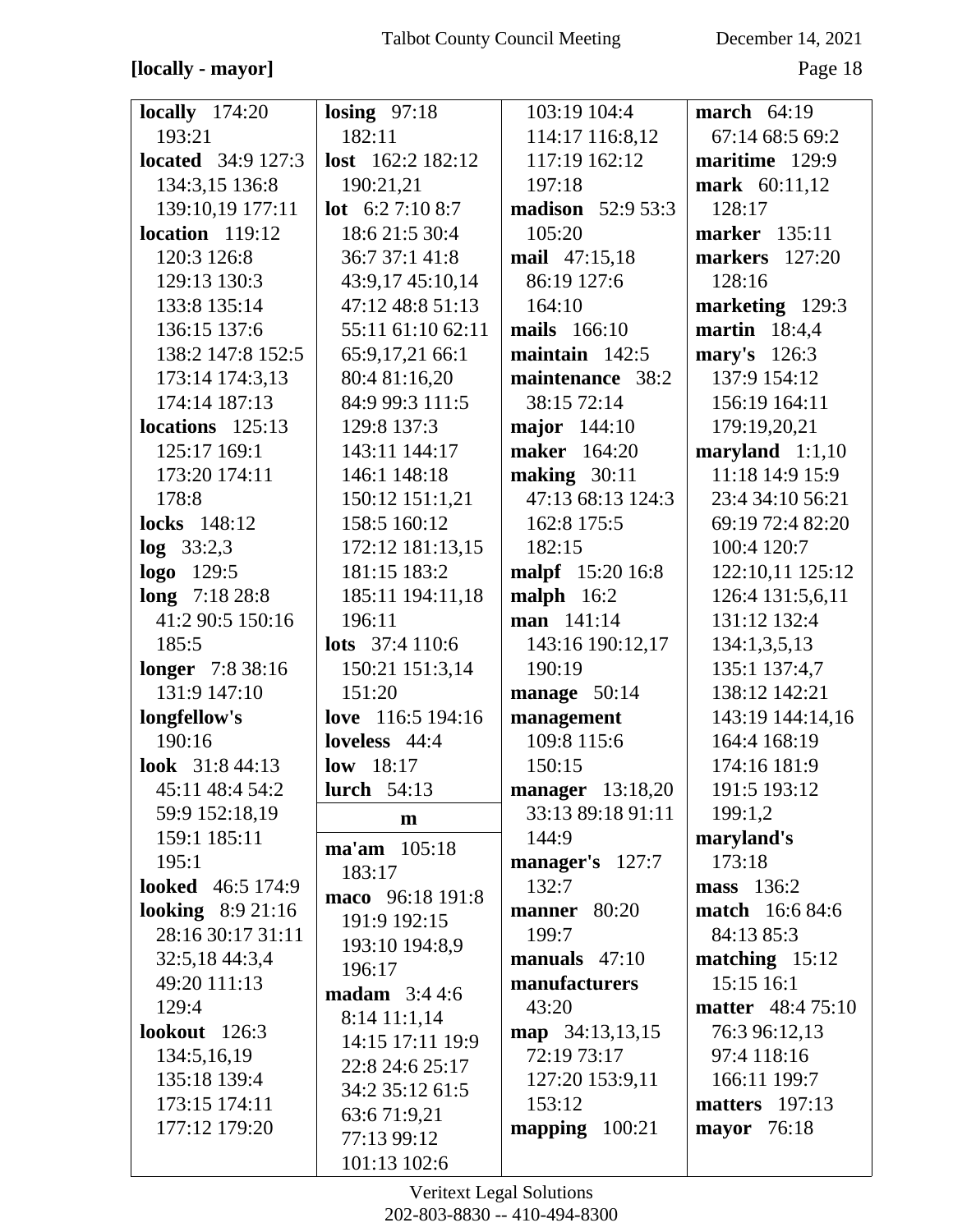$[\mathrm{md}$  - morris]

December 14, 2021

Page 19

| <b>md</b> 199:13          | 91:11 92:3 97:5   | met 29:2 167:9           | money 27:15 28:7        |
|---------------------------|-------------------|--------------------------|-------------------------|
| mde 5:3,9,10 6:20         | 106:12,19 108:12  | michael's $105:20$       | 28:15 75:5 184:3        |
| 49:13 50:15 54:4          | 109:9 115:6 143:8 | michaels $11:19$         | <b>monica</b> 52:9 53:2 |
| 54:6,17 55:10,12          | 166:5 191:3       | 20:8,15 21:7 23:2        | 55:15 105:19            |
| 55:14 64:8,10             | members $1:13$    | 24:21 52:10 53:3         | month 6:8 47:1          |
| 65:9, 12, 14, 18          | 14:3,10 33:12     | 143:14                   | 141:10                  |
| 70:6                      | 36:20 70:2 84:19  | mickey 179:15            | months 5:7,9,11         |
| mean $8:49:19$            | 88:13 89:13,17,20 | microcosm 146:6          | 6:18 7:2 47:1 49:7      |
| 63:10,11 67:21            | 90:15,18,21 91:4  | microphone 52:14         | 49:19 84:10 88:10       |
| 73:11 83:11 87:20         | 91:7,21 92:18     | <b>middle</b> 68:8 130:3 | 111:14 112:14,21        |
| 88:18 89:1 90:2           | 97:9 103:1 105:8  | miguel 15:6,16,18        | 113:8 114:9 146:7       |
| 104:14 111:2              | 107:4 108:11      | 18:3,771:5               | monument 120:1          |
| 112:20 113:7              | 109:1 119:15      | mike 125:8 141:16        | 120:5,6,20 121:4        |
| 143:21 149:21             | 120:4 152:10      | miles 42:5 126:10        | 121:6 122:2,8,17        |
| 152:2 154:10,13           | 163:10 166:9      | 131:14 134:4             | 123:17,19,19            |
| 171:15 192:17             | 174:8 175:21      | 139:20 159:14            | 124:4,14 127:2,10       |
| meaning $112:14$          | 189:6             | million $20:7,12$        | 130:3,15,16,16          |
| 190:20                    | memorial 126:2    | 21:1 29:16,18            | 131:2,5,10,11,20        |
| means 41:6 64:19          | 133:21 134:2,12   | 39:15 156:4              | 132:18,19 133:2,7       |
| 144:17 196:11             | 134:21 135:6,8    | mills 40:2 53:14         | 133:11 135:19,19        |
| 199:7                     | 136:3 137:5       | 66:16                    | 136:15 139:15           |
| <b>meant</b> 195:1        | 148:14 155:3      | mind 34:2 67:3           | 140:7,12 141:6,14       |
| meddle $41:14$            | 164:11 173:16     | 69:15 124:8              | 142:1,4,21 143:4        |
| <b>media</b> 28:3 32:14   | 179:19,20         | mine 185:1               | 143:6 145:2             |
| 32:18 59:5                | memorializing     | $minimum$ 16:21          | 146:19 147:11,17        |
| meet 76:17 77:7           | 154:19            | minute $69:12$           | 148:1 151:3 159:7       |
| <b>meeting</b> $1:49:6,9$ | memorials 136:13  | 87:15 90:17              | 160:18 163:13,15        |
| 9:14 10:11,12             | 155:5             | minutes $2:17$           | 164:9,21 165:21         |
| 51:9,17 62:5 77:1         | memories 163:9    | 35:21 36:1 43:14         | 173:4,8,13,14,21        |
| 85:19 87:21 91:15         | men 173:12 174:5  | 46:11,12 53:9            | 174:18 175:6,8,15       |
| 91:17 94:9,16             | 176:4 177:7       | 56:16,17 146:3           | 175:16,18 176:5         |
| 96:20 146:3               | 181:10,11 182:11  | 157:14 173:1             | 176:12,17 177:4,6       |
| 167:16,19,21              | mention 27:2      | misrepresentation        | 177:8,11,17 178:8       |
| 171:21 189:20             | 41:17 76:4,10     | 155:17,19 182:8          | 178:11,13,15            |
| 197:8,14 198:9            | 107:13 137:14     | <b>missed</b> 46:20      | 179:1,2 182:19          |
| meetings $51:4,4,5$       | mentioned 53:6    | $missing$ 181:12         | 184:4,7 187:14          |
| 70:12 96:19 97:1          | 143:3 155:12      | 183:10                   | 189:19,21 190:7         |
| 97:3 106:1,5,15           | 169:7 171:19      | <b>model</b> 44:21       | monuments               |
| 107:6,11 146:2            | 183:21            | <b>models</b> 44:18      | 130:14 131:13           |
| 196:17                    | mere 139:20       | modified 45:13           | 182:1                   |
| melt 122:19 171:8         | merry $42:17$     | modify $104:2$           | morris 52:13,21         |
| 171:10                    | mess 59:11        | <b>moment</b> 158:4      | 56:7 72:19 73:5         |
| <b>member</b> $4:179:8$   | message 194:12    | <b>moments</b> 192:20    | 74:6 125:3 152:21       |
| 27:3 88:10 90:4           | 194:13            |                          |                         |
|                           |                   |                          |                         |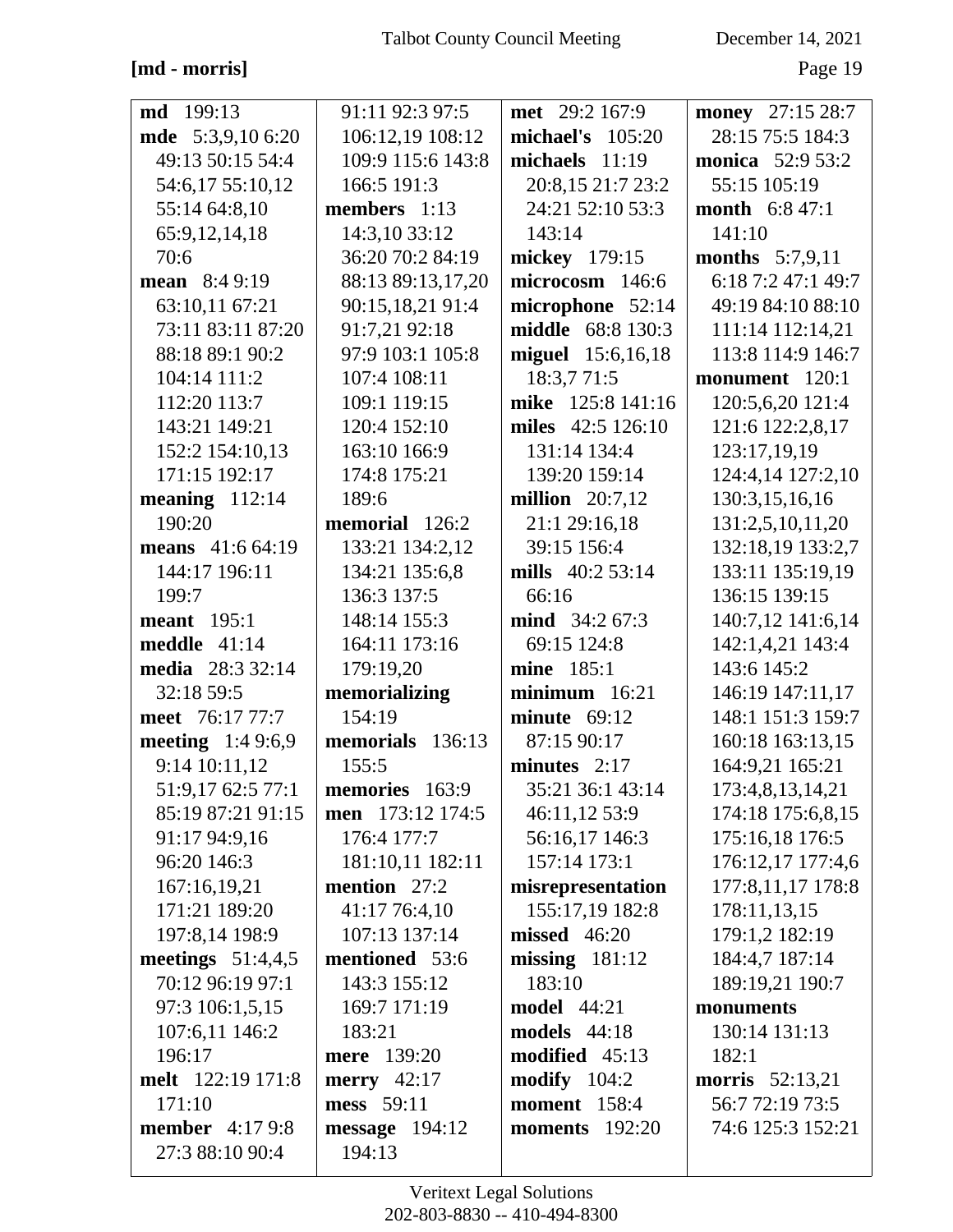## **[mortally - observed]** Page 20

| mortally 139:7           | 141:21 143:16           | nefarious $184:1,6$     | non 126:17 137:19         |
|--------------------------|-------------------------|-------------------------|---------------------------|
| <b>mother</b> 192:6      | 172:16,20 180:15        | 185:21                  | nonprofits 30:15          |
| <b>motion</b> 3:3 14:14  | 180:16,17               | negative 45:3           | normally $6:2$ 18:4       |
| 17:10 19:6,10            | <b>named</b> 199:3      | negotiate 75:16         | 132:12 192:11             |
| 22:2,3,4 24:2,5          | nameless 89:7           | 181:2,5                 | <b>north</b> 136:8        |
| 25:16 83:15 93:19        | <b>names</b> 135:20     | negotiating             | <b>notary</b> 199:2,17    |
| 100:16,19 101:6,9        | 170:3 179:4             | 182:16                  | note 120:19               |
| 101:12 109:14            | narrative 35:8          | neighbors 106:11        | <b>notes</b> 43:2 47:9    |
| 115:15 118:3             | national 134:18         | nervous 58:4            | 199:6                     |
| 162:5 197:15             | 135:16 176:8            | networks 27:21          | <b>notice</b> 90:10       |
| motions 83:21            | nature 7:6              | 32:12                   | <b>notices</b> 28:2 54:10 |
| move 3:16 11:6,13        | nay 116:17 162:16       | never 51:16,17          | notified 91:7             |
| 17:7 21:9 52:18          | 162:18                  | 88:18,18 89:1,16        | 177:16                    |
| 58:8 71:19,20            | <b>near</b> 126:3,5     | 107:12 114:11           | <b>notify</b> 177:20      |
| 101:4,10,13              | 130:18 139:19           | 120:16 121:9,15         | notifying 89:20           |
| 103:19 115:16            | 142:4,10,11             | 163:21 164:2            | notorial 199:13           |
| 120:4,20 123:13          | 149:15 167:15           | 168:3 171:19            | notwithstanding           |
| 123:18 124:3             | 173:17                  | 172:3 174:17            | 173:6 177:9               |
| 139:16 146:19            | <b>nearby</b> 130:16    | 175:14 185:2            | november 2:18             |
| 159:13,14 160:18         | nearly $140:4$          | 193:5                   | 3:17 16:12                |
| 164:9 168:10,11          | 194:6                   | new $4:205:13,16$       | number 7:2 8:15           |
| 184:4,7                  | necessarily 64:5        | 8:79:1521:2             | 11:1 13:10 23:1,2         |
| moved 14:12 58:2         | necessary 103:7         | 34:19 38:3,5,17         | 23:4,7 24:20 25:3         |
| 58:7 118:8 197:17        | <b>need</b> 3:1 10:5    | 38:18,19 39:3,5         | 25:6 34:4 71:11           |
| moves 4:1                | 12:17 13:13 30:2        | 39:12,12 40:11,17       | 72:2 77:15 99:15          |
| <b>moving</b> $50:17,18$ | 40:1 41:7 49:16         | 40:21 41:4,16           | 99:21 103:21              |
| 101:3,5 103:12           | 55:7 61:18 63:21        | 42:2,4 49:20            | 118:10                    |
| 133:13 158:8             | 65:17 66:1,7 68:8       | 50:19 70:18 80:2        | numbered 4:4              |
| 164:21                   | 68:16 69:3 76:2         | 100:21 165:20           | 11:10,14 77:18            |
| <b>multi</b> 134:11      | 82:2 87:14 88:1         | 172:2 191:9             | 78:16,21 79:2             |
| multicultural            | 91:10,17 94:8           | news 128:14 171:9       | 94:5 95:16 96:9           |
| 27:19                    | 95:10 98:2,17,20        | newspaper $32:21$       | 96:12 186:7               |
| multiple 172:13          | 99:1 110:15             | 140:4 144:10,11         | $\bf{0}$                  |
| multiuse 34:19           | 113:20 118:3            | 164:8                   | $0 \quad 161:7$           |
| 35:2                     | 167:11,15 169:12        | nice 137:8 162:1        | o'clock 197:9             |
| municipalities           | 170:21 186:10,15        | <b>night</b> 7:14 65:10 | objection 118:14          |
| 29:3,4,6,11              | <b>needed</b> 78:13     | 70:19 167:6 169:9       | objective 78:3            |
| municipality 39:8        | 160:7 192:12            | 189:17 194:12           | obligated 106:20          |
| museum 129:9             | <b>needs</b> 31:15 42:6 | nightmares              | obligation 38:7           |
| $\mathbf n$              | 55:16 87:13 90:20       | 158:17                  | 39:18                     |
| <b>name</b> 35:20 43:3   | 94:21 113:14            | nights $195:19$         | observations              |
| 52:8 56:14 57:19         | 145:2 150:5 179:4       | 196:3,15                | 136:18                    |
| 60:20 82:19              | 179:6 196:19            | <b>nilson</b> 107:4,12  | observed 136:10           |
| 139:14 140:21            |                         |                         |                           |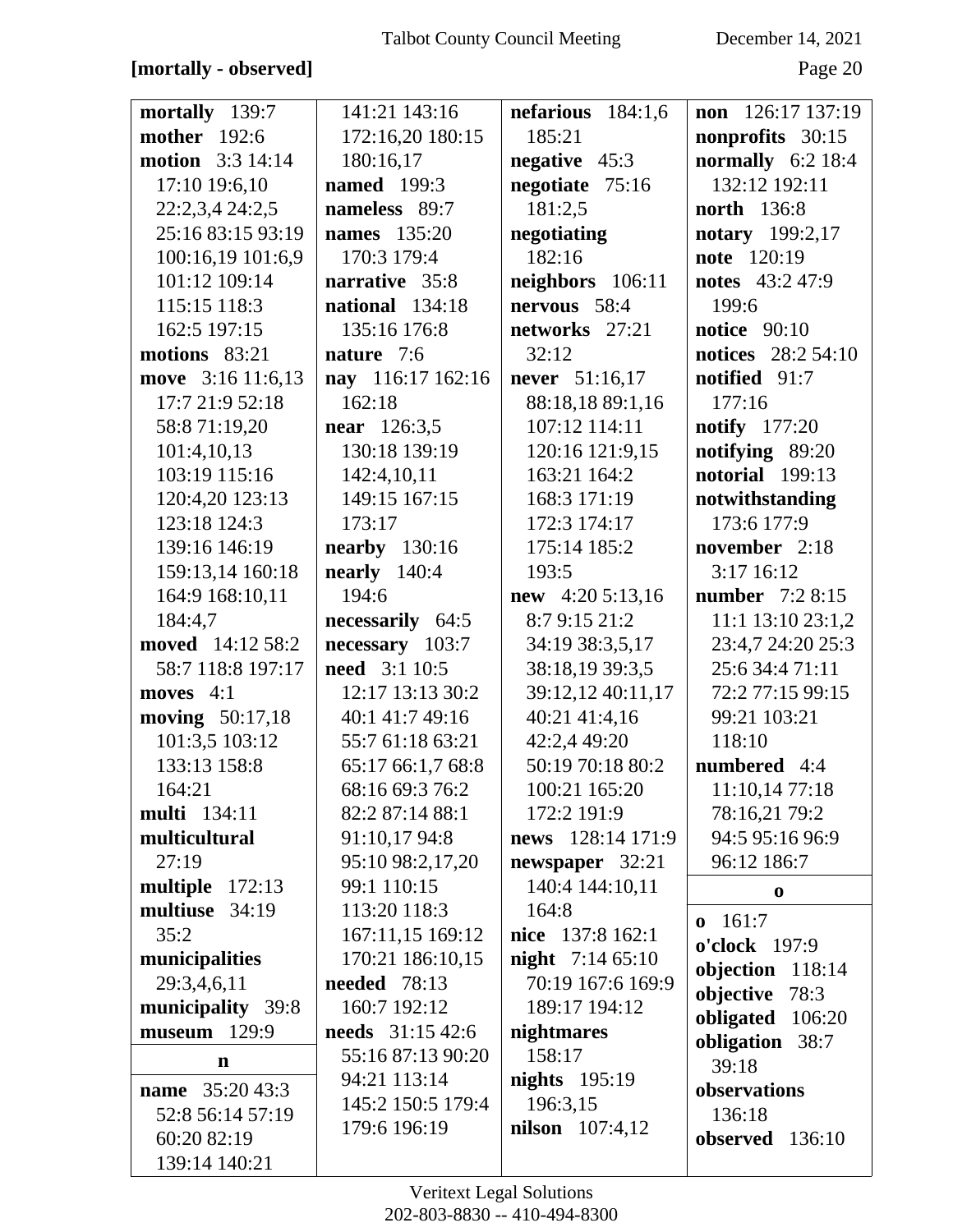### **[obviously - owned]** Page 21

| obviously 9:18                     | 35:17 42:15 46:17                       | 79:7 81:6 85:16                 | ordinance 94:14                    |
|------------------------------------|-----------------------------------------|---------------------------------|------------------------------------|
| 66:21 137:8                        | 47:7 48:8,10,11                         | 85:17 92:21 98:10               | ordinances 94:4                    |
| 171:17                             | 52:6,7 55:16,21                         | 98:12,13 99:16                  | organization 36:1                  |
| occasions 86:10                    | 56:2,3,18 57:14                         | 100:6 105:14                    | 174:8 190:5 194:4                  |
| ocean 193:16                       | 57:15 59:7 60:2                         | 108:3,8 117:11                  | 194:16                             |
| ochs 183:18,18                     | 60:21 61:3,16                           | 129:14 145:16                   | organizational                     |
| <b>october</b> 23:12,13            | 62:6,6 63:3,8 69:7                      | 146:9 160:9                     | 135:3                              |
| 25:10 29:2 43:13                   | 70:7,10 71:7,17                         | 197:10                          | organizations                      |
| offense 110:5                      | 72:8,17 74:5,9,13                       | opened 29:12                    | 132:12                             |
| offensive 187:15                   | 74:16 75:9 76:13                        | <b>operate</b> 38:8,21          | <b>origin</b> 121:21               |
| offer 15:17 70:1                   | 77:5,12,12 78:2                         | 39:20 107:17                    | 140:11                             |
| 180:4,21                           | 82:15 83:14 84:1                        | operated 53:19                  | original 38:9                      |
| offered 20:21                      | 85:7,8,10 87:1,10                       | operating 39:9,11               | 133:8                              |
| 123:2,15 125:15                    | 92:20 93:11,16                          | operation 38:2,14               | originally 111:3                   |
| 174:2                              | 96:15 98:9,15                           | 54:1 143:18                     | 175:17                             |
| offering 160:1                     | 99:8,10,10,17,18                        | opinion 7:16 45:6               | ornaments 31:21                    |
| 180:7                              | 100:5,11,18 101:6                       | 49:4 82:10 84:12                | oswald $176:1,3$                   |
| offers 65:3                        | 102:4,18 103:17                         | 91:19 111:21                    | otte 52:8,9,15,18                  |
| <b>office</b> 14:10                | 103:18 104:4                            | 147:19 162:3                    | 52:20 53:2,2                       |
| 109:20 127:7                       | 105:14,16 108:6,7                       | 173:20                          | 55:16 105:19,20                    |
| 132:7                              | 114:17 115:11,17                        | opinions 48:16                  | <b>otte's</b> 108:13               |
| officers 106:21                    | 116:11 117:3,13                         | 51:7 64:6                       | ourself 185:9                      |
| 136:10                             | 117:16,18 118:9                         | opportunity 9:3                 | outcome 199:12                     |
| <b>offices</b> 103:16              | 118:18 119:8,8,9                        | 10:3 49:2 52:11                 | outdated 78:1,14                   |
| <b>official</b> 86:15,21           | 128:6,7 158:8                           | 53:4 54:2 61:20                 | outreach 32:18                     |
| officials 50:14                    | 163:2,8 168:10,14                       | 76:17 80:19 86:18               | outs 156:13                        |
| 120:18 194:1                       | 170:4 171:12,13                         | 88:4 95:1 119:19                | outside 56:4,6                     |
| officio 14:10                      | 172:18 183:16                           | 180:20 191:20                   | 148:5 150:2                        |
| off 190:10                         | 184:10,11 187:4                         | <b>oppose</b> 109:17            | 174:16                             |
| oh $11:536:556:5$                  | 189:15 196:12                           | optimum 174:12                  | outstanding 5:3                    |
| 59:21 98:15 118:9<br>192:19        | old 139:1 143:15<br><b>older</b> 110:15 | option $123:7$<br>133:14 151:18 | 150:7<br>overdue 78:3              |
| ohio 139:3                         | omission 171:14                         | 163:4 171:4,17                  | overlaid 75:18                     |
| oil 43:8                           | 172:1                                   | <b>options</b> 124:11,12        | overlooked 134:7                   |
| okay 2:11,21 3:3                   |                                         |                                 | 137:1                              |
|                                    |                                         |                                 |                                    |
|                                    | <b>omitted</b> 125:16                   | 148:7 171:17                    |                                    |
| 3:164:3,135:18                     | once 38:5 86:12                         | 173:5,7                         | overlooking                        |
| 6:7 8:13,20,20                     | 87:3 90:12 124:8                        | oranges 157:3                   | 142:11                             |
| 9:12 10:16,17,20                   | 160:8                                   | ordeal 183:3                    | <b>owned</b> 125:18                |
| 11:7 12:1,16 13:5                  | ones 50:10 163:11                       | order 23:4,7,14,15              | 126:13 129:15                      |
| 13:6,13 14:2                       | online 32:9                             | 70:5 91:20 92:10                | 130:17 134:20                      |
| 17:10 21:21 22:6                   | open 31:19 58:9                         | 92:12 104:2                     | 135:17 139:10                      |
| 23:19 24:1,5                       | 61:6,14 62:3,19                         | 197:16                          | 141:18 147:21                      |
| 25:16 26:14 28:17<br>33:9,10,17,20 | 66:21 71:8,12<br>74:10 77:12,12         | orders 5:4                      | 151:8 153:15,15<br>155:3 173:10,12 |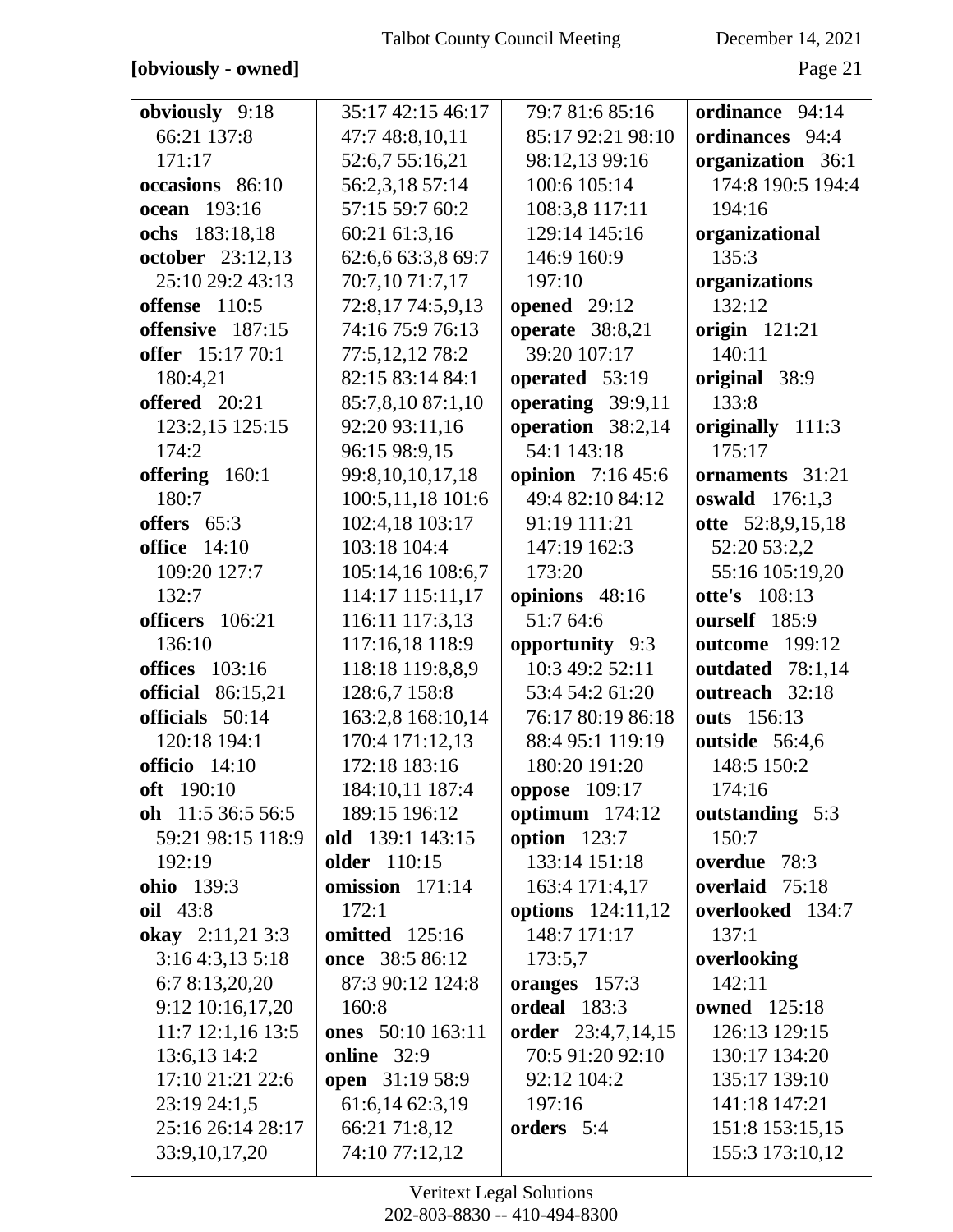### **[owned - petitions]** Page 22

| 190:5                    | 177:19 182:6,20        | parties 66:8      | percent 126:20            |
|--------------------------|------------------------|-------------------|---------------------------|
| <b>owner's</b> 53:20     | 184:12,13,19           | 199:11,11         | 153:15                    |
| 54:11,12                 | 194:19 198:7,8         | parts 151:13      | <b>perfect</b> 182:18     |
| <b>owners</b> 106:10     | package 2:19 20:6      | passed 61:12      | perform 178:11            |
| 126:13 142:5             | 20:12 23:17            | 110:4,12          | perfunctory               |
| ownership 45:7           | packet 15:13           | passes 119:8      | 110:11                    |
| 73:2,10 121:5            | 18:14 20:10 23:5       | path 45:2 53:21   | <b>period</b> 7:8 31:5    |
| 122:7 147:16             | 25:4 26:17 132:7       | 186:4             | 38:8,12 39:20             |
| 175:6,12,15              | page 87:7,8            | patient 66:12     | 40:15 54:8 82:9           |
| 176:21 177:17            | paid 75:5 122:3        | 192:5             | 92:13 130:20              |
| 178:10,13                | 175:19                 | patrick 75:15     | 144:2 167:7               |
| owning 39:11             | paper 129:3            | patrols 136:6     | <b>permanent</b> 47:2     |
| owns 126:15 175:7        | parameters 175:4       | paul 165:8        | permanently               |
| <b>oxford</b> 56:21 60:4 | <b>parcel</b> 34:13,15 | paver 136:13,17   | 43:11                     |
| 179:16                   | 129:15 135:17          | <b>pay</b> 74:20  | permission 176:16         |
| $\mathbf{p}$             | parcels 34:14          | payers 21:13      | <b>permit</b> 6:20 37:11  |
| <b>p.m.</b> $1:78:19$    | 126:17 134:11          | paying $40:2,3$   | 54:5 65:11,14,15          |
| 13:12 197:9,10           | 153:17                 | 50:11             | 70:6                      |
| 198:9                    | pardon 69:17           | payments 21:12    | permits 5:12              |
| pack 1:17 3:14,15        | park 126:3 133:21      | pe 43:5           | perpetual 133:12          |
| 11:4,6 13:19             | 134:3,6,12,15,16       | pegram's $138:15$ | 177:15 190:6              |
| 14:12 15:4,5             | 134:21 135:4,8         | penalties 170:17  | perpetuity 182:19         |
| 17:21 18:1 19:6          | 136:3 137:5            | pending 173:3     | <b>pers</b> 50:2          |
| 19:21 20:1 22:2,4        | 148:15 155:3           | people 7:13 28:1  | person $51:16$            |
| 22:18,19 23:21           | 156:6 164:11           | 31:20 32:9,18     | 60:10 82:5,6              |
| 24:2,6,16,17             | 173:16 179:19,20       | 42:10 43:18 45:4  | 112:11 187:9              |
| 25:14,17 26:6,7          | 195:9                  | 50:9 51:12 55:11  | 192:8                     |
| 26:13 45:17 46:11        | parking 129:21         | 56:4 57:1,6 58:8  | personal 147:19           |
| 46:15 47:6 51:21         | 135:5 136:13,16        | 59:4 61:1 64:12   | 177:14                    |
| 55:15 72:21 73:7         | 142:13                 | 65:4,9 87:14 96:8 | personally 44:2           |
| 73:17,21 74:5,8          | part 30:5 38:7         | 104:6 108:4       | 91:2 199:3                |
| 76:14 88:20 91:1         | 39:19 115:4 121:9      | 110:18 111:4,5    | personnel 197:12          |
| 91:18 92:7,10,16         | 121:16 149:10          | 112:13 113:3,11   | persons $105:5$           |
| 93:5 100:19 101:3        | 167:2,10 178:1         | 113:11 140:13     | 112:2 115:9               |
| 101:7,10 102:2,3         | 188:6 194:15           | 141:7 143:11      | perspective               |
| 102:16,17 105:13         | participate 15:9       | 145:5 158:6 160:3 | 154:11                    |
| 108:9,15,17              | 15:16 17:8             | 160:18 161:17     | <b>pete</b> 1:15 2:6 27:3 |
| 111:12 112:6             | participation 28:4     | 167:15,17 172:13  | petition 78:15            |
| 115:21 117:1,2,5         | particular 70:17       | 177:13 179:6      | 80:3,5,8,12,17,18         |
| 117:10,12 118:4,7        | 81:4 94:13 96:5        | 188:4, 17, 18     | 80:21 81:17 84:2          |
| 118:12,16 119:6,7        | 138:2 145:18           | 192:18 193:11,20  | 84:19                     |
| 140:13 157:14            | 177:2                  | 194:5             | petitioning 87:11         |
| 162:21 163:1             | particularly 177:4     | perceive 57:12    | petitions 77:20           |
| 165:1 172:6,8            |                        |                   | 87:9 96:18 97:8           |
|                          |                        |                   |                           |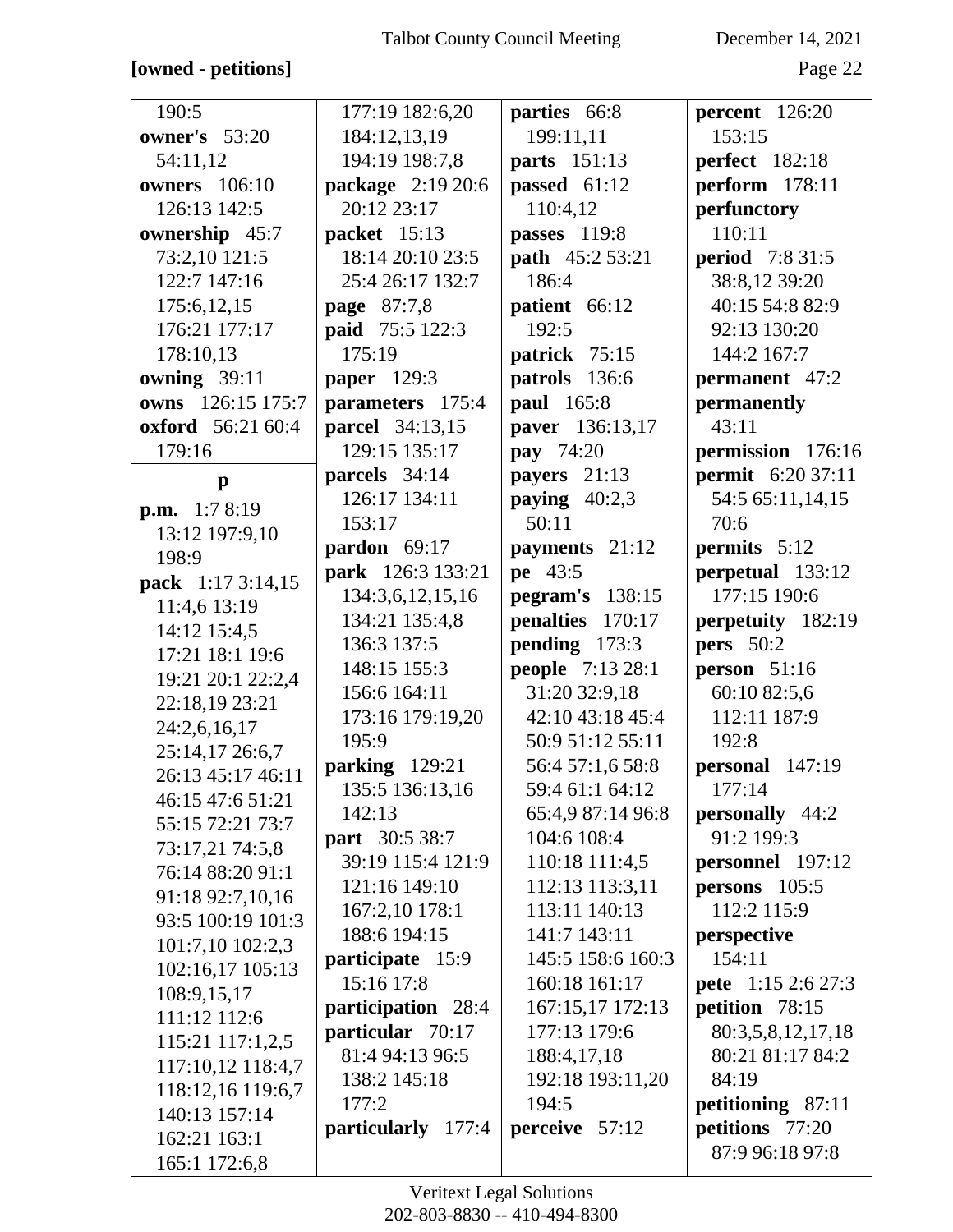### **[petitions - preservation]** Page 23

| 186:12                   | plan $4:10,196:13$        | pledge $2:7,9$           | 166:3 189:4            |
|--------------------------|---------------------------|--------------------------|------------------------|
| <b>phase</b> $4:105:1,6$ | 26:15,18 27:6             | plus $81:12$             | post 59:6              |
| 5:14 7:7 20:7,14         | 28:20 32:12 34:7          | poem 190:16              | potential 37:10        |
| 24:21 41:4               | 34:7 35:4,8,9 50:6        | point 21:11 40:7         | 119:11 136:15          |
| <b>phased</b> 134:11     | 50:11 57:9 63:20          | 50:8 55:13 57:20         | pow 154:18,20          |
| <b>phone</b> 127:12      | 64:8,17 67:10,20          | 61:4 68:5 92:10          | 155:2,7,11 156:17      |
| photo 153:21             | 68:4 100:1 134:12         | 92:12 93:17 95:5         | 156:18                 |
| photographs              | 163:3,12                  | 104:8 112:3 126:3        | <b>power</b> 165:4     |
| 152:14                   | planned 34:10             | 134:5,16,19              | <b>powers</b> 42:17,20 |
| <b>pia</b> 54:3          | 85:13                     | 135:17 139:4,19          | 43:2,3 45:18,19        |
| picked 149:11            | planner 50:16             | 144:3,11,15              | 46:12,12,13,17         |
| picket 123:9             | planning $9:2$ 15:8       | 151:13 173:15            | 47:7,9,17,19           |
| picture 59:9,10          | 48:13 49:5 50:7           | 174:11 177:12            | 48:10                  |
| 149:14                   | 50:19 70:13               | 179:20 180:12            | practice 78:19         |
| pictures $153:2,6$       | 106:16 107:21             | 182:7,15 183:12          | 95:21                  |
| 156:18 161:20            | 108:18 112:8              | 194:3                    | <b>prager</b> 165:8,16 |
| piece 178:20             | 114:11                    | points 43:15 47:19       | 171:15,16 187:11       |
| pieces 89:10 90:7        | plans 127:1,9,14          | 175:2                    | <b>prayer</b> $2:6,9$  |
| 121:21                   | 127:14,20                 | police 58:18             | precedent 59:1         |
| <b>place</b> 8:6 55:8    | plant 5:14 6:19           | policy 79:4              | preclude 105:1         |
| 111:18 120:14            | 7:1 37:6,12 38:3,5        | political 44:7           | 116:4                  |
| 131:17 141:15            | 38:14,15,20 39:4          | 165:4                    | prefer 16:3            |
| 142:20 145:8             | 39:5, 10, 12, 19          | pollutant 53:18          | preference 131:16      |
| 147:15 148:11,12         | 40:3,4,12,14,18           | 55:1,9                   | prejudice 35:11        |
| 148:14 149:21            | 41:1 42:2,3,4             | pollution 58:20          | prepare 70:5           |
|                          |                           |                          |                        |
| 154:14 156:2             | 49:21 50:19 53:14         | <b>pond</b> 46:17,21     | 165:19                 |
| 157:18 158:17,19         | 53:16,19 54:1,7           | 47:3 142:12              | prepared 4:17          |
| 163:17 164:2             | 54:18 55:6,9              | 149:16                   | 79:14,21 112:4         |
| 171:10,11 174:2          | 58:14 143:18              | pool 104:19 108:3        | 146:14                 |
| 176:17 180:1             | plants $43:7,7$           | 108:3                    | presence 199:9         |
| 182:18,18 184:4          | 49:12                     | <b>port</b> 72:15 74:7   | present $25:10$        |
| 199:4                    | <b>plat</b> 73:3,5        | 187:14                   | 37:15 40:9             |
| placed $122:5$           | <b>please</b> 4:7,15 5:18 | <b>portion</b> 5:5 11:18 | presentation           |
| 133:9 142:4              | 8:14,16 11:2,15           | 16:14 72:15              | 107:7 119:10           |
| 149:16 150:14            | 14:16 19:12 20:3          | portions 34:8            | 120:8 165:11           |
| 152:1 175:16             | 22:9 34:3 53:1            | 73:10                    | 179:18                 |
| placement $142:10$       | 58:6 60:21 69:16          | position 107:20          | presented 23:11        |
| places $121:4$           | 72:1 103:20               | 111:15 174:19            | 90:8 125:17 127:2      |
| 157:21 158:2,2           | 107:20 117:19             | 180:12                   | 142:18 166:12          |
| 182:2 192:17,18          | 121:12 123:8              | positions 44:7           | 178:7                  |
| 193:11                   | 146:13 156:8              | possible 30:9            | presents 31:21         |
| placing $123:6$          | 166:15 170:3              | 62:18 174:15             | preservation           |
| 141:8 143:6              | pleasure 191:7            | <b>possibly</b> $9:12$   | 15:10 17:3 36:21       |
|                          | 195:6,10                  | 21:17 64:20 87:11        | 190:1                  |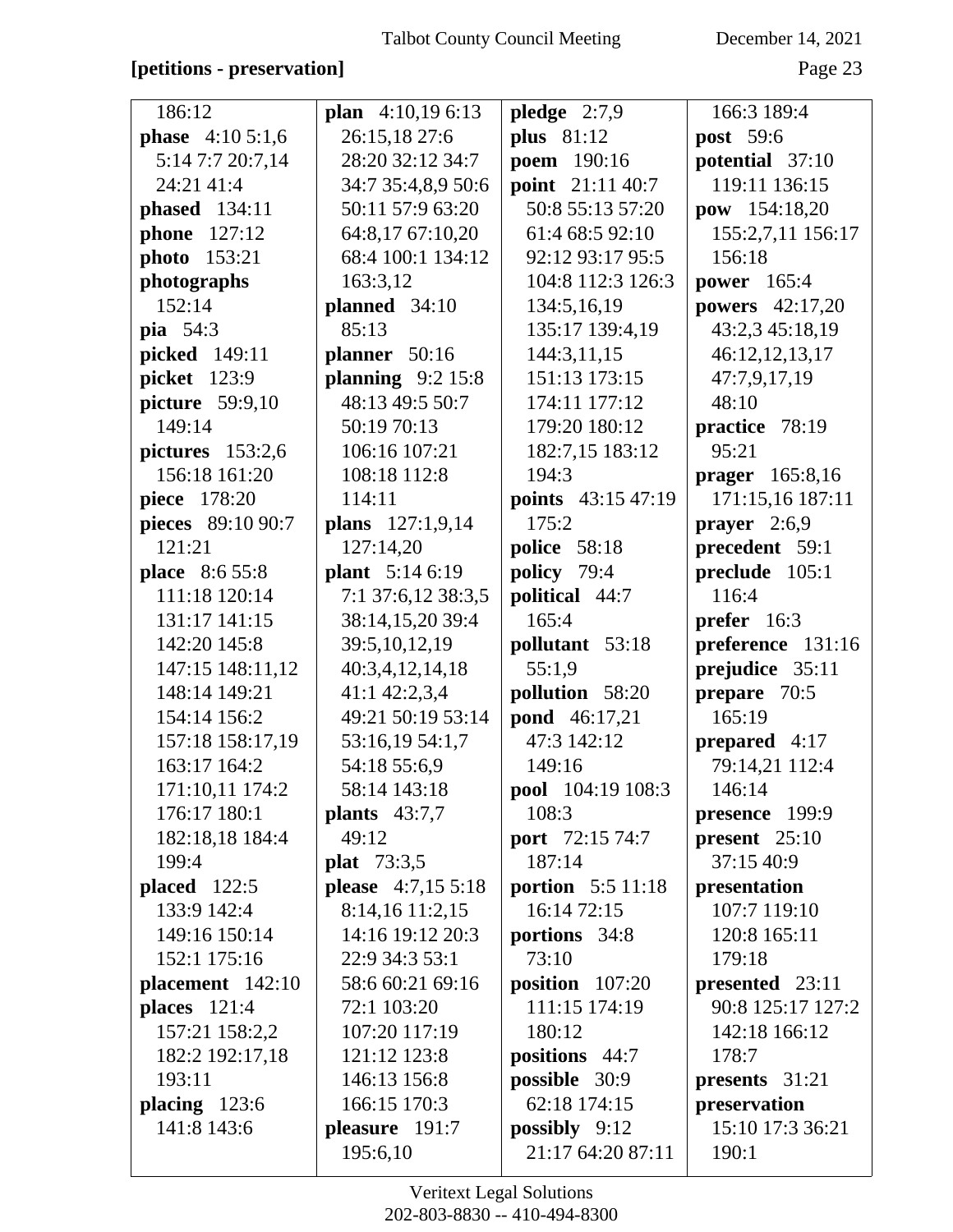### [preserve - protections]

December 14, 2021

Page 24

| preserve 53:14          | 101:21 102:1,14         | problem $36:9,11$   | <b>proper</b> 49:15 83:5 |
|-------------------------|-------------------------|---------------------|--------------------------|
| 54:4 55:6 151:18        | 102:15 105:11           | 52:5,14 54:20       | properly 46:10           |
| 172:21 173:8            | 109:14 111:2            | 64:18 68:3 69:11    | 65:12                    |
| preserved 170:9         | 112:10,20 114:8         | 86:13,19 123:16     | properties 16:9          |
| preserves<br>17:2       | 114:16 115:15           | 151:19              | 119:21 120:2,9,17        |
| president 2:5,16        | 116:3,20,21             | problems 53:17      | 123:2,5 124:6,9          |
| 4:16 14:3 22:6          | 117:14 119:4,5          | procedural          | 124:19 125:14,18         |
| 33:12 62:10 85:12       | 127:19 128:3,8          | 185:18              | 142:16 150:7             |
| 119:15 127:8            | 145:11 149:9,20         | procedurally        | property 34:9,17         |
| 144:14 166:19           | 150:16 152:2,17         | 186:16              | 38:10 53:19 54:10        |
| 169:19 189:14           | 153:21 154:10,21        | procedure 77:17     | 54:12 110:19             |
| 191:5,9,10 195:12       | 155:6 160:17            | 185:15 186:20       | 123:14 126:5,9,13        |
| 195:14,17               | 161:10 162:19,20        | 189:8,10            | 128:11 129:8             |
| pressure 97:14          | 163:3 180:6 191:4       | procedures 77:18    | 133:20 134:6,10          |
| 127:1                   | 191:10,11 195:8         | 185:15              | 136:20 137:11            |
| pressures 130:8         | 197:17 198:5,6          | proceed 178:19      | 139:10,17,18             |
| $preston's$ 183:13      | price's $4:17$          | proceedings 2:1     | 140:5 141:18,18          |
| <b>pretty</b> 8:3 78:10 | primarily 126:12        | process 43:6 50:8   | 142:2 147:19             |
| 137:8 154:9             | principles 107:13       | 64:14 67:16 78:15   | 148:13,16 153:14         |
| previous 45:15          | print $33:1$            | 83:8,10 84:8        | 156:14 160:1             |
| 57:4 107:3 131:15       | <b>printed</b> 32:10,21 | 106:6,7 140:3       | 170:10,12 173:9          |
| 186:14                  | 199:6                   | 146:1 167:19        | 173:10,15,17             |
| price 1:18 3:12,13      | prior 86:12 87:3        | 175:5 187:6         | 177:11 179:5             |
| 6:1,2,78:129:1,5        | 89:4 173:11             | productive 124:16   | 181:3                    |
| 9:8,12,19 10:1,12       | priorities 26:20        | profession 167:6    | proposal $80:2,7$        |
| 10:19 11:9 13:17        | 27:14                   | program $15:11,12$  | 158:9 165:12,17          |
| 15:2,3 17:19,20         | priority 35:4           | 15:16,20 16:20      | 165:19 166:13            |
| 19:19,20 22:16,17       | prison $138:5$          | $17:1,1,8$ 18:9     | 171:15,18                |
| 24:4,6,14,15 26:4       | 139:2,3                 | programmed          | proposals 18:19          |
| 26:5 32:8,20            | prisoner $134:17$       | 34:20               | 79:9 166:12              |
| 33:18 44:12 47:15       | 139:1,5                 | programs 135:9      | propose 62:2             |
| 47:18 60:15 61:15       | private 110:19          | progress $34:21$    | proposed 37:11           |
| 62:8,15,21 63:10        | 126:9 129:16,19         | project $4:11$ 10:2 | 41:17 70:6 95:11         |
| 66:13 67:3 68:7         | 142:7,9,11 155:4        | 20:9,16 30:17       | 104:10 112:6             |
| 68:13 69:1,21           | 170:11 173:10,15        | 34:11 35:6,10       | proposes 4:18            |
| 70:12 71:5 73:8         | 175:19 176:7            | 44:21 45:13 57:21   | proposing 185:14         |
| 74:3,20 75:2 76:6       | privately 125:18        | 163:21              | protect 37:16            |
| 76:19 84:15 85:20       | 130:17 139:10           | projects 30:15      | 55:17 147:16,17          |
| 86:2 88:21 90:12        | 153:15                  | 31:12,12,13 35:5    | protected 126:21         |
| 90:20 92:5,8,12         | probably $21:16$        | 45:7,10             | 170:9                    |
| 92:20 93:7,12           | 31:16 32:5 45:8         | prominent 143:10    | protection 7:16          |
| 94:21 95:13 96:16       | 58:7 97:16 114:13       | promoting<br>184:20 | 65:4                     |
| 98:19 99:1,8            | 140:15 144:3            | 185:6,7             | protections 8:2,6        |
| 100:14,17 101:11        | 150:11                  |                     |                          |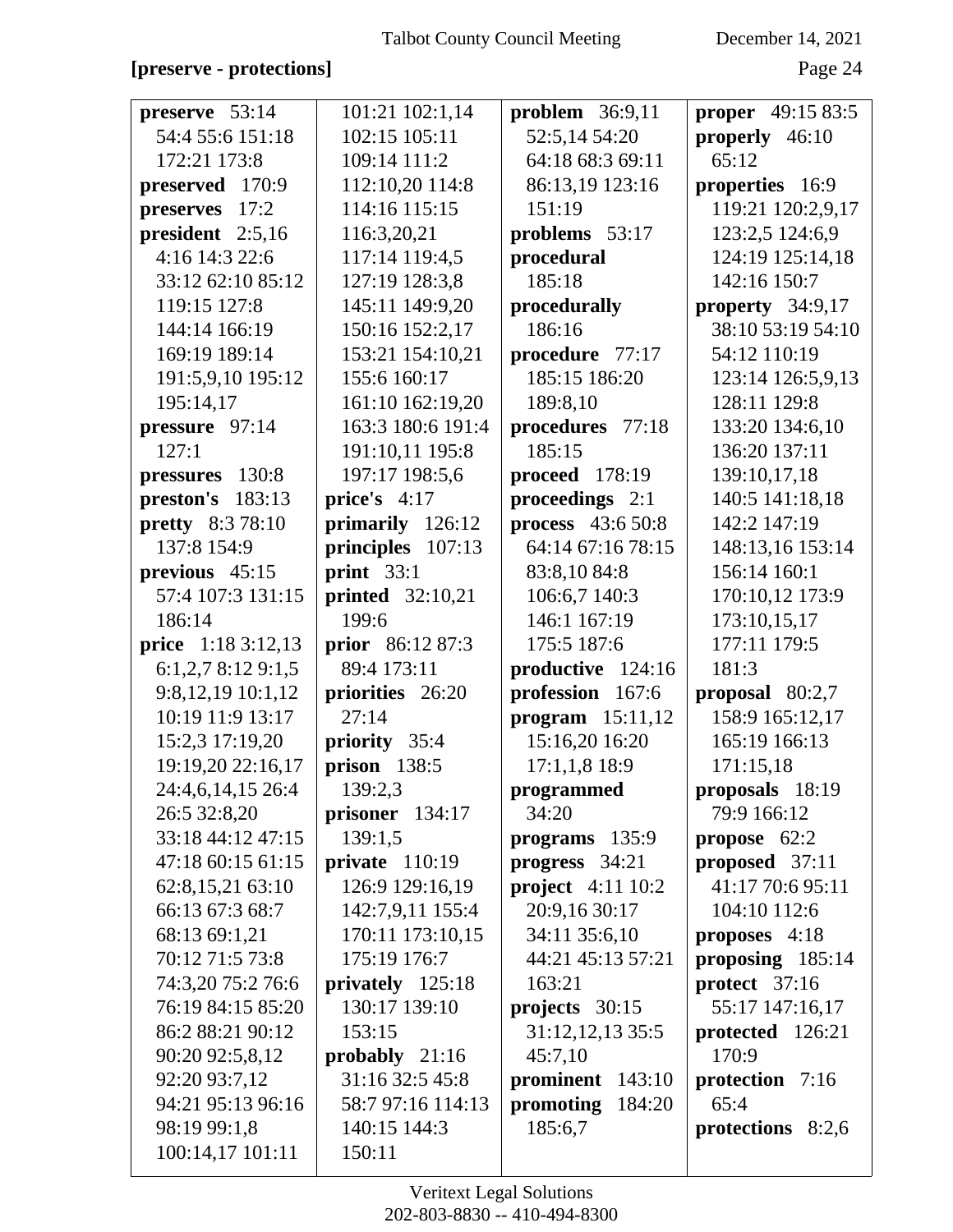### [proud - reasonably]

December 14, 2021

Page 25

| <b>proud</b> 195:17       | 196:2,19 199:2,17         | 146:17 147:13          | reached 44:1             |
|---------------------------|---------------------------|------------------------|--------------------------|
| provide 23:10             | publicly 67:4             | 149:1,20               | reaching $32:11$         |
| 25:8 61:20 94:17          | 87:19 90:8 190:4          | questionable           | reaction $123:12$        |
| 110:7 136:4 177:2         | published 58:13           | 178:4                  | <b>read</b> 4:6 6:8,9    |
| 188:19                    | 91:15                     | questions 20:18        | 11:2,15 15:13            |
| provided 12:21            | <b>pull</b> 111:7         | 22:1 23:10,19          | 18:14 20:10 23:5         |
| 94:15 128:1,3             | pulling 46:1              | 25:13 33:1,9           | 25:4 26:16 46:19         |
| 132:8                     | <b>pump</b> 25:1 47:2     | 51:18 69:13,14         | 71:9,21 79:18            |
| <b>provides</b> 5:5 78:20 | pumping 23:2              | 70:3 74:17 140:10      | 80:1 86:9,12 87:3        |
| providing 103:6           | purchase 18:12,15         | 146:8,11 181:1         | 93:5,6 99:12             |
| provision 80:15           | 18:21 19:2,7,10           | quick 11:7 43:2        | 103:20 114:18            |
| 80:16 94:14 95:11         | purchased 134:11          | 66:17 103:2            | 145:6 166:10             |
| provisions 81:3           | purchasing 17:3           | 136:18 195:15          | reader 118:4,5,8         |
| proximity 136:6           | purposes 135:3            | quickly $107:5$        | reading $34:3$           |
| <b>public</b> 7:12 8:10   | pursuant 100:2            | 183:20                 | 47:10 118:13             |
| 8:18 9:2,13 10:21         | <b>pursue</b> 178:10      | quiet 121:12           | <b>ready</b> 10:21 35:17 |
| 11:12 13:10,14            | <b>push</b> 99:4          | quitclaim 11:20        | 70:8 100:13              |
| 20:5 23:1 24:19           | put 9:17 16:21            | 72:673:12              | 163:12 167:1             |
| 26:20 30:8 33:21          | 27:12 38:9 46:18          | quite 43:21 51:7       | 196:16,17                |
| 34:1 35:18 38:10          | 47:3 48:2 50:21           | 110:9 136:10           | <b>real</b> 34:9 43:2    |
| 38:13 48:4 61:5           | 53:7 76:16 81:20          | 154:5 158:16           | 86:19 104:12             |
| 67:18 69:3,20             | 85:18 87:16 89:21         | 180:20 190:14          | 105:9 107:10,13          |
| 70:2,13 71:19             | 96:1 97:10,12,16          | quitting 188:18        | 108:1 109:6,12           |
| 74:10 75:9 77:21          | 110:1 123:9               | r                      | 110:3,17,17              |
| 79:1,7,16 82:4            | 143:18 147:14             | <b>racist</b> 122:5    | 111:17 115:2,3           |
| 85:14 86:7,8,11           | 150:5 152:17              | radical 78:11          | 116:4 139:13             |
| 86:15,18,21 87:20         | 159:5 185:18              | radically 136:20       | 197:12                   |
| 88:3 92:6,16,21           | 187:13 189:18             | 157:2                  | really 6:15 28:5         |
| 93:1 95:21 96:5           | puts 79:3 91:1            | rah 181:16             | 48:15 51:11,13           |
| 96:19 97:1,1,1,2          | 148:11 189:20             | rains $75:20$          | 52:4 55:16 78:13         |
| 97:19,20 100:6            | <b>putting</b> 72:19 84:7 | <b>raise</b> 5:18 13:7 | 78:20 93:18              |
| 105:11 110:19             | 123:11 133:15             | 113:17                 | 106:14 113:12            |
| 114:12 115:13,16          | 154:19 172:2              | <b>raised</b> 140:10   | 158:1 159:19             |
| 117:6,8 120:10            | $\mathbf{q}$              | 144:7 146:20           | 160:5 161:19             |
| 121:1 123:18              | qualification             | raising $124:2$        | 168:9 172:10             |
| 129:20 130:5              | 104:18                    | 184:3                  | 183:14 191:7             |
| 133:12 136:14             | qualified 112:2           | ran 140:20 151:18      | 192:2 193:21             |
| 145:1,14,15 149:2         | 113:5                     | range $65:20$          | 194:6 195:15             |
| 149:5,6 155:20            | quality $57:2,8$          | ranked 16:8            | 196:14                   |
| 163:10 164:4,6            | quarterly 66:18           | <b>rate</b> 21:13,17   | <b>reason</b> 9:5 161:18 |
| 167:4 168:11              | 67:1,568:1                | rauch 21:8 25:6        | 188:10 194:8,9           |
| 178:14,19 186:8,9         | queen 125:11              | 49:8                   | reasonable 39:20         |
| 188:21 189:2              | question 39:17            | ray $20:2,4,17$ 23:9   | <b>reasonably</b> 82:9   |
| 190:1 191:20              | 45:12 61:21 72:21         | 24:18 25:7             |                          |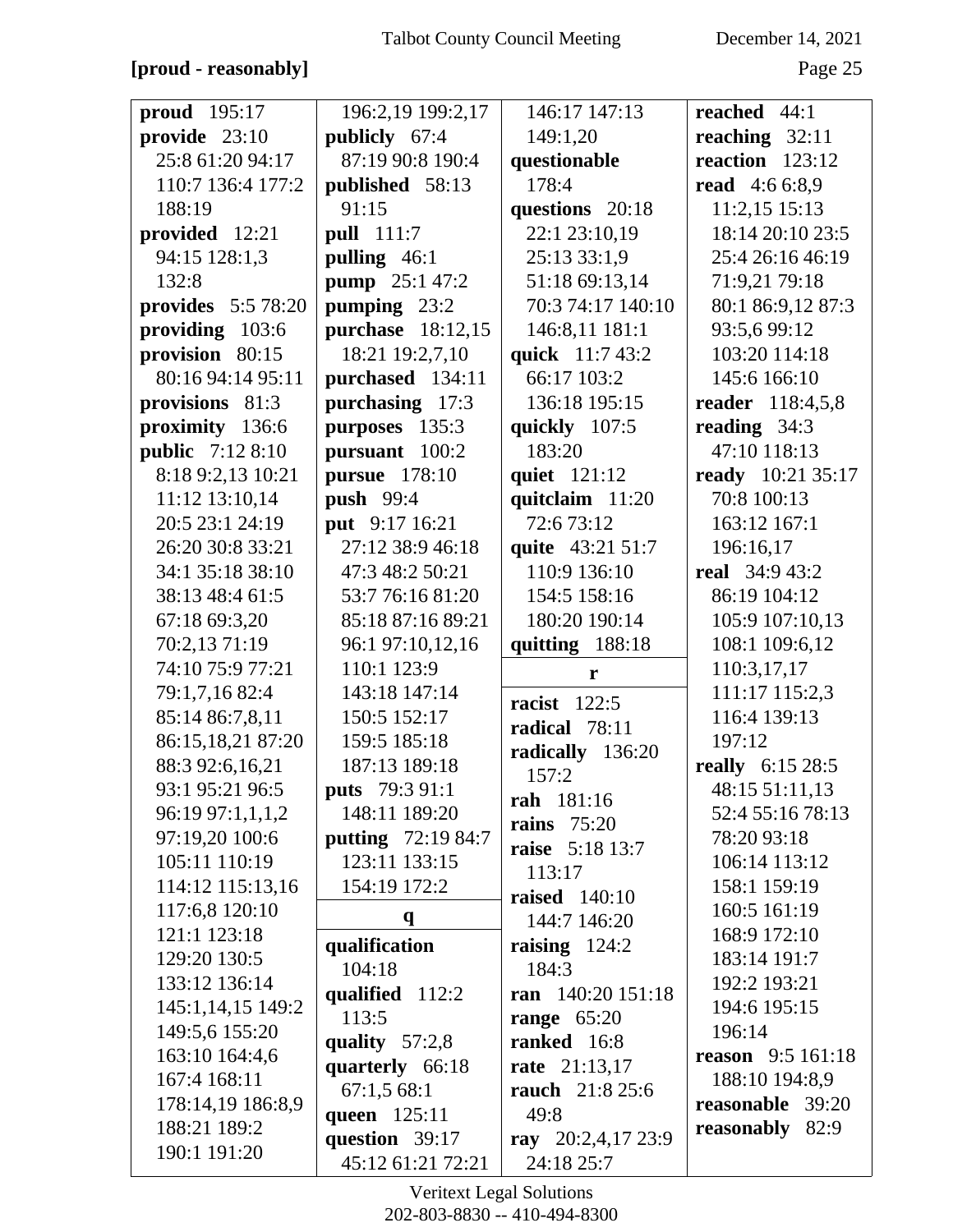### **[reasons - requirements]** Page 26

| <b>reasons</b> 53:7 58:8   | reenactments              | relief 94:15,17,20        | report 13:18              |
|----------------------------|---------------------------|---------------------------|---------------------------|
| 125:15 143:1               | 135:10                    | relocate 166:2            | 33:13 46:18 51:16         |
| 182:4                      | <b>reerect</b> 131:19     | relocated 135:13          | reported 1:20             |
| reassign $178:10$          | reerected 132:20          | relocation 120:1          | 176:2,14                  |
| <b>recall</b> 80:1,6 96:18 | reference 72:20           | 146:21 173:3              | represent 59:3            |
| <b>receive</b> $10:621:3$  | 176:19 179:17             | rely 32:15                | 182:10                    |
| 64:14                      | referring $78:18$         | <b>remain</b> 55:2 89:6   | representative            |
| received 9:15              | refers 41:3 165:12        | 99:16 120:7               | 28:14 109:7 115:5         |
| 18:19 29:21 30:18          | reflected 167:13          | 131:17 147:19             | represented 6:16          |
| 65:10 70:19                | refresh $163:9$           | 174:13 179:6              | 38:11                     |
| 108:17 132:6               | <b>refuse</b> 192:19      | remainder 81:3            | representing              |
| 175:14 177:12              | refusing $192:7$          | remains 177:21            | 35:21 56:15,16,21         |
| 185:1                      | 193:1                     | remap $34:8$              | 172:20                    |
| receiving $23:17$          | regard $40:10$            | remarkable                | reprisal 170:16           |
| 25:11 29:4,6,7             | 41:15                     | 172:11                    | repurposed                |
| reclassify 34:8            | regarding 4:10            | remarkably 103:9          | 131:11                    |
| recognize $41:12$          | 77:18 132:17              | remarks 79:21             | repurposing               |
| 174:20                     | 164:17 173:3              | remember 30:2             | 18:13,16 19:11            |
| recognized 155:10          | 187:7                     | 42:9                      | <b>request</b> 4:17 15:7  |
| 166:17                     | regards $95:17$           | remembering               | 15:20 17:7 18:12          |
| recognizing                | 165:17                    | 134:9                     | 20:4 22:21 25:8           |
| 135:11 165:21              | registered 129:17         | <b>remind</b> 28:18 40:1  | 33:6 72:11 89:15          |
| recommend 48:2             | 135:1,2                   | 64:3                      | 89:19 90:19 91:10         |
| 185:3                      | regular $15:20$           | remiss $76:3,9$           | 91:12 164:5 173:1         |
| recommendation             | regularly 67:1            | <b>removal</b> 133:3,5    | requested 131:18          |
| 106:17 107:21              | 136:5                     | <b>remove</b> 107:21      | 175:12                    |
| 112:7                      | rehabilitation            | 157:17                    | requesting 14:6           |
| <b>record</b> 36:20 62:3   | 23:3 25:1                 | removed 115:4             | 15:13 18:15 20:11         |
| 70:4 71:12 79:12           | rehash 191:13             | 123:20 131:19             | 23:6,14 24:20             |
| 81:6 85:17 93:6            | rehashing 196:9           | 133:8                     | 25:5 72:12                |
| 103:20 178:3               | reimbursement             | removing $107:19$         | requests $15:21$          |
| 190:9,15                   | 192:16                    | 130:13                    | 54:3 67:6 178:5           |
| recorded 150:21            | reiterate $102:21$        | <b>rental</b> 104:3 109:8 | <b>require</b> $4:2031:2$ |
| 199:6                      | rejected $111:15$         | 115:6,8                   | 112:16                    |
| <b>records</b> 175:17      | <b>relate</b> 144:1,2     | rentals $115:9$           | required $5:12$           |
| recovery 28:20             | <b>related</b> 35:6 47:20 | <b>renters</b> 106:11     | 13:2 31:7 86:6            |
| red 171:19 172:4           | 64:2 199:11               | reoccurring               | 113:19                    |
| rededicated 131:5          | relationships             | 158:19                    | requirement 94:9          |
| redirect 40:17             | 194:10 195:3              | repeated 190:10           | 94:16 104:11              |
| redirected 5:16            | relative 35:9             | repeatedly 186:15         | 105:8 106:18              |
| redistricting              | relatives 141:21          | repeating 40:8            | 108:1,2                   |
| 100:1 101:2 103:1          | released 139:6            | repetitive 78:14          | requirements              |
| 103:14                     | relevant 105:6            | replacement 25:2          | 53:18 55:8                |
|                            | 115:10                    |                           |                           |
|                            |                           |                           |                           |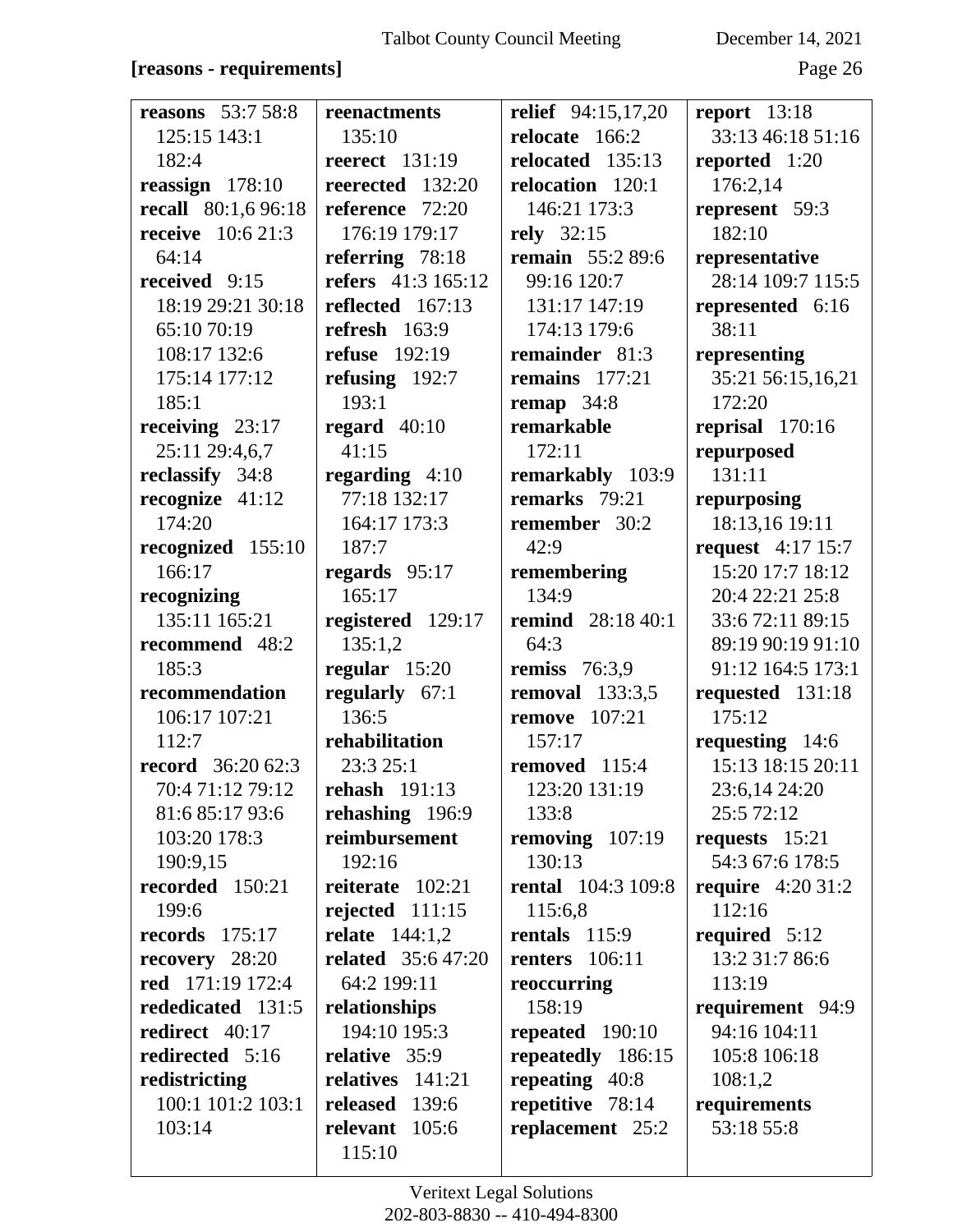# **[requiring - sacrifice]** Page 27

| requiring $40:21$         | resource 27:20            | richmond 182:2       | 151:2 159:15             |
|---------------------------|---------------------------|----------------------|--------------------------|
| <b>rescind</b> 34:5 50:12 | resources 54:16           | rid 122:18           | 168:19                   |
| 50:12 55:18 57:5          | respect 129:2             | <b>ridden</b> 191:21 | <b>roads</b> 18:12,15    |
| rescinded 53:9            | 156:11 180:14             | <b>ridge</b> 129:13  | 76:1,7                   |
| rescinding 64:4           | 184:5                     | 154:6                | roadway 75:19            |
| <b>rescue</b> 26:15,18    | respected 194:9           | ridgely $183:18$     | 142:7                    |
| 27:6                      | respects 4:19             | right $5:17$ 11:5    | <b>robert</b> 138:9      |
| residence 142:9           | respond $62:1$            | 13:5 16:15 45:1      | 171:8                    |
| 149:10                    | responded 141:2           | 50:17 51:3,19        | rockingham               |
| residency 112:12          | response 69:21            | 52:7 57:11 61:3      | 125:21 126:8             |
| 113:15                    | 127:11                    | 61:11 62:13 66:10    | 137:13 153:18            |
| resident 43:4             | responsibility            | 67:19 68:7,14        | 156:21                   |
| 113:6 114:1               | 41:13 42:9 50:9           | 69:1 71:14,18        | roll 14:15 17:12         |
| residential 130:7         | responsible 38:1          | 73:9 74:2,14         | 19:12 22:8 24:7          |
| residents 112:14          | 38:14 39:11 141:8         | 76:13 79:6 80:3,4    | 25:18 102:7              |
| resolution $4:5,7,8$      | 143:6 144:5               | 80:9,16,18,19        | 117:20                   |
| 4:15 5:20 6:10            | <b>rest</b> 8:9 44:6      | 81:17 82:3,6 84:2    | <b>rollin</b> 56:20      |
| 8:15,18 11:2,14           | 111:10 112:16             | 85:9,10,10 88:16     | rolling $13:15$          |
| 11:16 13:10 14:11         | 159:16                    | 89:16 90:9,11        | <b>roof</b> 193:15       |
| 34:4,5,5,6 37:3,14        | restoration 20:9          | 95:9,17 98:1,21      | <b>room</b> 110:6        |
| 40:6 44:13 52:12          | 20:15                     | 100:5,10 101:12      | 122:13 144:1             |
| 53:5,8 55:19              | restriction 116:7         | 103:18 104:21        | 165:6 194:1,19,21        |
| 63:13,17 64:21            | restrictions 50:21        | 105:4,10,10,11,12    | <b>round</b> 16:2        |
| 65:3 67:17 70:17          | 80:3                      | 105:17 108:7         | <b>rounds</b> 30:21 31:6 |
| 71:1,11,20 72:2,3         | <b>result</b> 37:18       | 115:20 117:3,18      | <b>route</b> 37:12 123:6 |
| 74:13 77:14,15,16         | 120:13 133:5              | 118:6,15 123:15      | row $36:3,1342:15$       |
| 83:2,3 86:6,7             | 182:3                     | 125:3,20 126:6       | 42:16,16 48:11           |
| 93:18 94:7 95:16          | <b>results</b> 30:11 32:4 | 128:8 139:11,17      | 52:7,7 56:1,2,2          |
| 95:17 96:3,7,9            | 106:14                    | 144:20 145:13        | <b>rule</b> 66:19 68:1   |
| 99:15,21 100:1,21         | retain $16:14$            | 150:10,17 151:1,2    | <b>rules</b> 69:6 77:17  |
| 124:17 169:10             | retired 43:8              | 156:4 160:14         | 83:4,17,19 84:6,8        |
| 186:7,7 188:11            | returning $174:19$        | 161:9,10 162:5       | 84:13 85:3 106:8         |
| resolutions 11:10         | review $2:203:19$         | 165:10 167:14,21     | 169:12 170:19,21         |
| 77:19 78:17,18,21         | 61:18 62:4,19             | 169:11 170:19,20     | 185:15 186:11            |
| 79:2,3 83:13              | 104:3 106:7               | 173:1 179:12         | 189:7                    |
| 86:10,16 94:4,5           | 119:20 120:3              | 189:2,8,10 195:15    | run 125:1 153:5,6        |
| 94:10,12 95:2,4           | 166:11 173:4              | rightful $174:12$    | 188:17                   |
| 95:19 96:12,13            | reviewed 106:17           | <b>river</b> 149:17  | <b>runs</b> 74:6         |
| 145:13                    | 125:14                    | road $12:7,15,21$    | rural $17:220:19$        |
| resolve $62:16$           | reviewing 70:5            | 56:21 69:18 74:20    | 23:17 25:12 58:9         |
| 75:16 76:2 107:8          | reviews $62:14$           | 82:19 129:19,21      | S                        |
| <b>resolved</b> 73:2 76:9 | rfp 164:8,9               | 130:5 134:5          | 34:17,21 138:19          |
| 76:12 106:5               | richard $138:19$          | 136:14 139:19        | S.<br>sacrifice 175:1    |
|                           |                           | 142:11 149:10        |                          |
|                           |                           |                      |                          |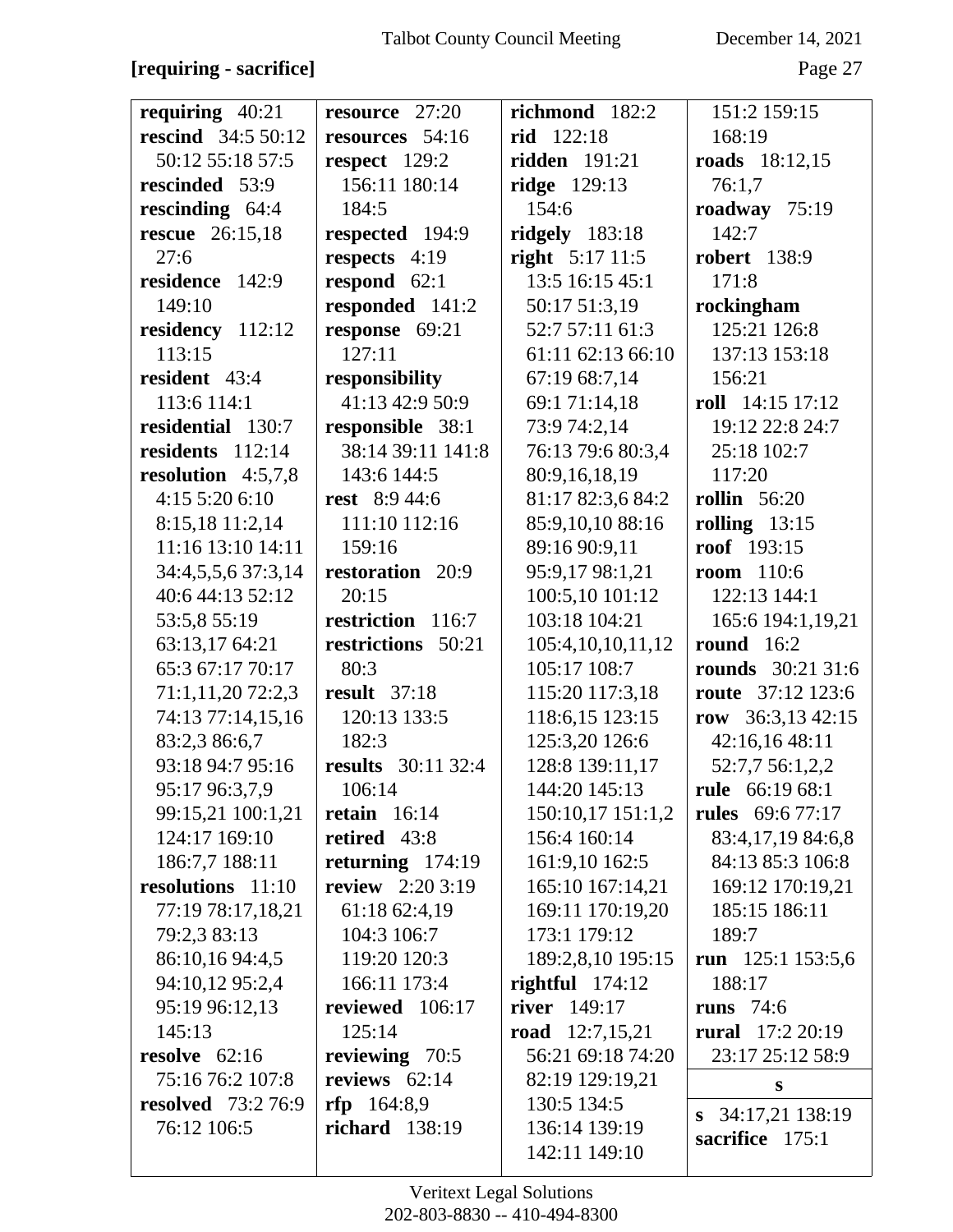### **[saddened - sewer]** Page 28

| saddened 133:7     | 156:18 157:2          | 103:19,21 104:5       | sense 63:5,8 97:8    |
|--------------------|-----------------------|-----------------------|----------------------|
| safe 159:16 171:11 | sea 45:20 46:1        | 114:17,20 115:3       | 148:6 156:3 160:9    |
| 173:21 184:16      | 174:7                 | 116:8, 11, 12, 14, 16 | 169:5                |
| 185:10             | seal 199:13           | 116:18,20 117:1       | sensitive 45:9       |
| safety 45:4 133:11 | search 120:16         | 117:19,21 118:10      | sent 127:6 132:1     |
| 191:20             | second $3:1,2,49:6$   | 118:19,21 119:2,4     | 139:1                |
| sailers 136:1      | 9:14 10:10,12         | 119:6 152:16          | separate $65:2$      |
| sailor's 139:8     | 14:13,14 17:9,11      | 162:12,13,15,17       | 126:13,17 142:8      |
| sake 91:19         | 19:8,10 22:4,5        | 162:19,21 197:18      | 149:10               |
| salinas 9:8,17,21  | 24:4,6 25:15,17       | 197:20 198:1,3,5      | separately 155:4     |
| 15:19 18:2,8       | 29:19 31:19 36:13     | 198:7                 | september $29:1,2$   |
| salisbury 27:12    | 40:7 42:15 52:7       | section 4:11 88:2     | 72:12 177:17         |
| sanitary $20:8,15$ | 56:9 100:17 101:7     | 88:17 100:3 104:1     | 199:20               |
| 24:21 34:20 35:2   | 101:9,10,13           | 118:11                | series $132:9$       |
| sat 81:9,11        | 109:14 111:3,8        | security 130:4        | serious $41:18$      |
| saved 145:21       | 125:10 126:2          | 136:4,9 137:2         | 45:21                |
| 146:1              | 162:10 197:19         | 142:6                 | seriously 66:4       |
| saw 59:6 154:4     | secondary 174:14      | see 13:15 33:3        | 194:7                |
| 157:1 188:11       | seconds $45:17$       | 50:16,20 62:14        | serve 55:5 114:2     |
| saying 6:17 10:8   | 46:14 55:15 172:6     | 74:3 88:6,6 94:8      | 122:15 142:8         |
| 49:3 67:4 69:15    | 172:8 177:19          | 110:9 123:8           | served $35:1,1$      |
| 73:14 80:16 89:20  | 182:6                 | 124:10 128:15         | 134:10               |
| 92:6,7 96:21       | secretary $3:4,6,8$   | 137:2 153:4,14,21     | serves $53:20$       |
| 123:9 131:9 150:3  | 3:10,12,144:6,8       | 155:6 156:17          | service 25:2         |
| 167:20             | 8:14,179:4,16         | 159:18,18 160:16      | services 20:13       |
| says 39:3 49:8     | 10:10,13,16 11:1      | 163:21 166:20         | 191:16               |
| 74:3 86:4,20 87:3  | 11:3,14,16 13:9       | 193:11 195:2          | serving $105:2$      |
| 89:11,17 122:17    | 14:15,17,19,21        | seeing 154:12         | 113:21 195:5         |
| 133:7              | 15:2,4 17:11,13       | 191:7                 | session 93:3 145:1   |
| scales 18:13,16,17 | 17:15,17,19,21        | seen 44:16 61:19      | 145:1 148:9          |
| 19:7,10            | 19:9, 13, 15, 17, 19  | 81:21 106:1           | 193:18 197:10,11     |
| schematics 152:20  | 19:21 22:8,10,12      | 127:14 153:9,11       | set 134:13 190:9     |
| schmidt 48:12,12   | 22:14,16,18 24:7      | 158:19 165:13         | 199:4                |
| 49:1 52:5          | 24:8, 10, 12, 14, 16  | select 178:7          | sets 58:21 106:8     |
| schools $58:19$    | 25:18,19,21 26:2      | self 63:21 66:19      | <b>settle</b> 183:13 |
| schummer 21:8      | 26:4,6 34:2,4         | sell 151:16,20        | setup 156:19         |
| 23:7               | 35:12 61:5 63:6,7     | selling $150:2$       | seven 12:11 90:9     |
| scotland 134:5     | 71:9,11,15,21         | 151:13                | 91:2,7,13 126:17     |
| scott 60:7,8       | 72:2 77:7,10,13       | senator $138:10$      | 134:15 153:17        |
| scramble 90:16     | 77:15 98:13 99:6      | send 64:10 81:5       | 180:16               |
| scratches 174:5    | 99:13,15,21           | 132:12                | seventy $43:21$      |
| screen 128:15      | 101:14,15,17,19       | sending $28:264:8$    | severely $104:15$    |
| 137:3 149:15       | 101:21 102:2,5,6      | 93:4                  | sewer 4:9,19 6:13    |
| 152:14 153:1       | 102:8, 10, 12, 14, 16 |                       | 20:8,15 21:6,13      |
|                    |                       |                       |                      |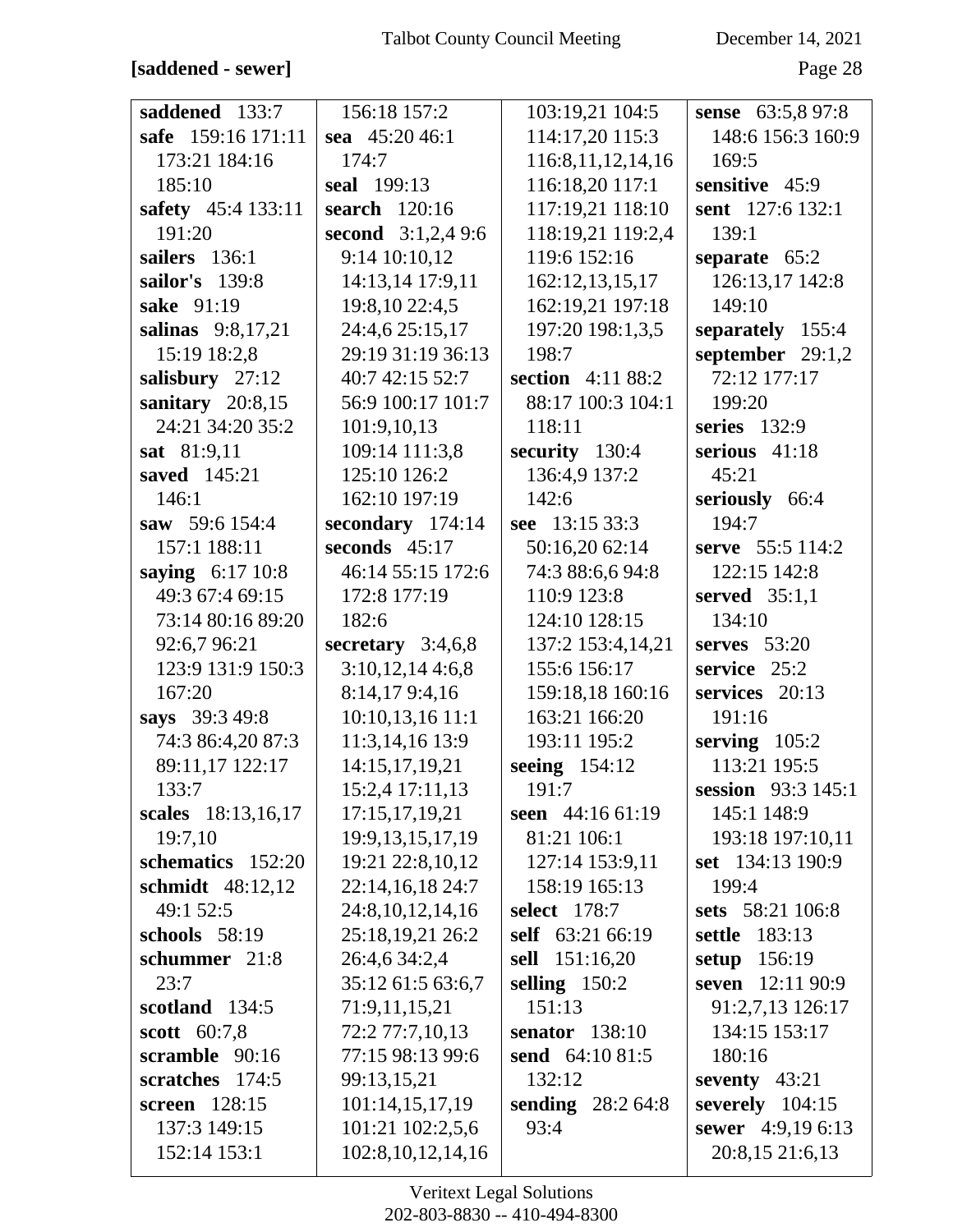### [sewer - speaker]

December 14, 2021

Page 29

| 24:21 31:13 34:7   | shot 98:8           | 156:11 179:13            | sole 164:20             |
|--------------------|---------------------|--------------------------|-------------------------|
| 35:5 49:11 59:10   | shots 185:4         | sit $12:394:2$           | solely 145:10           |
| 63:20 64:8,17      | shovel 163:12       | 149:18 169:2             | solicit 27:13 28:4      |
| 67:10              | show $51:675:14$    | site 45:20 54:9          | solution 31:8           |
| shame 169:20       | 120:6 125:2,4       | 127:17,18 134:16         | 159:11 167:2            |
| 172:12             | 140:1 174:18        | 135:15 136:2,12          | somebody 56:15          |
| shannahan $126:5$  | 178:12 192:4,12     | 152:12 173:17            | 73:8 89:6 90:17         |
| 139:17,18 141:5    | showing $127:2$     | 174:9 190:4              | 104:17 112:20           |
| 141:10,19,20       | shows 49:8 73:9     | sites 147:4              | 113:14 147:10           |
| 143:2,8,13,17      | 190:15,18           | sits 147:20,21           | 166:21 188:5            |
| 147:8 148:15       | side 7:5,5 36:2     | sitting $80:12$          | somebody's              |
| 149:4 156:14       | 37:12 42:6 74:12    | 148:14 188:20            | 155:18                  |
| 159:10 160:15      | 82:17 100:7,10      | situated 173:17          | somewhat 103:4          |
| 162:7 164:12,14    | 108:7 123:7,11      | situation $47:5,13$      | son 144:13              |
| 173:9,10 174:10    | 139:14 140:17       | 63:16 67:11 68:8         | sons 144:8              |
| 177:11 180:14      | 163:16,20 167:18    | 69:4 132:17              | sorry 11:12 52:13       |
| shannahans         | 177:8 179:10,11     | situations 67:2          | 56:3 97:2 113:1         |
| 144:21 148:9,19    | 179:12              | 78:5 114:5 192:1         | 118:5 128:13            |
| 148:20 149:8       | sight $182:11,12$   | $six$ 43:21 65:19        | 172:7 180:8             |
| 152:9 158:10       | sign $59:1994:14$   | 87:8 88:9 112:14         | sort 13:13 48:16        |
| 159:20 170:10      | 129:18 178:14       | 113:8 197:9              | 48:18 158:9,10          |
| shannon 14:9       | signage $136:12$    | sizeable $135:11$        | 159:10 184:1            |
| share 21:20 27:8   | 147:1               | skimmed 83:1             | sought 134:10           |
| 31:2 59:17 178:13  | signature 199:15    | skirt 185:19             | soul 81:10              |
| 178:18 192:14      | signed 56:8 60:9    | 68:10<br>slap            | sound 107:18            |
| shared 34:20 35:2  | 61:1 168:16         | <b>slide</b> 125:2,4     | <b>sounds</b> 2:21 5:17 |
| 108:13             | 172:17              | 126:11                   | 12:16 75:2 129:3        |
| shari 82:19 168:16 | significant 29:6    | slight $84:11$           | 131:8                   |
| 168:18             | 173:18 174:4        | slightly $75:19$         | source 160:2            |
| shawn $14:7$       | signing $178:16$    | small 27:11 58:17        | south 123:7,15          |
| she'll $63:1$      | similar $19:273:16$ | 129:21 142:12            | southern 134:1          |
| <b>shed</b> 104:7  | 97:4                | <b>smith</b> 14:7 44:4   | 137:4,7                 |
| sheet $60:1$       | simple $49:18$      | smithsonian              | space 33:4 185:3        |
| shenandoah $121:3$ | 67:21 150:12        | 128:20                   | spaces $58:10$          |
| 126:14 132:21      | simpled $176:16$    | <b>social</b> 28:2 32:13 | spanish $27:18$         |
| 137:20 153:16      | simply $54:1780:8$  | 59:5 185:8               | sparrow's $144:15$      |
| 169:4 170:13       | 80:21 93:19 98:16   | society $166:4,6$        | speak 20:17 52:11       |
| 174:1 175:11       | sincerely 166:18    | 167:13 187:12,20         | 53:5,10 56:1 58:5       |
| 177:16 179:4       | 196:2               | <b>soil</b> 14:8         | 79:20 98:8 191:7        |
| sherwood 69:19     | single $51:17$      | sold 147:9 150:5         | speaker 36:4,7,10       |
| shines 165:14      | 174:11 181:16       | soldier 155:9            | 56:4 60:5,8,16,18       |
| shore 59:1 143:19  | $\sin$ 12:4 21:19   | 174:19                   | 85:5 96:20 167:8        |
| short 103:9 104:3  | 36:13 56:10,19      | soldiers 135:21          | 168:5,8,9               |
| 115:8 136:16       | 57:16,18 69:9       | 158:17 182:13            |                         |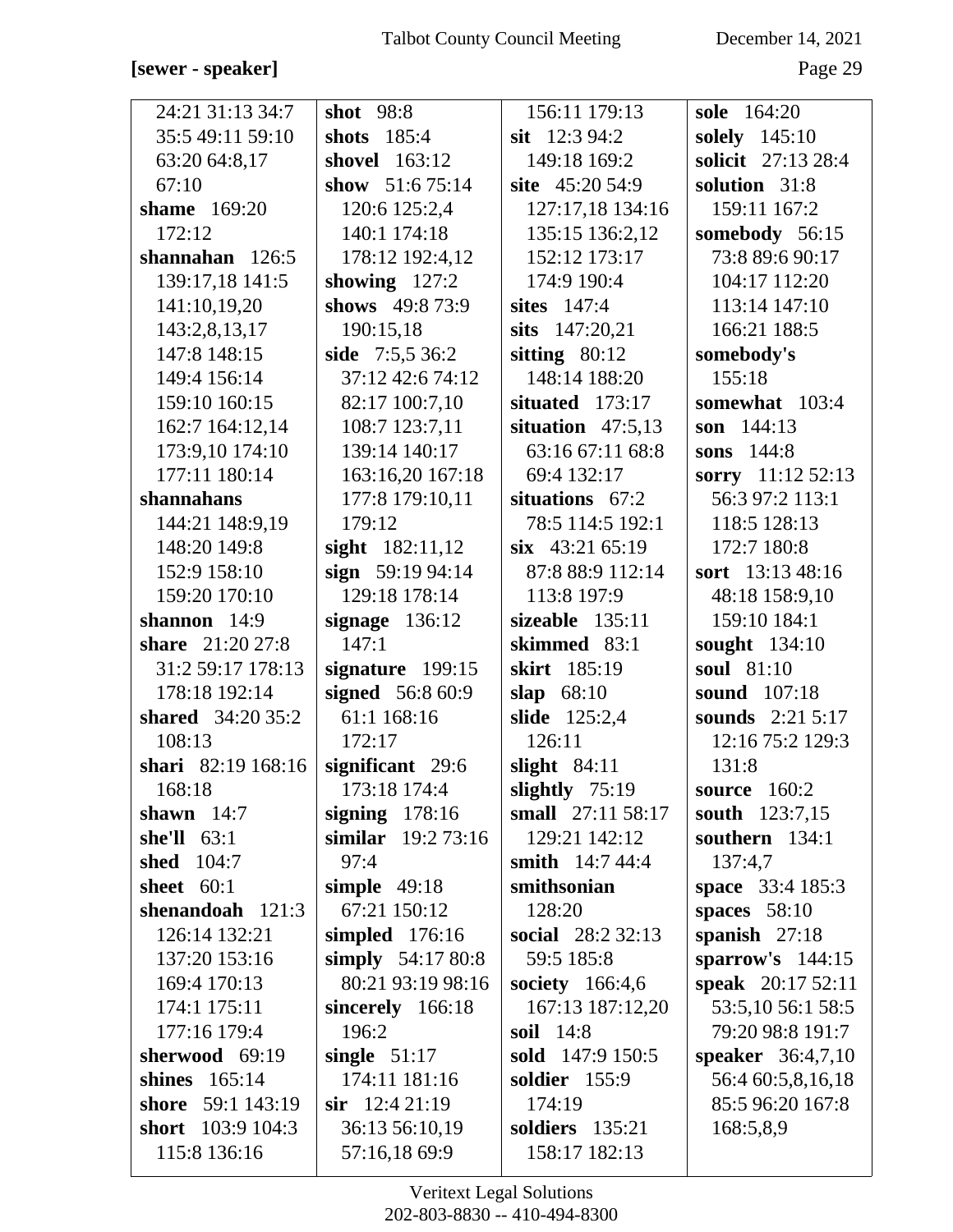# **[speaking - support]** Page 30

| speaking 187:21<br>26:8,10,14 33:12<br>strike 109:5<br>statue $141:11$<br>52:19 75:13 76:8<br>special $142:13$<br>143:16 154:19<br>strong $106:17$ |  |
|----------------------------------------------------------------------------------------------------------------------------------------------------|--|
|                                                                                                                                                    |  |
| 193:18<br>165:18 166:2<br>110:21 152:3<br>76:21 77:6,8                                                                                             |  |
| specific 40:20<br>170:8 171:8,12<br>stand 70:8 155:19<br>stronger $142:17$                                                                         |  |
| 180:12,21 181:9<br>181:2 182:7 187:7<br>strongly $106:19$<br>standalone 63:18                                                                      |  |
| specifically 30:16<br>standard 12:6<br>190:11,14,18<br>142:19                                                                                      |  |
| 61:17<br>standards 13:1<br>statues 166:7<br>stuart 138:20                                                                                          |  |
| specifics 107:16<br>standing $145:14$<br>status $35:4$<br>studies $43:17$                                                                          |  |
| speech 195:9<br>stands $43:19$<br>stay $7:1,831:18$<br>studying $45:6$                                                                             |  |
| spend 28:15 30:1<br>41:2 150:5 171:4<br>stuff $42:21\,47:11$<br>star 33:5 140:11                                                                   |  |
| 162:7<br>47:20 81:20 156:2<br>141:3 144:9 176:5<br>stayed 54:7                                                                                     |  |
| spending 43:9<br>158:10 185:13<br>176:14<br>staying $98:12,13$                                                                                     |  |
| spent 43:6 49:21<br>start 2:12 10:21<br>stays $17:5$<br>stunned 168:20                                                                             |  |
| 146:2<br>13:19 34:1 35:13<br>steel 144:14<br>169:16,17                                                                                             |  |
| spoke 109:1 152:5<br>35:18 36:2 52:20<br>subject $5:148:4$<br>stems 72:11                                                                          |  |
| 187:17 189:7<br>81:4 82:10 96:11<br>74:11 85:9 100:7<br>stenographic                                                                               |  |
| 199:6<br>spot 104:15<br>126:7 155:20<br>96:12 191:2                                                                                                |  |
| 149:11 187:15<br>167:15<br>subjects 196:9<br>stenographically                                                                                      |  |
| 199:6<br>spray $6:1837:11$<br>started $2:3,5$<br>submit 91:20                                                                                      |  |
| 38:20 39:13 40:18<br>49:20 96:20 125:6<br>step 13:4 29:13<br>92:11,17                                                                              |  |
| 138:12 143:12,15<br>subsequent 31:6<br>46:4,8 47:3 53:12<br>55:18 190:6                                                                            |  |
| substantial 30:9<br>55:4<br>160:18 161:2<br>stephen 119:16                                                                                         |  |
| 125:12 127:4<br>spread 193:16<br>starting $49:8$<br>substitution 93:20                                                                             |  |
| spy 33:1,5 51:14<br>183:12<br>steps 145:21<br>subtract 58:6                                                                                        |  |
| 59:5<br>startup $5:6,147:7$<br>stevens $135:12$<br>succeed 39:14                                                                                   |  |
| 41:4,5<br>stick 155:13,18<br>squarely 107:14<br>suddenly 39:11                                                                                     |  |
| 107:15<br>state 16:14 44:18<br>sufficient 18:20<br>stinks 169:14                                                                                   |  |
| st $11:1920:8,15$<br>45:5 121:4,8,14<br>stipulations 199:8<br>91:3,8                                                                               |  |
| suggest 85:13,15<br>21:7 23:2 24:21<br>122:11 124:11<br>stopped 65:6                                                                               |  |
| 52:10 53:3 105:20<br>130:11 134:16<br>suggested 84:15<br>stopper $75:14$                                                                           |  |
| 138:10,10 148:2,5<br>98:16<br>126:3 137:9<br>storage $76:1$                                                                                        |  |
| story 192:14<br>160:21 174:16<br>143:14 154:12<br>suggestion 93:2                                                                                  |  |
| 199:1,2<br>str 105:21 106:10<br>148:8<br>156:19 164:11                                                                                             |  |
| 106:19 107:3<br>179:19,20,21<br>statement 197:13<br>suggestions $55:13$                                                                            |  |
| stabilized 12:7<br>108:12,21<br>63:12 165:19<br>statements 57:4                                                                                    |  |
| staff $33:15$ 103:10<br>states $131:4$<br>straight $190:10$<br>summer 88:19                                                                        |  |
| 103:12 166:5<br>132:15 134:18<br>straightforward<br>193:14                                                                                         |  |
| 78:10<br>188:12 193:7<br>135:16 136:7<br>support $10:15$                                                                                           |  |
| 17:7 33:16 52:11<br>194:21 195:20<br>163:19<br>strategy $27:5$                                                                                     |  |
| 196:14<br>stating $83:7$<br>street 25:1 72:16<br>53:5 87:7 92:3,19                                                                                 |  |
| stake 120:12<br>176:12<br>97:20 112:4,8,9<br>74:7 123:16                                                                                           |  |
| stamp $10:9$ 14:2<br>station $23:225:2$<br>113:1 124:2 140:7<br>179:16 187:15                                                                      |  |
| 15:6 18:3,10 19:5<br>stationery 129:6<br>188:18,19 195:2<br>stretch 185:6                                                                          |  |
| 20:2 22:20 24:18                                                                                                                                   |  |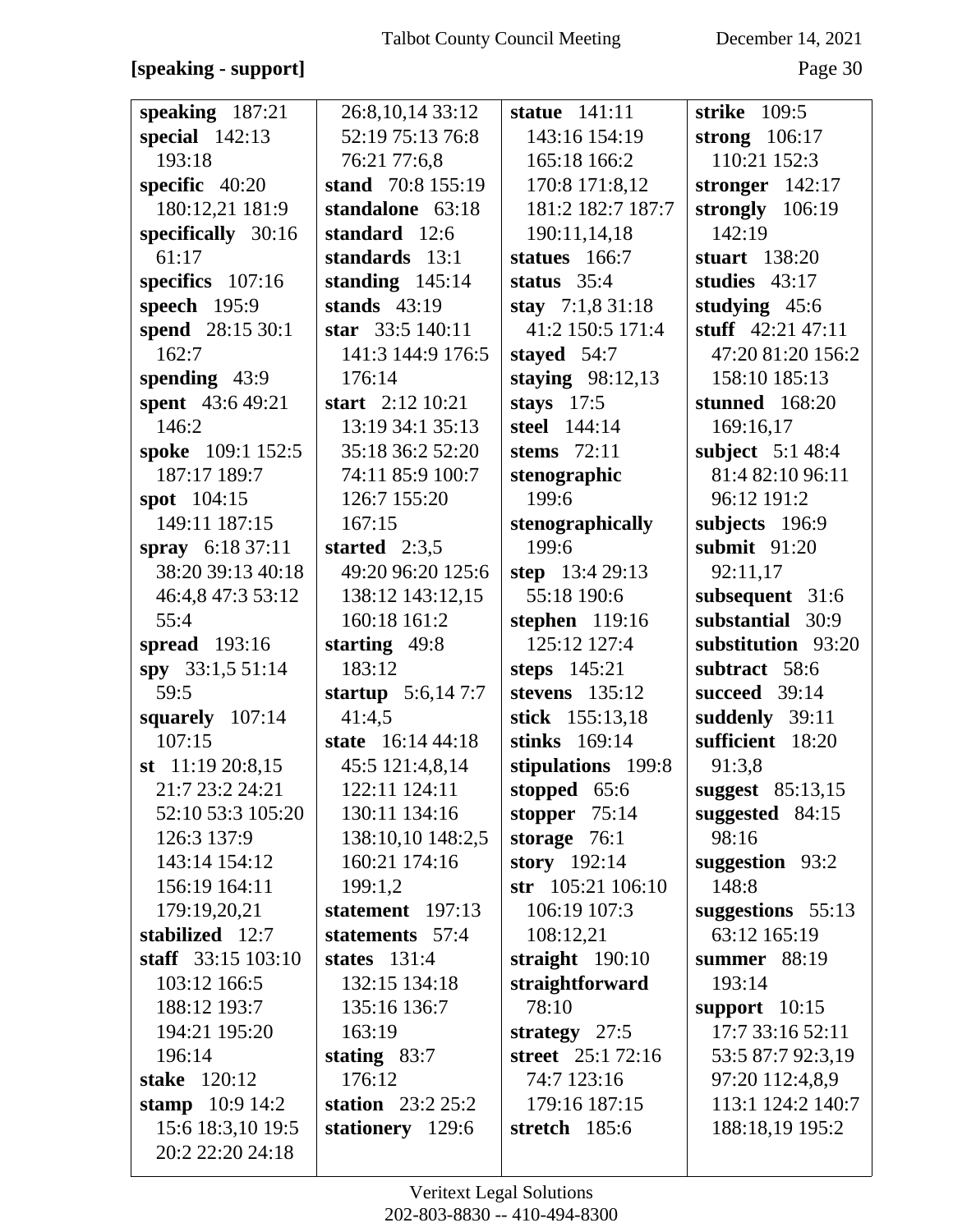### **[supported - thanks]** Page 31

| supported $165:1$    | system's 20:8      | 139:11,13,14,17               | teerone 180:9             |
|----------------------|--------------------|-------------------------------|---------------------------|
| 173:8                | systems $35:7,10$  | 140:8,12 141:13               | tell 33:2 157:9           |
| supporting 82:5      | 49:12              | 141:20 142:1,20               | temporary 7:6             |
| 195:10               |                    | 142:21 143:10                 | ten 46:13 47:19           |
| supportive 191:19    | t                  | 144:8,18 145:4,8              | 87:15                     |
| supposed 145:17      | $t$ 140:21         | 146:5 147:20,21               | tens 49:21                |
| 169:21               | table 119:21 124:7 | 148:4, 13, 16, 18             | tentative 162:6           |
| sure 6:6 7:12 9:7    | 124:11 133:21      |                               | tenure 49:7               |
|                      | 148:7              | 150:6,14 152:4                |                           |
| 11:11 17:4 32:1      | tables $195:2$     | 155:14 156:5                  | term 104:3 115:8          |
| 46:15 51:10 54:7     | tablets $135:20$   | 157:17 158:5,13               | terms $31:1$              |
| 55:8 61:8 66:5       | take 6:18 7:4 32:3 | 159:2,8 163:13,17             | <b>terrone</b> 179:15,16  |
| 76:11 79:5 81:7      | 44:13 47:4 48:4    | 163:19 165:12,17              | 182:7,21                  |
| 86:1 87:13 93:7      | 53:21 55:11,14,17  | 166:2,3,7,17,19               | testimony $37:2,4,8$      |
| 96:1,6,10 120:9      | 68:8 72:14 76:4    | 171:4 172:5,21                | 37:9 61:20                |
| 132:11 159:15        | 80:10,14 98:18,20  | 173:2,4,8,21                  | testing $185:7$           |
| 162:8 186:2          | 100:13 118:2       | 174:5,17 175:14               | testy $132:14$            |
| 195:18               | 121:20 170:16      | 176:15 182:18                 | thank $2:108:11$          |
| surface 174:5        | 180:7 181:2,13     | 187:12 190:5,11               | 8:12,20 10:19             |
| surprised 161:19     | 182:1 194:7        | 195:18 199:3                  | 14:2,2 15:19 18:2         |
| surprises 189:6      | taken $64:15$      | talents 70:1                  | 18:10 26:8,9 27:9         |
| surrender 174:20     | 120:14 122:7       | talk $43:1359:5$              | 33:8, 10, 11 35:12        |
| 190:13               | 193:2              | 74:13,15 124:19               | 36:17 42:12,13,19         |
| surveillance 136:5   | takeover 54:19     | 132:16 139:21                 | 49:1 51:21 52:1,5         |
| survey 26:18,21      | takes 50:8 58:21   | 140:5 179:11,13               | 52:10 53:4 55:20          |
| 27:13,16 28:13       |                    | talked 9:13 160:7             | 55:21 59:13,14            |
| 31:18 32:8,19        | 97:11 116:6        | 167:11 194:11                 | 63:9 69:10 70:10          |
| 33:3                 | 148:21             | talking 48:5 92:1             | 70:11 71:6 74:8           |
| surveyed 31:14       | talbot $1:14:9$    | 155:20 156:1,2,13             | 82:14 85:6,7              |
| surveying 30:5       | 11:17 14:8 16:9    | 158:11 165:15                 | 93:11 96:16               |
| survival $177:15$    | 17:2 23:3 26:17    | 167:15 172:2                  | 103:17 104:4              |
| survive $190:17$     | 33:1,5 34:6 36:21  | tavern $144:6$                | 108:5,6 114:16            |
| suspect $169:6$      | 43:11 53:13 55:10  | $\textbf{tax}$ 15:15 34:13,13 | 119:18 121:13             |
| suspend $94:13$      | 55:17 57:2,6,8     | 34:15 176:9                   | 124:21 147:7              |
| sustainability       | 59:2,5 66:10 72:4  | taxes $16:13$                 | 157:12 165:16             |
| 45:16                | 77:16 83:2 84:20   | taxpayers $122:16$            | 167:8 168:6,6             |
| svbf 129:12,16       | 104:1,3,18 113:3   | 148:5                         | 170:5,6 172:9,13          |
| 130:6,21 131:15      | 113:13 119:12      | taylor $60:13$                | 172:14 179:8,9            |
| symbol $122:6$       | 120:1,7,13,20      | team $28:21,21$               | 183:15 184:9              |
|                      | 121:6,9,16 122:3   |                               |                           |
| symbols $130:13$     | 122:10,15 123:2,3  | tech 188:18,19                | 187:3,4 189:12,13         |
| system $4:12\,5:1,2$ | 123:5,6,13,17,21   | technically 186:18            | 191:11,15 194:17          |
| 5:7,15,16 20:15      | 124:4,8,13 126:6   | technology 39:12              | 195:6 196:2               |
| 21:6 25:1 44:3       | 131:3,9,16,17,20   | 39:13 49:16                   | <b>thanks</b> $18:633:15$ |
| 46:4 88:5            | 132:4,17,20        | tedious 67:7                  | 48:8 51:20 82:12          |
|                      | 133:10 138:3       |                               | 103:1,11 168:3            |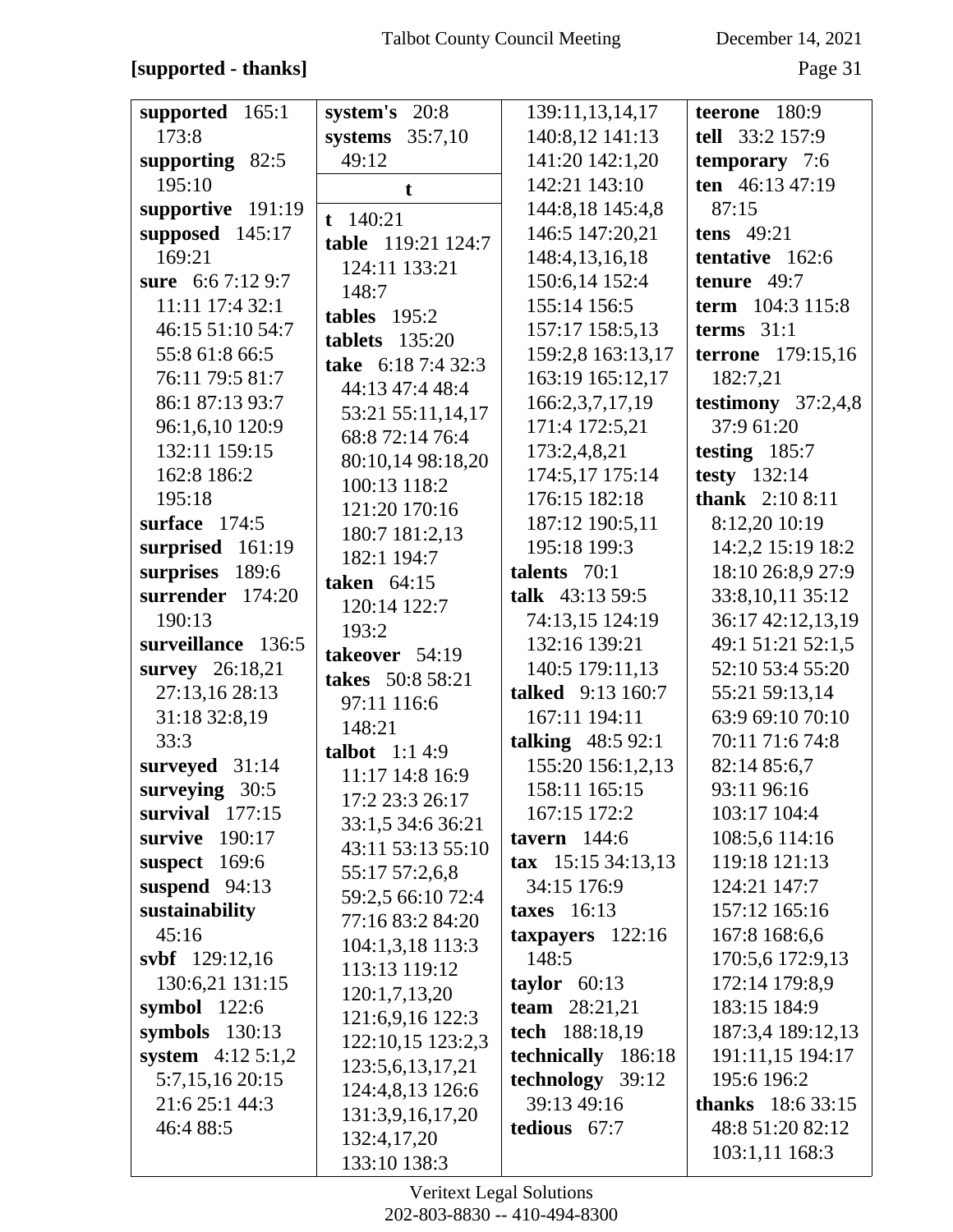### [thanksgiving - town]

December 14, 2021

Page 32

| thanksgiving          | 152:6,7 159:19          | 125:13,17 130:19   | 183:21 188:12              |
|-----------------------|-------------------------|--------------------|----------------------------|
| 184:15                | 160:5 161:16,20         | 132:1 142:16       | 192:18                     |
| thick 150:9           | 172:12 179:3            | 145:6 164:13,14    | timing $64:18$             |
| thin $178:2$          | 183:1,10 187:13         | 171:3 178:4 193:9  | tiny $146:6$               |
| thing $9:2045:8$      | 187:15 189:5,9          | throw $145:7$      | <b>tired</b> 188:13,20     |
| 55:3 59:7 87:5        | 191:14                  | thrown $140:16$    | <b>title</b> 11:2 34:3     |
| 120:19 140:19         | thinking $61:9$         | thursday $9:10$    | 71:21 73:13                |
| 144:20 160:17         | 62:21 143:20            | 76:21 77:4 194:12  | today 59:6 122:13          |
| 165:7 169:15          | 182:4                   | tie 138:3 139:13   | 143:13,15 158:11           |
| 180:13 183:19         | <b>third</b> 5:11 10:7  | 141:12,13 143:4,5  | 167:3                      |
| 185:5 187:8 188:5     | 32:6 42:16 56:1         | 148:16             | told 127:13 136:19         |
| things $30:5,13$      | 118:4,5,8 126:5         | tilghman $176:1,3$ | 171:16 184:21              |
| 43:17 44:14,15        | 130:21 132:9            | time 2:19 6:20 7:9 | tom $36:2079:12$           |
| 45:10,14 49:16        | 179:16                  | 8:16 9:11,18 16:1  | tomorrow 122:14            |
| 78:12 86:2,3 87:8     | thirty $172:6,8$        | 25:11 29:1 30:1,2  | <b>tone</b> 167:12         |
| 95:1,20 98:3          | 177:19 182:6            | 32:6 35:16 39:21   | <b>tonight</b> $26:1536:4$ |
| 128:17 140:16         | <b>thomas</b> $4:14,16$ | 40:10,15 42:12     | 41:9 44:12 59:17           |
| 146:5 155:15,16       | 12:3, 17, 18 35: 13     | 43:9 44:13 47:6    | 79:14,17 119:19            |
| 168:1 186:10,16       | 35:15 66:14 67:19       | 50:8,21 51:20      | 120:11 123:4               |
| 186:21                | 68:12 72:8,10,19        | 55:20 61:18 63:10  | 124:15 125:14,18           |
| think $13:21\,23:12$  | 72:21 73:3,9,18         | 65:13 68:18 75:7   | 133:19 160:8               |
| 29:1,19 37:1,21       | 73:19 77:3 78:7,9       | 76:15 79:18 80:2   | 164:6 165:2                |
| 38:4,4 40:5,20        | 80:10 83:7,11,15        | 82:9 84:16 85:11   | 172:21 173:6,7             |
| 41:11 44:20 46:3      | 83:20 84:3,7            | 87:16 89:10 91:6   | 175:3 177:10,20            |
| 47:10,11 49:17        | 90:11,13 96:10          | 91:19 93:14 97:4   | 178:5 184:14               |
| 51:14 54:6,19         | 98:3 104:7,10           | 97:19 98:17,18     | 185:12 187:11              |
| 57:4 58:3 61:18       | 105:1,5 107:9           | 99:10 103:9,15     | 188:11 189:20              |
| 62:9,12 64:12         | 112:18 113:18           | 108:5 109:18       | 191:14 196:8               |
| 67:3,21 68:16,19      | 114:14                  | 110:2 112:13       | total 34:15 58:1           |
| 69:2 73:3,9 75:4      | thought 81:9            | 113:6,15 114:1     | 153:18                     |
| 77:1 78:2,3,9         | 158:9 160:6 189:4       | 115:11 117:4       | totality $177:9$           |
| 80:15,18,21 82:2      | thoughts $70:20$        | 130:20 141:1       | totally 121:11,17          |
| 84:15,1786:21         | thousand 129:20         | 144:2,10,16 146:2  | 137:10                     |
| 87:5,14 88:1 89:3     | 181:11                  | 150:21 151:14      | touch $65:8$               |
| 89:8 90:5 91:2,4,8    | thousands 50:1          | 163:18 165:18      | tough 78:5 183:3           |
| 91:9,12,17 95:1       | threaten $130:9$        | 166:9 169:11       | 183:3 195:19,20            |
| 95:10 98:19,20        | <b>three</b> 4:19 23:2  | 180:20 181:4,5     | 196:8                      |
| 99:1 106:9 107:16     | 34:21 35:20 38:12       | 182:16,16,20       | tourism $32:15$            |
| 111:21 112:15         | 43:8,14 46:11,12        | 193:10 199:4       | 137:10,16 156:20           |
| 113:8, 11, 11, 20, 21 | 50:1 53:9 56:17         | timeline $65:11$   | town $4:21$ 12:6,13        |
| 114:2,12 117:10       | 81:12 86:3 89:2,5       | timely $103:3$     | 12:15,18,21 34:9           |
| 121:1 127:4 128:4     | 92:14 93:10 97:17       | times $6:13\,55:5$ | 38:16,21 39:3,4,7          |
| 148:20 149:20         | 111:14,14,19            | 63:20 67:6 130:19  | 40:18 41:15 42:8           |
| 150:1 151:9,17        | 112:1 120:4             | 135:14 179:21      | 48:13 49:19 50:10          |
|                       |                         |                    |                            |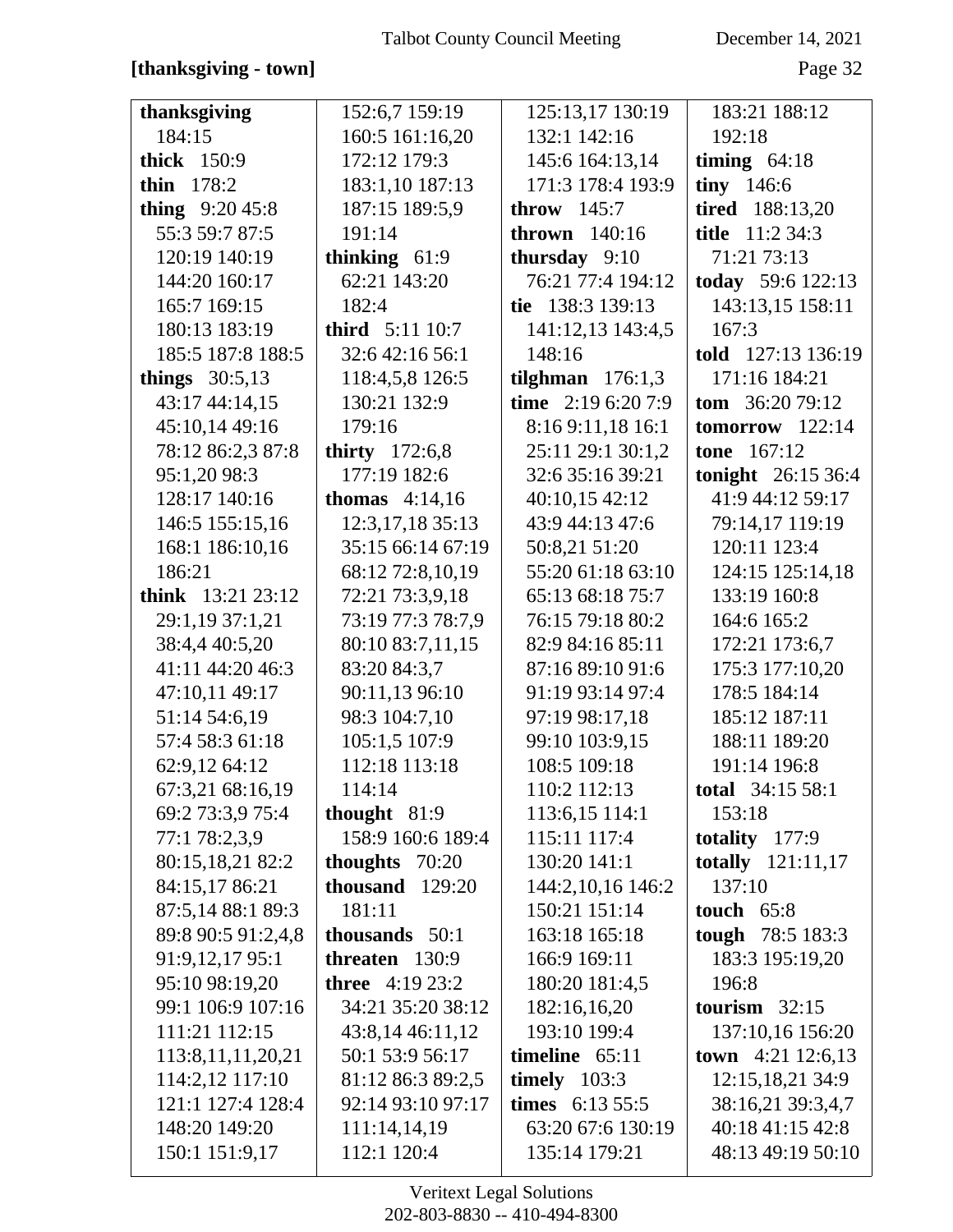# **[town - valley]** Page 33

| 50:13,15,20 51:8                            | treat $181:14$            | 120:2 124:6,10     | unit 34:11               |
|---------------------------------------------|---------------------------|--------------------|--------------------------|
| 58:17 72:5,11,14                            | <b>treated</b> 5:15 184:5 | 142:16 146:18      | <b>united</b> 130:17     |
| 73:15 74:20 75:16                           | treatment 5:13            | 154:13,21 155:15   | 134:18 135:16            |
| 76:2                                        | 6:19 38:3 39:10           | 157:21 168:21      | 136:7 163:18             |
| track $7:6$                                 | 49:12,21 58:14            | 173:7 185:4 194:6  | units $40:13\;41:1$      |
| tracts $17:4$                               | 66:15 177:13              | type $44:1947:20$  | university 14:9          |
| traditional 39:9                            | treeline 154:8            | 88:2               | 27:12                    |
| traditionally 79:1                          | troops $131:6$            | types $110:6$      | unknown 135:12           |
| traffic $58:20$                             | 138:21 163:19             | typical $154:5$    | unnumbered               |
| trail $130:1$                               | true 68:12 164:19         | typically 16:17    | 94:11                    |
| training $106:21$                           | 172:1 182:10              | $\mathbf{u}$       | unpack $185:12$          |
| 108:20                                      | 199:7                     | ultimate $175:1$   | unwind $81:14$           |
| tranche $29:20$                             | truncated 80:20           | ultimately 12:9,12 | upcoming 194:13          |
| transcribed 199:6                           | trust $151:5$             | 23:13 38:1 175:8   | <b>update</b> 26:15 35:8 |
| transcript $2:1$                            | trustworthy               | umpteen 89:10      | upgrade 23:3             |
| transcription                               | 189:21 196:7              | 140:14 146:2       | 50:11                    |
| 199:7                                       | truth 49:18               | unanimous $4:2$    | upgraded 13:1            |
| transfer 11:17                              | truthfully 154:4          | unbelievable       | uphold $57:7,8$          |
| 12:15 15:15 16:13                           | try $53:1062:16$          | 170:14             | uploaded 128:5           |
| 72:3 122:8 175:12                           | 78:4 81:4 88:2            | uncomfortable      | ups 59:19                |
| 175:15 176:21                               | 162:5 196:5               | 86:3               | urging $57:11$           |
| transferred 139:2                           | trying $39:744:13$        | uncontradicted     | usda 20:5,11             |
| 139:4                                       | 44:14 50:1 111:10         | 37:7               | 30:19,20,21 31:1         |
| translate 73:8                              | 157:18 185:19             | undated 131:1      | 47:10                    |
| translated 27:18                            | 186:2 196:4,6             | 132:8,11,13        | use 18:13,16 27:5        |
| transparent 92:5                            | tuesday $8:19$            | understand 40:9    | 44:10 52:15 76:10        |
| 92:14 93:1 98:7                             | 13:11 91:14 197:8         | 107:9 133:10       | 110:19 145:13            |
| 196:4,7                                     | turn 64:16 124:18         | 160:20 161:1,5,6   | 196:9                    |
| transpire 110:9                             | 129:11                    | 181:8 196:19       | <b>users</b> 37:8 41:20  |
| transport 192:7                             | <b>turned</b> 38:20       | understanding      | <b>uses</b> 137:9        |
| 192:16,19 193:1                             | 44:17 55:12 103:8         | 104:14 120:12      | utilizing $18:21$        |
| trapezoids 46:6<br><b>trappe</b> $4:126:16$ | 176:12<br>turner $130:16$ | 175:10             | V                        |
| 34:9,12 37:5,6                              | turns $121:5$             | understands        | vacation 109:8           |
| 38:5,21 39:7 40:4                           | twenty $45:19$            | 71:10 121:1        | 115:5                    |
| 40:11,19 41:15,19                           | 55:15 77:10               | undue $97:14$      | vaccinations             |
| 42:1 44:4 48:13                             | two 10:4 18:19            | unfair $84:17$     | 184:21 185:7             |
| 48:13 49:5,19                               | 43:18 47:1,9 49:6         | unfortunate 124:1  | valid $30:10$            |
| 50:10,20 51:8                               | 49:6 53:16 64:5           | 190:3,8            | validated 169:8          |
| 52:2,3 55:4 57:20                           | 65:2 76:16,19             | unfortunately      | <b>valley</b> 126:14     |
| 58:16 66:8 126:6                            | 86:9 88:13 89:13          | 163:20 191:16      | 132:21 133:13            |
| 139:19                                      | 89:20 90:4,14,18          | union 131:13       | 137:20 153:16            |
| <b>trappe's</b> 50:13,18                    | 94:9,16 107:3             | 163:13,16,20       | 169:4 174:1              |
|                                             | 114:9 119:20              | 165:21 182:12,13   | 175:11 177:16            |
|                                             |                           |                    | 179:4                    |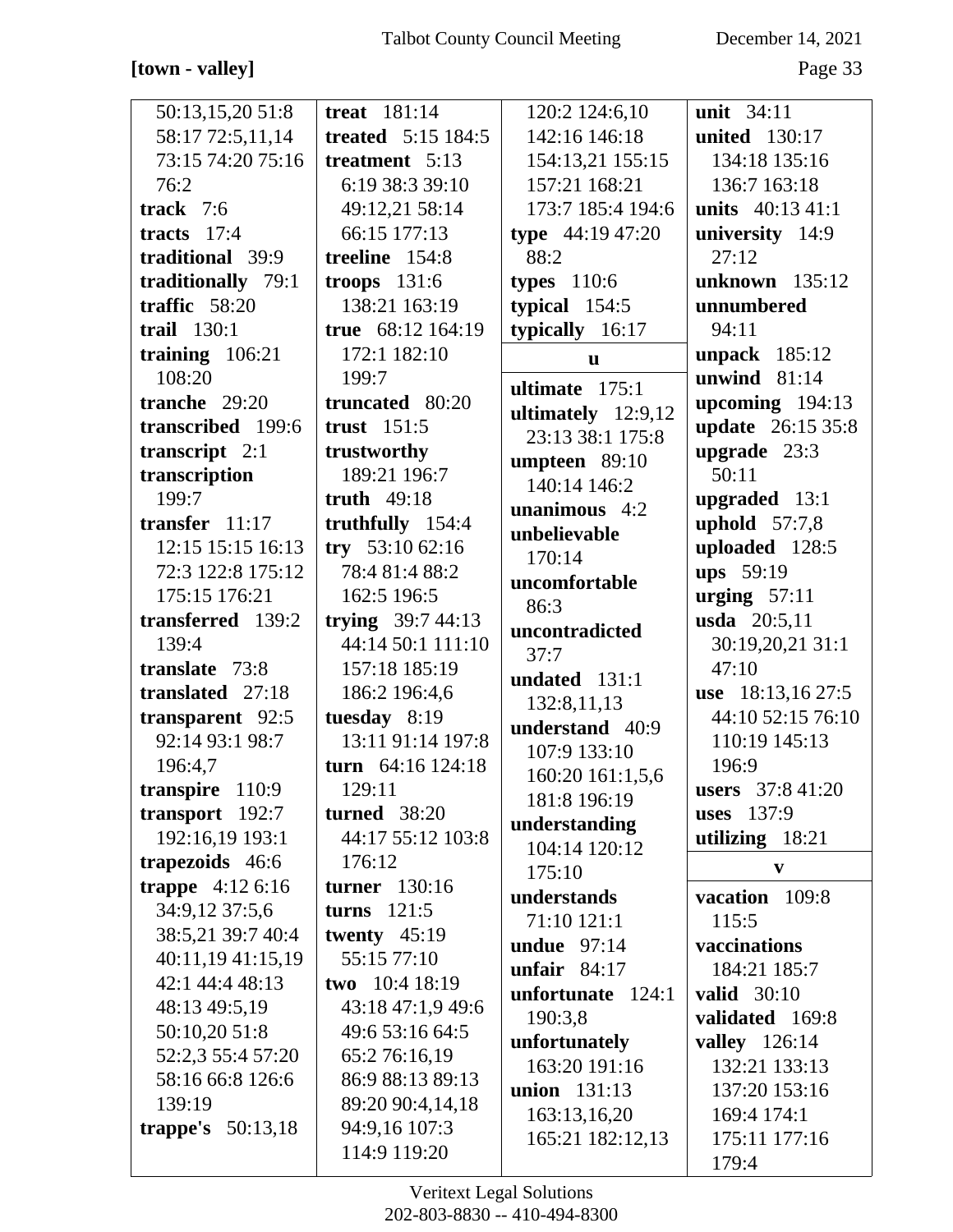### [valliant - wearing]

December 14, 2021

Page 34

| valliant $141:21$     | visit $127:17$               | 74:12,15,18,19    | 38:13,20 39:10    |
|-----------------------|------------------------------|-------------------|-------------------|
| vandalized 130:19     | 128:10,12 137:6              | 76:4 77:11 78:7   | 40:17 43:7,20     |
| 135:13                | visitation 142:14            | 82:12 85:11 87:10 | 49:12,20 58:13    |
| vanhooser 26:11       | visits $54:9$                | 88:16 92:19 93:13 | 66:15             |
| 27:9 29:17 30:19      | <b>voice</b> 97:20           | 96:2,6,8 98:6     | watched 105:21    |
| 31:18 32:10 33:7      | <b>volumes</b> 10:1 44:5     | 99:12 100:8,11    | water 4:9,19 6:12 |
| 33:11                 | volunteer 113:3              | 102:5,21 104:8    | 34:7 35:5 41:20   |
| various 28:3 43:17    | vote 3:5 65:12               | 105:16 108:7      | 41:21 43:19 45:20 |
| 125:15 135:9          | 71:16 75:11 84:20            | 114:8,18,19       | 46:1,1 58:9 63:20 |
| 139:7 166:11          | 95:18 96:4 101:3             | 115:12,13 117:7   | 64:7,17 67:10     |
| verbally 7:4          | 101:4,6,10,13                | 120:9,10 123:1    | watermen 41:21    |
| <b>versus</b> 95:7,16 | 102:5 115:14,16              | 124:15 125:1      | 45:4              |
| 96:12                 | 116:9,13 118:8,17            | 127:4 129:10      | watson $81:10$    |
| vested $177:3$        | 120:20,21 160:7              | 139:21 145:8      | waverly 82:19     |
| veterans $122:4$      | 160:10 161:8,17              | 146:9 147:15      | 168:18            |
| 124:13 134:9,19       | 162:6,12 164:1               | 155:13 157:10     | way 42:18 46:6    |
| 135:18 136:7,9        | 170:15 173:6                 | 161:2, 12, 14, 17 | 50:6,20 54:5      |
| 163:17 166:1          | 177:9 189:9,10               | 163:5 164:3,6     | 81:13 85:1 90:13  |
| 175:20,21             | voted 86:17 120:4            | 170:8 179:11      | 92:18 95:14 96:8  |
| <b>vetted</b> 124:7   | 171:7                        | 184:8,19,20 187:9 | 96:17,21 97:7,13  |
| <b>viable</b> 133:13  | votes 97:17 193:19           | 188:6,19 190:9    | 133:15 137:12,19  |
| 173:21 190:4          | voting 115:18                | 191:15 196:2      | 145:13,16,20      |
| vice 2:5 22:6         | 116:9 171:3                  | wanted $29:10$    | 151:1 154:15      |
| 62:10 189:14          | $\mathbf{W}$                 | 59:17 64:1 76:12  | 169:1 171:7 172:4 |
| view 37:14 50:8       | $\mathbf{w}$ 1:17 34:17 35:1 | 112:11 113:16     | 181:19,21 185:19  |
| 123:18                | wait 6:11,14 11:11           | 117:14 183:19     | 199:11            |
| views 196:4           | 63:11 64:19 67:14            | 186:21            | ways 28:14 50:3   |
| violation $54:10$     | 105:13 152:21                | wanting 160:3     | 186:20            |
| violations 5:4        | waited $69:12$               | wants 89:21 92:3  | we've $6:57:10$   |
| 94:18                 | waiting $80:13$              | 157:15 159:18     | 9:14 21:7 28:9,18 |
| virginia $120:3$      | walk 124:15 130:1            | war 122:4 124:13  | 29:12,15 31:12,13 |
| 121:5,8,15 122:12     | walking 136:16               | 134:9,10,17 139:1 | 31:20 39:8 49:21  |
| 122:16 124:3,12       | walkway 136:13               | 139:5 143:12,20   | 50:4,5 58:12      |
| 126:1,9 127:18        | 136:17                       | 154:5 166:1       | 61:19 62:11 68:15 |
| 129:17 130:12         | walkways 135:5               | 170:11 173:11,19  | 75:5,20 78:5 87:4 |
| 136:21 137:11,13      | 155:5                        | 174:4,6 175:20    | 87:9 89:16 92:8   |
| 138:14,16 139:9       | want 11:7,9 13:17            | 181:20 182:9      | 110:2,12 111:4    |
| 144:19 148:2,3        | 27:2 28:7 30:9               | 183:8,8 190:13,17 | 113:2 119:17      |
| 156:21 161:4,17       | 32:1 35:13,19                | 190:19            | 146:19 160:8      |
| 164:21 171:7,11       | 39:6 40:3 41:8,16            | washington 59:6   | 168:13 182:12     |
| 174:3,9 181:8,9       | 45:11 51:12 52:10            | 123:15 139:2      | 184:3 187:6       |
| 181:21                | 52:15 53:4,11                | wastewater 4:12   | 191:14 196:9      |
| visibility 130:5      | 55:3,21 65:5 66:5            | 4:21 5:13,14 6:19 | wearing $190:9$   |
|                       | 66:21 67:12 72:8             | 37:6,12,18 38:2,3 |                   |